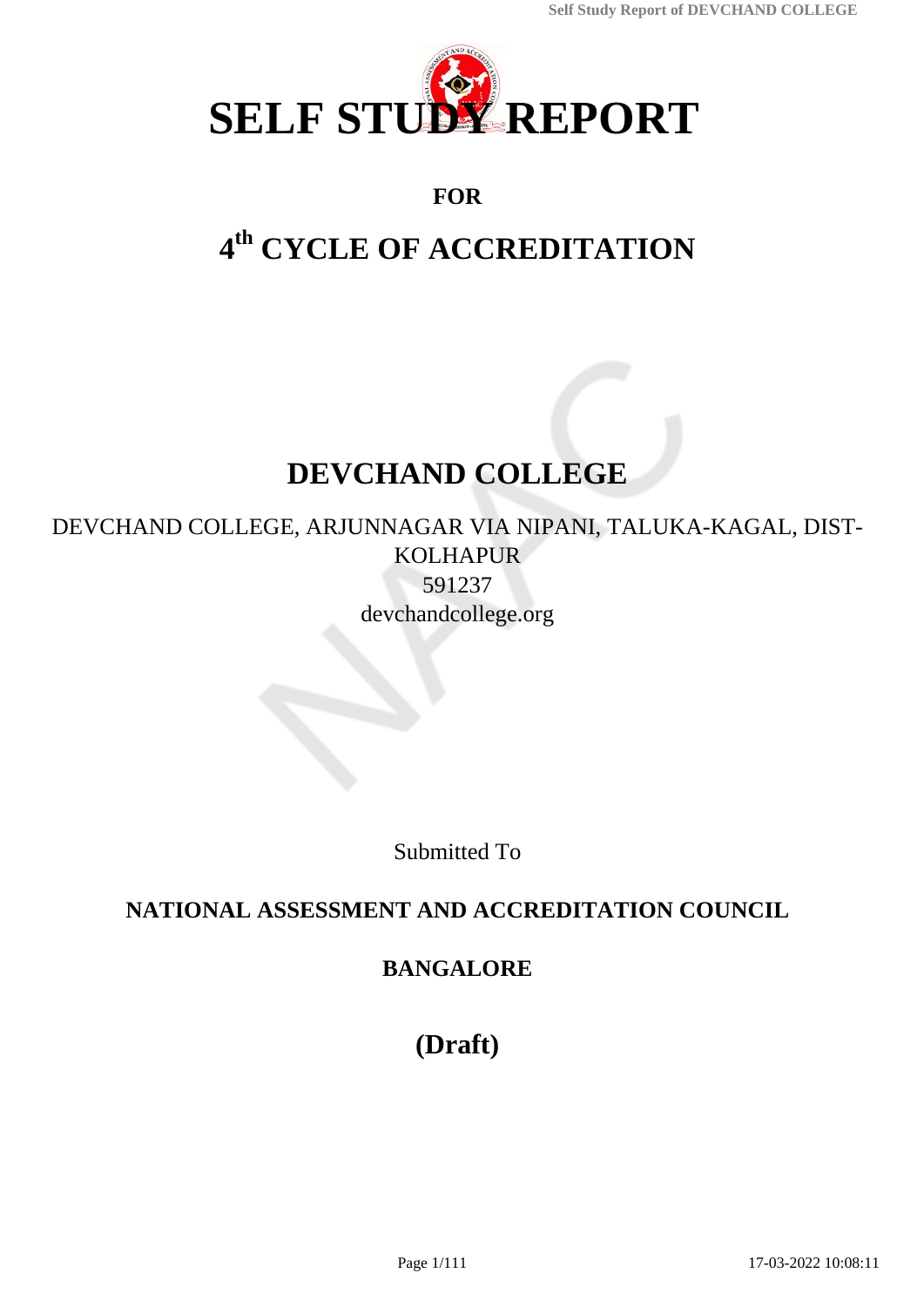# **1. EXECUTIVE SUMMARY**

# **1.1 INTRODUCTION**

Devchand College, Arjunnagar which is affiliated to Shivaji University, Kolhapur is a pioneer higher education institution imparting quality education to the youth of rural, economically and socially weaker sections of the society since 1961. It was established by an educational Trust, Janata Shikshan Mandal, founded by the visionary leader, Padmabhushan Shri Devchandji Shah. The college obtained 'A' grade twice in three NAAC accreditation cycles. It is a Jain Minority college with 2F and 12B status accorded by UGC. Situated in the border area of Maharashtra and Karnataka in the hilly region, it provides a wide variety of UG and PG programmes including M.Phil.and Ph.D. Most of the students avail scholarships from central as well as Maharashtra and Karnataka governments. Spread over 45 acres of land, surrounded by greenery and pollution-free environment, the college provides suitable ambience for academic and research pursuits. DST-FIST funded research laboratories fulfill dreams of ambitious students of science streams. The dynamic and enlightened Management are aware of 21st century educational needs, both local and global, and are actively involved in the functioning of the college. Adequate infrastructure for academics, library building, facilities for sports and cultural activities, a multipurpose gymnasium and digital infrastructure for administration, finance, accounting, admissions and examination processes ensure smooth functioning.

 The college has made transformation towards outcome-based education (OBE) which is apparent through students' achievements, placement and alumni. Qualified and dedicated faculty work towards attainment of educational outcomes. Co-curricular and extra-curricular activities develop innate talents and inculcate constitutional, democratic and human values among students. The IQAC ensures and monitors quality imperatives in curricular and other transactions. Various kinds of feedback- on institutional services, curricular aspects, teaching, learning and evaluation, teacher's performance and on activities conducted in the college help in continual improvement. In the six decades of its existence, Devchand College has contributed significantly in the transformation of rural and poor communities in the region.

#### **Vision**

*Tamasoma Jyotirgamaya* is the resounding motto of the college. It means transition from darkness to light. Through the light of education, the institution strives to transform lives of hundreds of disadvantaged students by enabling them to lead a productive, responsible, cultured and conscientious life.

The founder President of Janata Shikshan Mandal, Padmabhuashan Shri Devchandji Shah, envisioned the idea in his statement:

'The present era is the era of knowledge. Every child should get quality education at minimal cost to carry out the duties of a responsible citizen. It is education which develops thought, intellect, and moral values'.

The Management, Principal and faculty keep the vision in sight in all endeavours from policy formulation to implemetation.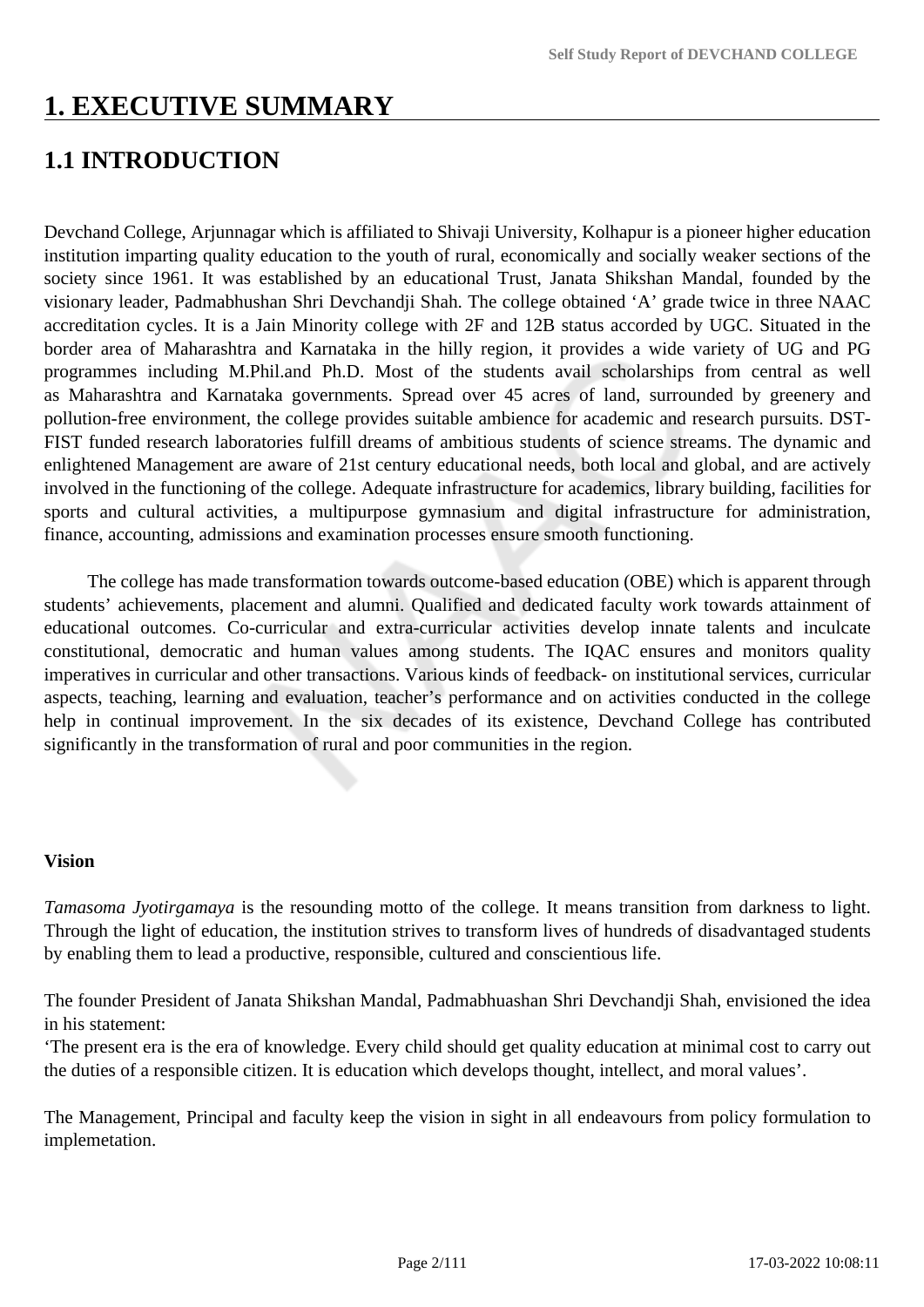### **Mission**

### **Mission**

In consonance with the Vision statement, the institution has identified the following Mission statements.

- To provide quality education to the rural, socially and economically disadvantaged students and make them globally competent
- To promote scientific temper and research aptitude
- To facilitate physical and mental development
- To inculcate human values such as equality, honesty, compassion and discipline
- To promote the values of social service, secularism, nationalism and environmental awareness

### **Core Values**

- Ouality Education
- Social Service
- Sound Character
- National Integration
- Global Competence
- Gender Equality
- Responsible Citizens
- Environmental Consciousness
- Scientific Temper
- Expertise in Arts, Sports and Culture

# **1.2 Strength, Weakness, Opportunity and Challenges(SWOC)**

### **Institutional Strength**

- 1. Pollution-free campus spread over 45 acres of land
- 2. Visionary and dynamic Management
- 3. Caters to educational needs of students from both Maharashtra and Karnataka
- 4. Imparts education to children of rural, socially and economically disadvantaged communities
- 5. Substantial number of options for students in UG, PG and Ph.D. programmes
- 6. Skill-based career oriented courses
- 7. Faculty in BoS engaged in curriculum framing activities
- 8. ICT use in teaching-learning and evaluation
- 9. Qualified and research oriented faculty
- 10. Ample number of research guides
- 11. Promotion of students' research
- 12. Well-equipped research laboratories funded by DST-FIST
- 13. Organization of conferences and workshops for students
- 14. Students' paper presentations in national and international conferences and publications in international journals
- 15. NCC for girls and White Army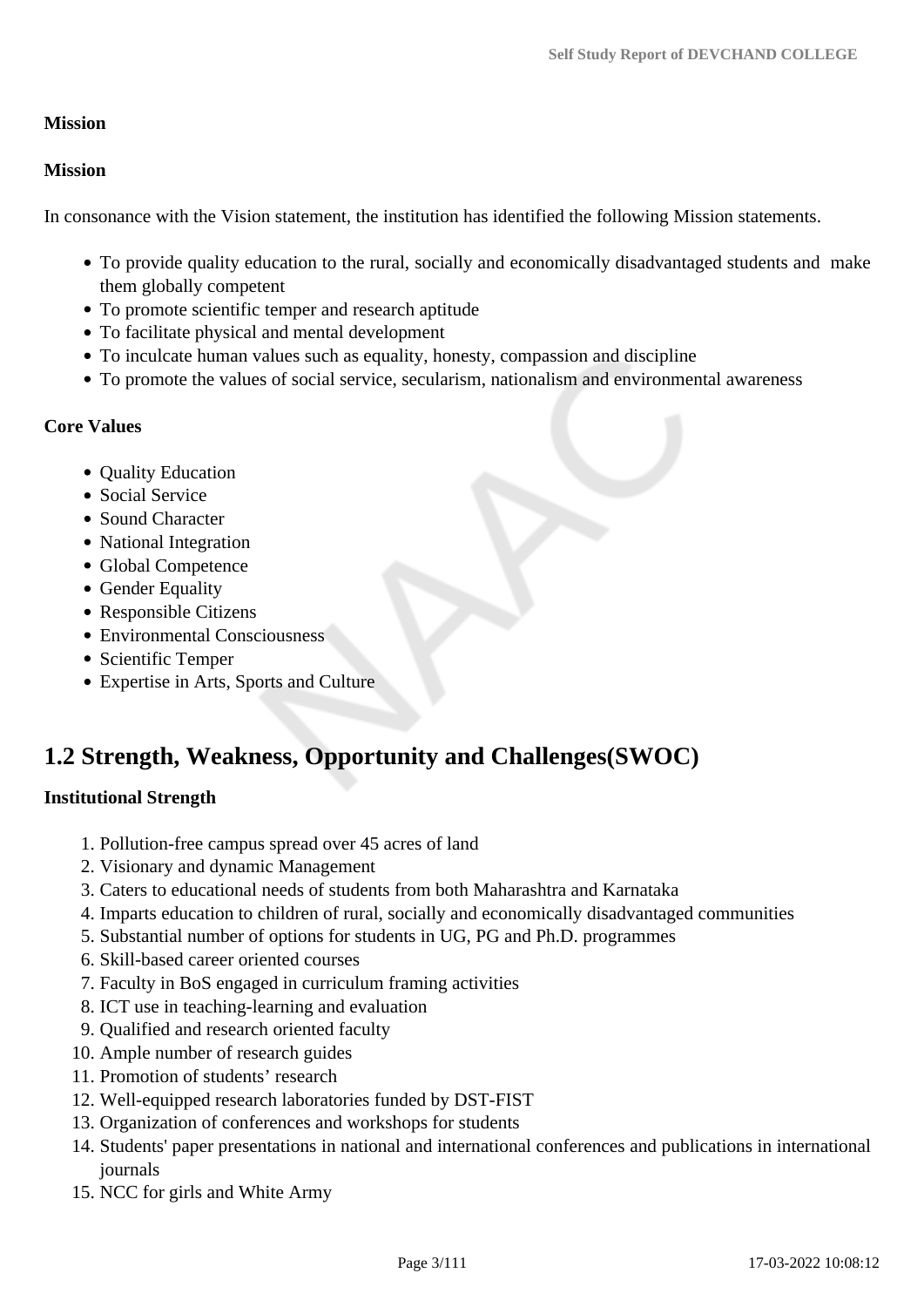- 16. Engagement with society through impactful extension activities
- 17. Adequate infrastructure facilities for academics, sports and cultural activities
- 18. Well-equipped library with e-resources
- 19. Scholarship facility to a substantial number of students
- 20. Strong support services like placement, capacity enhancement, career guidance, mentoring and Divyangjan support initiatives
- 21. Remarkable contribution and engagement of Alumni and Parents' Association
- 22. Staff welfare measures
- 23. Effective e-governance system
- 24. Professional development activities
- 25. Gender equity programmes

#### **Institutional Weakness**

- 1. Less number of permanent faculty against sanctioned posts due to government policy
- 2. Less number of publications in UGC Care-listed journals by the faculty of Humanities and Commerce
- 3. Owing to limited research funding by Government agencies, less number of research projects
- 4. Due to rural and hilly area, less number of opportunities for placement of students in industrial and corporate sectors
- 5. Due to poor economic condition, some students are forced to do part-time jobs which decreases learning space.

#### **Institutional Opportunity**

- 1. Increase in collaborative activities for academics, research and extension with local, national and international level organizations
- 2. Increase in the use and output of research laboratories
- 3. Commencement of agro-based courses for entrepreneurial development
- 4. Strengthening of training for competitive examinations
- 5. Adoption of SWAYAM/NPTEL courses
- 6. Increase in the number of skill-oriented courses

#### **Institutional Challenge**

- 1. Funding from agencies, NGOs and philanthropists
- 2. Lack of awareness among students about higher level competencies and aspirations
- 3. Lack of digital infrastructure with students such as smart phones due to poor economic conditions and rural area
- 4. Maximizing potential of alumni to contribute in terms of finance, placement and research

# **1.3 CRITERIA WISE SUMMARY**

### **Curricular Aspects**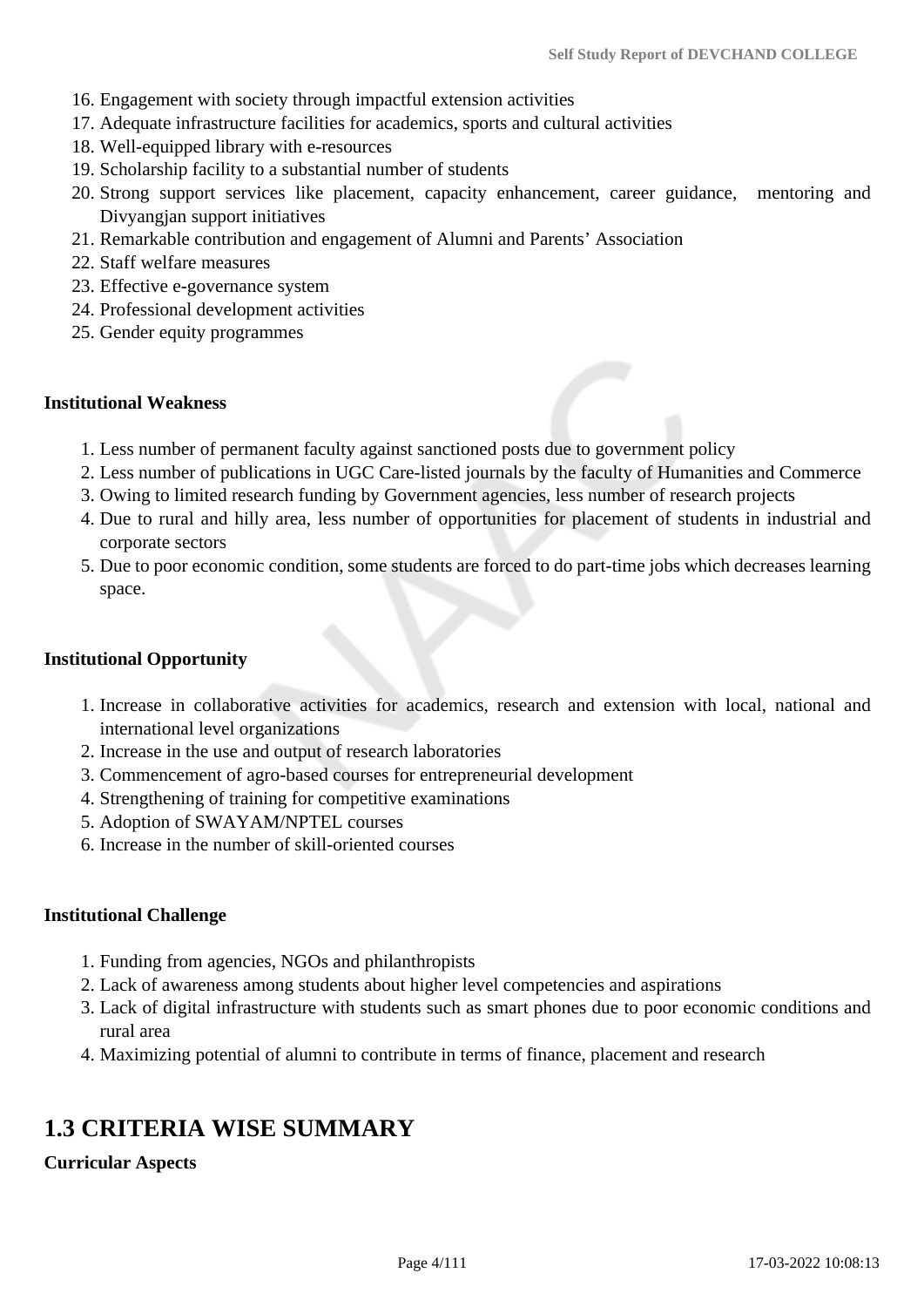**1. Curricular Planning and Implementation:** The institution is affiliated to Shivaji University, Kolhapur and follows the CBCS curricula prescribed by the university. The IQAC academic calendar is followed in the conduct of curricular and extra-curricular activities. Timetable is prepared for curriculum delivery and the same is documented in academic diaries. CIE timetable is prepared and is strictly adhered to. Faculty are involved in syllabi updation as members of BoS or BoS Sub-Committees of the university. The faculty undertake university paper setting and assessment work.

**2. Academic Flexibility:** The institution runs 17 UG and 11 PG programmes out of which 10 programmes (UG- Zoology, Mathematics, Electronics, Geography, Computer Science and Microbiology; PG- Physics, Chemistry and Microbiology, Advanced Accountancy) are newly introduced during the assessment period providing students a wide range of choices. Two Ph.D. programmes (Agrochenmicals and Pest Management and Chemistry) are introduced. 73 career oriented courses are conducted to bridge the gap between theory subjects and practical knowledge.7880 number of students are beneficiaries of the skill-based courses.

**3. Curriculum Enrichment:** The university curriculum has incorporated cross-cutting issues and several courses deal exclusively with them. However, the institution conducts activities through Cells like Women's Forum and Vivek Vahini to create awareness about the issues. National and international seminars and conferences are organized to provide global exposure. Experiential learning is imparted through projects, field work and internships as per university curriculum. 28.09 % of courses include experiential learning.

**4. Feedback System:** Feedback on curriculum is taken every year from all stakeholders- students, teachers, alumni and employers. The same is analyzed and suggestions are communicated to all concerned. Offline mode and later, online mode was used for the same.

IQAC monitors the systems and ensures effective functioning of the same.

### **Teaching-learning and Evaluation**

**1. Student Enrolment and Profile:** Student enrolment is done strictly in accordance with the guidelines provided by state government and university. 71.33 is the average percentage of enrolment against sanctioned strength during the five years. Ours is a religious minority institution, but admissions are given on merit basis following all the rules of reservations. Social justice is taken into consideration true to the Vision of the institution. 39.62% of the permitted SC, ST, OBC quota are filled by the institution. 21 *divyangjan* students are also admitted with due deference. Since the college is on the border area, 1607 number of students are admitted from Karnataka.

**2. Catering to student diversity:** The college identifies students with different abilities through varieties of tests at the beginning of the academic year and implements special programmes with a view to bringing out the best in them. The Management has appointed separate full-time teachers for un-aided courses. Student and full time teacher ratio is 57:1.

**3. Teaching-Learning Process**: To enhance learning experiences, various student centric methods are used by faculty. Surveys, field visits, case studies, group activities and innovative methods provide personalized learning environment which hone their critical and creative thinking abilities. Various ICT tools including selfcreated video lessons, Apps and softwares are used to make learning more effective. Mentor-mentee ratio is 34:1.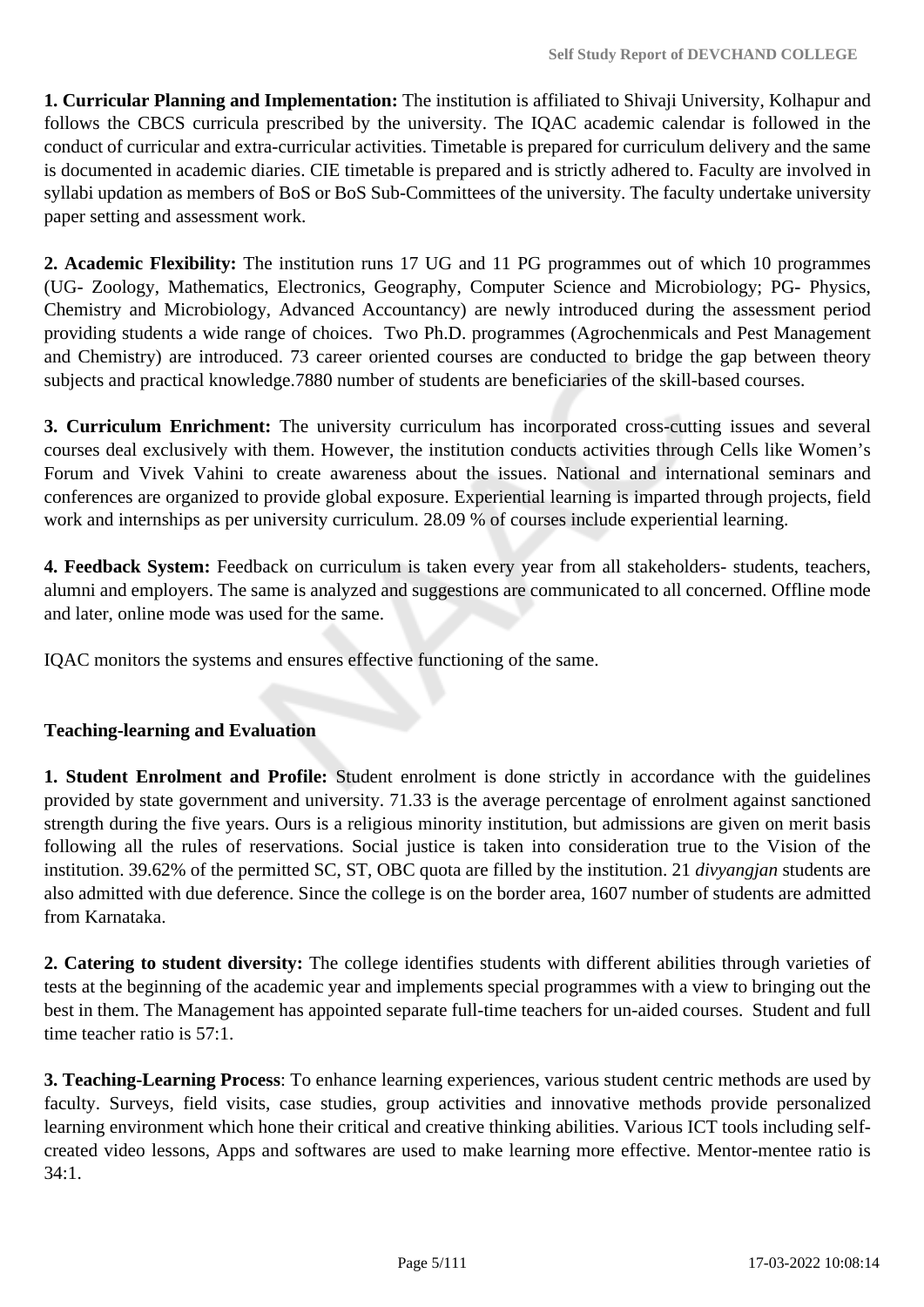4. **Teacher Profile and Quality:** More than 72.97 % of permanent teachers are with Ph.D. 25% of the faculty are NET/SET qualified and 2 teachers have completed post-doctorate degree. The average experience of all teachers is around 17.05 years.

5. **Evaluation Process and Reforms:** Formative assessment is undertaken as per the CIE schedule prepared by Examinations Committee under the guidance of IQAC. Both offline and online mode is adopted. Students' performance is shared with them. Questions are set with a view to testing learning outcomes. Grievances related to examinations are promptly solved. The university examination results are above 85%.

**6. Learning Outcomes:** Course-wise and programme-wise learning outcomes are identified and assessed in terms of knowledge, skills and attitudes.

### **Research, Innovations and Extension**

**Resource Mobilization for Research:** For increasing research infrastructure in colleges, UGC, DST and Shivaji University have funded under various schemes and a total grant of Rs. 87.60 lacs are sanctioned through various schemes during the last five years. The college has 20 recognized research guides and 52 students are pursuing research for Ph.D. degree.

**Innovation Ecosystem**: The college has developed DST-FIST sponsored Science Instrumentation Facility Centre (SIFC) to incubate and boost innovative ideas of students. Different scientific instruments have been installed to serve the purpose in multidisciplinary fields like nano-materials and drug designing. In addition, various research laboratories are established in specific fields of expertise. The college organized 50 workshops/seminars/conferences on research methodology, intellectual property rights and entrepreneurship.

**Research Publication and Awards:** During the assessment period, the faculty has published 178 research papers in international journals. A total of 100 books/chapters in edited volumes/books and 75 research papers in national/international proceedings are published.

**Extension Activities:** The institution strives to achieve mission statements and core values and aims at inculcation of human values through extension activities. Total 130 extension activities highlighting social extension, conservation of environment, health awareness, gender sensitization and human values were carried out. Average 66.76% students participated in extension activities conducted in collaboration with industry, community and non-government organizations.

**Collaboration:** More than 37 collaborative activities are conducted for research, faculty exchange, student exchange/internship. The college has 12 functional MoUs with institutions of national and international importance and with other universities, industries and corporate houses. Under these MoUs, 16 activities have been conducted.

#### **Infrastructure and Learning Resources**

**Physical Facilities:** The college is situated on 45 acres of land on which 8 spacious buildings fulfill various infrastructural requirements of UG-PG education of nearly 2400 students per year. College has adequate number of facilities- classrooms, laboratories, computing equipments, staff-room, seminar halls, department rooms, office building, library building, reading halls, multipurpose gymnasium, college canteen, dining facility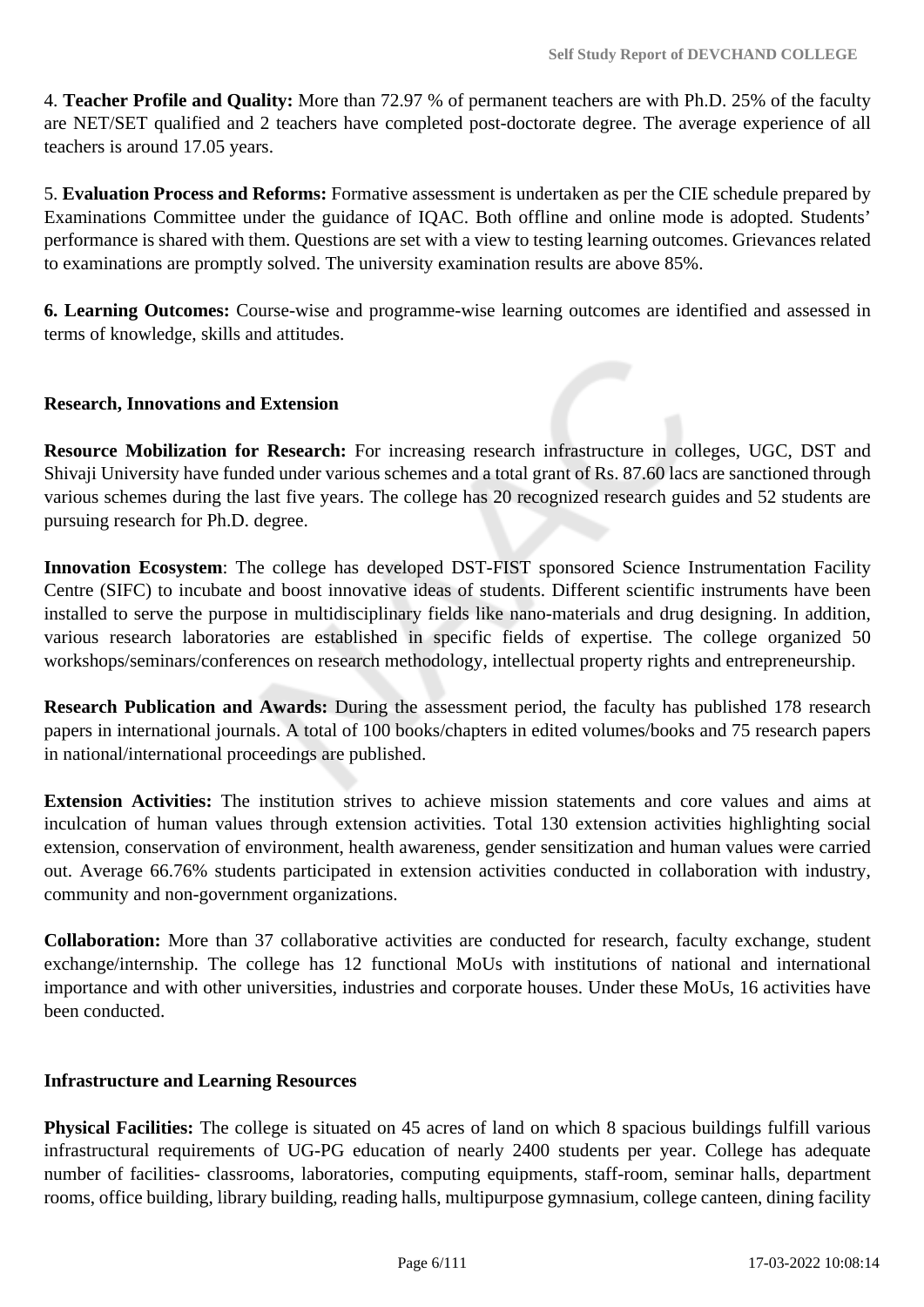for girls and boys, hostels with modern facilities, research labs, sports grounds, health centers, rector bungalow, principal bungalow, ramps and open-air-theatres. The college has sufficient number of classrooms to conduct regular classes, certificate courses, and other activities. Seminar halls with ICT- enabled facilities are available. On an average, 24.25 lakhs are spent on infrastructure augmentation.

**Laboratories:** 24 spacious laboratories are equipped with latest instruments and supported by advanced software. A DST-FIST instrumentation lab (0 Level) of 80 lakhs is a major research lab which is utilized by students for project work.

**Library as a Learning Resource:** The library is fully automated through the Integrated Library Management systems (ILMS). It consists of modules such as books management, barcode facility, book accession, borrower card, circulation, OPAC catalogues and administration. It has two reading rooms. The institution has subscribed to N-List INFLIBNET, e-journals, Shodhganga membership, e-books, Databases and remote access to eresources. On an average, 1.45 lacs are spent on purchase of books. All departments have their own libraries.

**IT Infrastructure:** There are a total of 219 computers in college. The college has four computer labs with 150 computers for students use and are connected to the internet 100 mbps using fiber optic broadband connection which provides great speed for browsing, updating and downloading the data with secured antivirus facility. Departments are provided with computer and internet connection.

**Maintenance of Campus Infrastructure:** There is a maintenance policy of the college Average percentage of expenditure incurred on maintenance of infrastructure is 8.18%. There are established systems and procedures for maintaining and utilizing physical, academic and support facilities.

## **Student Support and Progression**

Devchand College strives to support students for their holistic development. Nearly 50% students avail government scholarships of various kinds besides freeships by two Trusts- Shri D. C. Shah Suvarn Mahotsavi Trust and Shri D.C.Shah and Sou. A. D. Shah Suvarna Mahotsavi Trust- to poor and meritorious students. All students are insured against accident and get benefit of it in any eventuality. Mentoring and counseling services are provided for their overall wellbeing. All out efforts are made to build capacities and competencies of students by organizing workshops and training programmes to improve soft skills, communication skills, life skills and ICT skills which prepare them for professional roles. Departments and Competitive Examination Cell regularly organize training/guidance sessions in competitive examinations and career counseling and many students have qualified in the same. The college has a robust student grievance redressal cell, Internal Complaints Committee and anti-ragging cell. Placement cell provides employability skills training as well as recruitment opportunities, particularly from Tata Consultancy Services.336 students have been placed during the assessment years. The average rate of student progression is 27.76 %. The college has adequate infrastructure for sports and cultural events and students' achievements are remarkable in 78 students getting awards at various levels. Students' representation on various academic and administrative bodies, including IQAC, is ensured to enable them to participate in developmental processes of the college. The college has a registered Alumni and Parents' Association which contributes through funds for infrastructure development, scholarships to poor and meritorious students, sharing expertise and placement of students.

### **Governance, Leadership and Management**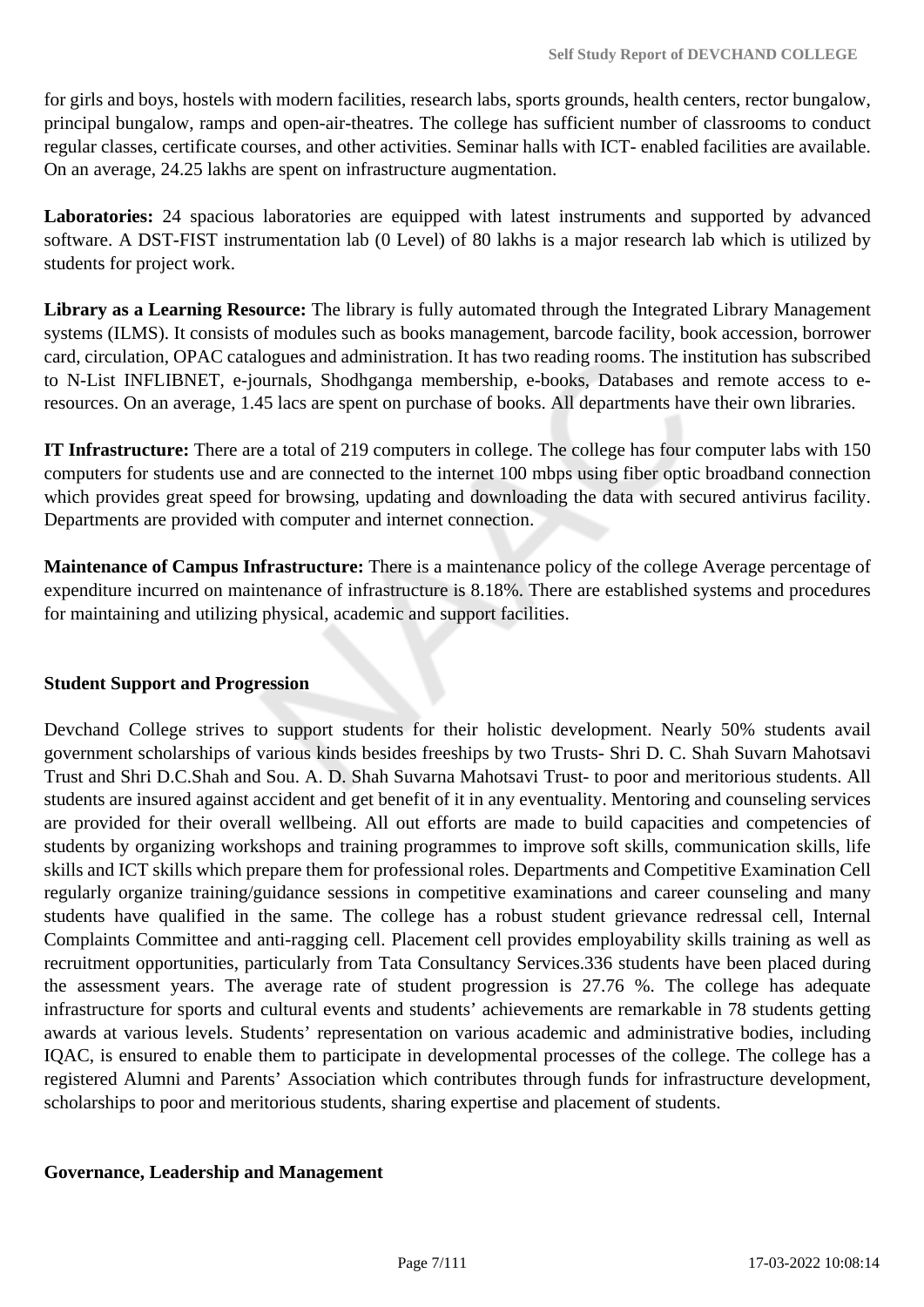The institution has well defined vision, mission, goals, core values and quality policy. The institution has its stated Vision, Mission and Core Values which are adhered to by all stakeholders. It is not only reflected in the governance system of the institution, but also the plans and policies which are formulated and implemented. The hierarchical structure of the institution which consists of the Governing Council, CDC, Principal, Vice Principals, IQAC and teaching and non-teaching staff is a testimony to the fact that the governance system is participatory and decentralized. The institution follows the Perspective Plan prepared for the five year period (2016-17 to 2021-22) and covers all academic and administrative aspects important for enhancing quality of educational services delivered. The institution has implemented e-governance in all areas of operationsadministration, finance and accounts, student admission and support and examination.

 As part of faculty empowerment strategies, the institution has adopted various welfare measures like accidental insurance (*Kalyan Nidhi Yojana)*, Janata Shikshan Mandal Credit Society services, has provided financial support to faculty to attend conferences and workshops, has organized professional development programmes for both teaching and non-teaching staff, has encouraged teachers to undergo faculty development programmes, has followed a system of performance appraisal as laid down by UGC for teachers and Government of Maharashtra for teachers.

In connection with financial management, the institution follows two-tier audit system wherein both Internal and External audits are carried out every year. Ours is a grant-in-aid institution. Therefore, major source of its funds is salary grants from Government of Maharashtra. It also obtains funds from UGC, DST-FIST, Shivaji University, Kolhapur for research purposes. The obtained funds are utilized as per set procedures.

 The IQAC has been instrumental in institutionalizing quality enhancing practices in all areas from the academic to administrative. These include introduction of new programmes, skill-based certificate courses, adoption of student centric and innovative teaching-learning methods, evaluation reforms, motivation and support for student and faculty research, enhancement of student support services, faculty development initiatives, collaborative activities, e-governance systems, feedback on institutional services, etc. The institution has participated in NIRF database. Academic and administrative audits are conducted through internal and external peers.

### **Institutional Values and Best Practices**

The institution is committed to realize the vision of a progressive and enlightened society through inculcation of values. With a view to creating gender-neutral society, the college consciously promotes equality among girls and boys through activities conducted by dedicated women's forum, ICC and *Beti Bachao and Beti Padhao* Cells. Women's safety and empowerment is the first priority. The barren land of 45 acres has been converted into a green zone having gardens and greenery all around. A bund is constructed; rain harvesting and drip irrigation is used to maintain greenery in all seasons. Energy efficient facilities like solar panels, plastic ban, waste management systems are in place. Bicycle use is encouraged and restricted entry of automobiles is enforced. Green audits and energy audits are conducted to measure the impact of green initiatives. The institution has disabled friendly environment and facilities. Special programmes are conducted for *divyangjan* students for their skill enhancement and overall wellbeing. Inclusive approach is the highlight of our institution incorporating linguistic, cultural, religious, communal, socio-economic diversities. The institution displays its allegiance to constitutional values, rights and obligations and strives to promote the same through various programmes. All stake holders follow the code of conduct and professional ethics. As part of awareness programmes, day celebrations of national and international importance is organized. Since the college is situated in the border area and majority of students belong to rural and disadvantaged communities, the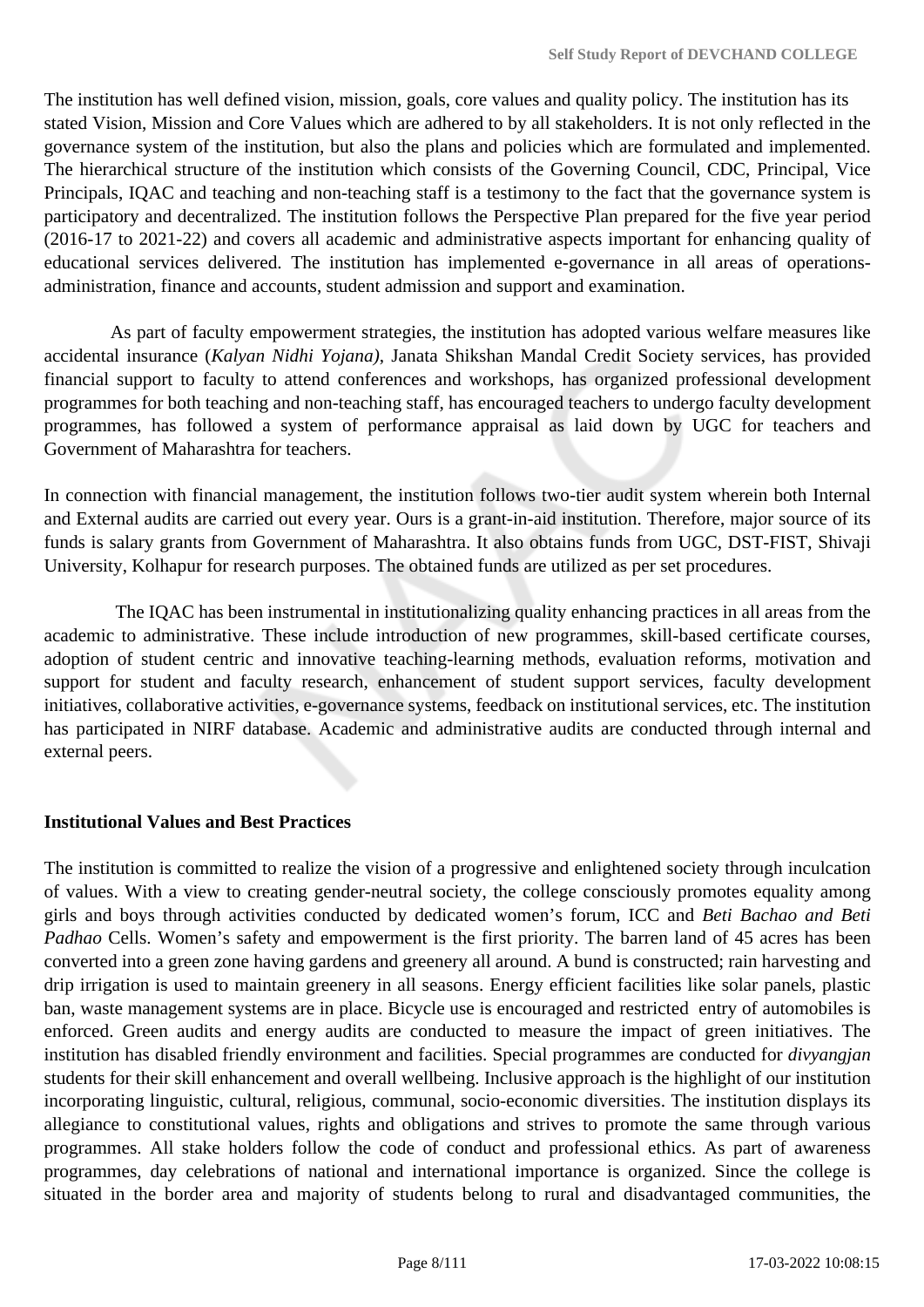institutional distinctiveness is seen in its success in uplifting the communities through quality education and extension activities.

Page 9/111 17-03-2022 10:08:15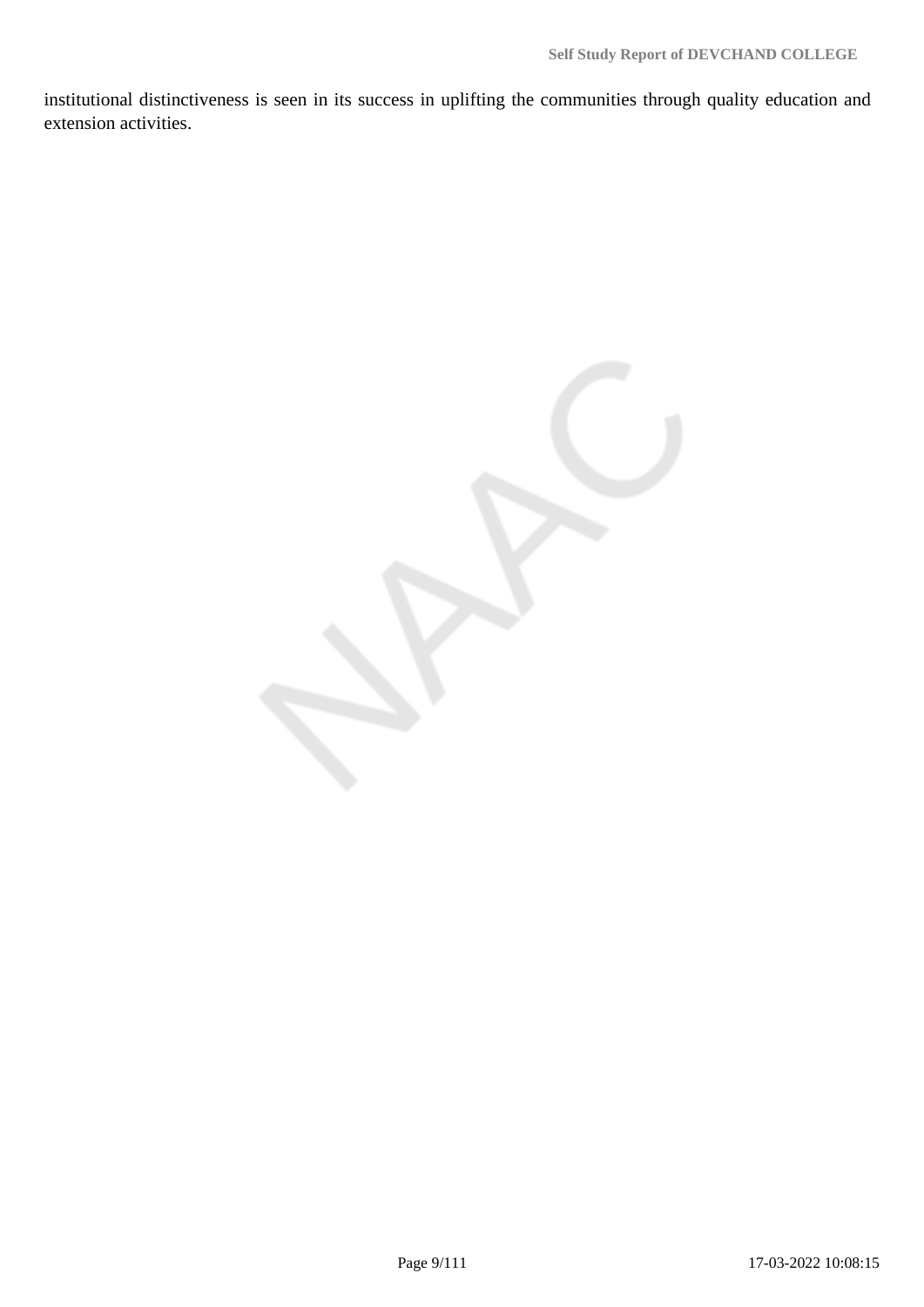# **2. PROFILE**

# **2.1 BASIC INFORMATION**

| Name and Address of the College |                                                                         |  |
|---------------------------------|-------------------------------------------------------------------------|--|
| Name                            | DEVCHAND COLLEGE                                                        |  |
| <b>Address</b>                  | DEVCHAND COLLEGE, ARJUNNAGAR Via<br>Nipani, Taluka-Kagal, Dist-Kolhapur |  |
| City                            | Arjunnagar                                                              |  |
| <b>State</b>                    | Maharashtra                                                             |  |
| Pin                             | 591237                                                                  |  |
| Website                         | devchandcollege.org                                                     |  |

| <b>Contacts for Communication</b> |                         |                                          |               |             |                                     |
|-----------------------------------|-------------------------|------------------------------------------|---------------|-------------|-------------------------------------|
| <b>Designation</b>                | <b>Name</b>             | <b>Telephone with</b><br><b>STD Code</b> | <b>Mobile</b> | Fax         | Email                               |
| Principal(in-<br>charge)          | Dr. Prashant<br>P. Shah | 08338-220112                             | 7795426115    | 08338-22011 | ppshahanpn@gmai<br>L <sub>com</sub> |
| IQAC / CIQA<br>coordinator        | Lazarus P<br>Lanka      | 08338-220113                             | 9890677213    | 08338-22002 | iqacdevchandcolle<br>ge@gmail.com   |

| <b>Status of the Institution</b> |              |
|----------------------------------|--------------|
| Institution Status               | Grant-in-aid |

| Type of Institution    |                             |  |
|------------------------|-----------------------------|--|
| <sup>1</sup> By Gender | Co-education                |  |
| By Shift               | Regular<br>$\overline{Day}$ |  |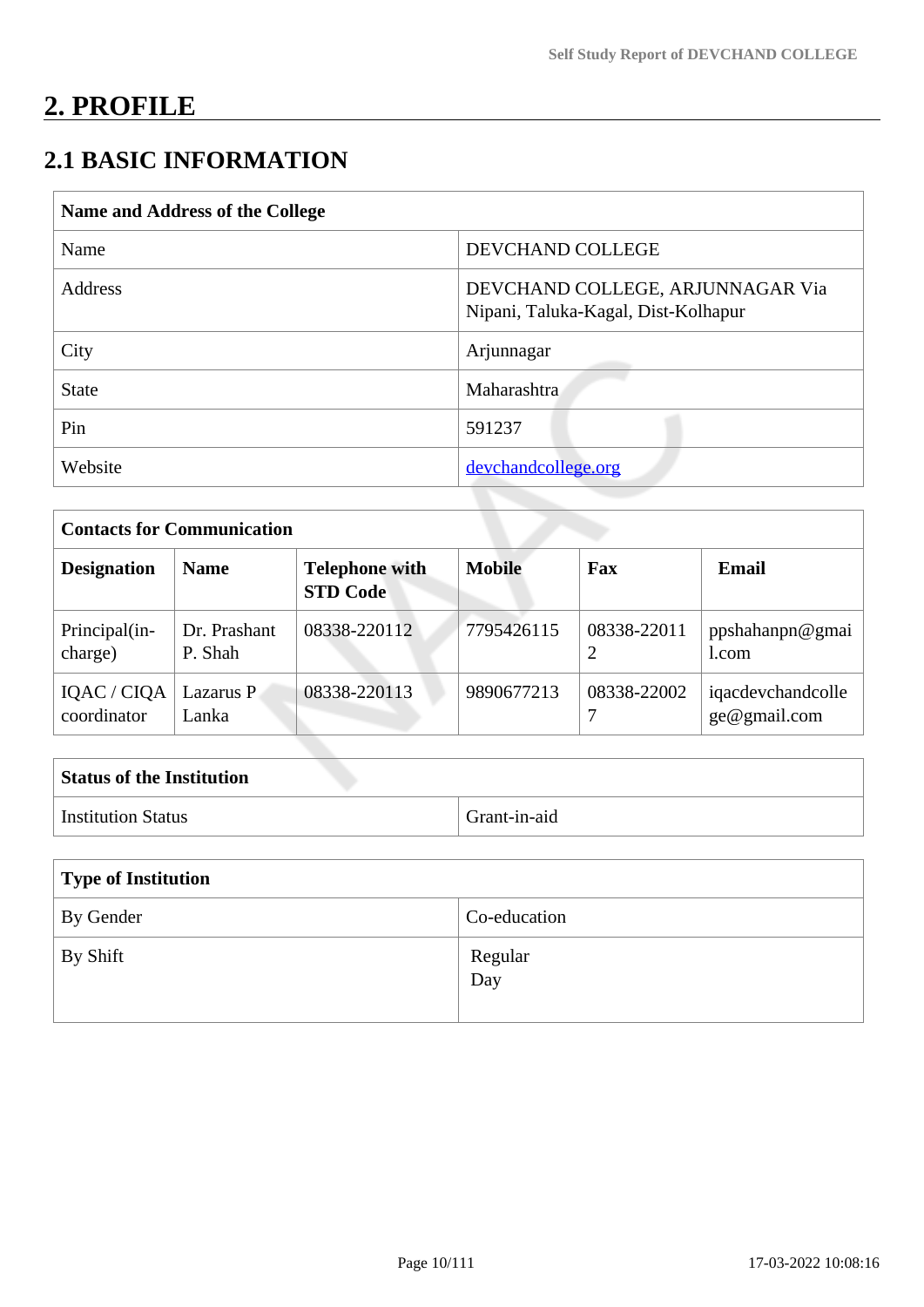| <b>Recognized Minority institution</b>     |                                     |  |
|--------------------------------------------|-------------------------------------|--|
| If it is a recognized minroity institution | Yes<br>jain minority-compressed.pdf |  |
| If Yes, Specify minority status            |                                     |  |
| Religious                                  | Jain                                |  |
| Linguistic                                 |                                     |  |
| Any Other                                  |                                     |  |

| <b>Establishment Details</b>         |              |
|--------------------------------------|--------------|
| Date of establishment of the college | $07-09-1960$ |

 **University to which the college is affiliated/ or which governs the college (if it is a constituent college)**

| <b>State</b> | University name    | <b>Document</b>      |
|--------------|--------------------|----------------------|
| Maharashtra  | Shivaji University | <b>View Document</b> |

| <b>Details of UGC recognition</b> |              |                      |  |
|-----------------------------------|--------------|----------------------|--|
| <b>Under Section</b>              | <b>Date</b>  | <b>View Document</b> |  |
| 2f of UGC                         | $08-03-2013$ | <b>View Document</b> |  |
| 12B of UGC                        | 12-05-2017   | <b>View Document</b> |  |

| Details of recognition/approval by stationary/regulatory bodies like<br>AICTE, NCTE, MCI, DCI, PCI, RCI etc(other than UGC)                                                                                                               |  |  |  |  |
|-------------------------------------------------------------------------------------------------------------------------------------------------------------------------------------------------------------------------------------------|--|--|--|--|
| <b>Validity in</b><br>Day, Month and<br><b>Remarks</b><br><b>Recognition/App</b><br><b>Statutory</b><br>roval details Inst<br>year(dd-mm-<br><b>Regulatory</b><br>months<br><b>Authority</b><br>itution/Departme<br>yyyy)<br>nt programme |  |  |  |  |
| No contents                                                                                                                                                                                                                               |  |  |  |  |

| <b>Details of autonomy</b>                                                                                                           |                |
|--------------------------------------------------------------------------------------------------------------------------------------|----------------|
| Does the affiliating university Act provide for<br>conferment of autonomy (as recognized by the<br>UGC), on its affiliated colleges? | N <sub>0</sub> |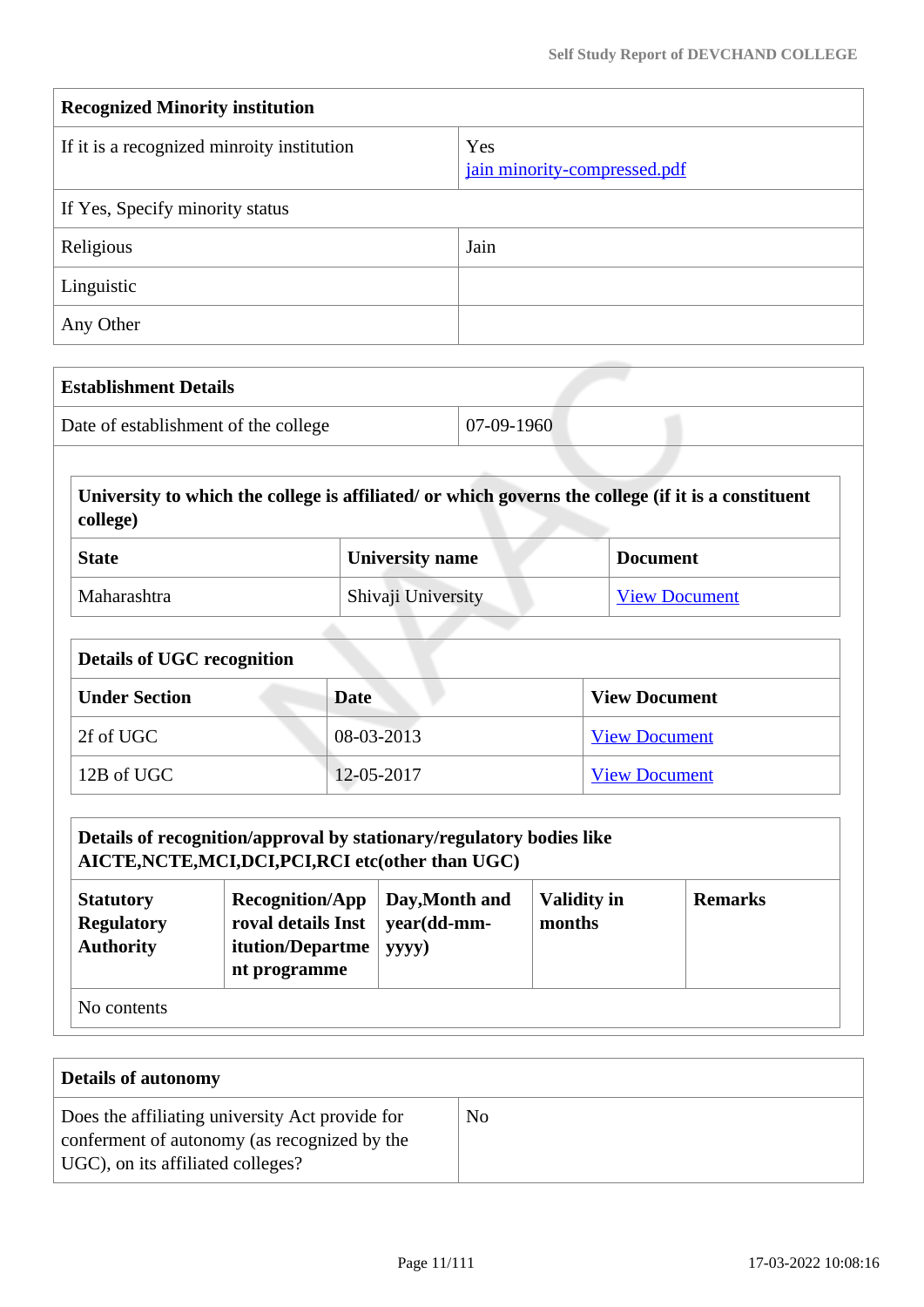| <b>Recognitions</b>                                                                  |     |
|--------------------------------------------------------------------------------------|-----|
| Is the College recognized by UGC as a College<br>with Potential for Excellence(CPE)? | No  |
| Is the College recognized for its performance by<br>any other governmental agency?   | No. |

| <b>Location and Area of Campus</b> |                                                                            |           |                                |                             |
|------------------------------------|----------------------------------------------------------------------------|-----------|--------------------------------|-----------------------------|
| <b>Campus Type</b>                 | <b>Address</b>                                                             | Location* | <b>Campus Area</b><br>in Acres | Built up Area in<br>sq.mts. |
| Main campus<br>area                | DEVCHAND COLLEGE,<br>ARJUNNAGAR Via Nipani,<br>Taluka-Kagal, Dist-Kolhapur | Hill      | 45                             | 10287.99                    |

# **2.2 ACADEMIC INFORMATION**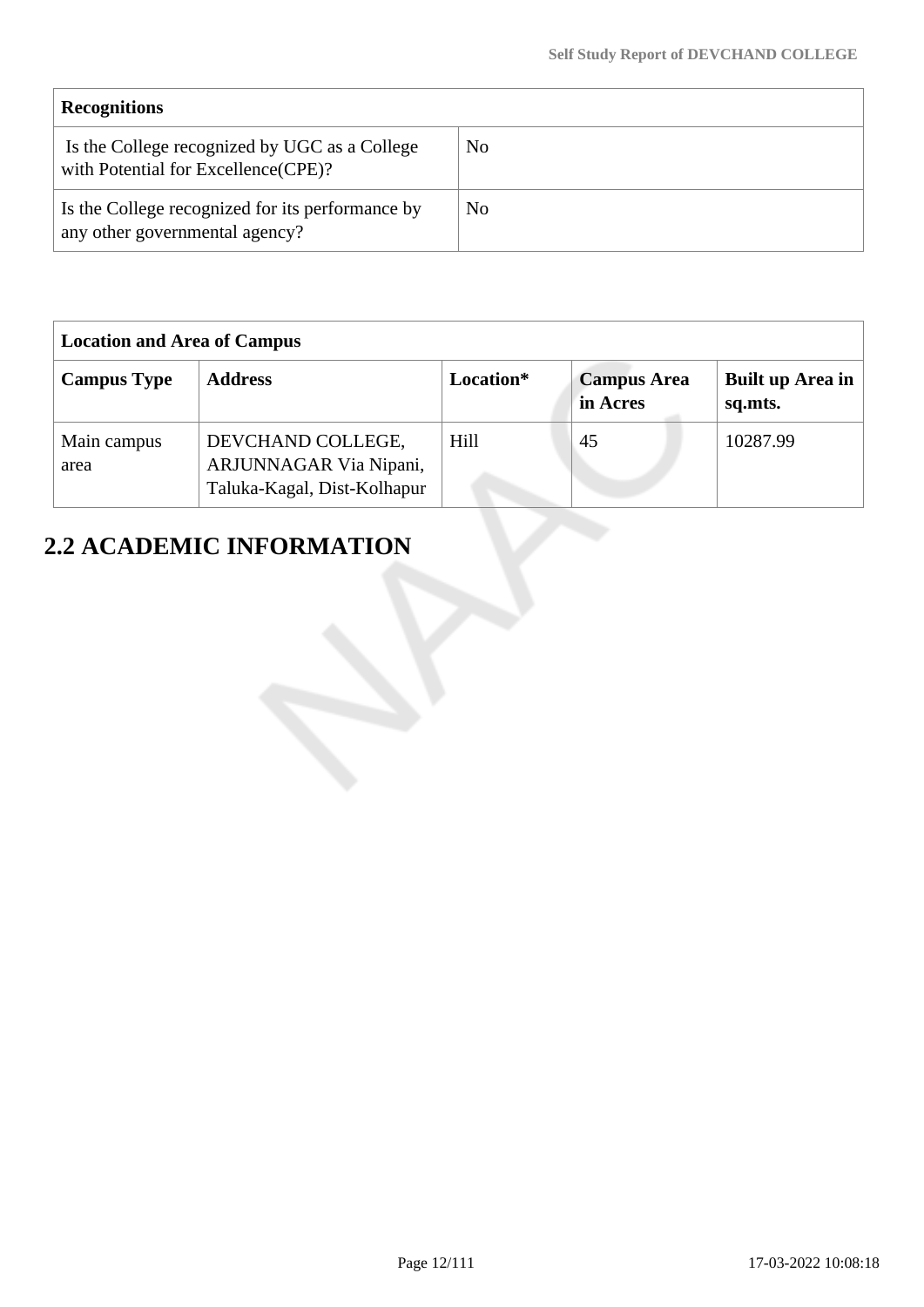| Details of Programmes Offered by the College (Give Data for Current Academic year) |                                       |                                     |                                             |                                        |                                      |                                             |  |  |  |
|------------------------------------------------------------------------------------|---------------------------------------|-------------------------------------|---------------------------------------------|----------------------------------------|--------------------------------------|---------------------------------------------|--|--|--|
| Programme<br><b>Level</b>                                                          | Name of Pr<br>ogramme/C<br>ourse      | <b>Duration</b> in<br><b>Months</b> | <b>Entry</b><br>Qualificatio<br>$\mathbf n$ | <b>Medium of</b><br><b>Instruction</b> | <b>Sanctioned</b><br><b>Strength</b> | No.of<br><b>Students</b><br><b>Admitted</b> |  |  |  |
| <b>UG</b>                                                                          | BA, English                           | 36                                  | H.S.C.                                      | English                                | 240                                  | 138                                         |  |  |  |
| <b>UG</b>                                                                          | BA, Hindi                             | 36                                  | H.S.C.                                      | Hindi                                  | 20                                   | 11                                          |  |  |  |
| <b>UG</b>                                                                          | BA, Marathi                           | 36                                  | H.S.C.                                      | Marathi                                | 20                                   | 12                                          |  |  |  |
| <b>UG</b>                                                                          | BA, Sociolog<br>y                     | 36                                  | H.S.C.                                      | Marathi                                | 20                                   | 20                                          |  |  |  |
| <b>UG</b>                                                                          | <b>BA, History</b>                    | 36                                  | H.S.C.                                      | Marathi                                | 20                                   | 20                                          |  |  |  |
| <b>UG</b>                                                                          | BA, Geograp<br>hy                     | 36                                  | H.S.C.                                      | Marathi                                | 20                                   | 9                                           |  |  |  |
| <b>UG</b>                                                                          | <b>BA, Political</b><br>Science       | 36                                  | H.S.C.                                      | Marathi                                | 20                                   | 14                                          |  |  |  |
| <b>UG</b>                                                                          | BA, Economi<br>$\mathbf{c}\mathbf{s}$ | 36                                  | H.S.C.                                      | Marathi                                | 20                                   | 15                                          |  |  |  |
| <b>UG</b>                                                                          | BCom,Com<br>merce                     | 36                                  | H.S.C.                                      | English                                | 240                                  | 181                                         |  |  |  |
| <b>UG</b>                                                                          | <b>BSc, Botany</b>                    | 36                                  | H.S.C.                                      | English                                | 12                                   | 12                                          |  |  |  |
| <b>UG</b>                                                                          | BSc,Zoology                           | 36                                  | H.S.C.                                      | English                                | 12                                   | 10                                          |  |  |  |
| ${\rm U}{\rm G}$                                                                   | <b>BSc, Chemist</b><br>ry             | 36                                  | H.S.C.                                      | English                                | 90                                   | 85                                          |  |  |  |
| <b>UG</b>                                                                          | <b>BSc, Physics</b>                   | 36                                  | H.S.C.                                      | English                                | 24                                   | 18                                          |  |  |  |
| <b>UG</b>                                                                          | <b>BSc, Electron</b><br>ics           | 36                                  | H.S.C.                                      | English                                | 24                                   | 14                                          |  |  |  |
| <b>UG</b>                                                                          | BSc, Mathem<br>atics                  | 36                                  | H.S.C.                                      | English                                | 12                                   | $\overline{7}$                              |  |  |  |
| <b>UG</b>                                                                          | BSc, Microbi<br>ology                 | 36                                  | H.S.C.                                      | English                                | 24                                   | 23                                          |  |  |  |
| $\mathbf{U}\mathbf{G}$                                                             | <b>BSc,Comput</b><br>er Science       | 36                                  | H.S.C.                                      | English                                | 24                                   | 23                                          |  |  |  |
| PG                                                                                 | MA, English                           | 24                                  | <b>UG</b>                                   | English                                | 20                                   | 20                                          |  |  |  |
| PG                                                                                 | MA, Marathi                           | 24                                  | <b>UG</b>                                   | Marathi                                | 20                                   | $\overline{4}$                              |  |  |  |
| PG                                                                                 | MA, Sociolo                           | 24                                  | <b>UG</b>                                   | Marathi                                | 20                                   | 15                                          |  |  |  |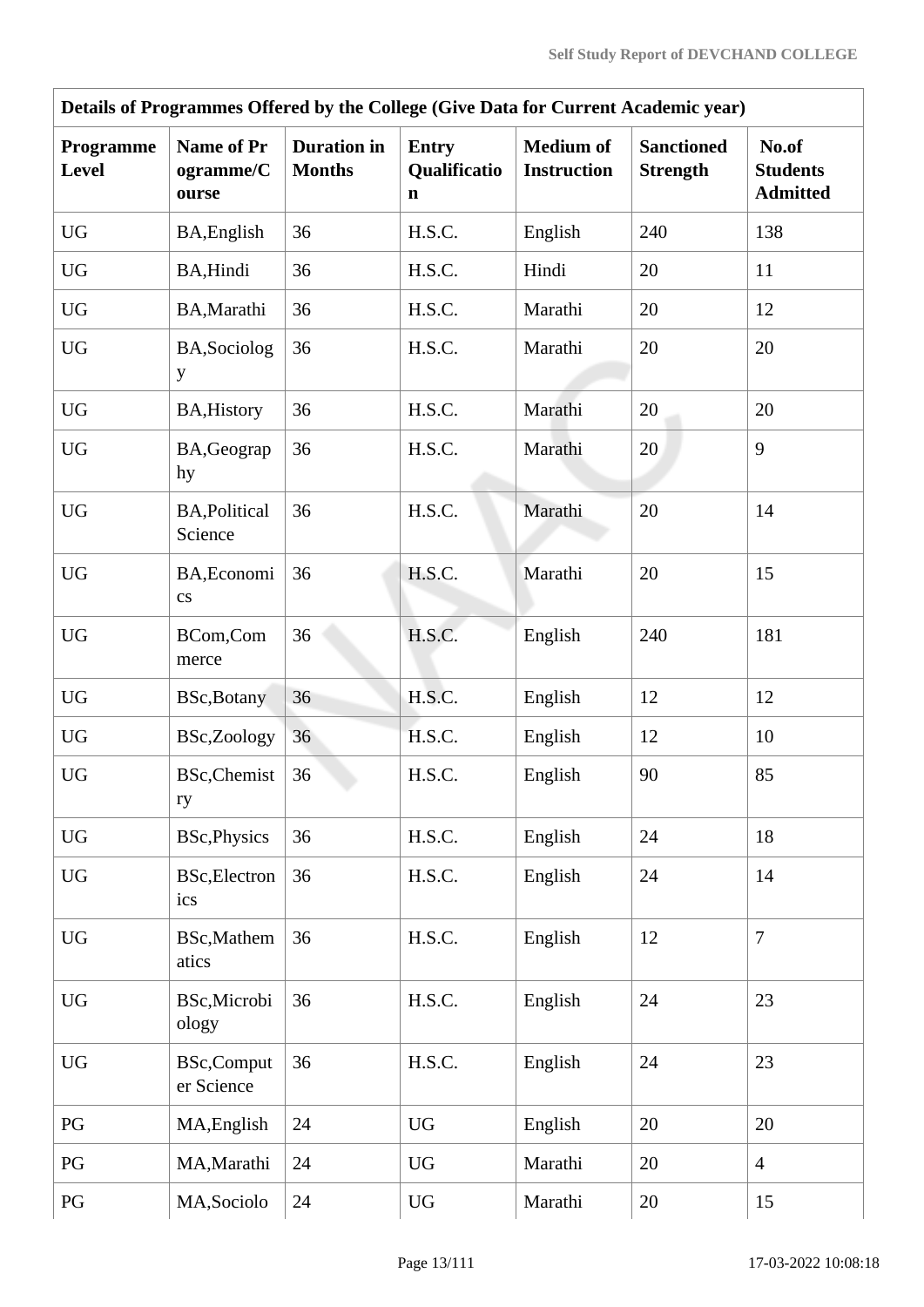|                          | gy                                                            |    |           |         |              |                  |
|--------------------------|---------------------------------------------------------------|----|-----------|---------|--------------|------------------|
| PG                       | MA, History                                                   | 24 | <b>UG</b> | Marathi | 20           | 17               |
| PG                       | MA, Econom<br>ics                                             | 24 | <b>UG</b> | Marathi | 20           | 13               |
| PG                       | MCom,Com<br>merce                                             | 24 | <b>UG</b> | English | 50           | 47               |
| PG                       | MCom,Com<br>merce                                             | 24 | <b>UG</b> | English | 50           | 24               |
| PG                       | MSc, Chemis<br>try                                            | 24 | <b>UG</b> | English | 22           | 22               |
| PG                       | MSc, Physics                                                  | 24 | <b>UG</b> | English | 20           | 12               |
| PG                       | MSc, Microbi<br>ology                                         | 24 | <b>UG</b> | English | 20           | 20               |
| PG                       | MSc, Agroch<br>emicals And<br>Pest<br>Management              | 24 | <b>UG</b> | English | 20           | 17               |
| Doctoral<br>(Ph.D)       | PhD or DPhi<br>l, Chemistry                                   | 60 | PG        | English | 10           | $\mathbf{0}$     |
| Doctoral<br>(Ph.D)       | PhD or DPhi<br>l, Agrochemi<br>cals And<br>Pest<br>Management | 60 | PG        | English | 5            | $\mathbf{0}$     |
| Pre Doctoral<br>(M.Phil) | MPhil, Englis<br>$\boldsymbol{\mathrm{h}}$                    | 24 | PG        | English | $\mathbf{1}$ | $\boldsymbol{0}$ |

**Position Details of Faculty & Staff in the College**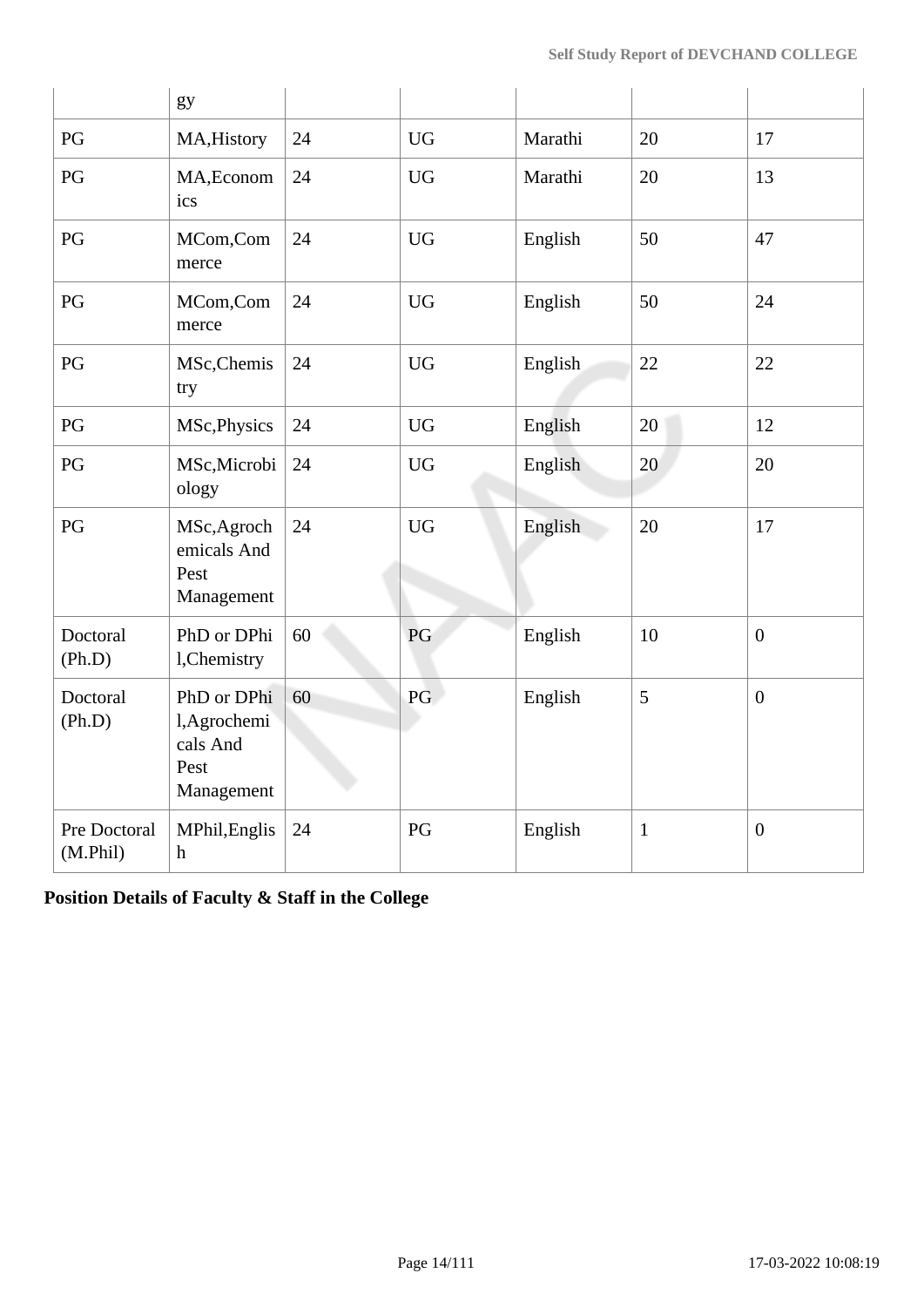| <b>Teaching Faculty</b>                                                             |                |                  |                |                  |                  |                            |                |                  |                            |        |                |                |
|-------------------------------------------------------------------------------------|----------------|------------------|----------------|------------------|------------------|----------------------------|----------------|------------------|----------------------------|--------|----------------|----------------|
|                                                                                     |                | <b>Professor</b> |                |                  |                  | <b>Associate Professor</b> |                |                  | <b>Assistant Professor</b> |        |                |                |
|                                                                                     | Male           | Female           | Others         | Total            | Male             | Female                     | Others         | Total            | Male                       | Female | Others         | Total          |
| Sanctioned by the<br>UGC /University<br><b>State</b><br>Government                  |                |                  |                | 8                |                  |                            |                | 9                |                            |        |                | 31             |
| Recruited                                                                           | 5              | 3                | $\overline{0}$ | 8                | 8                | $\mathbf{1}$               | $\overline{0}$ | 9                | 14                         | 6      | $\overline{0}$ | 20             |
| Yet to Recruit                                                                      |                |                  |                | $\overline{0}$   |                  |                            |                | $\boldsymbol{0}$ |                            |        |                | 11             |
| Sanctioned by the<br>Management/Soci<br>ety or Other<br>Authorized<br><b>Bodies</b> |                |                  |                | $\boldsymbol{0}$ |                  |                            |                | $\boldsymbol{0}$ |                            |        |                | 52             |
| Recruited                                                                           | $\overline{0}$ | $\boldsymbol{0}$ | $\mathbf{0}$   | $\boldsymbol{0}$ | $\boldsymbol{0}$ | $\overline{0}$             | $\overline{0}$ | $\boldsymbol{0}$ | 23                         | 29     | $\overline{0}$ | 52             |
| Yet to Recruit                                                                      |                |                  |                | $\mathbf{0}$     |                  |                            |                | $\boldsymbol{0}$ |                            |        |                | $\overline{0}$ |
|                                                                                     |                |                  |                |                  |                  |                            |                |                  |                            |        |                |                |

| <b>Non-Teaching Staff</b>                                                       |             |               |                  |                |  |  |  |
|---------------------------------------------------------------------------------|-------------|---------------|------------------|----------------|--|--|--|
|                                                                                 | <b>Male</b> | <b>Female</b> | <b>Others</b>    | <b>Total</b>   |  |  |  |
| Sanctioned by the<br><b>UGC</b> / University State<br>Government                |             |               |                  | 86             |  |  |  |
| Recruited                                                                       | 51          | 6             | $\boldsymbol{0}$ | 57             |  |  |  |
| <b>Yet to Recruit</b>                                                           |             |               |                  | 29             |  |  |  |
| Sanctioned by the<br>Management/Society<br>or Other Authorized<br><b>Bodies</b> |             |               |                  | 6              |  |  |  |
| Recruited                                                                       | 6           | $\mathbf{0}$  | $\boldsymbol{0}$ | 6              |  |  |  |
| Yet to Recruit                                                                  |             |               |                  | $\overline{0}$ |  |  |  |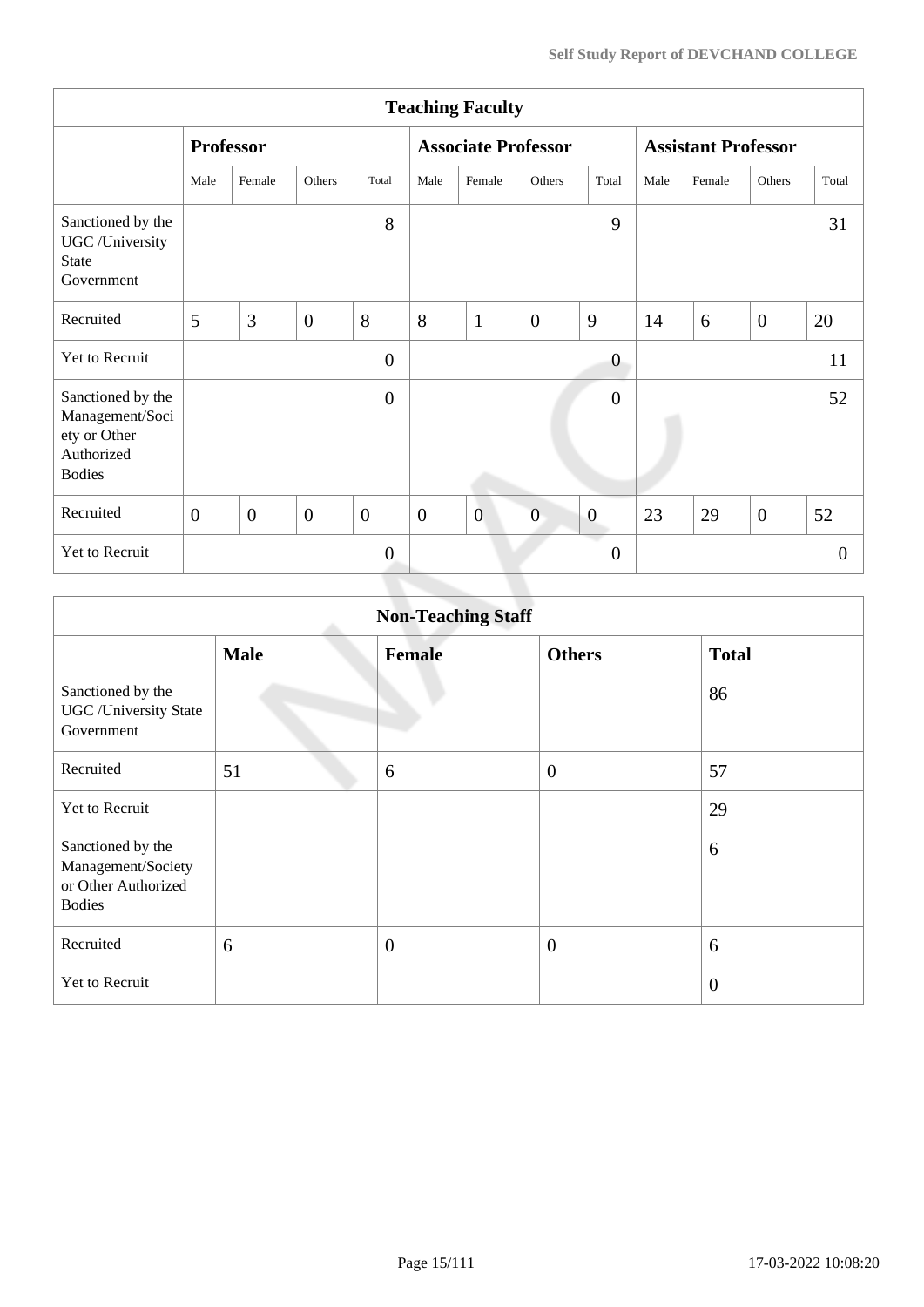| <b>Technical Staff</b>                                                          |              |              |                |                |  |  |
|---------------------------------------------------------------------------------|--------------|--------------|----------------|----------------|--|--|
|                                                                                 | <b>Male</b>  | Female       | <b>Others</b>  | <b>Total</b>   |  |  |
| Sanctioned by the<br><b>UGC</b> /University State<br>Government                 |              |              |                | $\overline{0}$ |  |  |
| Recruited                                                                       | $\mathbf{0}$ | $\mathbf{0}$ | $\overline{0}$ | $\overline{0}$ |  |  |
| Yet to Recruit                                                                  |              |              |                | $\overline{0}$ |  |  |
| Sanctioned by the<br>Management/Society<br>or Other Authorized<br><b>Bodies</b> |              |              |                | $\overline{0}$ |  |  |
| Recruited                                                                       | $\mathbf{0}$ | $\theta$     | $\overline{0}$ | $\overline{0}$ |  |  |
| Yet to Recruit                                                                  |              |              |                | $\overline{0}$ |  |  |

# **Qualification Details of the Teaching Staff**

|                                     | <b>Permanent Teachers</b> |                |                            |                |                  |                            |                |                |                |                |
|-------------------------------------|---------------------------|----------------|----------------------------|----------------|------------------|----------------------------|----------------|----------------|----------------|----------------|
| <b>Highest</b><br>Qualificatio<br>n | <b>Professor</b>          |                | <b>Associate Professor</b> |                |                  | <b>Assistant Professor</b> |                |                |                |                |
|                                     | Male                      | Female         | <b>Others</b>              | Male           | Female           | Others                     | Male           | Female         | <b>Others</b>  | Total          |
| D.sc/D.Litt/<br><b>LLD</b>          | $\overline{0}$            | $\overline{0}$ | $\overline{0}$             | $\overline{0}$ | $\boldsymbol{0}$ | $\overline{0}$             | $\theta$       | $\overline{0}$ | $\overline{0}$ | $\mathbf{0}$   |
| Ph.D.                               | 5                         | 3              | $\overline{0}$             | 6              | $\mathbf{1}$     | $\overline{0}$             | 10             | 5              | $\overline{0}$ | 30             |
| M.Phil.                             | $\boldsymbol{0}$          | $\overline{0}$ | $\overline{0}$             | $\overline{0}$ | $\overline{0}$   | $\overline{0}$             | $\overline{0}$ | $\overline{0}$ | $\overline{0}$ | $\overline{0}$ |
| PG                                  | $\boldsymbol{0}$          | $\overline{0}$ | $\overline{0}$             | $\overline{2}$ | $\overline{0}$   | $\overline{0}$             | $\overline{4}$ | $\mathbf{1}$   | $\overline{0}$ | $\overline{7}$ |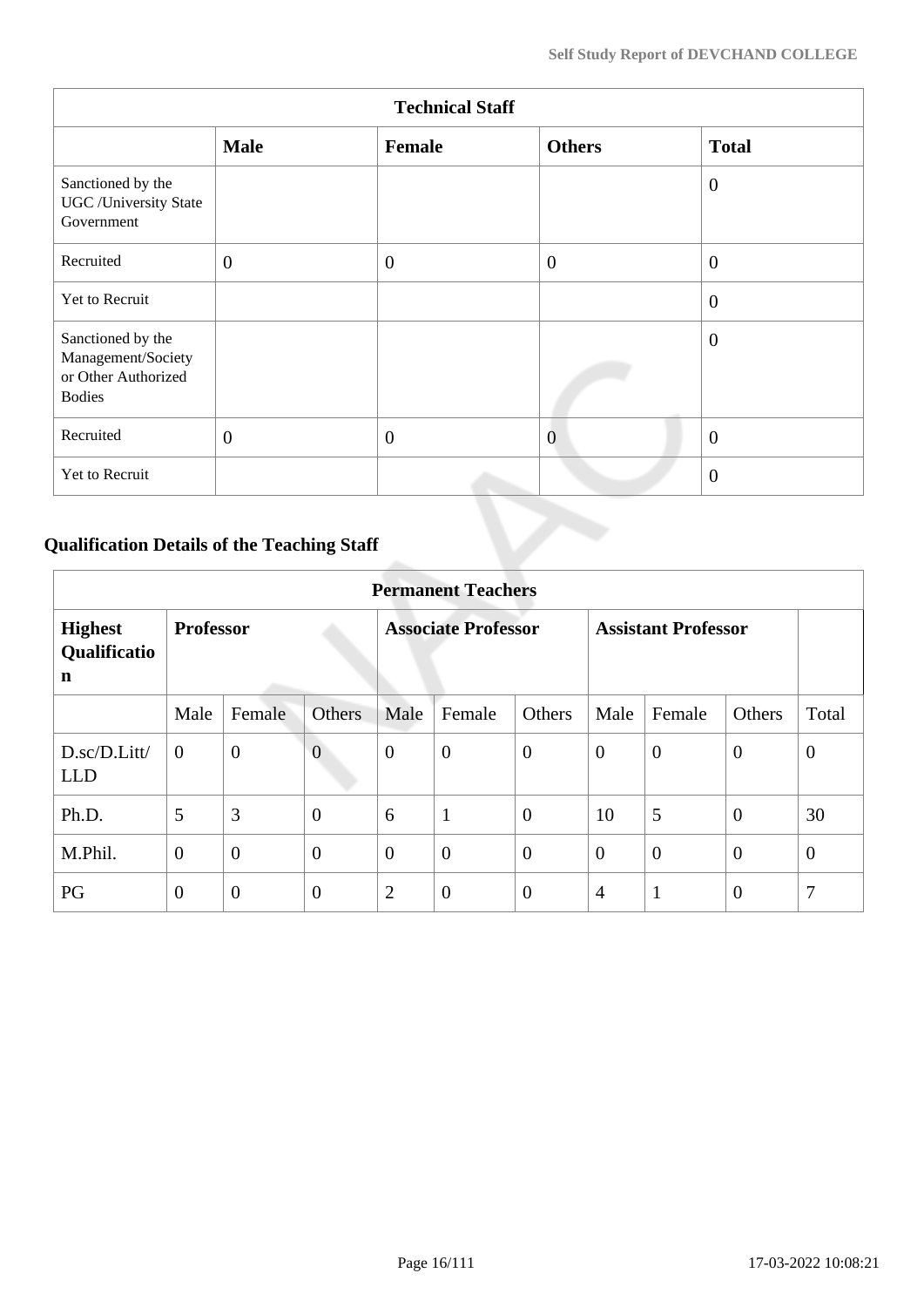| <b>Temporary Teachers</b>                     |                  |                |                            |                |                  |                            |                  |                |                |                |
|-----------------------------------------------|------------------|----------------|----------------------------|----------------|------------------|----------------------------|------------------|----------------|----------------|----------------|
| <b>Highest</b><br>Qualificatio<br>$\mathbf n$ | <b>Professor</b> |                | <b>Associate Professor</b> |                |                  | <b>Assistant Professor</b> |                  |                |                |                |
|                                               | Male             | Female         | Others                     | Male           | Female           | Others                     | Male             | Female         | Others         | Total          |
| D.sc/D.Litt/<br><b>LLD</b>                    | $\theta$         | $\overline{0}$ | $\mathbf{0}$               | $\overline{0}$ | $\boldsymbol{0}$ | $\overline{0}$             | $\boldsymbol{0}$ | $\theta$       | $\overline{0}$ | $\overline{0}$ |
| Ph.D.                                         | $\overline{0}$   | $\overline{0}$ | $\overline{0}$             | $\overline{0}$ | $\overline{0}$   | $\overline{0}$             | $\overline{4}$   | 3              | $\overline{0}$ | 7              |
| M.Phil.                                       | $\boldsymbol{0}$ | $\overline{0}$ | $\overline{0}$             | $\overline{0}$ | $\overline{0}$   | $\overline{0}$             | $\overline{0}$   | $\overline{0}$ | $\overline{0}$ | $\mathbf{0}$   |
| PG                                            | $\boldsymbol{0}$ | $\overline{0}$ | $\overline{0}$             | $\overline{0}$ | $\boldsymbol{0}$ | $\boldsymbol{0}$           | 12               | 20             | $\overline{0}$ | 32             |
|                                               |                  |                |                            |                |                  |                            |                  |                |                |                |

|                                           | <b>Part Time Teachers</b> |                |                            |                  |                  |                            |                |                  |                  |                  |
|-------------------------------------------|---------------------------|----------------|----------------------------|------------------|------------------|----------------------------|----------------|------------------|------------------|------------------|
| <b>Highest</b><br>Qualificatio<br>n       | <b>Professor</b>          |                | <b>Associate Professor</b> |                  |                  | <b>Assistant Professor</b> |                |                  |                  |                  |
|                                           | Male                      | Female         | Others                     | Male             | Female           | Others                     | Male           | Female           | Others           | Total            |
| $D.\text{sc}/D.\text{Litt}$<br><b>LLD</b> | $\mathbf{0}$              | $\overline{0}$ | $\boldsymbol{0}$           | $\boldsymbol{0}$ | $\overline{0}$   | $\boldsymbol{0}$           | $\overline{0}$ | $\theta$         | $\overline{0}$   | $\boldsymbol{0}$ |
| Ph.D.                                     | $\theta$                  | $\mathbf{0}$   | $\overline{0}$             | $\overline{0}$   | $\overline{0}$   | $\overline{0}$             | 3              | $\boldsymbol{0}$ | $\overline{0}$   | 3                |
| M.Phil.                                   | $\mathbf{0}$              | $\overline{0}$ | $\overline{0}$             | $\overline{0}$   | $\overline{0}$   | $\overline{0}$             | $\overline{0}$ | $\overline{0}$   | $\overline{0}$   | $\theta$         |
| PG                                        | $\mathbf{0}$              | $\mathbf{0}$   | $\boldsymbol{0}$           | $\overline{0}$   | $\boldsymbol{0}$ | $\overline{0}$             | 3              | 7                | $\boldsymbol{0}$ | 10               |

| <b>Details of Visting/Guest Faculties</b> |             |               |               |              |  |  |
|-------------------------------------------|-------------|---------------|---------------|--------------|--|--|
| <b>Number of Visiting/Guest Faculty</b>   | <b>Male</b> | <b>Female</b> | <b>Others</b> | <b>Total</b> |  |  |
| engaged with the college?                 |             |               |               |              |  |  |

**Provide the Following Details of Students Enrolled in the College During the Current Academic Year**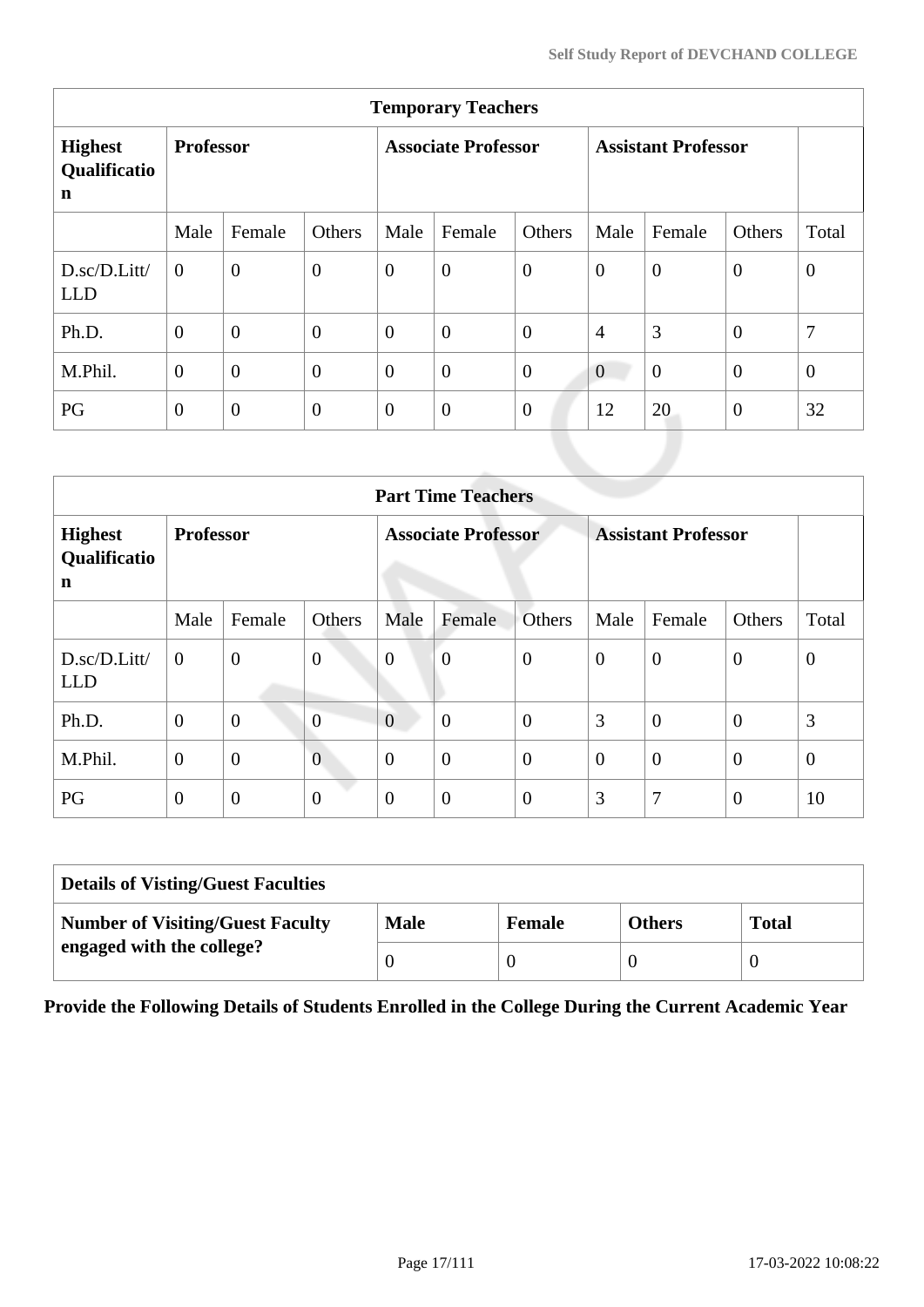| Programme       |        | <b>From the State</b><br><b>Where College</b><br>is Located | <b>From Other</b><br><b>States of India</b> | <b>NRI Students</b> | Foreign<br><b>Students</b> | <b>Total</b>     |
|-----------------|--------|-------------------------------------------------------------|---------------------------------------------|---------------------|----------------------------|------------------|
| <b>UG</b>       | Male   | 159                                                         | 628                                         | $\overline{0}$      | $\mathbf{0}$               | 787              |
|                 | Female | 330                                                         | 731                                         | $\overline{0}$      | $\mathbf{0}$               | 1061             |
|                 | Others | $\overline{0}$                                              | $\boldsymbol{0}$                            | $\boldsymbol{0}$    | $\mathbf{0}$               | $\boldsymbol{0}$ |
| PG              | Male   | 95                                                          | 111                                         | $\overline{0}$      | $\overline{0}$             | 206              |
|                 | Female | 145                                                         | 137                                         | $\boldsymbol{0}$    | $\boldsymbol{0}$           | 282              |
|                 | Others | $\overline{0}$                                              | $\boldsymbol{0}$                            | $\overline{0}$      | $\mathbf{0}$               | $\mathbf{0}$     |
| Doctoral (Ph.D) | Male   | $\overline{0}$                                              | $\boldsymbol{0}$                            | $\overline{0}$      | $\overline{0}$             | $\boldsymbol{0}$ |
|                 | Female | $\boldsymbol{0}$                                            | $\boldsymbol{0}$                            | $\overline{0}$      | $\mathbf{0}$               | $\overline{0}$   |
|                 | Others | $\boldsymbol{0}$                                            | $\boldsymbol{0}$                            | $\overline{0}$      | $\mathbf{0}$               | $\overline{0}$   |
| Pre Doctoral    | Male   | $\theta$                                                    | $\boldsymbol{0}$                            | $\overline{0}$      | $\overline{0}$             | $\mathbf{0}$     |
| (M. Phil)       | Female | $\mathbf{0}$                                                | $\overline{0}$                              | $\overline{0}$      | $\mathbf{0}$               | $\mathbf{0}$     |
|                 | Others | $\boldsymbol{0}$                                            | $\boldsymbol{0}$                            | $\boldsymbol{0}$    | $\mathbf{0}$               | $\boldsymbol{0}$ |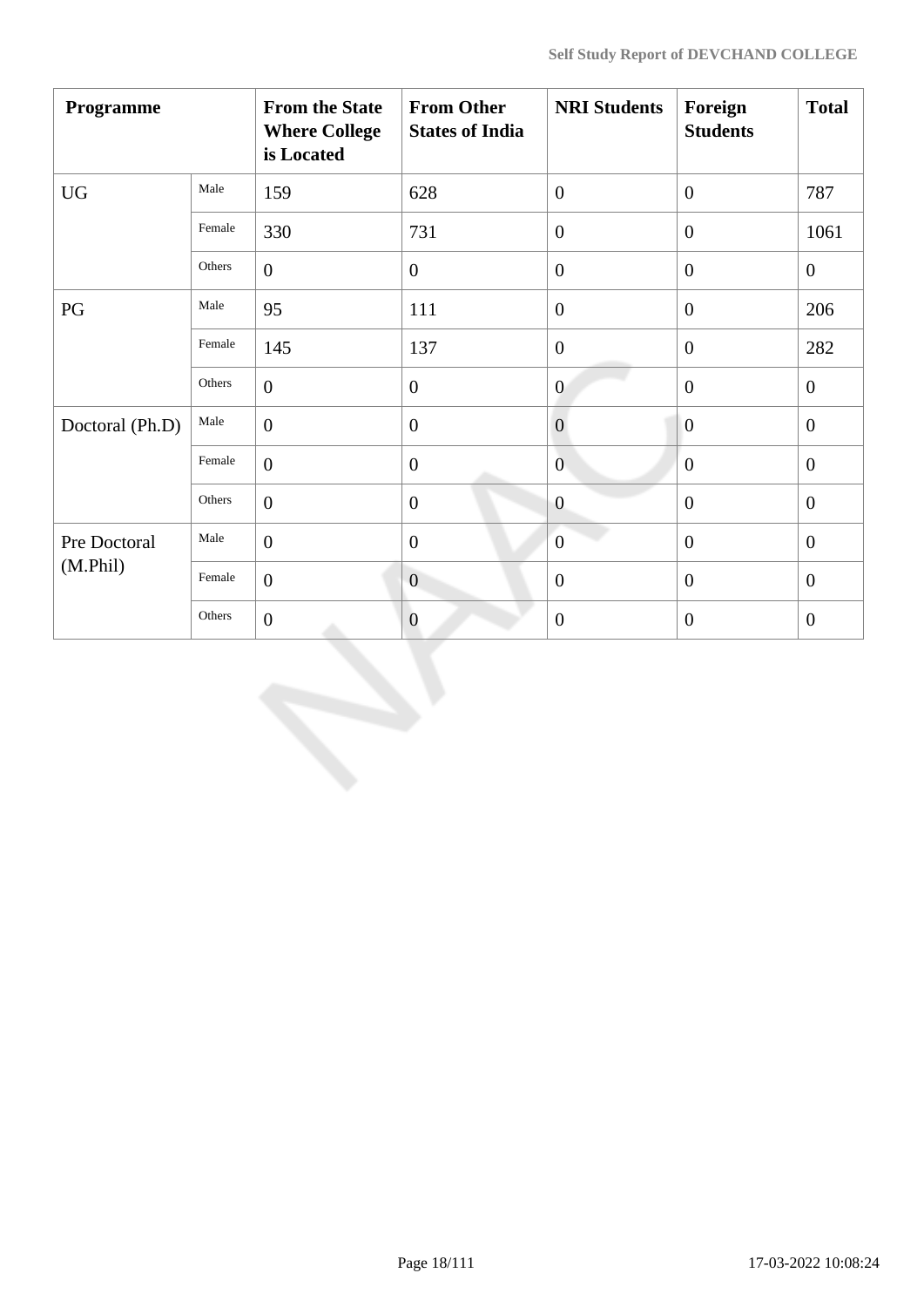| Years              |        |                |                  |                |                  |  |  |  |
|--------------------|--------|----------------|------------------|----------------|------------------|--|--|--|
| Programme          |        | Year 1         | Year 2           | Year 3         | Year 4           |  |  |  |
| <b>SC</b>          | Male   | 131            | 129              | 156            | 186              |  |  |  |
|                    | Female | 141            | 137              | 170            | 150              |  |  |  |
|                    | Others | $\overline{0}$ | $\boldsymbol{0}$ | $\overline{0}$ | $\overline{0}$   |  |  |  |
| ${\cal S}{\cal T}$ | Male   | $\overline{3}$ | $\sqrt{2}$       | $\overline{3}$ | $\boldsymbol{0}$ |  |  |  |
|                    | Female | $\overline{4}$ | 3                | $\overline{2}$ | $\overline{3}$   |  |  |  |
|                    | Others | $\overline{0}$ | $\boldsymbol{0}$ | $\mathbf{0}$   | $\mathbf{0}$     |  |  |  |
| OBC                | Male   | 43             | 125              | 159            | 146              |  |  |  |
|                    | Female | 66             | 195              | 228            | 196              |  |  |  |
|                    | Others | $\overline{0}$ | $\overline{0}$   | $\overline{0}$ | $\mathbf{0}$     |  |  |  |
| General            | Male   | 571            | 566              | 569            | 589              |  |  |  |
|                    | Female | 1030           | 948              | 862            | 815              |  |  |  |
|                    | Others | $\overline{0}$ | $\overline{0}$   | $\mathbf{0}$   | $\boldsymbol{0}$ |  |  |  |
| Others             | Male   | 67             | 56               | 62             | 66               |  |  |  |
|                    | Female | 92             | 86               | 67             | 62               |  |  |  |
|                    | Others | $\overline{0}$ | $\boldsymbol{0}$ | $\overline{0}$ | $\mathbf{0}$     |  |  |  |
| Total              |        | 2148           | 2247             | 2278           | 2213             |  |  |  |

**Provide the Following Details of Students admitted to the College During the last four Academic Years**

# **Institutional preparedness for NEP**

| 1. Multidisciplinary/interdisciplinary: | With a view to imparting holistic and<br>multidisciplinary education, the college provides,<br>alongside regular courses, several self-learning non-<br>credit courses of interdisciplinary nature offered by<br>the affiliating university. These are offered to<br>students of Arts, Science and commerce<br>streams-'Democracy, Elections and Good<br>Governance' (for B.A., B.Com. & B. Sc. Part I),<br>'Yoga and Physical Management Skills (for B.A.,<br>B.Com. & B.Sc. Part I), 'Environmental Studies'<br>(for B.A., B.Com. & B.Sc. Part II), 'Introduction to<br>the Constitution of India' (for B.A., B.Com. & B.Sc. |
|-----------------------------------------|--------------------------------------------------------------------------------------------------------------------------------------------------------------------------------------------------------------------------------------------------------------------------------------------------------------------------------------------------------------------------------------------------------------------------------------------------------------------------------------------------------------------------------------------------------------------------------------------------------------------------------|
|                                         | Part III) and 'Interview and Presentation Skills' (for<br>B.A., B.Com. & B.Sc. Part III). M.Sc. in                                                                                                                                                                                                                                                                                                                                                                                                                                                                                                                             |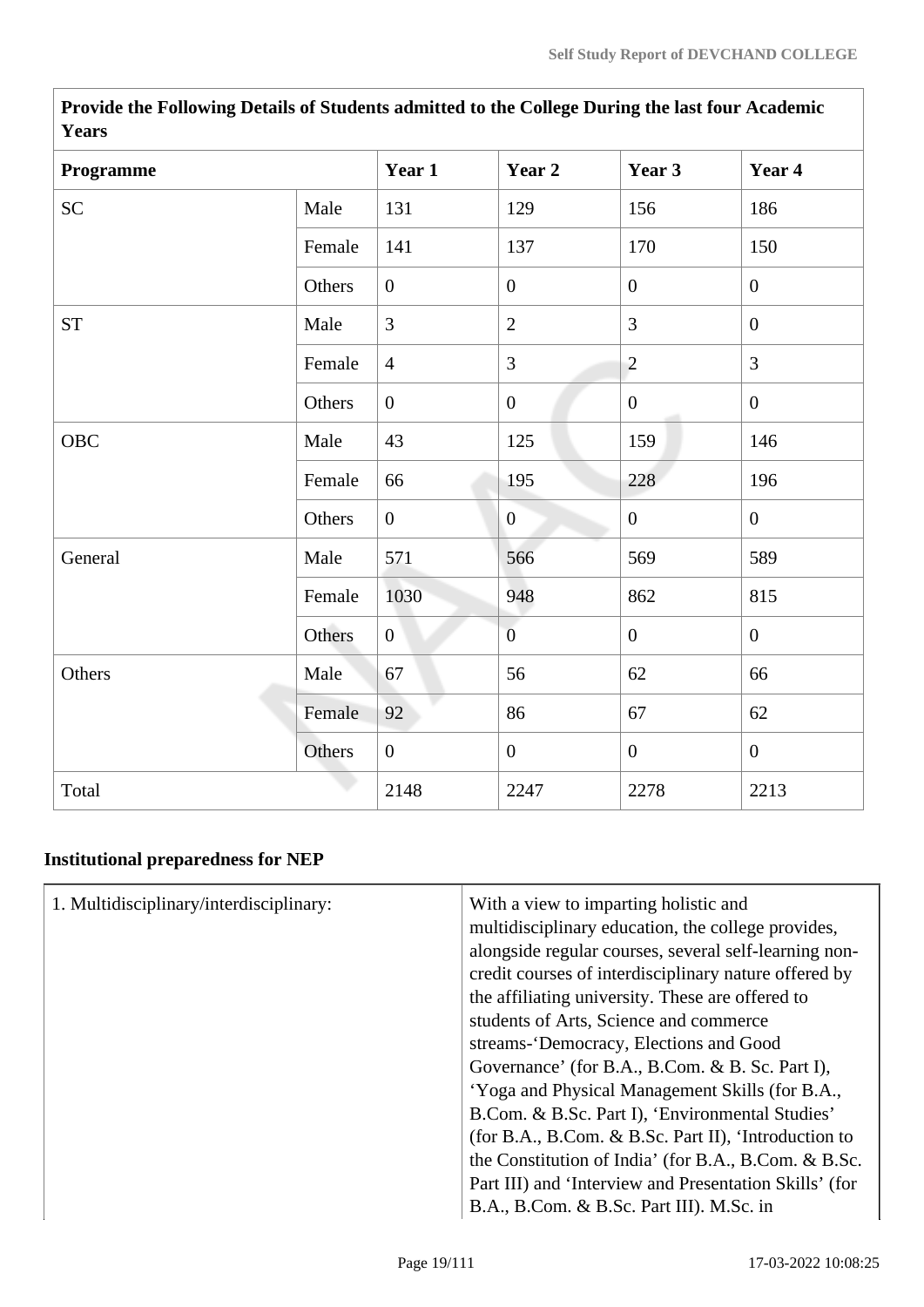|                                    | Agrochemicals and Pest Management. The college<br>visualizes a transformation towards integrated<br>approach in near future by offering courses of<br>interdisciplinary nature within the framework of<br>university guidelines. Already, the university CBCS<br>pattern which the college follows allows certain<br>freedom in the choice of subjects. Full choice implied<br>in the CBCS pattern will be offered to students as per<br>university directives as we have Arts, Commerce and<br>Science programmes. Necessary infrastructure and<br>expertise exists to impart multidisciplinary flexible<br>curricula to students. An example is that the<br>Department of Economics offered a career oriented<br>course 'Banking and Finance' to B.Sc. III students in<br>2018-19. Many students are engaged in<br>multidisciplinary research activities with a social<br>orientation.                                                                                                                                                                                                                                                                                                                                                  |
|------------------------------------|-------------------------------------------------------------------------------------------------------------------------------------------------------------------------------------------------------------------------------------------------------------------------------------------------------------------------------------------------------------------------------------------------------------------------------------------------------------------------------------------------------------------------------------------------------------------------------------------------------------------------------------------------------------------------------------------------------------------------------------------------------------------------------------------------------------------------------------------------------------------------------------------------------------------------------------------------------------------------------------------------------------------------------------------------------------------------------------------------------------------------------------------------------------------------------------------------------------------------------------------|
| 2. Academic bank of credits (ABC): | The college follows the Choice Based Credit System<br>of the affiliating university wherein all the UG and<br>PG programmes have credit-based syllabi. The<br>scheme per course is four credits. In near future, we<br>plan to register with Academic Bank of Credits<br>(ABC) through National Academic Depository,<br>Ministry of Education, Government of India.                                                                                                                                                                                                                                                                                                                                                                                                                                                                                                                                                                                                                                                                                                                                                                                                                                                                       |
| 3. Skill development:              | In accordance with the National Policy on Skill<br>Development, the college has been imparting skill-<br>based short term courses every year covering<br>substantial number of students. The range of skills<br>imparted is wide and varied from soft skills to ICT<br>skills. Each department conducts at least one career<br>oriented course related to the subject concerned.<br>English communication skill courses and computer<br>courses are imparted to students of Arts, Commerce<br>and Science streams. Technical and experimental<br>skill-based courses such as Vermitechnology,<br>Greenhouse technology, Nano technology,<br>Production of Biofertilizers, Indoor gardening and<br>Analytical techniques are conducted. Entrepreneurial<br>activities through workshops, internships and training<br>programmes on varied skills such as soap making,<br>incense making and candle making, water and soil<br>analysis are regularly conducted. The institution has a<br>designated Vivek Vahini Committee which conducts<br>value education programmes. Short term courses on<br>Personality Development and Human Rights are<br>organized. A course on 'Yoga and Physical<br>Management Skills' is made compulsory by the |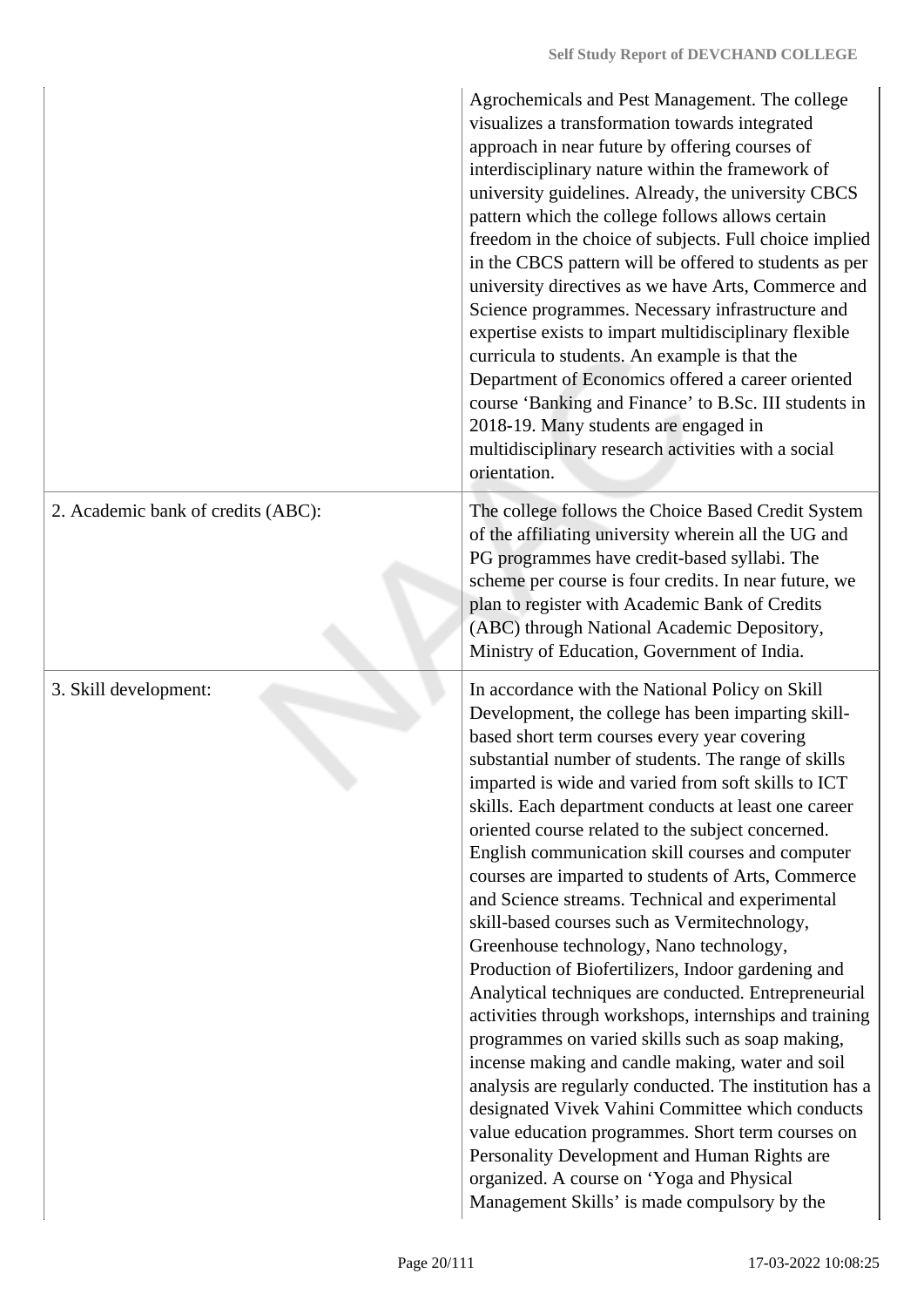|                                                                                                                          | affiliation university. The courses are offered through<br>offline and online modes.                                                                                                                                                                                                                                                                                                                                                                                                                                                                                                                                                                                                                                                                                                                                                                                                                                                                                                                                                                                                 |
|--------------------------------------------------------------------------------------------------------------------------|--------------------------------------------------------------------------------------------------------------------------------------------------------------------------------------------------------------------------------------------------------------------------------------------------------------------------------------------------------------------------------------------------------------------------------------------------------------------------------------------------------------------------------------------------------------------------------------------------------------------------------------------------------------------------------------------------------------------------------------------------------------------------------------------------------------------------------------------------------------------------------------------------------------------------------------------------------------------------------------------------------------------------------------------------------------------------------------|
| 4. Appropriate integration of Indian Knowledge<br>system (teaching in Indian Language, culture, using<br>online course): | The stakeholders of the institution make use of three<br>languages- Marathi, Hindi and English. Subjects in<br>Arts and Commerce streams are taught in bilingual<br>mode (English and Marathi) and science subjects are<br>taught through English. However, difficult concepts,<br>theories and practicals are explained in Marathi<br>language. There are three language departments<br>which offer UG $(3)$ and PG $(2)$ programmes in<br>English, Marathi and Hindi. Degree courses in Arts<br>stream- Sociology, History, Geography and Political<br>Science- are taught in bilingual mode. The institution<br>takes special efforts to preserve Indian culture and<br>traditions through various activities such as<br>Traditional Day celebration, Mehndi, Rangoli, dance,<br>singing, dramatics, food festival, celebration of<br>festivals, Marathi Pandharvada (Marathi Fortnight<br>celebrations), Day celebrations, Annual Social<br>Gathering, Devchandji Shah National Intercollegiate<br>Cultural Competition through which we inculcate<br>Indian culture and values. |
| 5. Focus on Outcome based education (OBE):                                                                               | The institution has already transformed from the<br>traditional system to Outcome Based Educational<br>system (OBE). The university frames syllabi of all<br>the courses. However, many teachers are involved in<br>the process of updation of university curricula to<br>align with the latest knowledge requirements. The<br>university syllabi mention course outcomes.<br>Programme Outcomes, Programme Specific<br>Outcomes and Course Outcomes are identified and<br>displayed on college website and on notice boards.<br>Pedagogy is designed and used in teaching-learning<br>practices to achieve the learning outcomes. Suitable<br>formative assessment is undertaken to test the<br>achievement levels of students. POs, PSOs and COs<br>are calculated on the basis of direct and indirect<br>methods. Activities (seminars, study tours,<br>workshops, etc.) are designed with specific mention<br>of outcomes.                                                                                                                                                       |
| 6. Distance education/online education:                                                                                  | The college runs two centers to provide education<br>through distance mode- Distance Education Centre of<br>Shivaji University, Kolhapur and YCMOU, Nasik.<br>Many programmes in Arts and Commerce streams<br>are offered to students. Efforts will be made to<br>provide online education in near future. The college                                                                                                                                                                                                                                                                                                                                                                                                                                                                                                                                                                                                                                                                                                                                                               |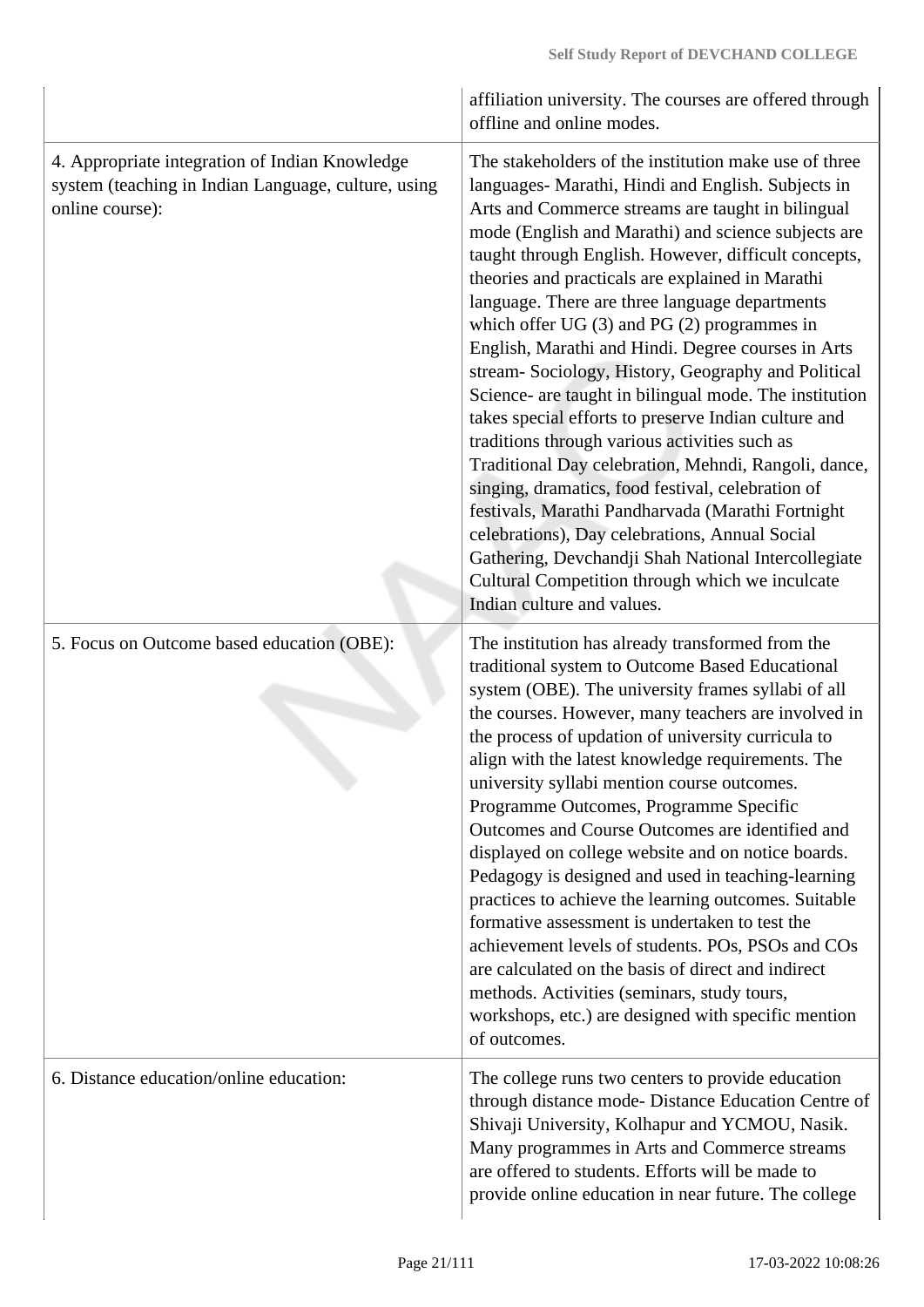has ICT infrastructure to enhance learning experiences. Softwares, websites, Apps, open access online applications for conducting classes and testing are used. Blended learning is adopted by many teachers. The institution makes use of online mode from admissions, administration, accounting to communication.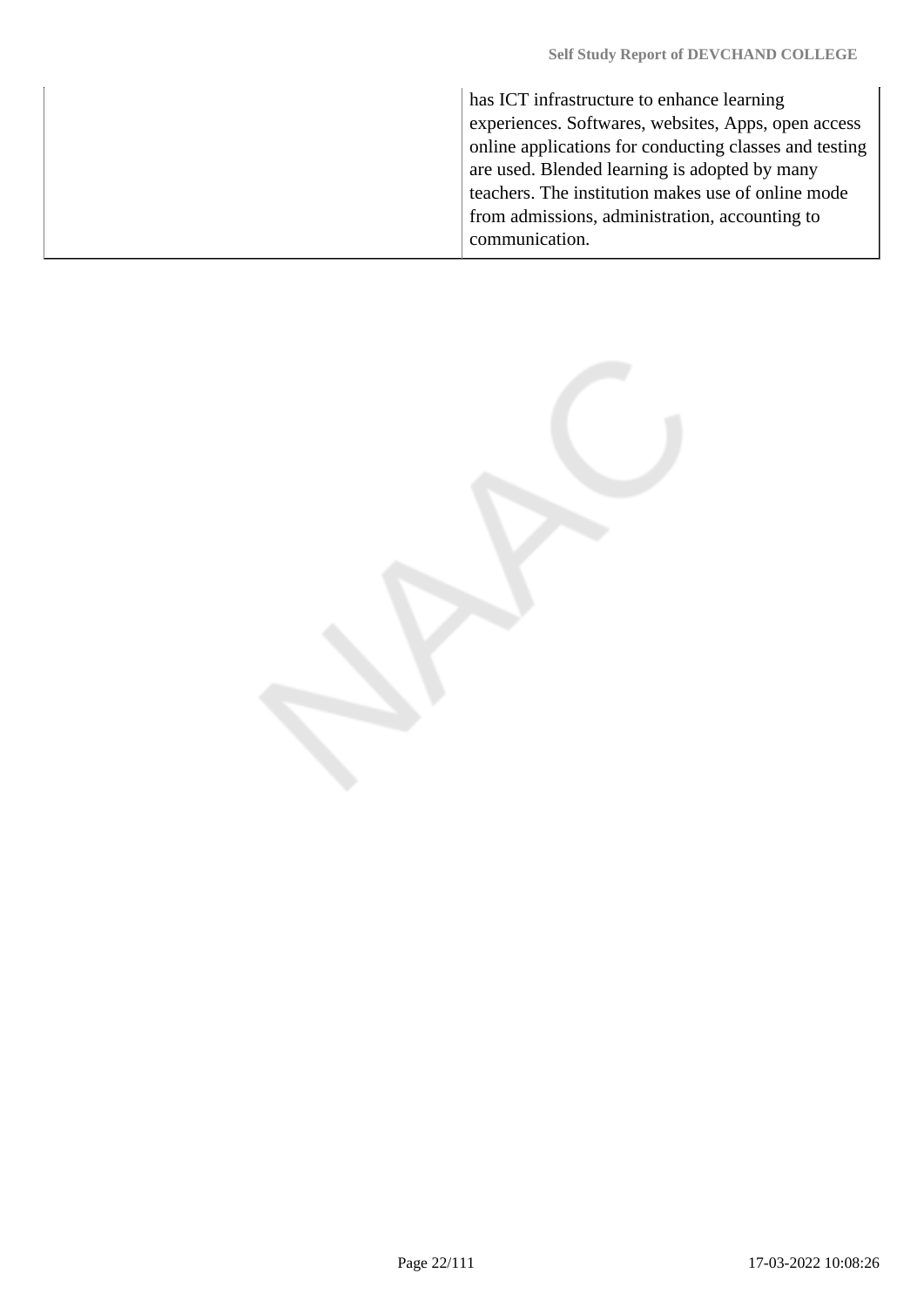# **Extended Profile**

# **1 Program**

# **1.1**

## **Number of courses offered by the Institution across all programs during the last five years**

| 2020-21                              | 2019-20 | 2018-19  |                      | 2017-18 | 2016-17 |
|--------------------------------------|---------|----------|----------------------|---------|---------|
| 517                                  | 494     | 470      |                      | 435     | 411     |
| <b>File Description</b>              |         | Document |                      |         |         |
| Institutional data prescribed format |         |          | <b>View Document</b> |         |         |

### **1.2**

### **Number of programs offered year-wise for last five years**

| 2020-21 | 2019-20 | 2018-19         | $2017 - 18$  | 2016-17 |
|---------|---------|-----------------|--------------|---------|
| 28      | ົ<br>26 | $\bigcap$<br>رے | $\sim$<br>∠∠ | 20      |

# **2 Students**

### **2.1**

# **Number of students year-wise during last five years**

| 2020-21                                 | 2019-20 | 2018-19  |                      | 2017-18 | 2016-17 |
|-----------------------------------------|---------|----------|----------------------|---------|---------|
| 2148                                    | 2247    | 2278     |                      | 2213    | 2230    |
| <b>File Description</b>                 |         | Document |                      |         |         |
| Institutional data in prescribed format |         |          | <b>View Document</b> |         |         |

### **2.2**

# **Number of seats earmarked for reserved category as per GOI/State Govt rule year-wise during last five years**

| 2020-21 | 2019-20 | 2018-19 | 2017-18 | 2016-17 |
|---------|---------|---------|---------|---------|
| 1626    | 1590    | 1546    | 1525    | 1513    |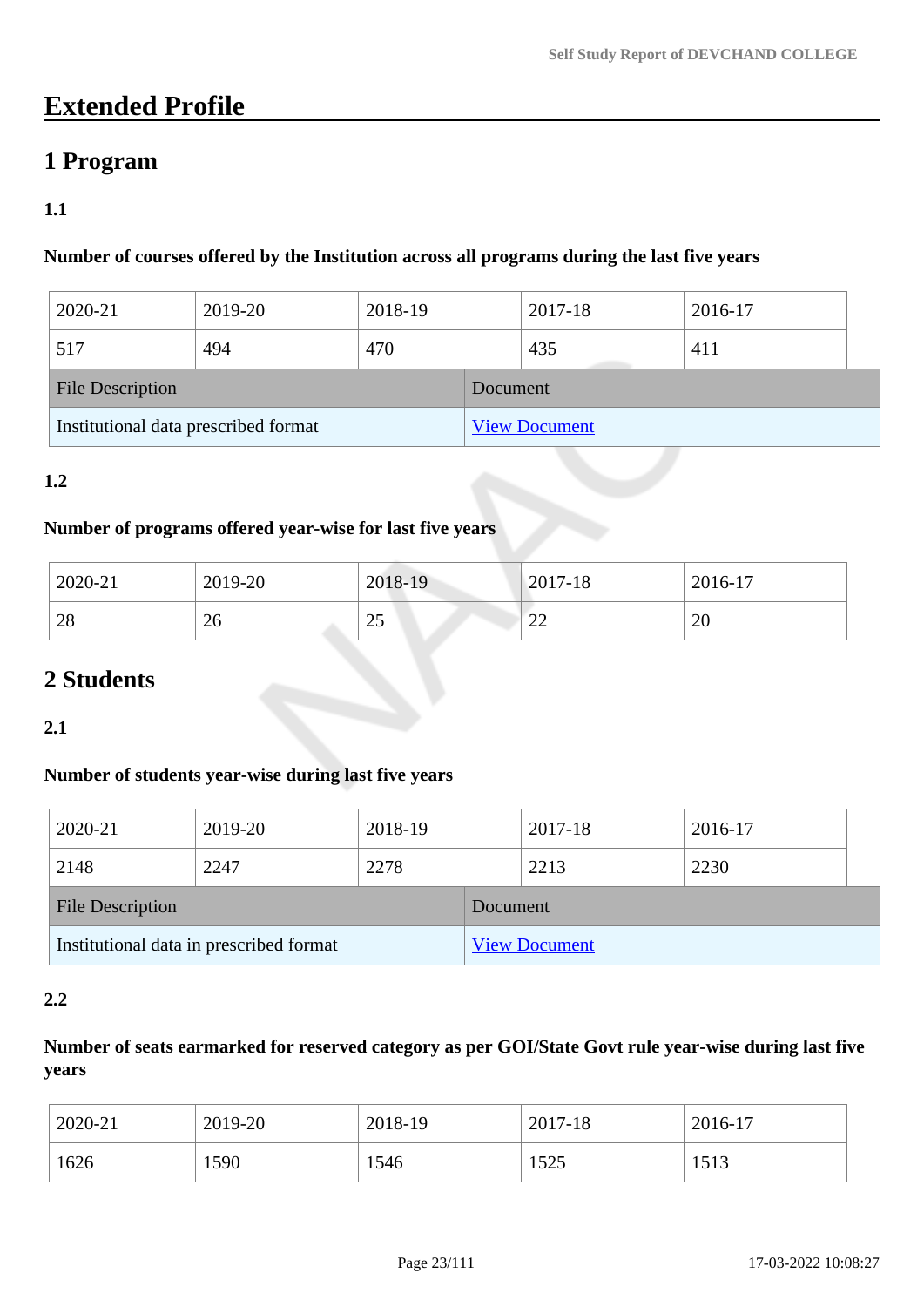| <b>File Description</b>                 | Document             |
|-----------------------------------------|----------------------|
| Institutional data in prescribed format | <b>View Document</b> |

# **2.3**

### **Number of outgoing / final year students year-wise during last five years**

| 2020-21                                 | 2019-20 | 2018-19  |  | 2017-18              | 2016-17 |  |
|-----------------------------------------|---------|----------|--|----------------------|---------|--|
| 652                                     | 637     | 615      |  | 604                  | 672     |  |
| <b>File Description</b>                 |         | Document |  |                      |         |  |
| Institutional data in prescribed format |         |          |  | <b>View Document</b> |         |  |

# **3 Teachers**

# **3.1**

# **Number of full time teachers year-wise during the last five years**

| 2020-21                                 | 2019-20 | 2018-19  |                      | 2017-18 | 2016-17 |  |
|-----------------------------------------|---------|----------|----------------------|---------|---------|--|
| 38                                      | 39      | 40       |                      | 43      | 44      |  |
| <b>File Description</b>                 |         | Document |                      |         |         |  |
| Institutional data in prescribed format |         |          | <b>View Document</b> |         |         |  |

### **3.2**

## **Number of sanctioned posts year-wise during last five years**

| 2020-21                                 | 2019-20 | 2018-19  |                      | 2017-18 | 2016-17 |
|-----------------------------------------|---------|----------|----------------------|---------|---------|
| 48                                      | 48      | 48       |                      | 48      | 48      |
| <b>File Description</b>                 |         | Document |                      |         |         |
| Institutional data in prescribed format |         |          | <b>View Document</b> |         |         |

# **4 Institution**

## **4.1**

**Total number of classrooms and seminar halls**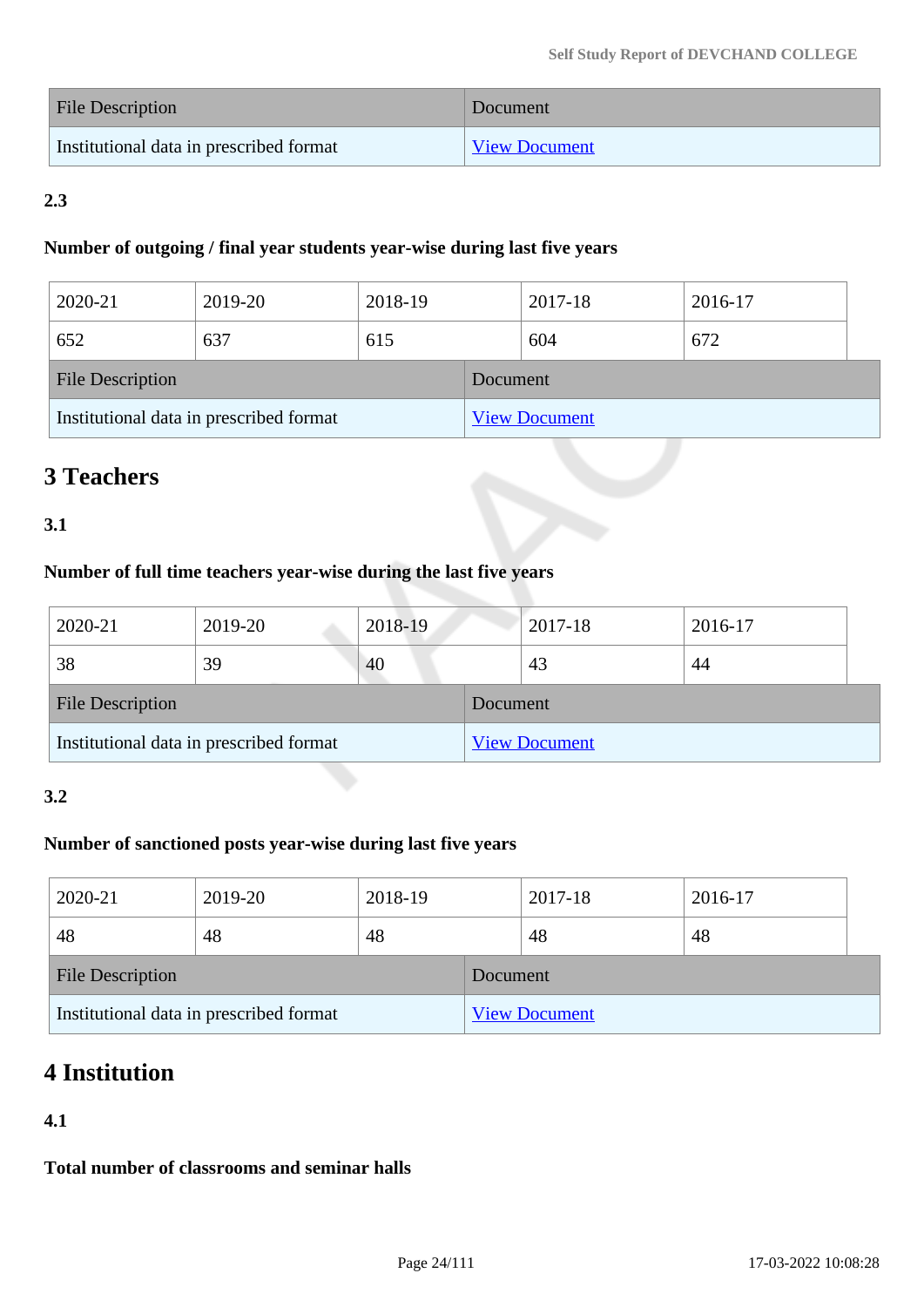# **Response: 35**

## **4.2**

# **Total Expenditure excluding salary year-wise during last five years ( INR in Lakhs)**

| 2020-21 | 2019-20 | 2018-19 | 2017-18 | 2016-17 |
|---------|---------|---------|---------|---------|
| 71.56   | 103.83  | 99.02   | 103.73  | 90.53   |

**4.3**

**Number of Computers**

**Response: 219**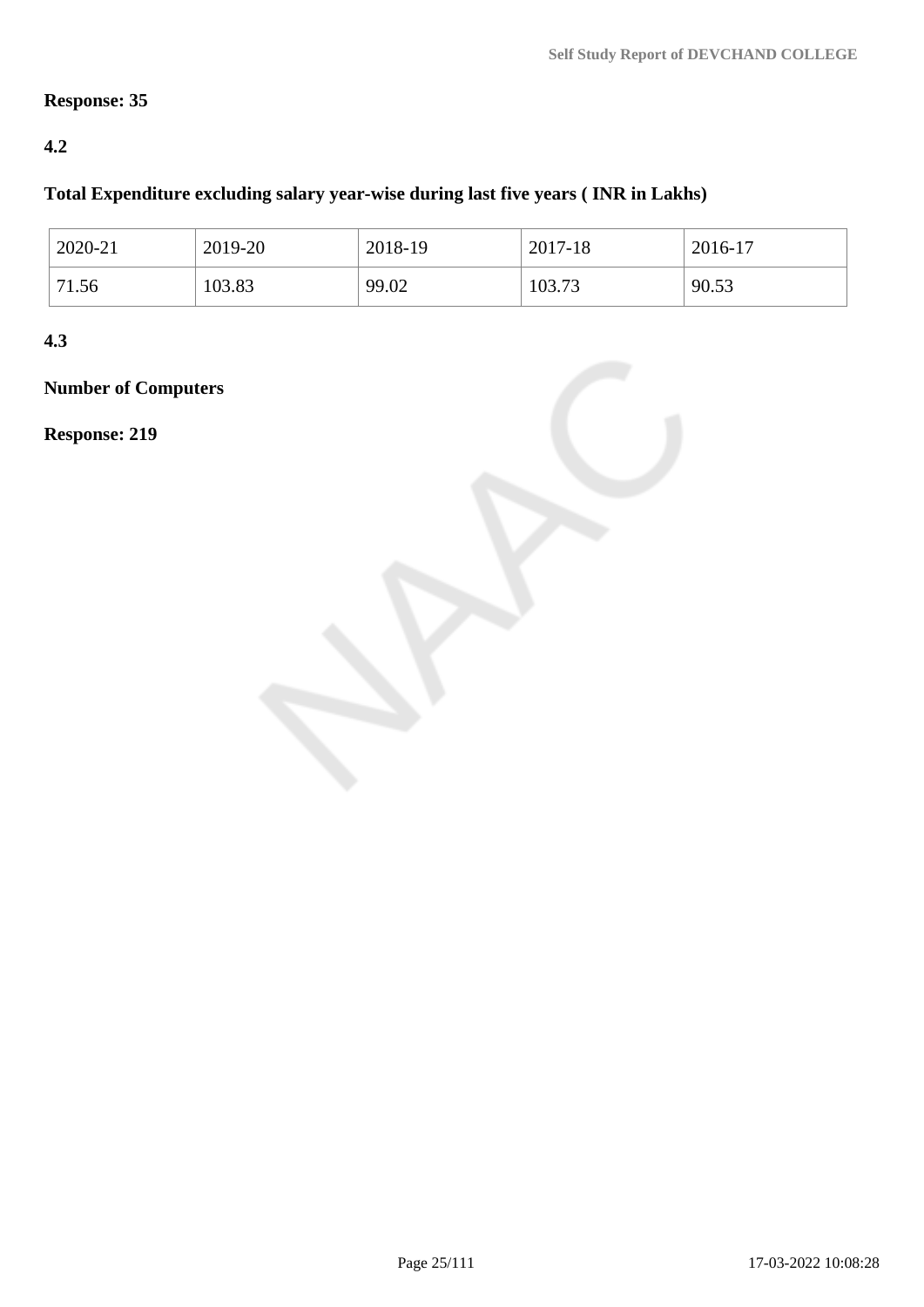# **4. Quality Indicator Framework(QIF)**

# **Criterion 1 - Curricular Aspects**

# **1.1 Curricular Planning and Implementation**

 **1.1.1 The Institution ensures effective curriculum delivery through a well planned and documented process**

### **Response:**

The college is affiliated to Shivaji University, Kolhapur and it follows CBCS pattern, academic calendar and curricula of the university. The college admits students as per the rules and regulations of the university and the Government of Maharashtra.

### **Prospectus**

Prospectus is published every year to provide information about programmes and courses for UG, PG and Ph.D. The syllabi of all the courses are made available on the website. Programme outcomes and course outcomes are displayed on the college website.

### **Curricular Planning and Implementation**

 At the beginning of the academic year, the IQAC prepares institutional academic calendar in accordance with the university annual calendar. Following the IQAC academic calendar, general time table is prepared and displayed on notice boards and on the website. Heads of departments conduct departmental meetings and prepare departmental academic calendars, timetable and individual timetables based on work distribution. The proceedings are recorded in minute books. Adequate number of teaching staff is appointed. Academic diaries, containing teaching plans, are maintained by faculty to record day-today curriculum delivery and the same are closely monitored by Heads of departments and the Principal.

 For effective delivery of the syllabi, departments adopt traditional and ICT-based teaching methods. In addition, student-centric methods such as seminars, group discussion, study tours and projects are used. Students' performance is evaluated through a variety of tests, home assignments and semester examinations. Result analysis is prepared and communicated to students. The poor performers are supported with personal guidance, additional sessions, study materials and other means. The best ones are motivated to obtain advanced knowledge in the subject. COs, PSOs and POs are kept in sight while during curriculum delivery.

## **Curricular Enrichment**

Curricular enrichment programmes like skill-based short term courses, special lectures, workshops and hands-on training are conducted. Bridge courses for UG Part I are conducted in all subjects in order to bridge the knowledge gap between higher secondary and degree courses. Cross-cutting issues- gender equality, environmental awareness and human values- are emphasized in classroom teaching as well as by organizing various activities. In addition to the central library, departmental libraries provide reading materials. E-resources prepared by teachers are also made available.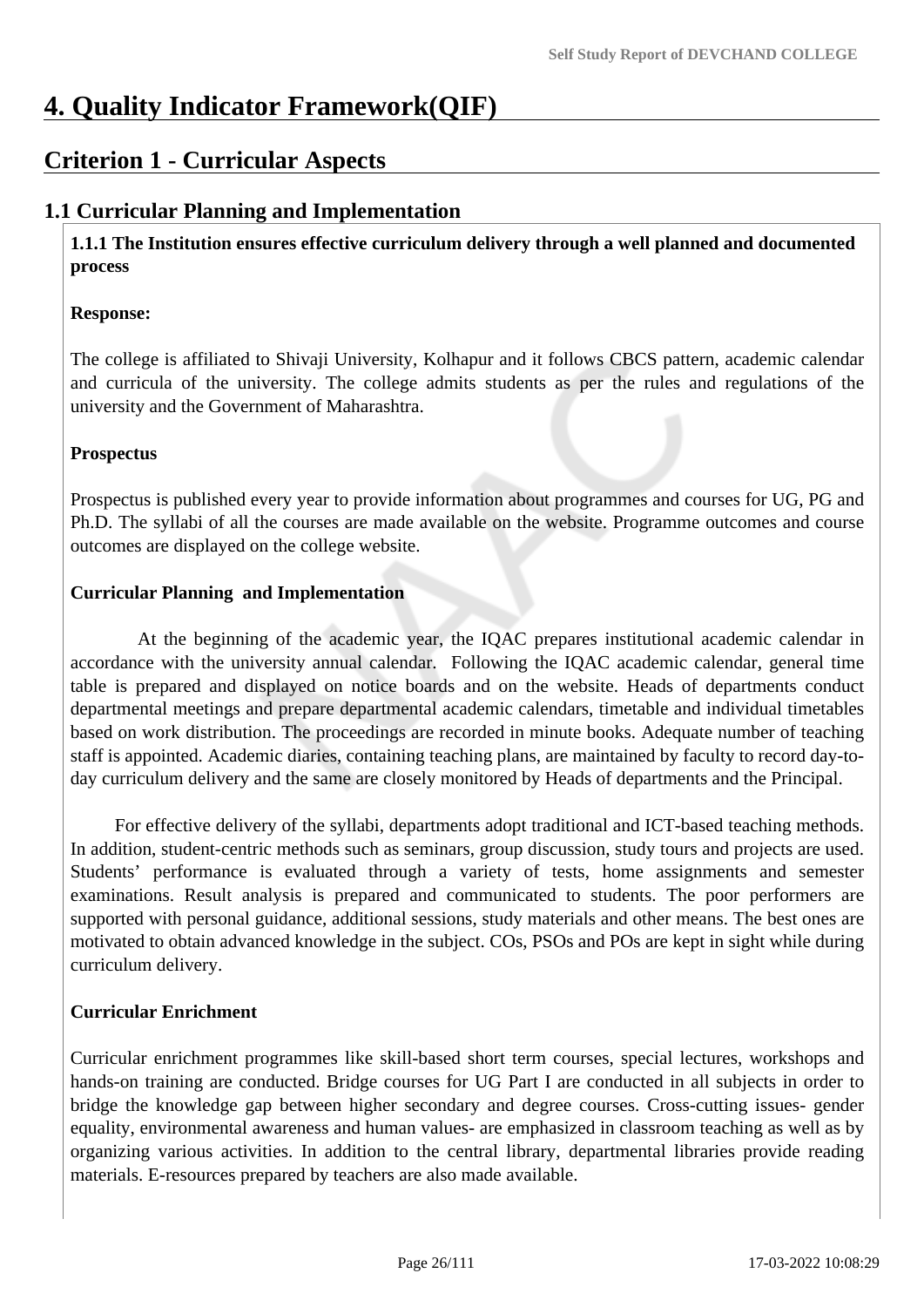### **Curricular Upgradation**

15 teachers are members of the Boards of Studies or Sub-Committees in the affiliating university during last five years. They are directly involved in framing the syllabi. A workshop on English revised syllabus was organized. Teachers participate in the workshops on revised syllabi and update themselves about the requirements of new curricula. Upgradation of infrastructure facilities and laboratory equipments, etc. is undertaken periodically to enhance effectiveness of curriculum delivery.

### **Review of Curriculum Delivery System**

The IQAC reviews the teaching-learning process at the end of the academic year through Academic Audit. Academic performance of the departments is rated based on several indices and suggestions are made to enhance curriculum delivery. Students' feedback on teachers and teaching-learning processes help in ensuring quality of the curriculum delivery system. At the end of every academic year, feedback on curricular aspects is taken from stakeholders and their suggestions are implemented.

| <b>File Description</b>              | <b>Document</b>      |  |
|--------------------------------------|----------------------|--|
| <b>Upload Additional information</b> | <b>View Document</b> |  |
| Link for Additional information      | <b>View Document</b> |  |
|                                      |                      |  |

#### **1.1.2 The institution adheres to the academic calendar including for the conduct of CIE**

#### **Response:**

 The institution adheres to the Annual Calendar prepared by IQAC as per the rules and guidelines of Shivaji University, Kolhapur including the annual planning of Continuous Internal Evaluation. The academic year begins with admission process and is executed through stream-wise admission committees. The curricular activities commence as per the academic calendar. Students' profile in terms of slow and advanced learners is prepared and special programmes are conducted to enhance their academic performance. Timely completion of syllabus, revision and internal evaluation are carried out in compliance with the schedule listed in the academic calendar. Enrichment activities such as special lectures, workshops, seminars, projects, field visits are conducted.

 The IQAC has formed various committees/cells for a period of five years. The objectives of the cells and the nature of activities to be conducted are made clear by IQAC. Support system is provided for the effective conduct and attainment of stipulated outcomes. NSS, NCC, women's forum, cultural and sports activities are organized throughout the year. Other support services such as guidance for competitive examinations, career counseling, placement training and recruitment drives, entrepreneurship events, *Divyangjan* activities, student mentoring, value education activities, environment awareness programmes, *Avishkar* and other competitions, day celebrations, exhibitions and so on are organized. Extension activities are conducted in the neighbourhood community. Alumni and Parents Association and Lead College activities are conducted for students. Professional development programmes for teaching and nonteaching staff are organized by IQAC. Review of the work is taken by the Principal and IQAC Coordinator from time to time. A felicitation programme is organized every year to appreciate the best performing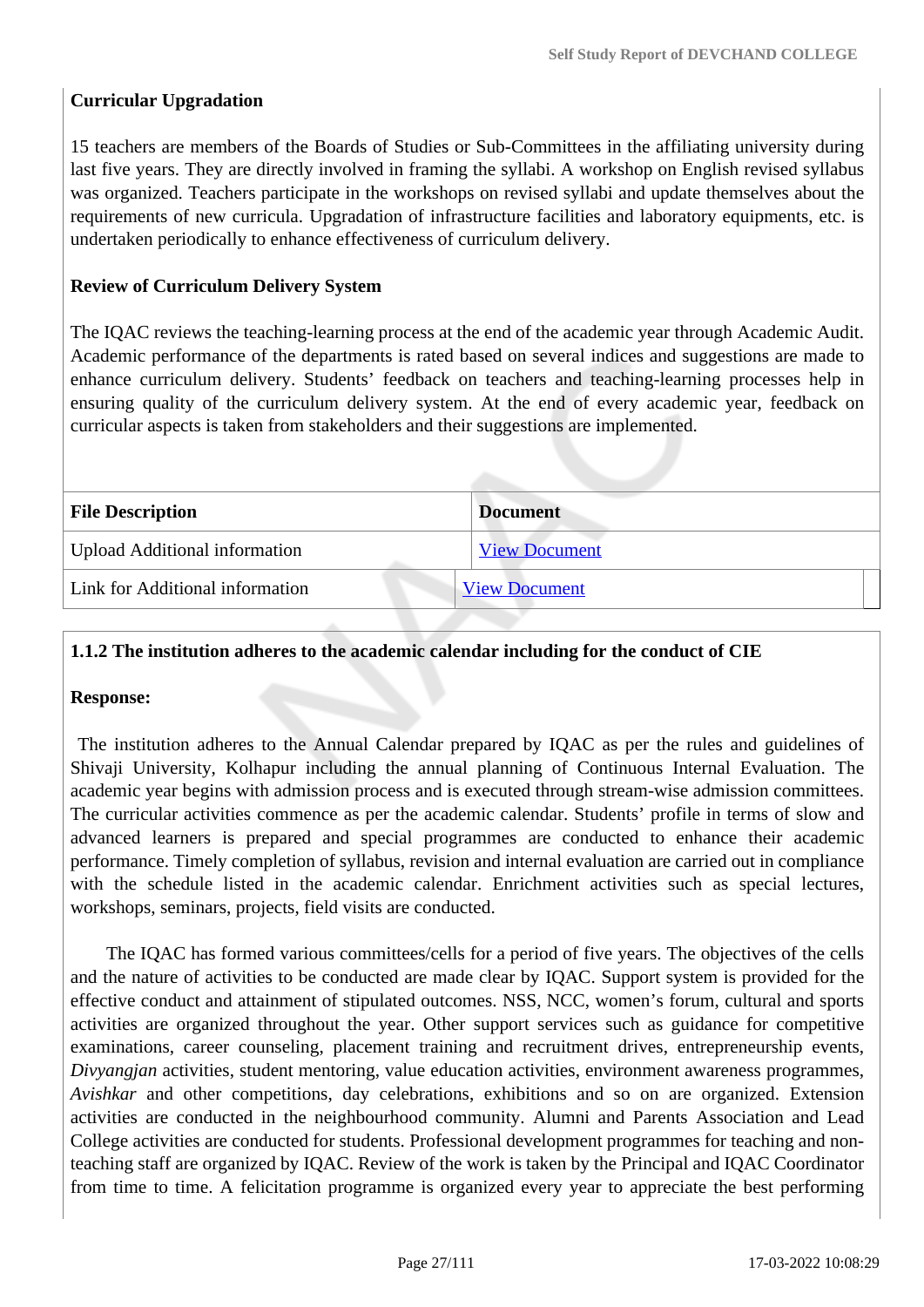employees.

 The college follows university calendar for semester examinations. Except for UG Part I and II, semester examinations are conducted in two modes- internal (Term Work) and university (theory). For internal evaluation, home assignments /seminars /group projects /tests /viva voce are made compulsory. Internal evaluation is followed by theory examination. Internal marks are uploaded on the university portal in time. After declaration of results, analysis is done by respective departments and the same is communicated to students.

 The college has its own continuous evaluation system (CIE). As per the academic calendar prepared by IQAC, Examination and Examination Grievance Redressal Committee prepares the CIE calendar for mid-term and preliminary tests and provides question paper pattern. Accordingly, the tests are conducted. The departments prepare departmental CIE timetables or the CIE schedule is incorporated in the department academic calendars. The departments are free to conduct various types of tests. Both online and offline modes are adopted in CIE. Subjective and objective questions are asked. Assessment and result analysis of the same is done in a time bound manner. Students' performance is discussed in the class and suggestions for improvement are made. The departments prepare summary reports of CIE and submit the same to the committee. Students are informed about the CIE well in advance through notices and in classes.

All teachers participate in the university evaluation work and college CIE.

| <b>File Description</b>              | Document             |
|--------------------------------------|----------------------|
| <b>Upload Additional information</b> | <b>View Document</b> |
| Link for Additional information      | <b>View Document</b> |

 **1.1.3 Teachers of the Institution participate in following activities related to curriculum development and assessment of the affiliating University and/are represented on the following academic bodies during the last five years** 

- **1.Academic council/BoS of Affiliating university**
- **2.Setting of question papers for UG/PG programs**
- **3.Design and Development of Curriculum for Add on/ certificate/ Diploma Courses**
- **4.Assessment /evaluation process of the affiliating University**

#### **Response:** A. All of the above

| <b>File Description</b>                                                                                      | <b>Document</b>      |
|--------------------------------------------------------------------------------------------------------------|----------------------|
| Institutional data in prescribed format                                                                      | <b>View Document</b> |
| Details of participation of teachers in various<br>bodies/activities provided as a response to the<br>metric | <b>View Document</b> |
| Link for Additional information                                                                              | <b>View Document</b> |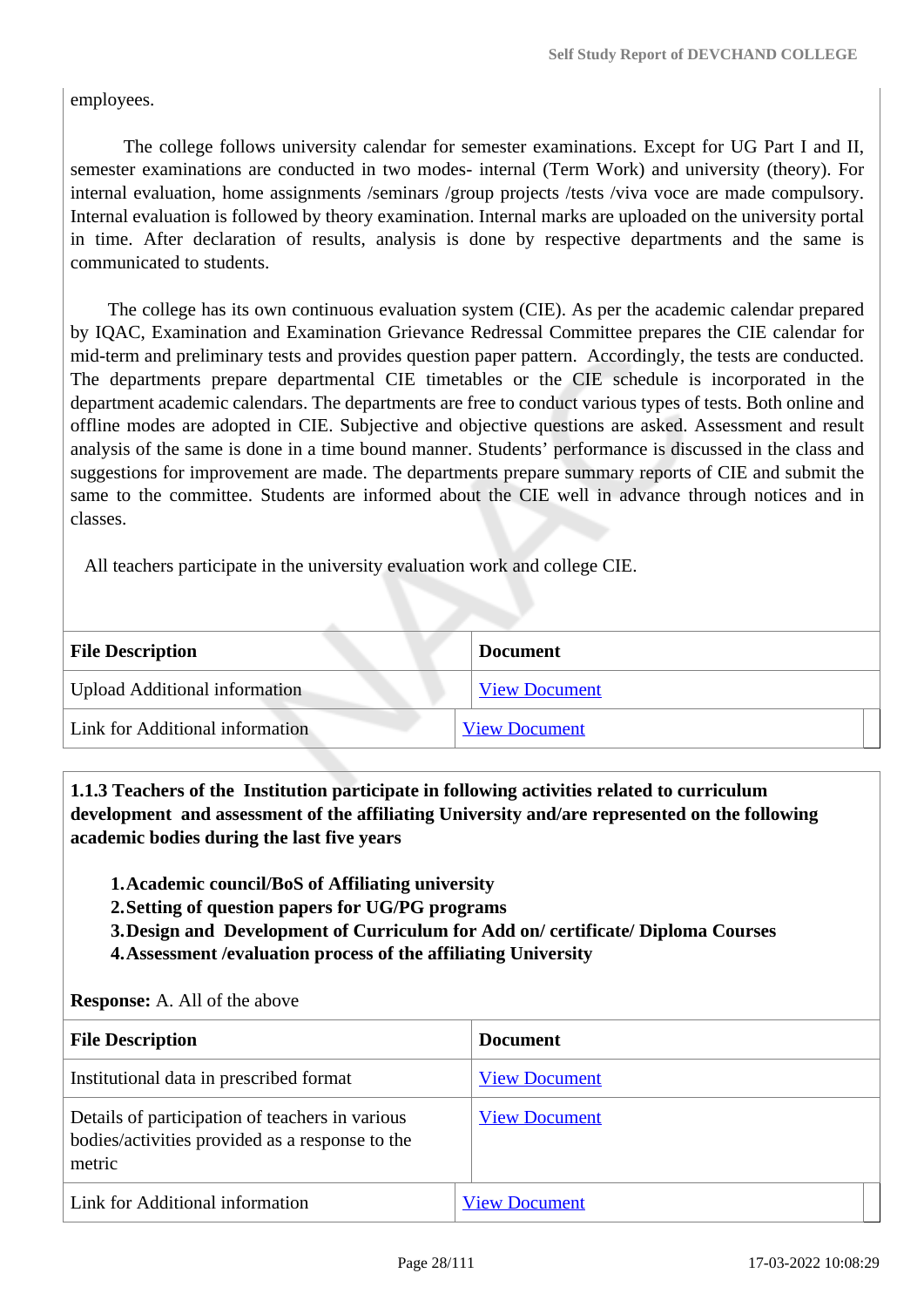# **1.2 Academic Flexibility**

## **1.2.1 Percentage of Programmes in which Choice Based Credit System (CBCS)/ elective course system has been implemented**

#### **Response:** 100

## 1.2.1.1 **Number of Programmes in which CBCS / Elective course system implemented.**

Response: 28

| <b>File Description</b>                               | <b>Document</b>      |
|-------------------------------------------------------|----------------------|
| Minutes of relevant Academic Council/ BOS<br>meetings | <b>View Document</b> |
| Institutional data in prescribed format               | <b>View Document</b> |
| Link for Additional information                       | <b>View Document</b> |

### **1.2.2 Number of Add on /Certificate programs offered during the last five years**

**Response:** 73

1.2.2.1 **How many Add on /Certificate programs are offered within the last 5 years.**

| 2020-21 | 2019-20 | 2018-19 | 2017-18 | 2016-17 |
|---------|---------|---------|---------|---------|
| 18      | **      | 18      |         | U.      |

| <b>File Description</b>                                                    | <b>Document</b>      |
|----------------------------------------------------------------------------|----------------------|
| List of Add on /Certificate programs                                       | <b>View Document</b> |
| Brochure or any other document relating to Add on<br>/Certificate programs | <b>View Document</b> |
| Link for Additional information                                            | <b>View Document</b> |

 **1.2.3 Average percentage of students enrolled in Certificate/ Add-on programs as against the total number of students during the last five years**

**Response:** 70.82

1.2.3.1 **Number of students enrolled in subject related Certificate or Add-on programs year wise during last five years**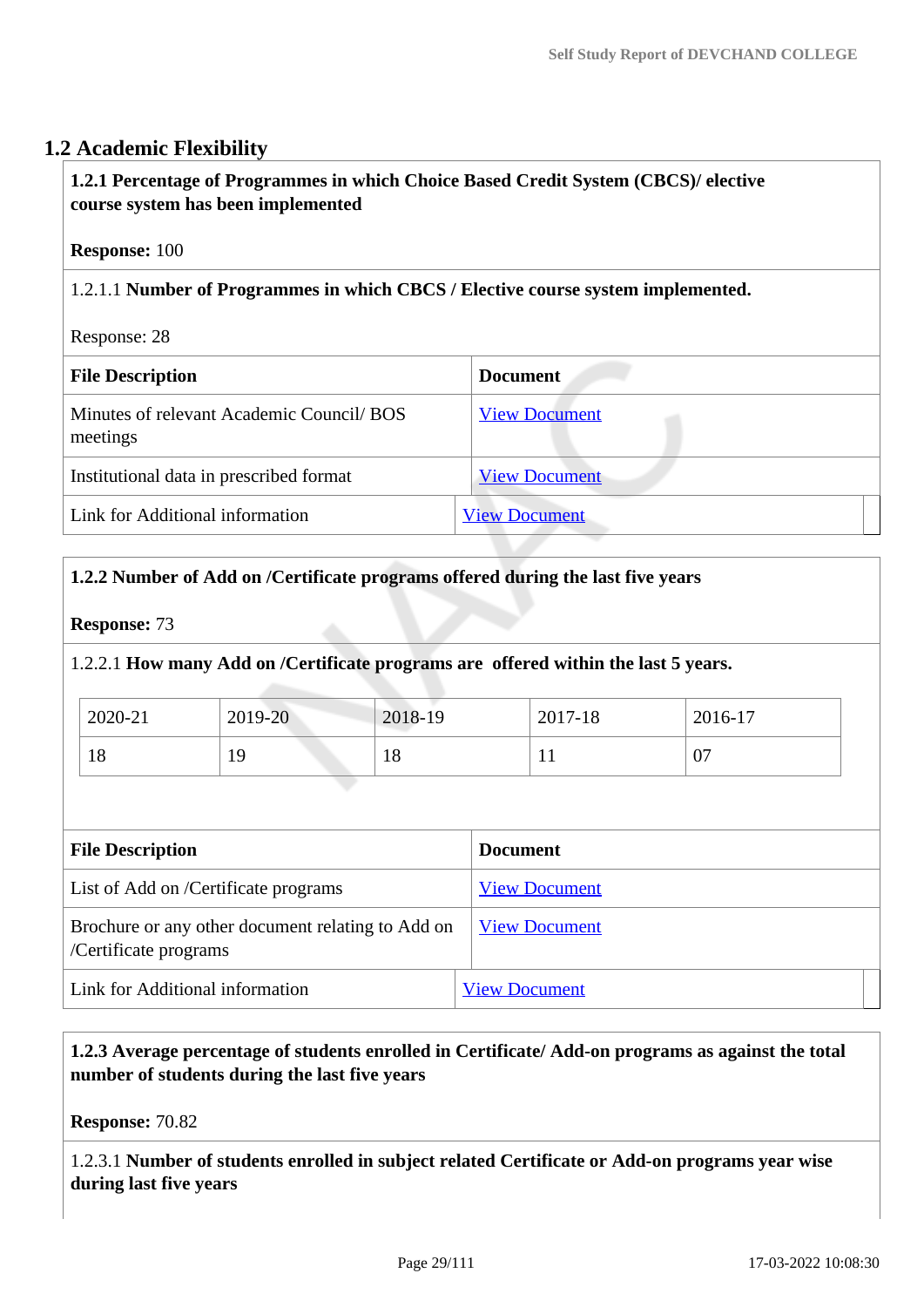| 2020-21                    | 2019-20                                                                                | 2018-19 |                      | 2017-18 | 2016-17 |
|----------------------------|----------------------------------------------------------------------------------------|---------|----------------------|---------|---------|
| 1658                       | 1930                                                                                   | 2011    |                      | 1382    | 899     |
|                            |                                                                                        |         |                      |         |         |
| <b>File Description</b>    |                                                                                        |         | <b>Document</b>      |         |         |
|                            | Details of the students enrolled in Subjects related<br>to certificate/Add-on programs |         | <b>View Document</b> |         |         |
| Any additional information |                                                                                        |         | <b>View Document</b> |         |         |

# **1.3 Curriculum Enrichment**

 **1.3.1 Institution integrates crosscutting issues relevant to Professional Ethics ,Gender, Human Values ,Environment and Sustainability into the Curriculum**

### **Response:**

 Cross-cutting issues- professional ethics, human values, gender equality, environment and sustainability- are incorporated in the curricula of the affiliating university. The syllabi of the courses across the streams- Arts, Commerce and Science- create awareness about the issues and inculcate the values in students.

Cross-cutting issues in University Courses

A. Three non-credit courses are made compulsory at UG level.

1.B.A, B. Com. and B.Sc. Part I- *Democracy, Elections and good Governance*

2.B.A., B. Com. and B.Sc. Part II - *Environment Science*

3.B.A., B.Com. and B.Sc.Part III- *Introduction to Indian Constitution*

B. Literature courses in Hindi, English and Marathi deal with gender, environmental issues and human values. Some of the courses are:

B.A.III Hindi ( Special) -Vidha Vishesh Ka adhyayan

B.A.II Hindi (optional) –Adhunik Gadhya Sahitya

M.A.I Marathi -Vishesh Sahityakrutincha Abyas

C. Other Courses which inculcate the cross-cutting issues

B.A.II & III (Sociology)- *Social Issues in India* – 'Female Foeticide', 'Human Rights', *Gender and Violence*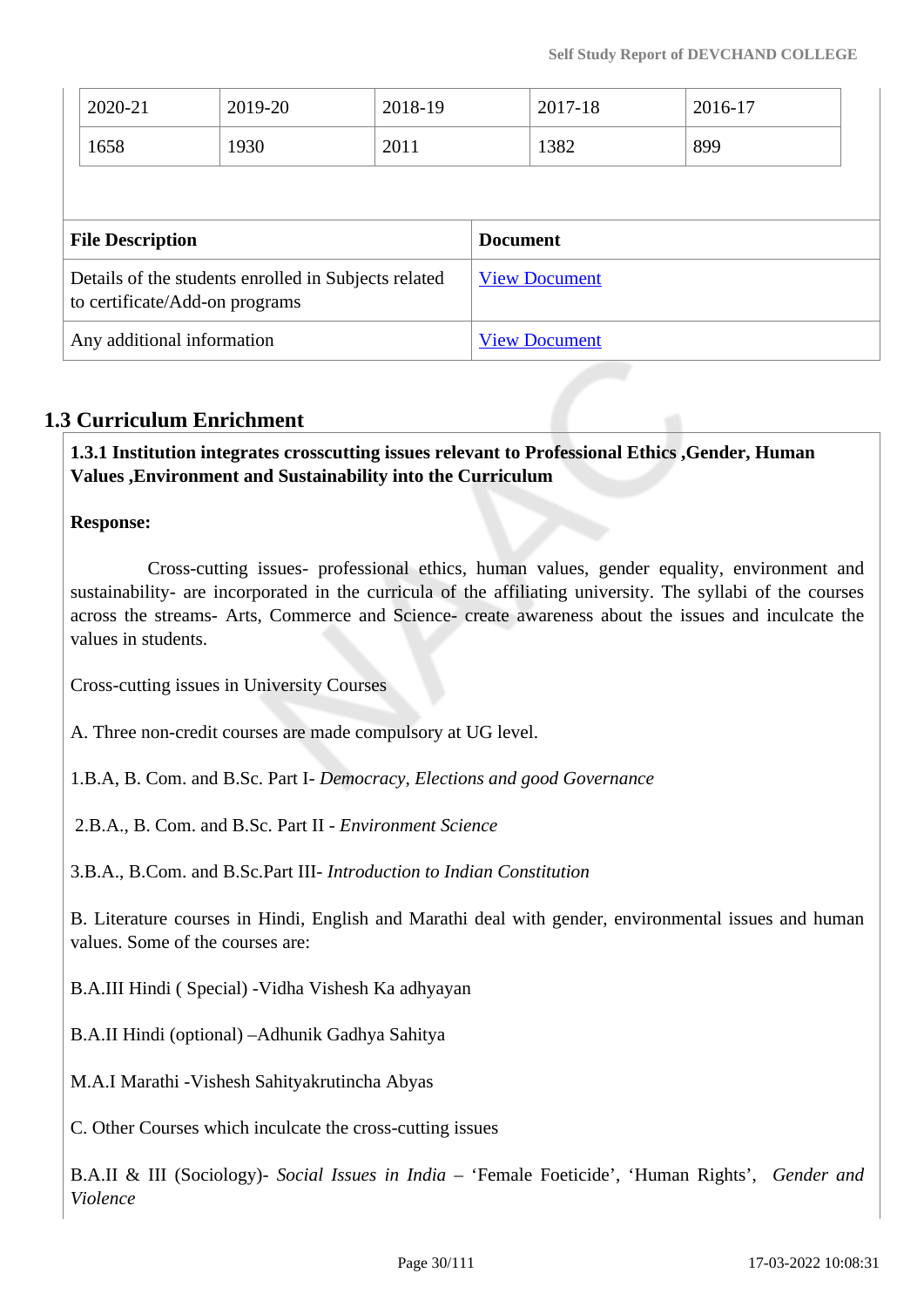M.A. I (Sociology)- *Gender and Society,* 

*Urban Society in India*- 'Ecology and Community'

B.A.II & III (Political Science)- *Indian Political Thought- II* ,

*Modern Political Concepts* 'Feminism', 'Environmentalism'

B.A.II (History)- *History of Modern Maharashtra*-'Women's Rights'

B.A.II (Geography)- *Human Geography,* 

*Soil Geography* and *Oceanography*

M.Sc. I & II (AgPM)- *Recent advances in Pest Control*

*Residue of Agrochemicals, Bio-Control in Agro Ecosystem* 

B.Sc. I, II & III (Microbiology)- *Introduction to Microbiology*

*Agricultural Microbiology, Environmental Microbiology*

M.Sc. II (Microbiology)- *Industrial Waste Management*

B.Sc. I (Zoology) – *Ecology, Environmental Biology*

B.Sc. I (Botany)- *Ecology*

B.Com and M.Com. syllabi include topics on professional ethics.

Cross-Cutting Issues through Activities

 True to the Vision of the institution- *Tamasoma Jyotirgamaya*- and core values, the institution consciously makes efforts to inculcate universal values such as equality, social service and environmental awareness. A Certificate Course on Human Rights was conducted. Departments organize awareness lectures, rallies, national workshops, presentations, competitions, exhibitions, day celebrations, social outreach programmes, etc. related to cross-cutting issues. Seminars, study tours and projects are organized to create awareness about cross-cutting issues.

Gender Equality: *Swayamsiddha Sachetana Mandal* (women's forum), Internal Complaints Committee and *Beti Bachao and Beti Padhao* cells organize programmes on gender equality, empowerment and women's rights throughout the year.

Environmental Consciousness: The college promotes environmental awareness through Environmental Committee and departmental activities. Two career oriented courses are conducted. A 700 k.m. Krishna to Kaveri water conservation bicycle rally for water literacy was organized by NCC.

Human Values: Vivek Vahini Committee organizes activities for the promotion of human values. An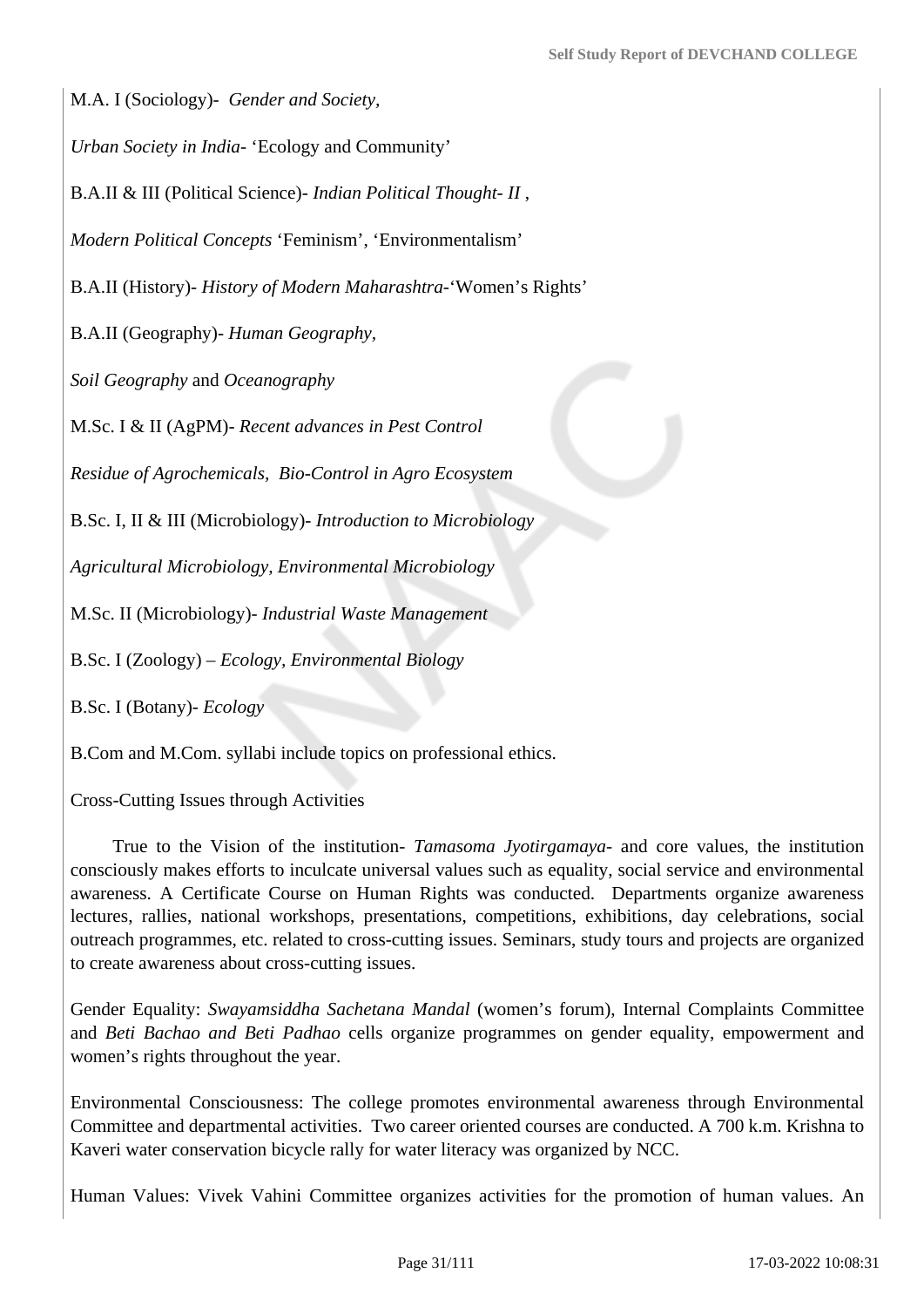example of humanitarian work is providing relief materials to flood victims of 694 families of 9 villages, rescue operation of animals and food supply to truck drivers during 2019 floods. Cells like NSS and NCC organize activities promoting cross-cutting issues.

Professional Ethics: These are inculcated through career oriented courses, internships, project-based activities and personality development programmes.

The college conducts regular Green Audit, Energy Audit and Gender Audit to monitor the activities of cross-cutting issues.

| <b>File Description</b>                                                                                                                                              | <b>Document</b>      |
|----------------------------------------------------------------------------------------------------------------------------------------------------------------------|----------------------|
| Upload the list and description of courses which<br>address the Professional Ethics, Gender, Human<br>Values, Environment and Sustainability into the<br>Curriculum. | <b>View Document</b> |

## **1.3.2 Average percentage of courses that include experiential learning through project work/field work/internship during last five years**

**Response:** 28.28

1.3.2.1 **Number of courses that include experiential learning through project work/field work/internship year-wise during last five years**

| 2020-21 | 2019-20 | 2018-19     | 2017-18               | 2016-17 |
|---------|---------|-------------|-----------------------|---------|
| 176     | 146     | 17<br>1 L J | 1 <sub>7</sub><br>11/ | 107     |

| <b>File Description</b>                                                                                                                                                          | <b>Document</b>      |
|----------------------------------------------------------------------------------------------------------------------------------------------------------------------------------|----------------------|
| Programme / Curriculum/ Syllabus of the courses                                                                                                                                  | <b>View Document</b> |
| MoU's with relevant organizations for these courses,<br>if any Average percentage of courses that include<br>experiential learning through project work/field<br>work/internship | <b>View Document</b> |
| Minutes of the Boards of Studies/Academic<br>Council meetings with approvals for these courses                                                                                   | <b>View Document</b> |

## **1.3.3 Percentage of students undertaking project work/field work/ internships (Data for the latest completed academic year**

**Response:** 77.19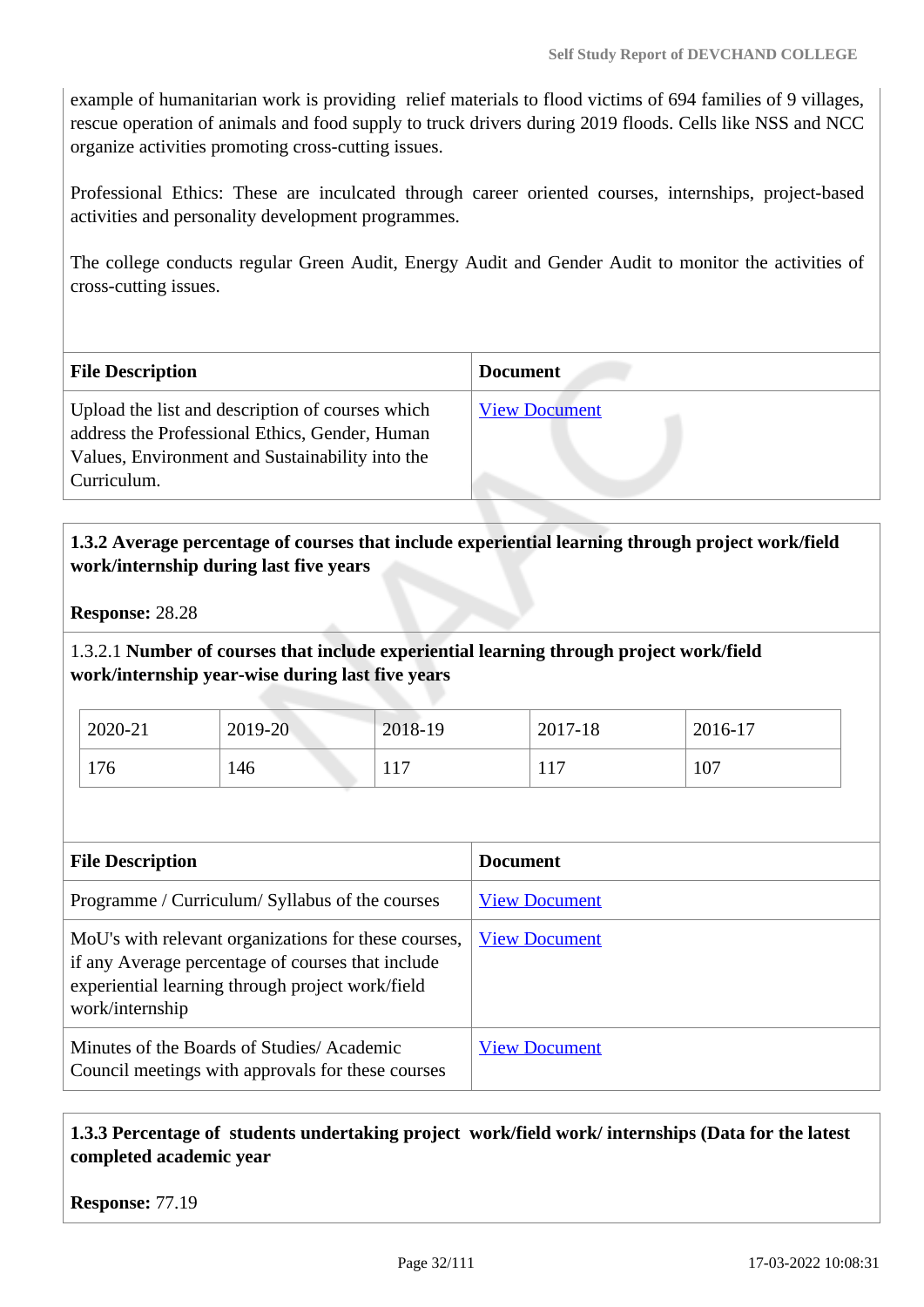# 1.3.3.1 **Number of students undertaking project work/field work / internships** Response: 1658 **File Description Document** List of programmes and number of students undertaking project work/field work/ /internships [View Document](https://assessmentonline.naac.gov.in/storage/app/hei/SSR/104917/1.3.3_1646831666_7329.xlsx) Any additional information [View Document](https://assessmentonline.naac.gov.in/storage/app/hei/SSR/104917/1.3.3_1646740176_7329.pdf)

# **1.4 Feedback System**

 **1.4.1** *Institution obtains feedback on the syllabus and its transaction at the institution from the following stakeholders 1) Students 2)Teachers 3)Employers 4)Alumni* 

**Response:** A. All of the above

| <b>File Description</b>                                                                                                                                    | <b>Document</b>      |
|------------------------------------------------------------------------------------------------------------------------------------------------------------|----------------------|
| Any additional information (Upload)                                                                                                                        | <b>View Document</b> |
| Action taken report of the Institution on feedback<br>report as stated in the minutes of the Governing<br>Council, Syndicate, Board of Management (Upload) | <b>View Document</b> |
| URL for stakeholder feedback report                                                                                                                        | <b>View Document</b> |

### **1.4.2 Feedback process of the Institution may be classified as follows: Options:**

**1.Feedback collected, analysed and action taken and feedback available on website**

- **2.Feedback collected, analysed and action has been taken**
- **3.Feedback collected and analysed**
- **4.Feedback collected**
- **5. Feedback not collected**

**Response:** A. Feedback collected, analysed and action taken and feedback available on website

| <b>File Description</b>           | <b>Document</b>      |
|-----------------------------------|----------------------|
| Upload any additional information | <b>View Document</b> |
| URL for feedback report           | <b>View Document</b> |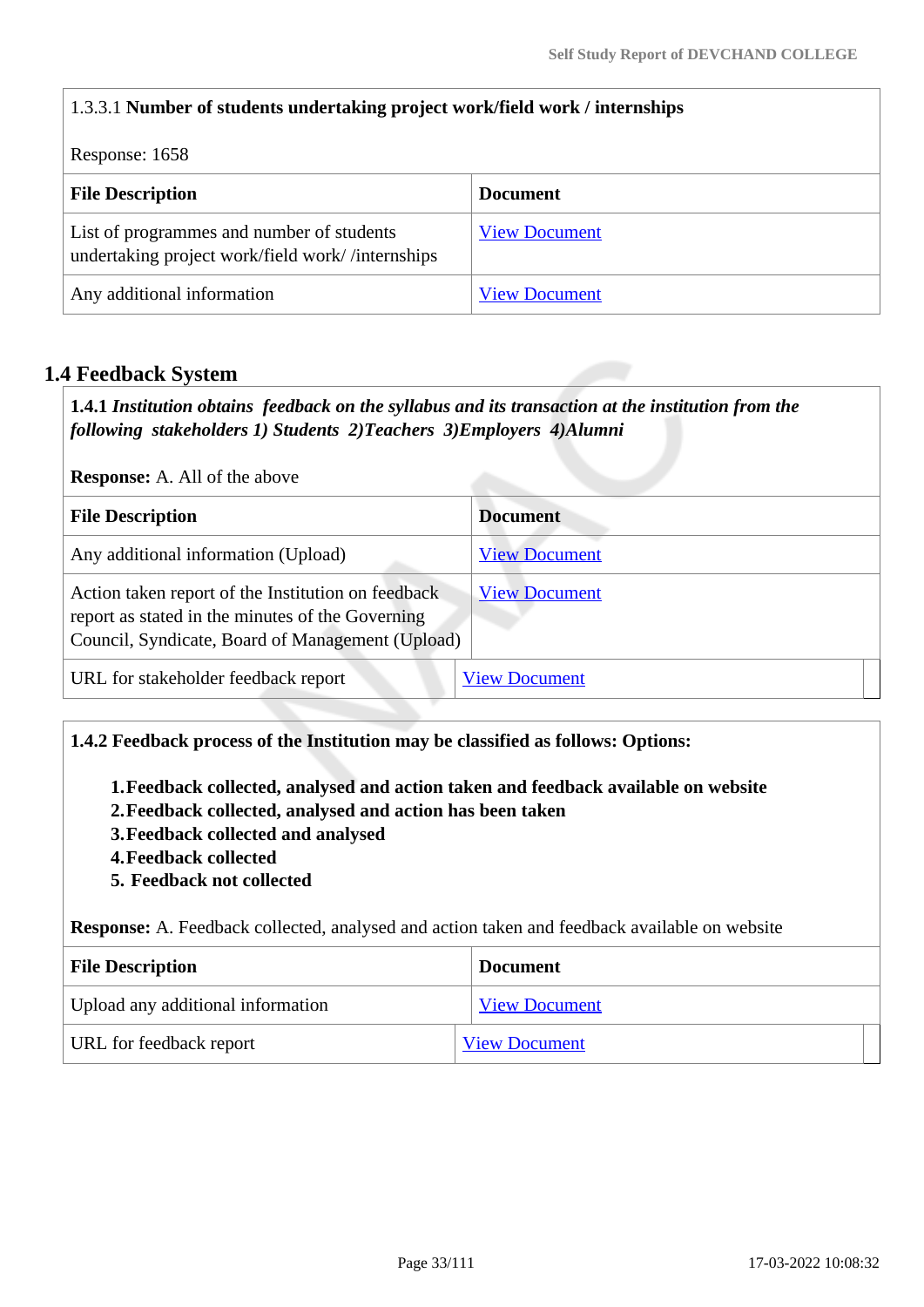# **Criterion 2 - Teaching-learning and Evaluation**

## **2.1 Student Enrollment and Profile**

|                         |         | 2.1.1.1 Number of students admitted year-wise during last five years |                 |         |
|-------------------------|---------|----------------------------------------------------------------------|-----------------|---------|
| 2020-21                 | 2019-20 | 2018-19                                                              | 2017-18         | 2016-17 |
| 2148                    | 2247    | 2278                                                                 | 2213            | 2230    |
|                         |         | 2.1.1.2 Number of sanctioned seats year wise during last five years  |                 |         |
| 2020-21                 | 2019-20 | 2018-19                                                              | 2017-18         | 2016-17 |
| 3252                    | 3180    | 3092                                                                 | 3050            | 3026    |
|                         |         |                                                                      |                 |         |
| <b>File Description</b> |         |                                                                      | <b>Document</b> |         |

Any additional information [View Document](https://assessmentonline.naac.gov.in/storage/app/hei/SSR/104917/2.1.1_1646821315_7329.pdf)

 **2.1.2 Average percentage of seats filled against reserved categories (SC, ST, OBC, Divyangjan, etc. as per applicable reservation policy ) during the last five years ( exclusive of supernumerary seats)**

**Response:** 39.62

2.1.2.1 Number of actual students admitted from the reserved categories year-wise during the last five years

| 2020-21 | 2019-20 | 2018-19 | 2017-18 | 2016-17 |
|---------|---------|---------|---------|---------|
| 424     | 587     | 717     | 671     | 677     |

| <b>File Description</b>                                      | <b>Document</b>      |  |  |
|--------------------------------------------------------------|----------------------|--|--|
| Average percentage of seats filled against seats<br>reserved | <b>View Document</b> |  |  |
| Any additional information                                   | <b>View Document</b> |  |  |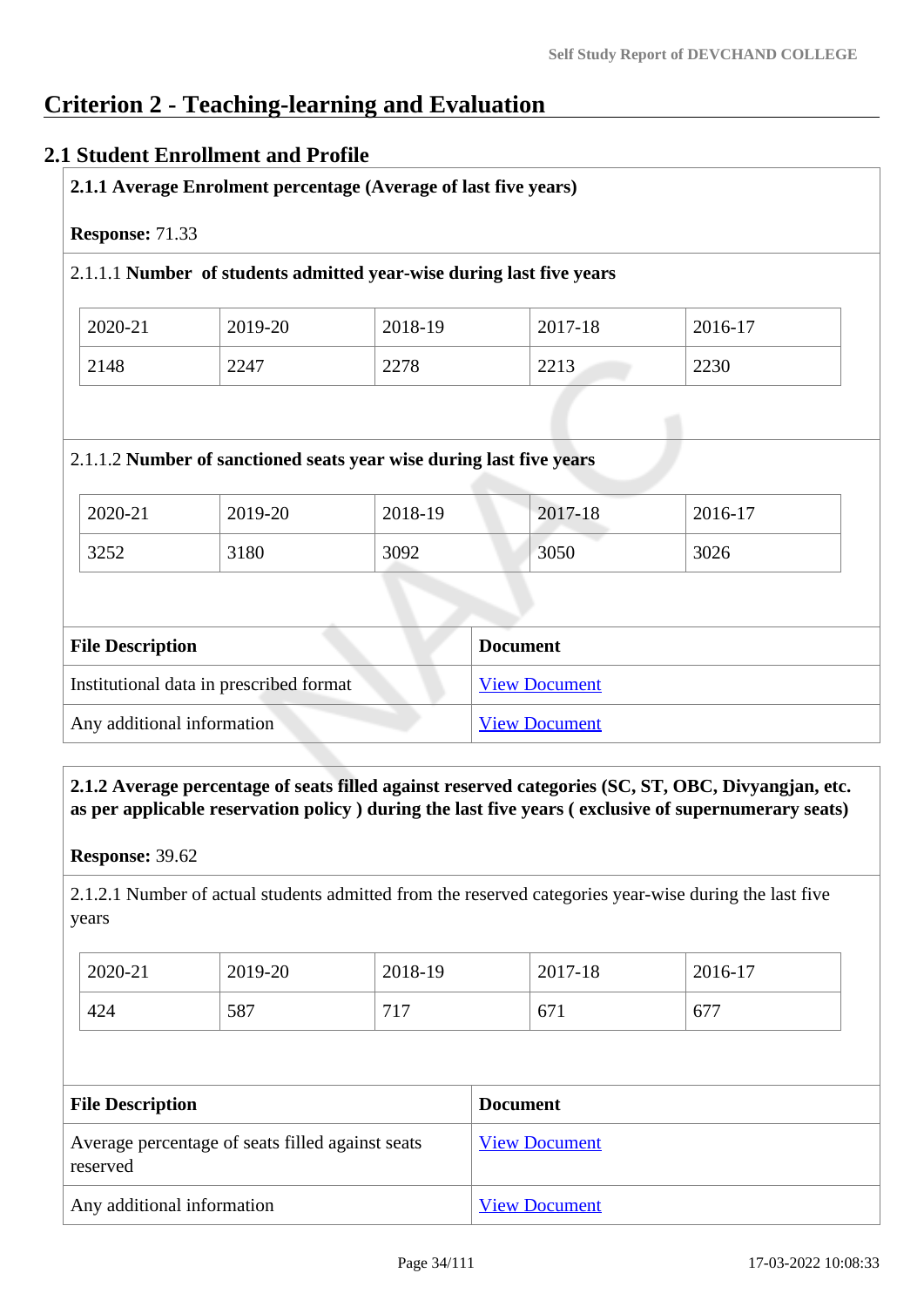# **2.2 Catering to Student Diversity**

### **2.2.1 The institution assesses the learning levels of the students and organises special Programmes for advanced learners and slow learners**

#### **Response:**

The main objective of a higher educational institution is to nurture the potentialities of each and every learner. As the institution is situated in the rural and border region, students are admitted from diverse social, cultural, economic, linguistic and educational backgrounds. Majority of the students are from vernacular medium. Following the motto of the institution, *Tamasoma Jyotirgamaya*, teachers address the needs of students with different capabilities. Learning levels are identified at the beginning of the academic year and each student's profile is prepared. Accordingly, special programmes are devised.

#### **Process of Identification**

- Performance in Bridge Course Tests (UG Part I)
- Performance in previous year semester examination
- Diagnostic test
- Teachers' interaction with students

#### **Special Programs for Advanced Learners**

- Special guidance sessions
- Guidance on goal setting
- Challenging tasks
- Peer teaching
- Seminars
- Project-based learning
- E-Learning Apps
- Competitions- On and off campus
- Interaction with experts and scientists
- Guidance for competitive examinations
- SWAYAM/NPTEL and IIT online courses
- Newspaper article reading
- Quiz competitions
- Motivation to speak on Day Celebrations
- Debates
- Lectures on how to prepare good presentations
- Model building, building electronic circuits, etc.
- Research paper reading and discussion
- Research method demonstration
- Guidance to handle research instruments
- Guidance on installation of softwares and Apps
- Participation in university/national/international conferences/seminars/workshops
- Paper presentations in national/international conferences
- Reseach paper publications in internationally reputed journals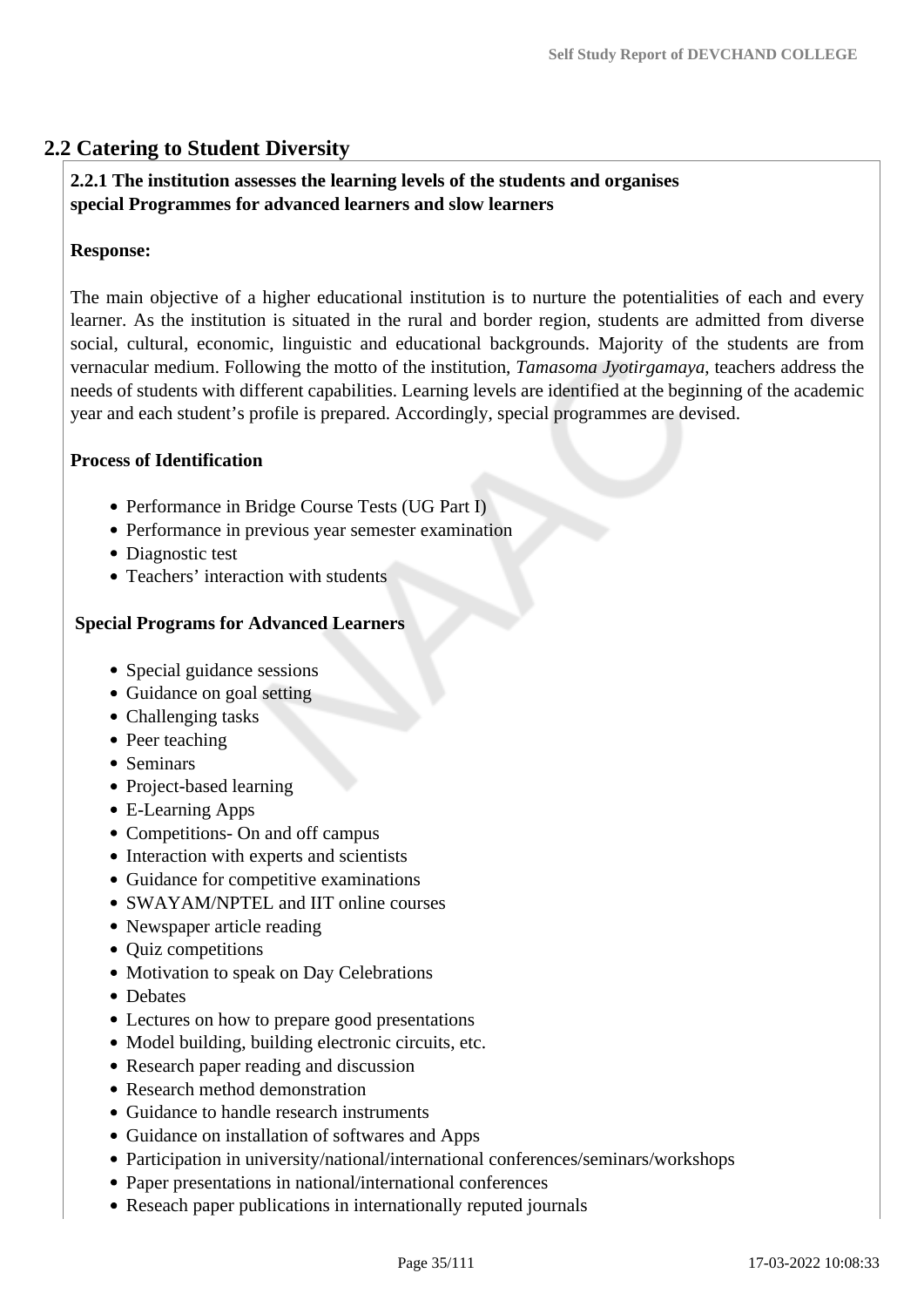- *Avishkar* Research Project Competitions
- Research projects
- Poster presentation in national/international level conferences
- Programming Apps
- NET/SET training
- Participation in extra-curricular activities
- Leadership roles in departmental/college activities
- Membership of INFLIBNET N-list
- Membership in IQAC-formed committees/cells
- Felicitation of advanced learners

#### **Special Programmes for Slow Learners**

- Special guidance sessions
- Special lectures
- Motivational lectures and videos
- Personal guidance and counseling
- Special attention to academically weaker students in regular classes
- Explanation of difficult concepts/topics
- Provision of study materials including e-materials, question banks and previous years' question papers
- Home assignments
- Revision of difficult topics, concepts/theories prior to semester examinations
- Lectures/guidance on personality development
- Peer learning
- Seminars and group tasks
- Demonstration of practicals
- Demonstration of fundamental concepts with the aid of software
- Practice exercises and writing exercises
- Practice laboratory experiments
- Use of Remedial Course book to improve English communication skills
- Activity-based teaching methods
- Encouragement to participate in competitions/seminars
- Library visits
- Periodic class tests
- Presentation of educational Live sessions
- Video lessons
- Participation in various competitions at college and department levels
- Motivation and guidance to participate in NSS, NCC and social outreach programmes

 As a result of the special programs, students have obtained ranks in university examinations, successfully completed SWAYAM/NPTEL online courses, passed competitive examinations, participated in national and international conferences, presented and published research papers and won awards in various competitions.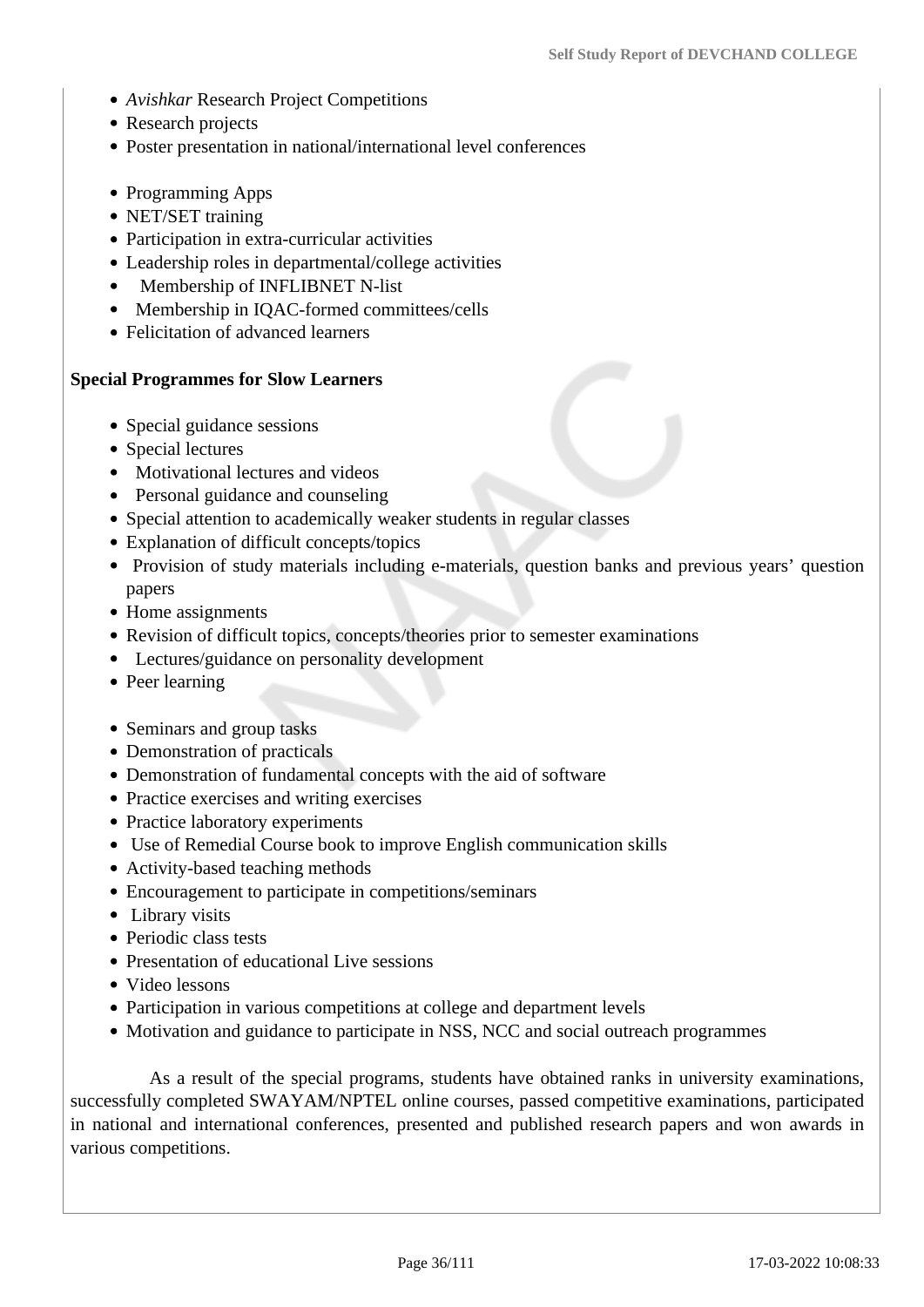| <b>File Description</b>              | <b>Document</b>      |  |
|--------------------------------------|----------------------|--|
| Upload any additional information    | <b>View Document</b> |  |
| Past link for additional Information | <b>View Document</b> |  |

| 2.2.2 Student- Full time teacher ratio (Data for the latest completed academic year) |                      |
|--------------------------------------------------------------------------------------|----------------------|
| <b>Response: 57:1</b>                                                                |                      |
| <b>File Description</b>                                                              | <b>Document</b>      |
| Any additional information                                                           | <b>View Document</b> |

# **2.3 Teaching- Learning Process**

 **2.3.1 Student centric methods, such as experiential learning, participative learning and problem solving methodologies are used for enhancing learning experiences**

## **Response:**

Student centric methods are widely used by all departments with a view to making teaching-learning process more effective. Alongside chalk and talk method, experiential, participative and problem solving methods are used to enhance students' learning levels through experiences, group tasks and researchoriented activities.

**Experiential Learning**: True to the spirit of Confucius' words, 'I do and I learn', the following methods of learning through engaging students directly in authentic experiences are followed- laboratory practicals, internships, field work, study visits to industries, science centres, space station, agriculture research station, wind-power station, green house, nursery, research laboratory, museums, zoo, botanical gardens, lakes and dams, *gram panchayats*, offices, banks, orphanages, old age home, heritage places, monuments of writers, marine biology centre, fisheries, animal-husbandry related places, mountain ranges, table land, island, hot water springs, collection of animals of different phylums, study of birds in the locality, inland fish farming, observing topographical sheets, handling Plane Table for survey, use of living plant- 'Do You Know Me?', soil and water testing, *Shravanipushpa* exhibition, medicinal plant exhibition, model building (volcanic eruption, crystal, etc.), spot analysis (physical weathering and erosion process, erosion work of sea water), solar eclipse watching, designing aquarium, PCB designing, preparation of charts and graphs, App-based learning, hands-on training, workshops, setting up stalls, 'Learning by Doing', demonstration of physics experiments to school children, blood pressure measurement, 'Meet the Author' activity, writing news, advertisements and greetings, mock interviews, role play, dramatics, translation, proof reading, script writing and media writing.

Participative Learning: Book exhibition, seminars, workshops, poster exhibition and presentations, quiz competitions, language games, story-telling, interactive methods, news-paper cutting, group activities, email discussion groups, poetry presentation, peer teaching, PPT presentation, debates, video clips, flipped classroom, e-learning Apps, participation in seminars arranged by other colleges, rallies, news-paper article reading, Think Pair Share, Jigsaw technique, Pick and Speak, students' interaction with experts and seniors, English literary calendar, 'Know the Booker prize Winners' activity, state/national level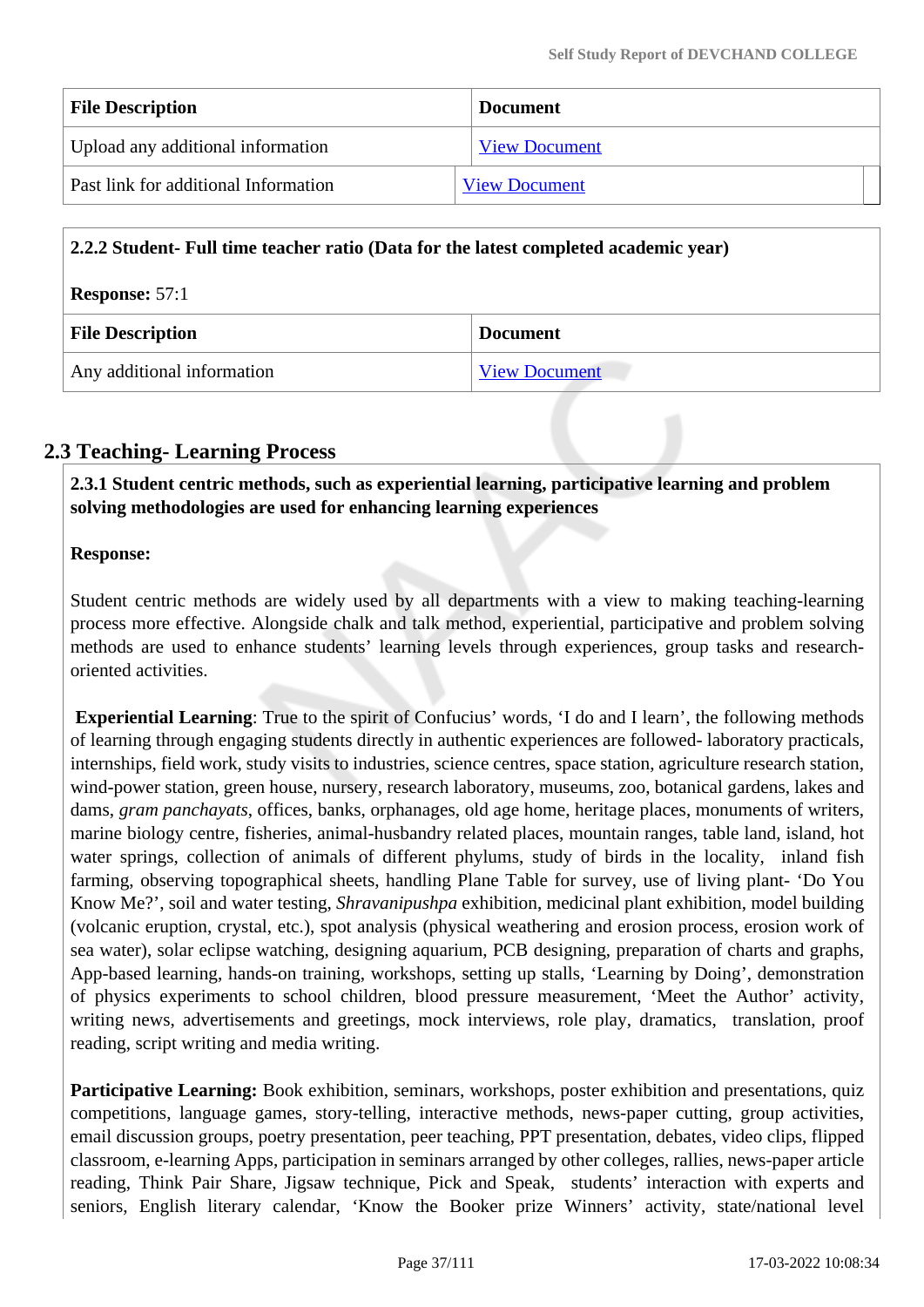seminars/conferences/workshops for students, academic competitions, events by various committees and community service activities

**Problem Solving Methods:** Projects, group projects, assignments, research projects, field survey (Ex. Economic analysis of sugarcane farmers in Bastavade), village surveys, survey of flood affected areas, case studie**s,** enquiry-based learning, project-based presentations, development of home automation using Aurdino, Line-Following Robot, smart notice board, speed checker to detect rash driving on highway, automatic irrigation system using 8051 microcontroller, alcohol and accident detection system, android controlled home appliances using blue-tooth model, RFID-based attendance system with GSM modem, bus-stop alert for passengers and SMS-based device controlling college bell, simulation of indoor flow, solution of heat conduction problem with dynamic boundary conditions, numerical simulation of planetary motion, project on computational electro-magnetic, steganographic modulation of digital sound signal, Scilab programme, computer simulation of crystal structure, LPP optimization of problem solving with R software, research paper presentations in national/international conferences and demonstration of research work in front of experts.

These methods have enhanced teaching-learning experience by modulating students' pace of learning, honing their skills, developing critical/creative thinking and moulding their personality.

| <b>File Description</b>           | <b>Document</b>      |  |
|-----------------------------------|----------------------|--|
| Upload any additional information | <b>View Document</b> |  |
| Link for additional information   | <b>View Document</b> |  |
|                                   |                      |  |

### **2.3.2 Teachers use ICT enabled tools for effective teaching-learning process.**

### **Response:**

Considering the fact that today's youth are digital natives, there has been a paradigm shift in the institution in teaching, learning and evaluation through the adoption of ICT. Moreover, teachers made a swift transition from classroom to online teaching during lockdown due to COVID-19 pandemic. ICT is used to impart knowledge and skills. This increases learner involvement, learner autonomy and accessibility (including *Diyvangjan* students), makes lasting impact while permitting flexibility and catering to student diversity as, for instance, teacher-made video lessons allow learners to learn at their convenient time and pace. In addition, ICT use provides remote access to learning resources of the college and elsewhere.

ICT tools are used not only for curriculum delivery but also to create awareness about cross-cutting issues, to organize competitions, seminars, workshops, presentations, for training and taking feedback.

The college has adequate ICT infrastructure- ICT classrooms, ICT seminar halls, ICT-equipped laboratories, language laboratory, computer laboratories, computers with internet connectivity and softwares.

Various ICT modes such as blended learning and flipped classroom, Google Classroom as Learning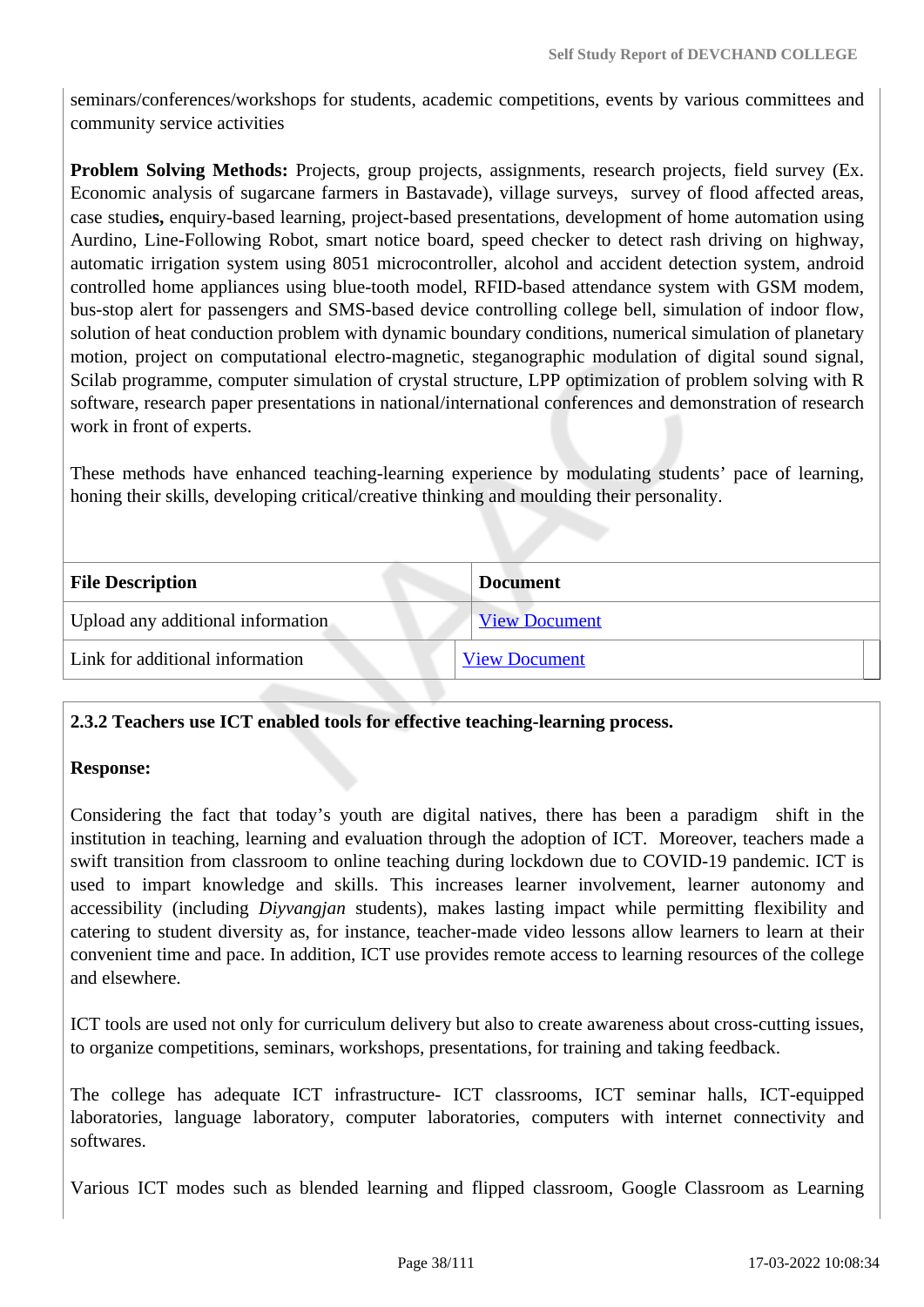Management System, Google Forms for survey, tests and feedback, Google Meet and Zoom Cloud Meeting for teaching are used. The college has its own You Tube channel, *Devchand Gurukul*, for live streaming of seminars, conferences and workshops. Teachers have developed e-resources- video lectures on independent You Tube channels, PPTs, e-notes, question banks and collected subject-related e-books. Subject-related movies, video clips and animation videos, You Tube videos are used as learning materials. Kahoot is used for online fun-filled learning. Educational CDs are available in the library and departments. Teachers and students update their knowledge through SWAYAM courses, IIT courses and NPTEL videos.

**Use of Apps:** Teachers use PlantNet, Pesticide Info and Pesticide Book, Biotechnika, NPMA Field Guide Pro and Plantix-Your Crop Doctor, SQL-Server Database, Java Programming App, Python Programming App, ASP.NET Programming App, Learn Python, Learn Java, PHP Compiler, CPP Compiler, Teachmint, *Hindi Bhasha* and Speak English-Your English Classroom, X Recorder, Camptasia and Google Jam Board.

 **Use of Softwares**- MS Excel, Origin and Mathematica, Scilab and LPP Optimization of Problem Solving with R-Software, Chemsketch and Chemdraw, ACEN.5 software in language laboratory, GPS, NVDA software for visually impaired users, Netbeans for Java, JDK for Java, Turbo C++, Oracle VM, Microsoft Visual Studio, Code Blocks, Python, Pycharm, Linuxlite and Ubuntu, Micro-Keil, MPLAB, Progsip, Protel and Proteus

**Websites:** College website is used for posting information and activities. Google sites such as Javapoint.com, W3schools.com, Tutorialspoint.com, etc. are used for updation of knowledge.

**Remote Access Resources**: INFLIBNET and Shodhganga provide access to e-resources of National Digital Library (NDL). SUCLA Online Union Catalogue (library), to which Devchand College is a party, provides access to library resources of the college as well as other college and university libraries.

**Social Media**: WhatsApp, Telegram groups and e-mail groups are used for academic purposes through which teachers circulate study materials and educational notices to students.

Students are encouraged to prepare presentations, assignments, project and field reports using MS Word, MS Power point, MS Excel and other ICT tools.

| <b>File Description</b>                                                                                 | Document             |
|---------------------------------------------------------------------------------------------------------|----------------------|
| Upload any additional information                                                                       | <b>View Document</b> |
| Provide link for webpage describing the ICT<br>enabled tools for effective teaching-learning<br>process | <b>View Document</b> |

 **2.3.3 Ratio of students to mentor for academic and other related issues (Data for the latest completed academic year )**

**Response:** 34:1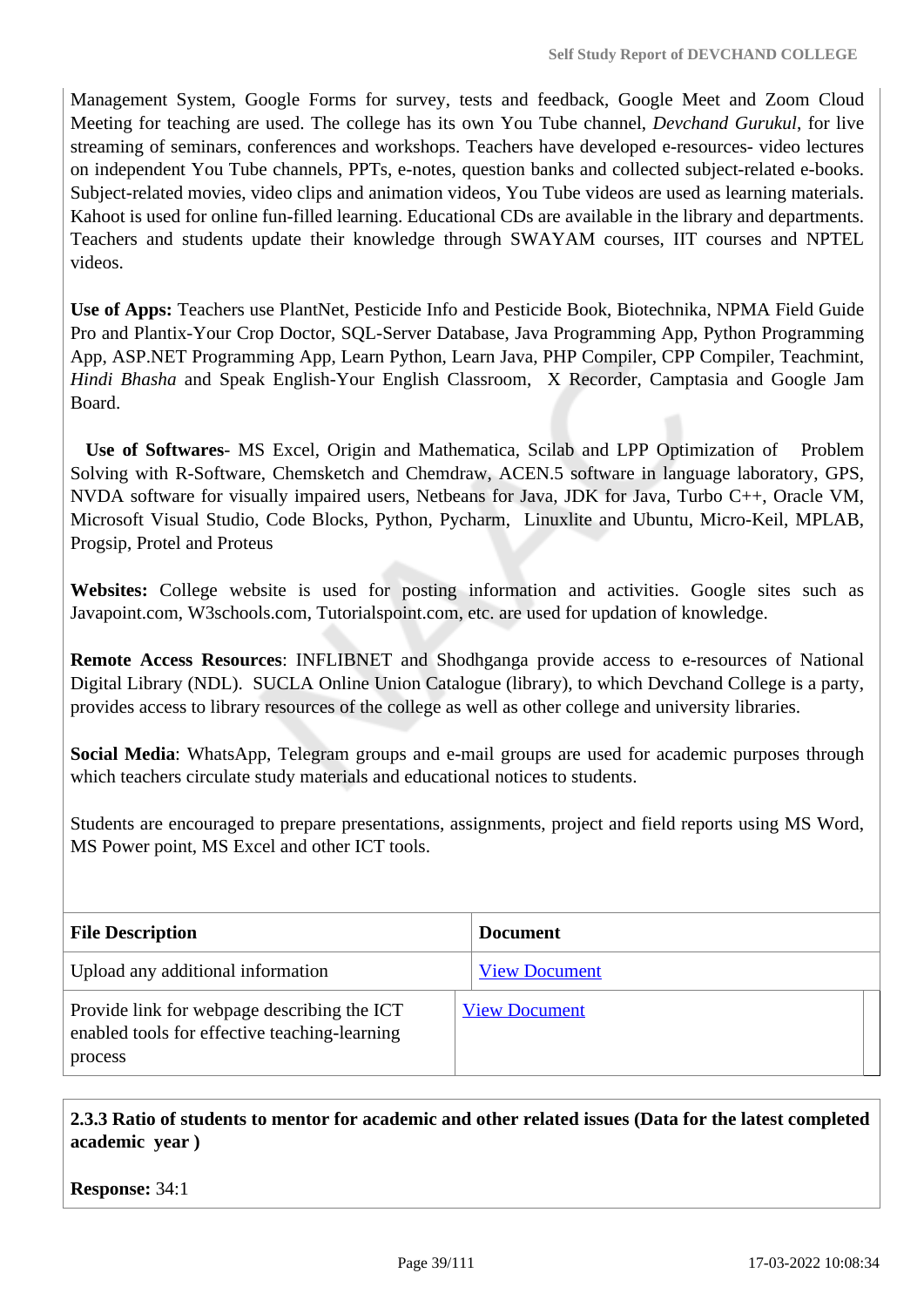| 2.3.3.1 Number of mentors                                                        |                      |  |
|----------------------------------------------------------------------------------|----------------------|--|
| Response: 64                                                                     |                      |  |
| <b>File Description</b>                                                          | <b>Document</b>      |  |
| Upload year wise, number of students enrolled and<br>full time teachers on roll. | <b>View Document</b> |  |
| mentor/mentee ratio                                                              | <b>View Document</b> |  |
| Circulars pertaining to assigning mentors to mentees                             | <b>View Document</b> |  |

# **2.4 Teacher Profile and Quality**

| <b>Response: 85</b>                                                              |                      |
|----------------------------------------------------------------------------------|----------------------|
| <b>File Description</b>                                                          | <b>Document</b>      |
| Year wise full time teachers and sanctioned posts<br>for 5 years (Data Template) | <b>View Document</b> |
| List of the faculty members authenticated by the<br>Head of HEI                  | <b>View Document</b> |

# **2.4.2 Average percentage of full time teachers with Ph. D. / D.M. / M.Ch. / D.N.B Superspeciality / D.Sc. / D.Litt. during the last five years (consider only highest degree for count)**

**Response:** 61.21

2.4.2.1 **Number of full time teachers with** *Ph. D. / D.M. / M.Ch. / D.N.B Superspeciality / D.Sc. / D.Litt.* **year wise during the last five years**

| 2020-21       | 2019-20                  | 2018-19 | 2017-18       | 2016-17  |
|---------------|--------------------------|---------|---------------|----------|
| $\sim$<br>ا ت | $\overline{\phantom{a}}$ | 24      | $\cap$<br>ل ک | ΩΩ<br>رے |

| <b>File Description</b>                                                                                                                                                        | <b>Document</b>      |
|--------------------------------------------------------------------------------------------------------------------------------------------------------------------------------|----------------------|
| List of number of full time teachers with Ph. D.<br>D.M. / M.Ch. / D.N.B Superspeciality / D.Sc. /<br>D. Litt. and number of full time teachers for 5 years<br>(Data Template) | <b>View Document</b> |
| Any additional information                                                                                                                                                     | <b>View Document</b> |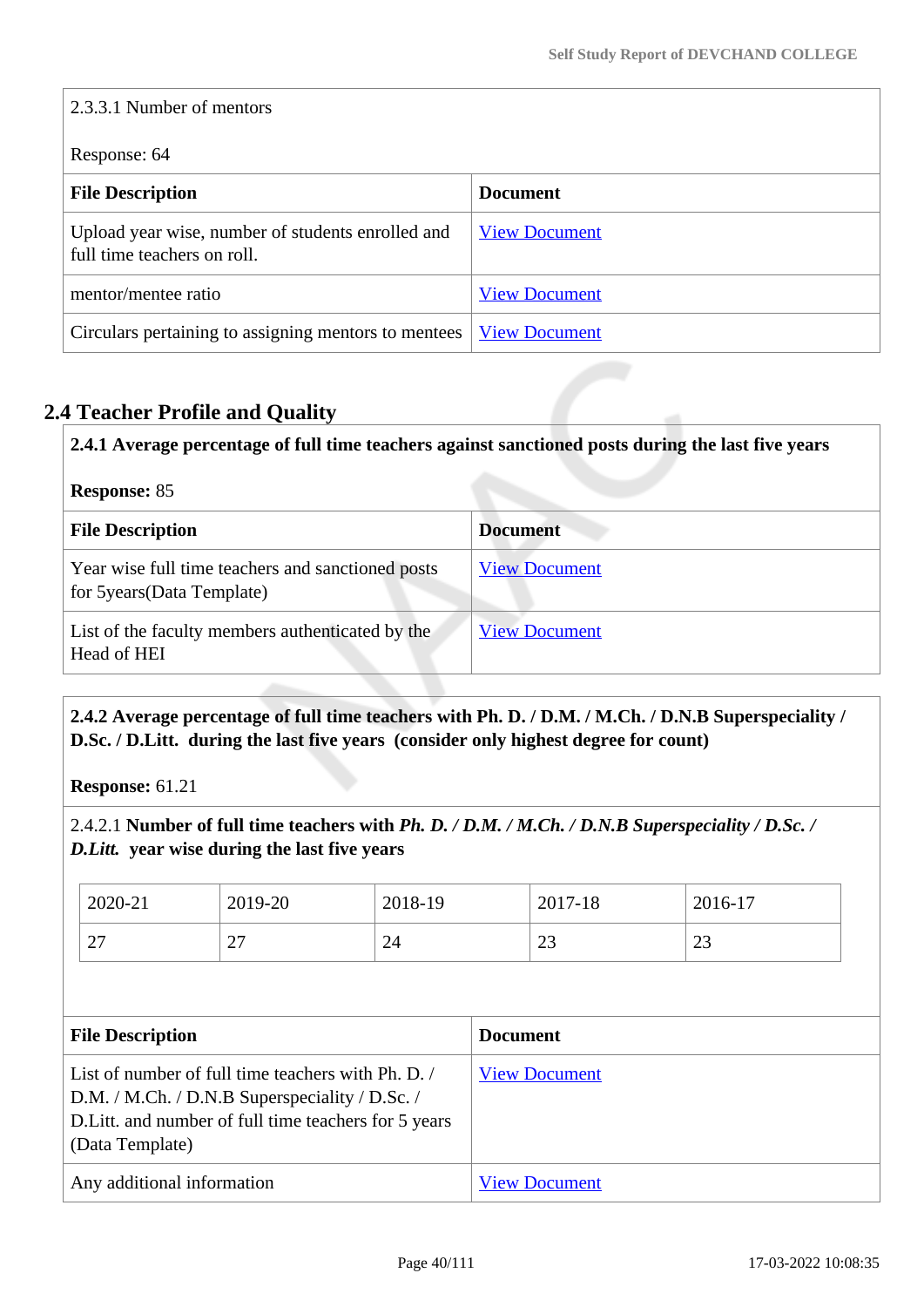| 2.4.3 Average teaching experience of full time teachers in the same institution (Data for the latest<br>completed academic year in number of years) |                      |  |
|-----------------------------------------------------------------------------------------------------------------------------------------------------|----------------------|--|
| <b>Response:</b> 17.05                                                                                                                              |                      |  |
| 2.4.3.1 Total experience of full-time teachers                                                                                                      |                      |  |
| Response: 648                                                                                                                                       |                      |  |
| <b>File Description</b>                                                                                                                             | <b>Document</b>      |  |
| List of Teachers including their PAN, designation,<br>dept and experience details (Data Template)                                                   | <b>View Document</b> |  |
| Any additional information                                                                                                                          | <b>View Document</b> |  |

# **2.5 Evaluation Process and Reforms**

### **2.5.1 Mechanism of internal assessment is transparent and robust in terms of frequency and mode**

### **Response:**

Evaluation is an integral part of teaching-learning process and is aligned to the assessment of Course Outcomes, Programme Specific Outcomes and Programme Outcomes. The institution has a stated policy as well as a transparent and robust mechanism for the conduct of Continuous Internal Evaluation (CIE) with a dedicated Examinations and Examinations Grievance Redressal Committee which plans CIE activities for the entire academic year. Affiliating university provides semester-wise time table for summative examinations and the college adheres to the same. University semester examinations are conducted in two modes for UG Part III courses and PG courses- Theory and Term Work. Term Work is the university internal evaluation with a weightage of 10 and 20 marks for UG Part III and PG courses respectively and theory examination marks are 40 for UG Part III and 80 for PG courses out of 50 and 100 marks respectively. The university has prescribed seminars/group projects/home assignments/oral examination/tests as part of term work. These are conducted before semester-end theory examinations as per university guidelines.

The institution has a robust and transparent formative assessment strategy. The IQAC Academic Calendar incorporates the CIE schedule prepared by the committee. The committee implements and monitors the effectiveness of CIE throughout the year. The CIE schedule is uploaded on college website at the beginning of academic year. Notification to students and faculty is communicated prior to the scheduled dates. Instructions regarding how to avoid misconduct during examinations are communicated to students through notice boards and college code of conduct document. Attendance sheets are signed by students, assessment is done impartially and marks are displayed on notice boards and communicated to students in the class ensuring transparency in the process of evaluation.

 Institutional CIE is conducted in two modes- Centralized and Departmental. Centralized CIE is conducted as per the schedule given by the committee under which two types of examinations- Mid Term and Preliminary- are conducted. To bring uniformity, the committee determines the pattern of question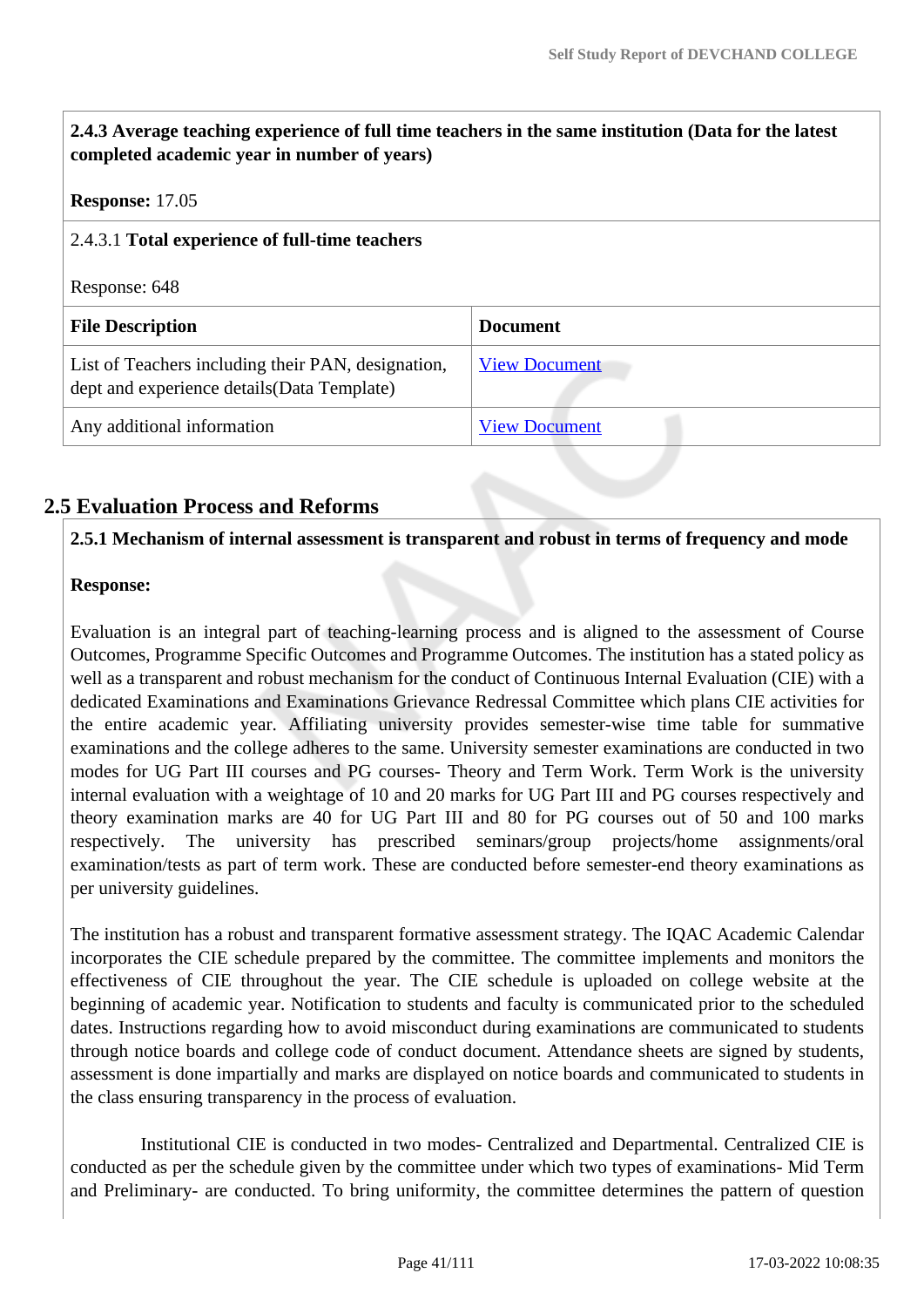paper and weightage. These are conducted through offline and online mode.

Departments conduct a variety of tests frequently. Freedom and flexibility is exercised in terms of question paper pattern, dates and weightage. Testing is done in a fair and transparent manner. Questions testing outcome-based knowledge and skills are asked. Teachers assess students' performance in a time-bound manner and give feedback to students. High performers are appreciated in the class and low scorers are given counseling and encouragement individually. Model answer books of high scorers are shown to other students. At the end of each semester, summary reports of CIE are submitted to the Examination Committee. For practical examinations, university timetable is followed. These are conducted in a fair and transparent manner in the presence of university appointed examiners.

 The Examination Committee introduces reforms from time to time. The impact has been positive in terms of novel experience to students and in testing their competence. CIE helps students perform better in semester examinations. Disciplined and smooth conduct is ensured by the committee.

| <b>File Description</b>         | <b>Document</b>      |
|---------------------------------|----------------------|
| Link for additional information | <b>View Document</b> |

## **2.5.2 Mechanism to deal with internal/external examination related grievances is transparent, timebound and efficient**

### **Response:**

The examination system of college is transparent and pays due attention to and addresses examinationrelated grievances promptly and efficiently in the interest of academic progress of students in all examination-related activities. Examinations and Examination Grievance Redressal Committee constituted by IQAC looks after examination related issues. The Examination Centre with clerks, data entry operator and an attendant ensure smooth conduct of university examinations. Notices regarding the schedule and students' list with PRN number and seat number are displayed on website, notice boards and posted on WhatsApp groups well in advance to ensure hassle-free examinations for students. Hall tickets are distributed and information about examination halls with block numbers is provided thorough notice boards. Each examination session has a senior supervisor entrusted with the task of on the spot resolution of examination-related issues. Notification to students about the same is displayed prominently. Appropriate instructions are given to invigilators to conduct examinations in a disciplined manner. During the academic year 2020-21, semester examinations were held online by the university. Examination notices, university circulars, hall tickets, examination schedule, students' list with PRN and seat numbers were communicated to students through website and digital media. Students were instructed to contact the Examination and Examination Grievance Committee, university help line numbers, Heads of departments and a clerk for instant resolution of problems.

The university provides the facility for getting photo copies of answer books to students on demand within fifteen days after declaration of results. If there is discrepancy in evaluation, they can apply for revaluation or rechecking within seven days. Students applying for revaluation approach the teachers concerned to find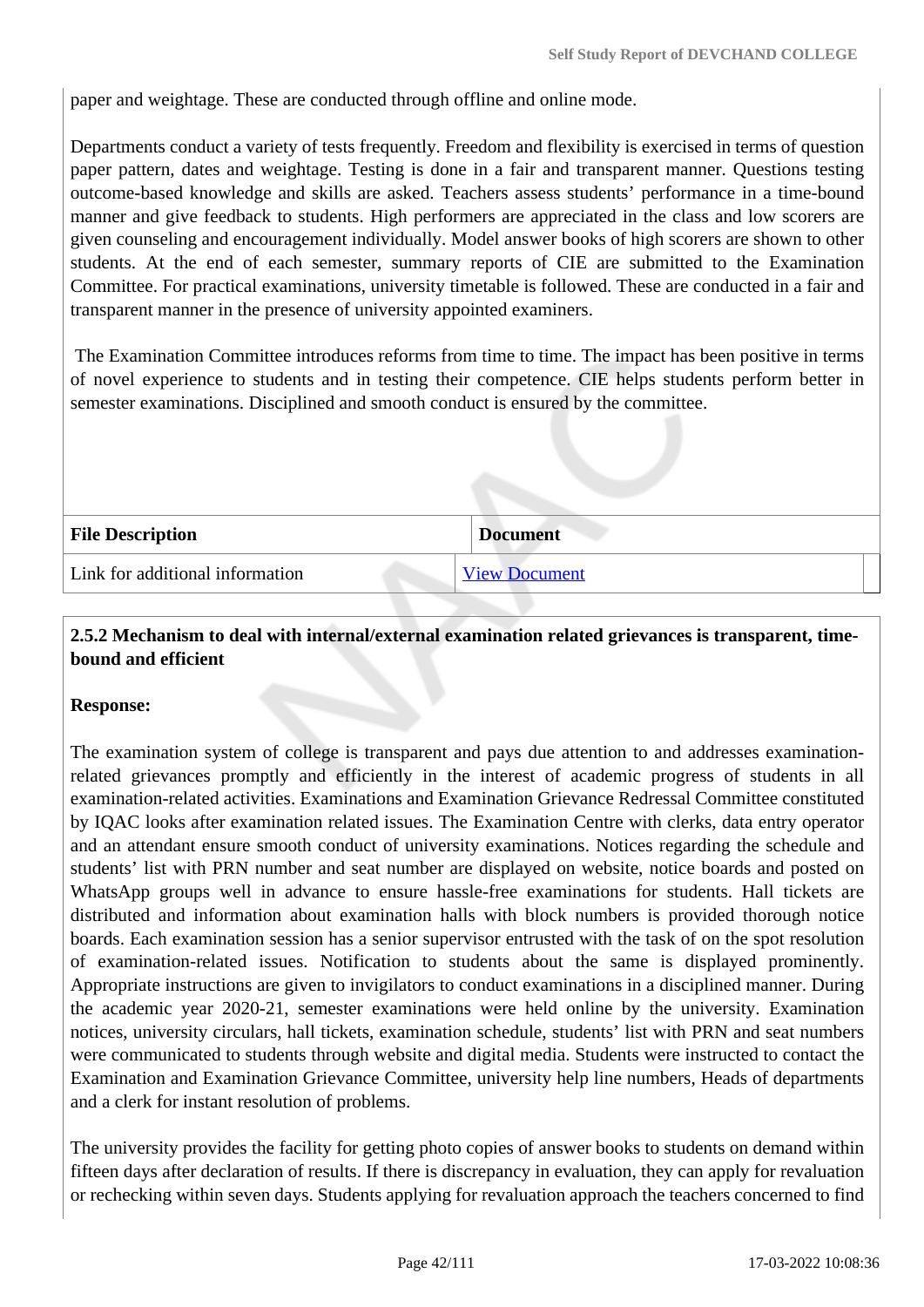out if there are discrepancies and teachers willingly help and monitor the process. The college is prompt in assisting students while applying for revaluation to the university for redressal and takes follow-up action. After reassessment, student mark list is corrected by the university.

Students' grievances related to college CIE are resolved at department and committee levels. At the time of centralized CIE (midterm and preliminary examinations), students are instructed to report to teachers or committee convener in case of any problem which are resolved promptly. During departmental CIE, the Heads of departments along with faculty members monitor the CIE process and ensure problem-free process. If there are problems, they are resolved immediately. Intervention by the Principal can be sought in extraordinary cases. Answer scripts of internal class tests, assignments and project reports, etc. are discussed with students after evaluation. They may raise grievances regarding marks awarded to them with the faculty concerned. In rare cases, students are free to approach their mentor. During 2020-2021, all kinds of tests were conducted online.

UG Part I semester examination assessment is done through Central Assessment Programme (CAP) in the college as per the rules of the university. If needed, students can get photocopies of their answer sheets and apply for revaluation. Revaluation marks are submitted to the university in time.

The Examination Centre notifies and distributes marks statements after declaration of semester examination results.

| <b>File Description</b>         | <b>Document</b>      |
|---------------------------------|----------------------|
| Any additional information      | <b>View Document</b> |
| Link for additional information | <b>View Document</b> |

# **2.6 Student Performance and Learning Outcomes**

 **2.6.1 Programme and course outcomes for all Programmes offered by the institution are stated and displayed on website and communicated to teachers and students.**

#### **Response:**

Devchand College has achieved transformation towards outcome-based education process in accordance with UGC guidelines. The university curriculum mentions course outcomes for all courses taught in the institution. However, the college has identified course outcomes (COs), programme specific outcomes (PSOs) and programme outcomes (POs) keeping in view the Vision and Mission of the institution which are in alignment with the objectives of outcome-based education system as stipulated by UGC. Programme outcomes encompass a broad spectrum of knowledge, skills, abilities and attitudes in the interest of the overall development of students' personality. For each programme, ten outcomes are stated keeping in view UGC guidelines on graduate attributes. They are- domain knowledge, application, analysis, individual and team work, communication skills, project/task management, social awareness, environment and sustainability, ethics and human values and lifelong learning. These are developed out of and correlated with course outcomes.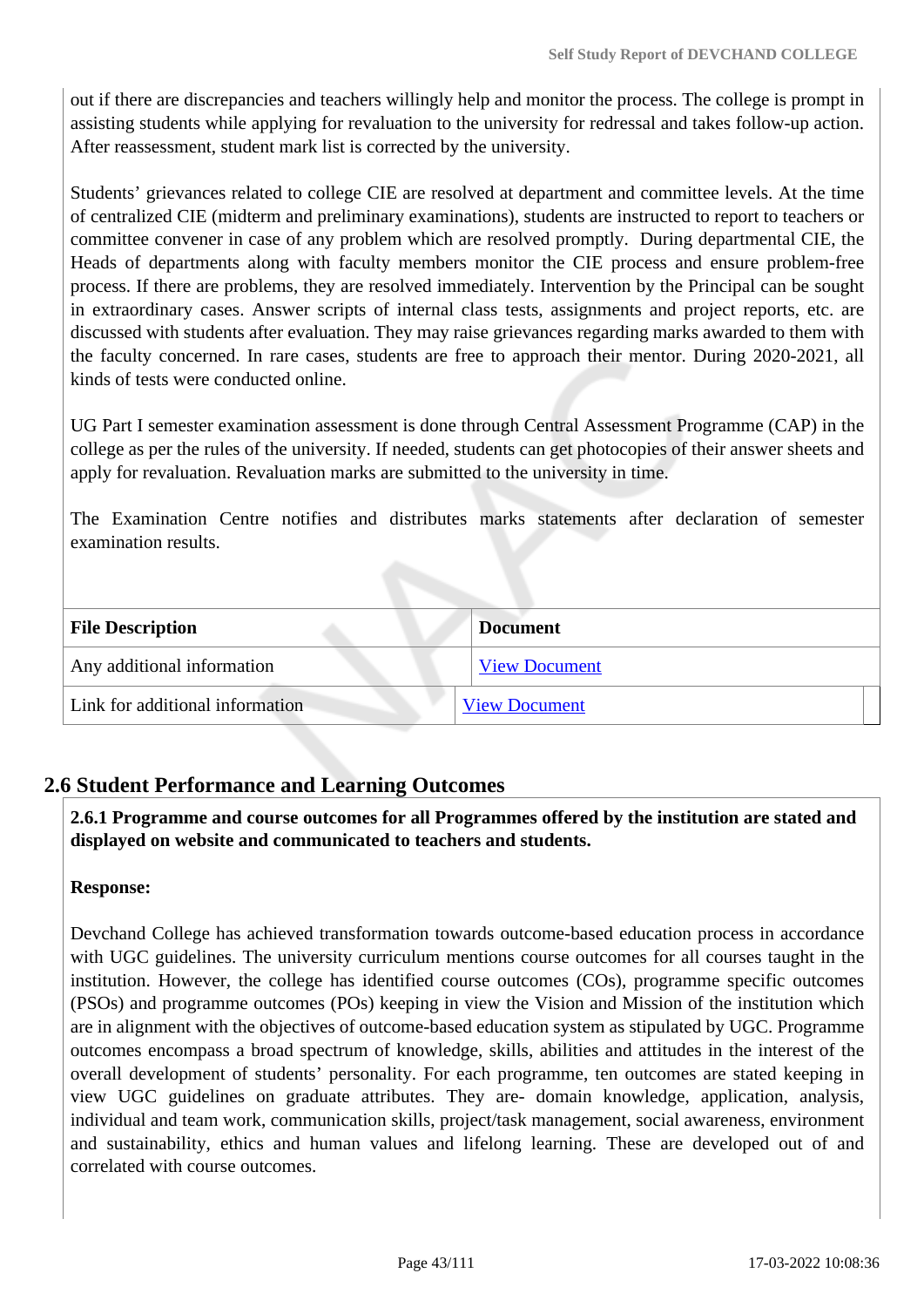While defining course outcomes, the revised form of Bloom's Taxonomy is used. Course outcomes are the statements that describe knowledge and abilities developed in students by the end of teaching the courses. The focus is on development of abilities rather than mere content. A number of teachers in the institution are members of Boards of Studies or BoS Sub-Committees of the affiliating university who are directly involved in the formulation of outcome-based syllabi. Moreover, teachers attend university-hosted workshops on revised syllabi and update themselves about course outcomes. A workshop on revised syllabi is conducted. The process of understanding and following course outcomes takes place in the desired manner and enhances quality of teaching and learning. The IQAC organized a workshop on outcome-based education early on and teachers were trained in the identification and assessment of outcome attainments. The IQAC motivates and monitors the entire process. At the time of Academic Audit, teaching-learning process is evaluated in terms of outcomes.

### **Mechanism of Communication**

- **Handbooks**
- **Website**
- **Flex boards on campus**
- **Flex boards in departments**
- **Digital media**
- **Classrooms**

At the time of admissions, members of Admission Committees apprise students of course outcomes, programme specific outcomes and programme outcomes. Teachers explain the same in the classes at the beginning of academic terms and ask them to acquaint themselves through the handbook or from website. Teachers in the departments discuss course outcomes and programme specific outcomes at the commencement of each semester in department meetings with a view to know possibilities or difficulties in the attainment of these outcomes. Course outcomes are kept in focus while designing curricular, cocurricular and extra-curricular activities for students. Outcome-based career oriented courses impart various skills and knowledge to cope with challenges of life.

| <b>File Description</b>                                    | <b>Document</b>      |
|------------------------------------------------------------|----------------------|
| Upload COs for all Programmes (exemplars from<br>Glossary) | <b>View Document</b> |
| Upload any additional information                          | <b>View Document</b> |
| Past link for Additional information                       | <b>View Document</b> |

#### **2.6.2 Attainment of programme outcomes and course outcomes are evaluated by the institution.**

#### **Response:**

Attainment of Programme Outcomes (POs) and Course Outcomes (COs) are evaluated by the institution using direct method and indirect method. In the direct method, students' performance in the university examinations including term work marks (internal evaluation) is taken into consideration. The university internal evaluation incorporates seminar presentations, assignment submissions, laboratory examination,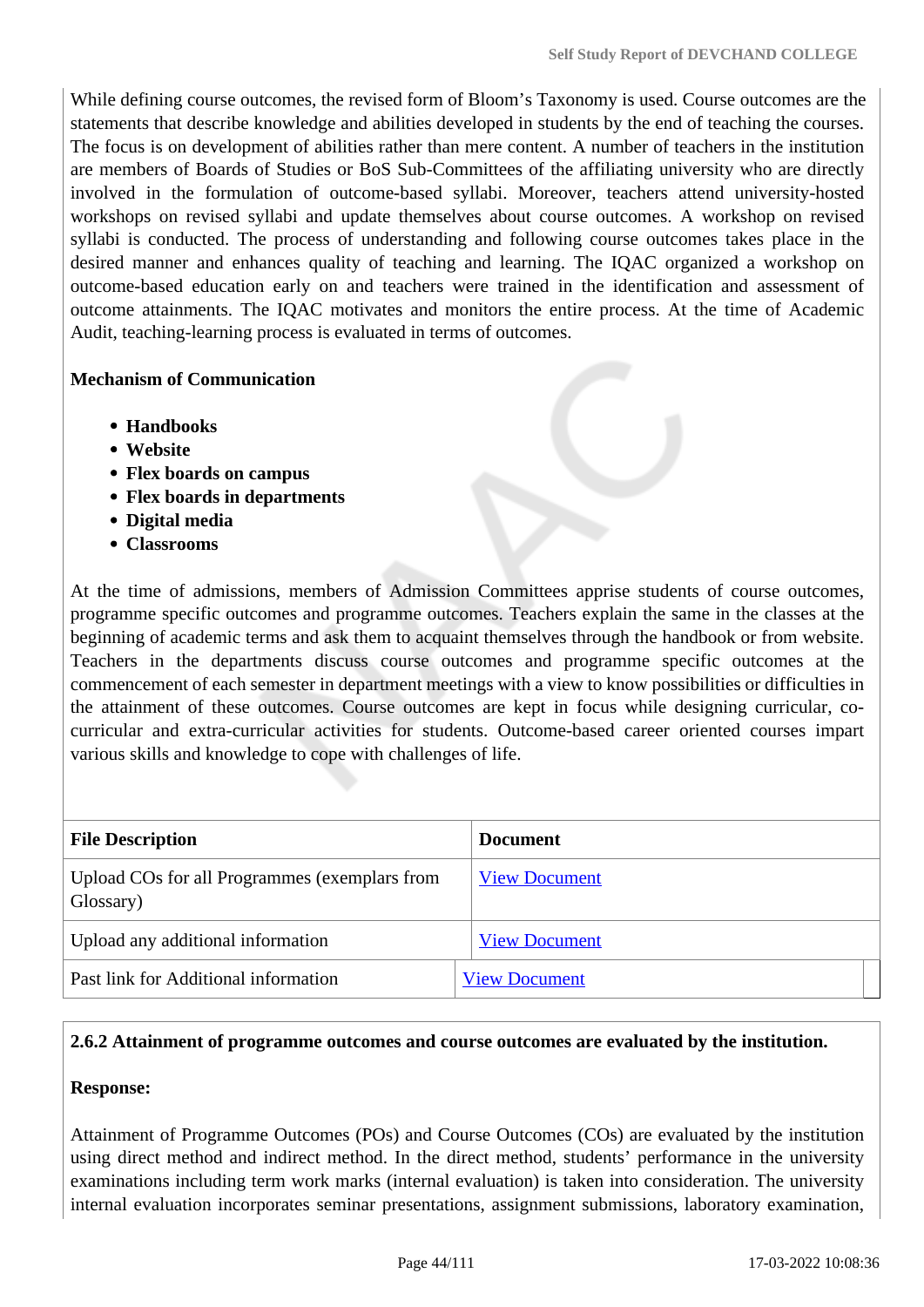project evaluation, test papers and viva voce examination through which the learning outcomes are measured. Various direct assessment tools such as unit tests, midterm tests, preliminary tests, surprise tests, etc. and laboratory practicals are defined and developed keeping in view the course outcomes. Indirect method of measuring course outcomes consists of students' performance in co-curricular activities and extra-curricular activities. Course Outcome attainment levels are set for all courses in each program.

### **Attainment of Course Outcomes at PG and UG levels:**

### **The attainment level for course outcomes is defined as follows:**

**N =** Number of students scoring 50% or more than 50% marks

**Level 0:**  $N = 0\%$  ( No student from a class scores 50% or more than 50% marks )

**Level 1**:  $0\% < N < 20\%$ 

**Level 2:**  $20\% \leq N \leq 50\%$ 

**Level 3:**  $N \ge 50\%$ 

### **Target level for CO attainment is set at 2.5.**

CO attainment by both methods is measured and results are obtained.

### **Attainment of Programme Outcomes at PG and UG levels::**

COs contribute to the attainment of programme outcomes. PO attainment is defined at three levels. It is based on the average outcome attainment levels of corresponding courses and programme specific outcomes and programme specific activities, progression and placement.

#### **Programme outcome attainment target level is set at Level-2.5**

It indicates that the college is aiming at achieving minimum level 2.5 in the performance of students.

 Indirect method of PO attainment consists of university rank-holders, students with merit scholarships, progression to higher studies and placements. Upon completion of UG courses, students opt for higher studies or get jobs or go for competitive examinations. Our alumni have distinguished themselves in arts, academics, industry, research and law which is an indication of higher attainment level of POs. Feedback is collected from alumni and employers on curricular aspects and their suggestions are considered diligently. Academic Audits conducted every year by IQAC keenly observe and analyze the results in CIE and semester examinations, give constructive suggestions to improve attainment of the COs, PSOs and POs.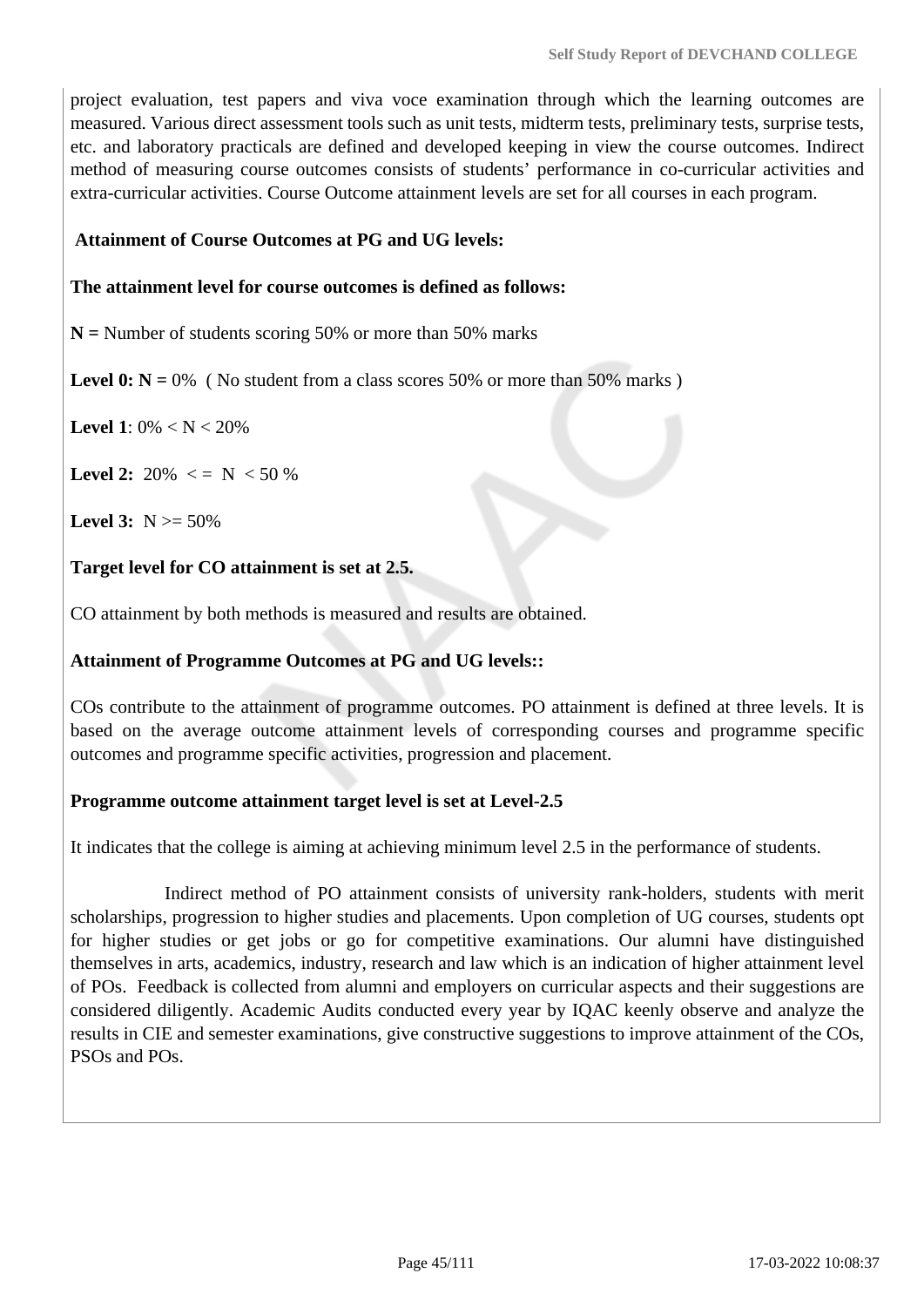| <b>File Description</b>               | <b>Document</b>      |
|---------------------------------------|----------------------|
| Upload any additional information     | <b>View Document</b> |
| Paste link for Additional information | <b>View Document</b> |

### **2.6.3 Average pass percentage of Students during last five years**

### **Response:** 85.14

# 2.6.3.1 **Number of final year students who passed the university examination year-wise during the last five years**

| 2020-21 | 2019-20 | 2018-19 | 2017-18 | 2016-17 |
|---------|---------|---------|---------|---------|
| 551     | 494     | 451     | 396     | 442     |

# 2.6.3.2 **Number of final year students who appeared for the university examination year-wise during the last five years**

| 2020-21 | 2019-20 | 2018-19 | 2017-18 | 2016-17 |
|---------|---------|---------|---------|---------|
| 588     | 587     | 539     | 460     | 566     |

| <b>File Description</b>                                                                                                  | <b>Document</b>      |
|--------------------------------------------------------------------------------------------------------------------------|----------------------|
| Upload list of Programmes and number of students<br>passed and appeared in the final year examination<br>(Data Template) | <b>View Document</b> |
| Upload any additional information                                                                                        | <b>View Document</b> |

# **2.7 Student Satisfaction Survey**

| 2.7.1 Online student satisfaction survey regarding teaching learning process |                      |  |
|------------------------------------------------------------------------------|----------------------|--|
| <b>Response:</b>                                                             |                      |  |
| <b>File Description</b>                                                      | <b>Document</b>      |  |
| Upload database of all currently enrolled students<br>(Data Template)        | <b>View Document</b> |  |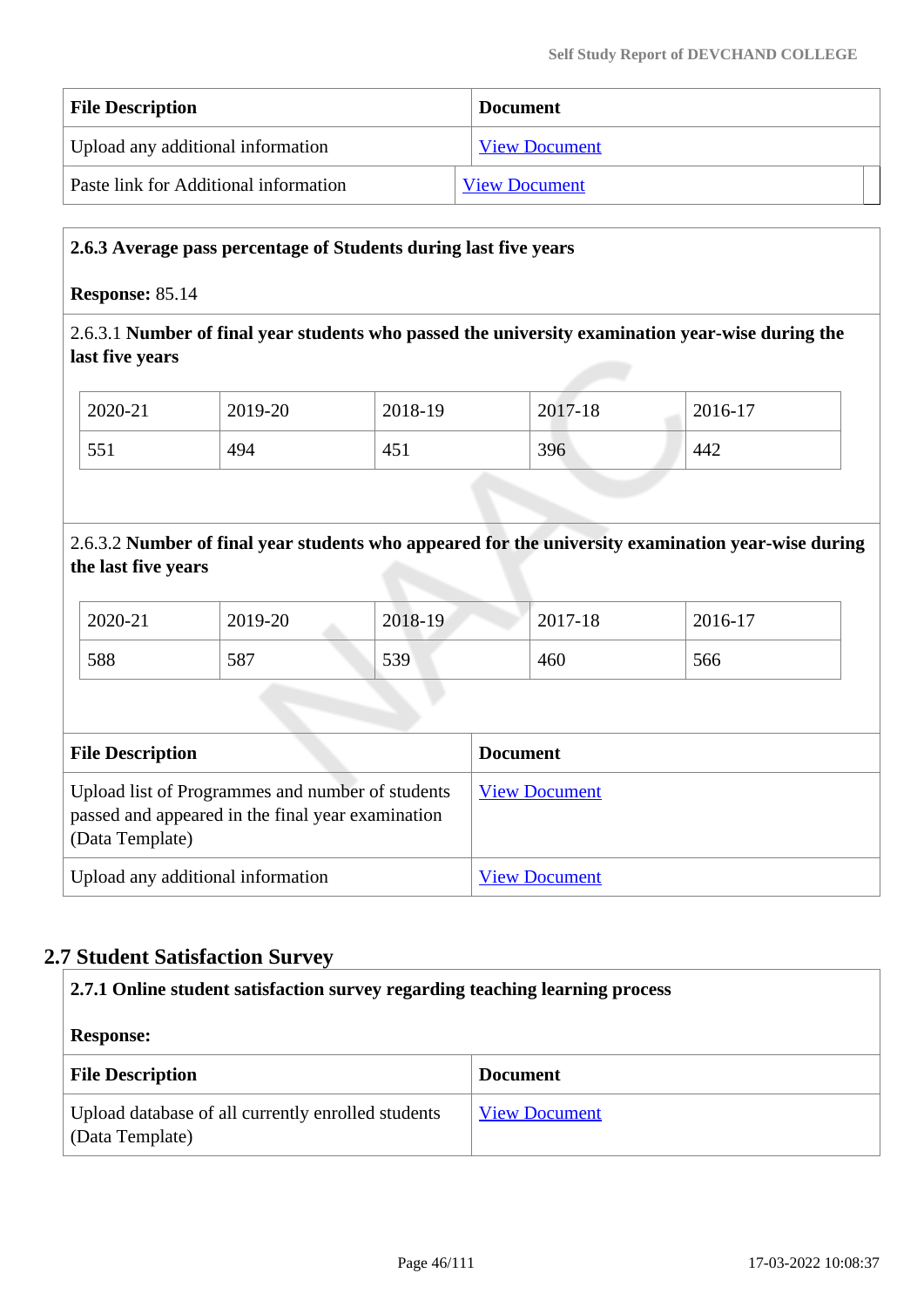# **Criterion 3 - Research, Innovations and Extension**

## **3.1 Resource Mobilization for Research**

 **3.1.1 Grants received from Government and non-governmental agencies for research projects, endowments, Chairs in the institution during the last five years (INR in Lakhs)** 

**Response:** 87.6

3.1.1.1 **Total Grants from Government and non-governmental agencies for research projects , endowments, Chairs in the institution during the last five years (INR in Lakhs)**

| 2020-21 | 2019-20 | 2018-19 | 2017-18 | 2016-17 |
|---------|---------|---------|---------|---------|
| 0.00    | 2.80    | 0.00    | 3.85    | 80.95   |

| <b>File Description</b>                                                             | <b>Document</b>      |
|-------------------------------------------------------------------------------------|----------------------|
| List of endowments / projects with details of grants                                | <b>View Document</b> |
| e-copies of the grant award letters for sponsored<br>research projects / endowments | <b>View Document</b> |

#### **3.1.2 Percentage of teachers recognized as research guides (latest completed academic year)**

**Response:** 52.63

### 3.1.2.1 **Number of teachers recognized as research guides**

Response: 20

| <b>File Description</b>                 | <b>Document</b>      |
|-----------------------------------------|----------------------|
| Institutional data in prescribed format | <b>View Document</b> |
| Any additional information              | <b>View Document</b> |

## **3.1.3 Percentage of departments having Research projects funded by government and non government agencies during the last five years**

**Response:** 5.88

3.1.3.1 **Number of departments having Research projects funded by government and nongovernment agencies during the last five years**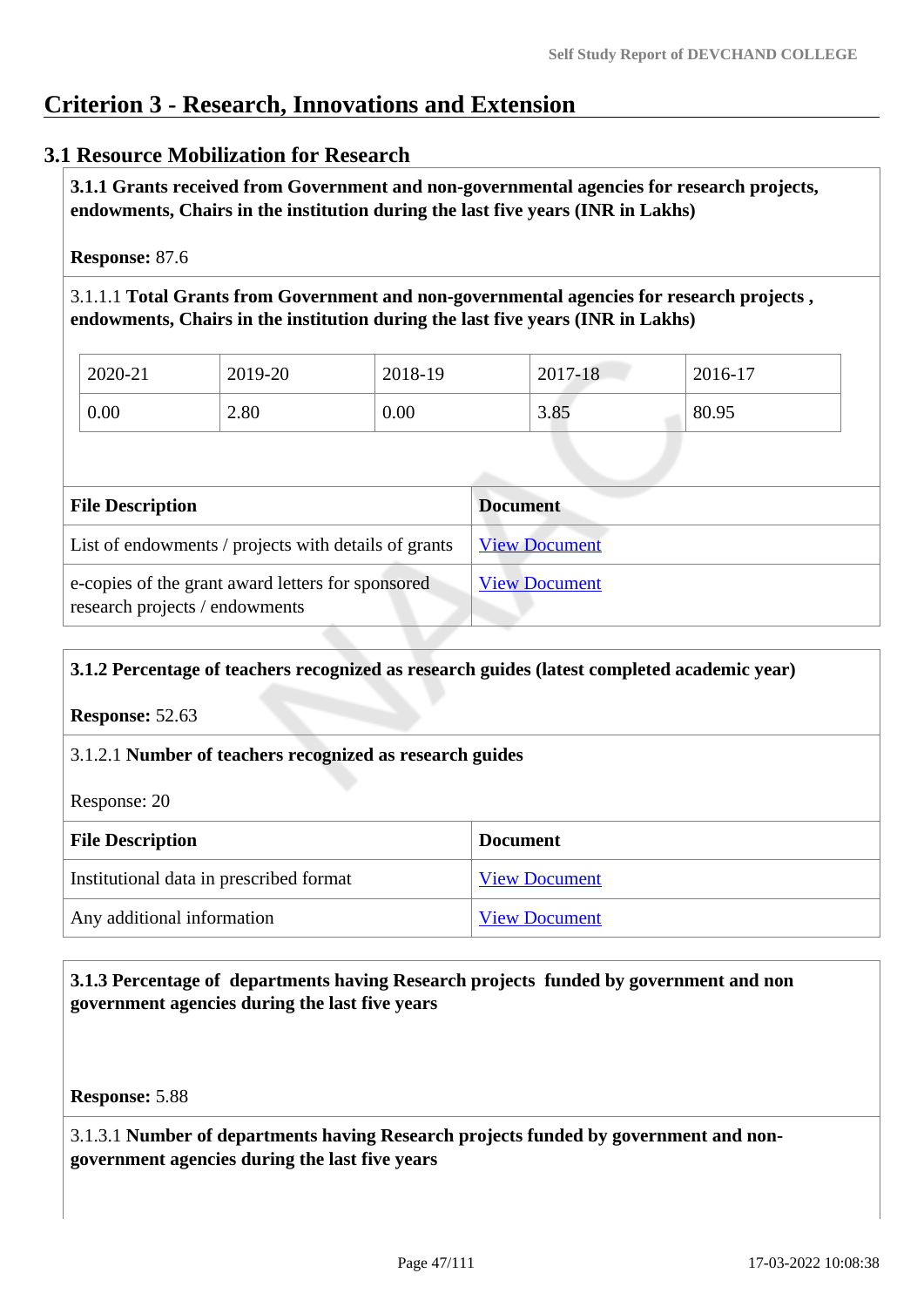| 2020-21                                       | 2019-20                              | 2018-19                                                   | 2017-18              | 2016-17 |
|-----------------------------------------------|--------------------------------------|-----------------------------------------------------------|----------------------|---------|
| $\overline{0}$                                | 01                                   | $\overline{0}$                                            | 03                   | 01      |
|                                               |                                      |                                                           |                      |         |
|                                               |                                      | 3.1.3.2 Number of departments offering academic programes |                      |         |
| 2020-21                                       | 2019-20                              | 2018-19                                                   | 2017-18              | 2016-17 |
| 18                                            | 18                                   | 18                                                        | 17                   | 14      |
|                                               |                                      |                                                           |                      |         |
| <b>File Description</b>                       |                                      |                                                           | <b>Document</b>      |         |
| Supporting document from Funding Agency       |                                      |                                                           | <b>View Document</b> |         |
| List of research projects and funding details |                                      |                                                           | <b>View Document</b> |         |
|                                               | Paste link to funding agency website |                                                           | <b>View Document</b> |         |

# **3.2 Innovation Ecosystem**

 **3.2.1 Institution has created an ecosystem for innovations and has initiatives for creation and transfer of knowledge**

### **Response:**

Scientific research needs to be explored with social needs and global challenges. Considering this scenario, college developed Science Instrumentation Facility Centre (SIFC) to incubate and boost the innovative ideas of students. The main aim of the centre is to facilitate economical solutions to problems. SIFC was supported by FIST programme of Department of Science and Technology, New, Delhi. In SIFC, different scientific instruments were installed to serve the purpose in multidisciplinary fields like nanomaterials and drug designing. In addition to SIFC, some research laboratories were established for innovative ideas in different specific field of expertise as mentioned below.

### **Facile and fast synthesis of drugs**

Medicinally important heterocyclic compounds are synthesized by easy chemical methods that take less time than conventional method.

#### **Development of Physics laboratory instruments by waste material**

Faculty and support staff designed the instruments for Physics practicals from waste materials. The innovative approach has multi dimensions like developing the skill in instrumentation and usage of waste.

### **Earth abundant and environmental friendly solar cells**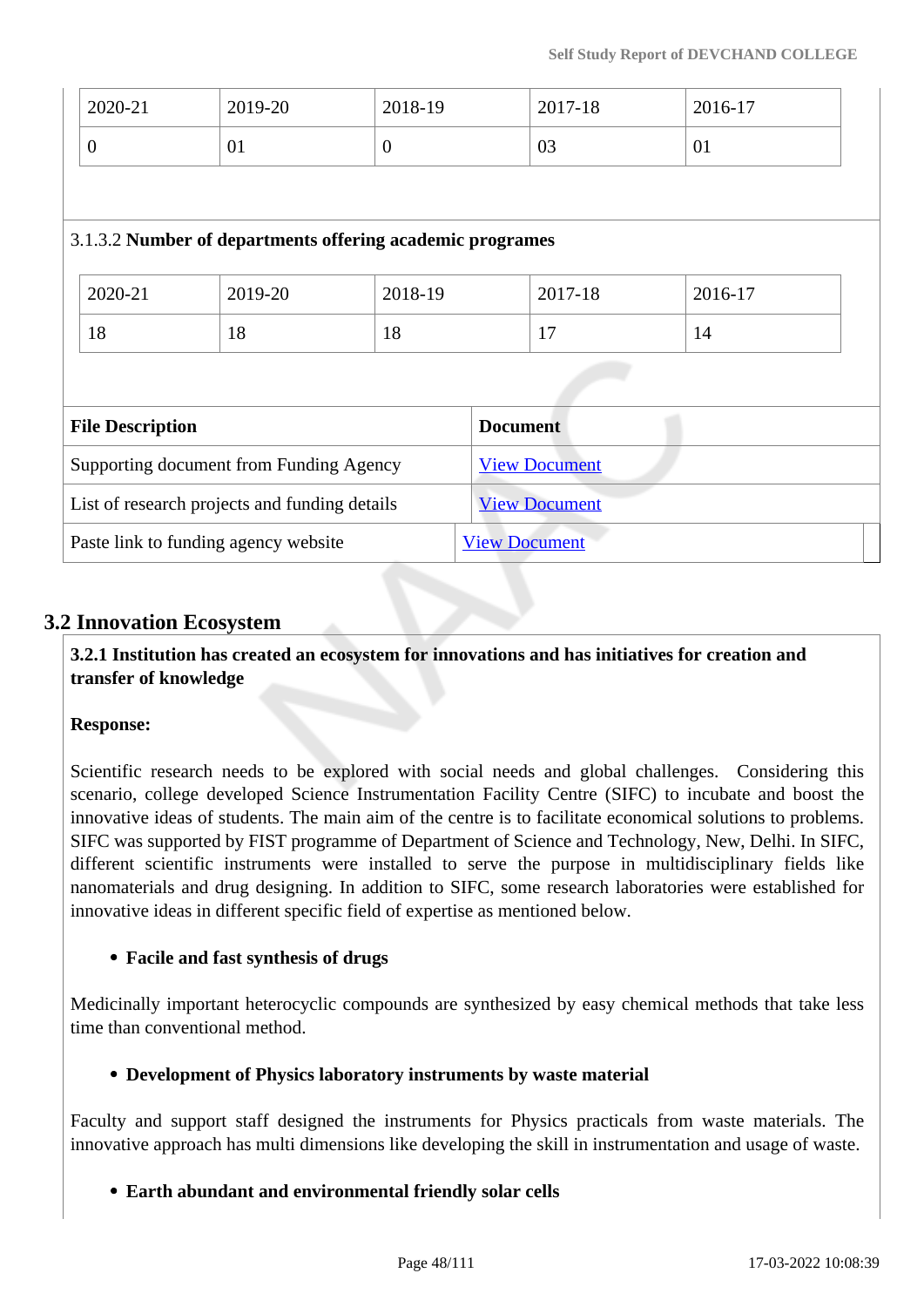The innovative soft chemical approach is used for the synthesis of CZTS solar cells. The CZTS is earth abundant and environmentally benign alternate to Si and CdTe solar cells.

### **Magneto-electric nanoparticles for drug delivery**

The scientific community is showing more interest in the practical use of magneto-electric nanoparticles in bio-medicines instead of magnetic nanoparticles. The novel and facile chemical synthesis strategy used for magneto-electric nanomaterials is used in drug delivery applications.

### **Hydroelectric Cell**

Without using any acid as electrolyte, the production of electricity is possible by simply sprinkling water on porous ferrite surface.The different chemical synthesis strategies were used for the preparation of nanoferrites.

### **Developing skills of making innovative electronic kits**

The ecosystem for innovations is cultured and inculcated amongst students to observe, identify and develop the electronic kits for day-today needs.

### **Development of antidiabetic, anticancer and antimicrobial drugs**

The plants that have antidiabetic, anticancer and antimicrobial properties were identified. *Blastania cerasiformis* and *Blastania garcinii* are the members of *Cucurbits* used in the research work.

#### **Food and water supply devices for birds**

It is very difficult for birds to find water, especially in the summer season. Students prepared food and water supply devices for birds. These devices were placed in the campus of our college.

#### **Management and maintenance of glass fish aquarium**

Students studied management and maintenance of aquarium by constructing various glass fish aquariums. This is further important for enhancing the knowledge regarding different varieties of ornamental fishes and their maintenance to start a part time business for students.

#### **Screening of plants for insecticidal compounds**

The members of family Asteraceae like *Chromolaena odorata* and *Leonotis nepetifolia* were used for the development of novel bio-pesticides.

#### **Development of new method for pesticidal residue analysis**

 New LC-MS/MS method was developed for the detection of pesticide residue in Cereals, Pulses, Nuts and Processed Products.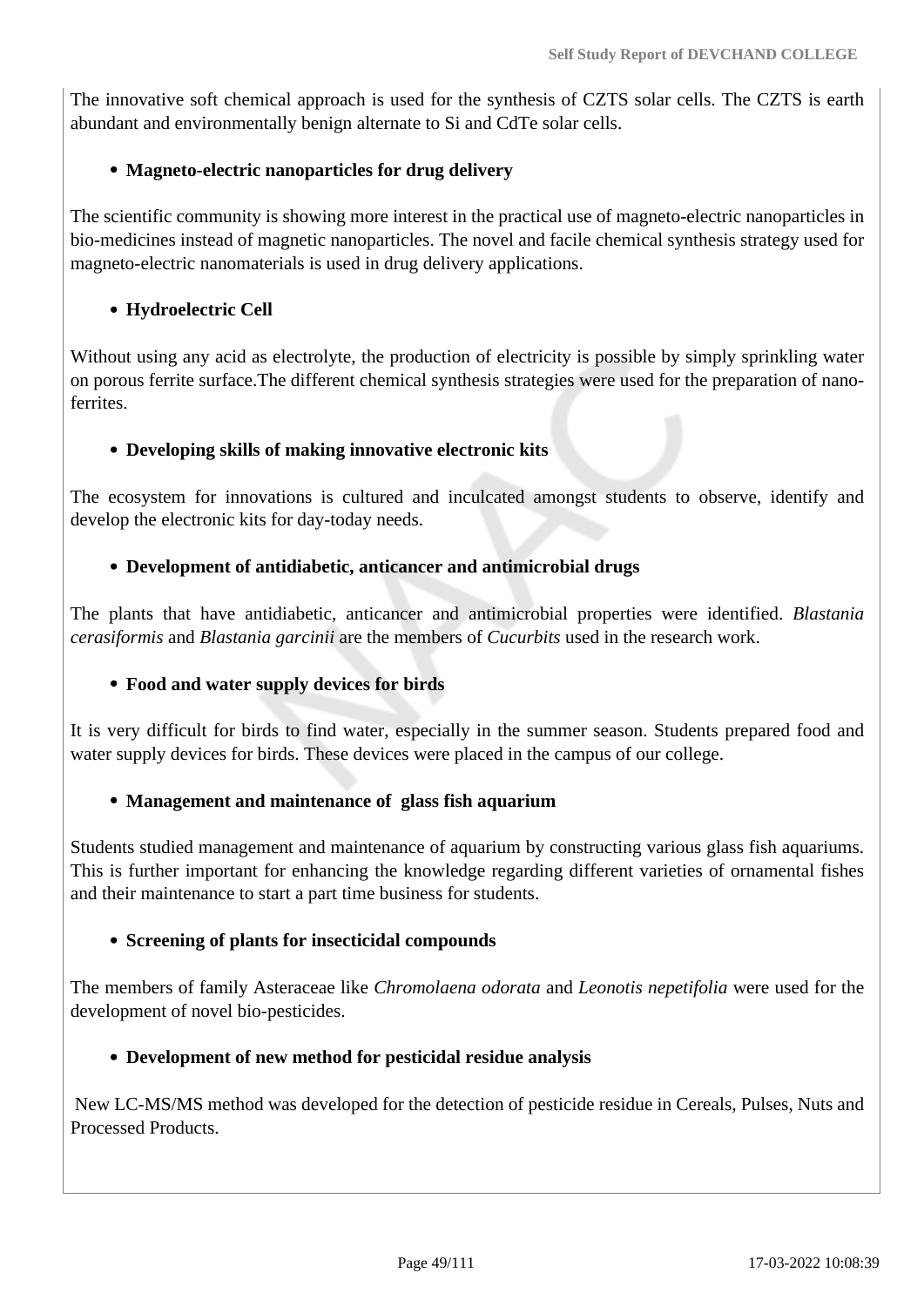| <b>File Description</b>               | <b>Document</b>      |
|---------------------------------------|----------------------|
| Upload any additional information     | <b>View Document</b> |
| Paste link for additional information | <b>View Document</b> |

### **3.2.2 Number of workshops/seminars conducted on Research Methodology, Intellectual Property Rights (IPR) and entrepreneurship during the last five years**

**Response:** 50

3.2.2.1 **Total number of workshops/seminars conducted on Research Methodology, Intellectual Property Rights (IPR) and entrepreneurship year-wise during last five years** 

| 2020-21  | 2019-20 | 2018-19   | 2017-18 | 2016-17 |  |
|----------|---------|-----------|---------|---------|--|
| $\sim$ 1 | 09      | <b>TT</b> | 07      | 02      |  |

| <b>File Description</b>                        | <b>Document</b>      |
|------------------------------------------------|----------------------|
| Report of the event                            | <b>View Document</b> |
| List of workshops/seminars during last 5 years | <b>View Document</b> |

# **3.3 Research Publications and Awards**

| 3.3.1 Number of Ph.Ds registered per eligible teacher during the last five years                      |                      |  |  |  |
|-------------------------------------------------------------------------------------------------------|----------------------|--|--|--|
| <b>Response: 3.71</b>                                                                                 |                      |  |  |  |
| 3.3.1.1 How many Ph.Ds registered per eligible teacher within last five years                         |                      |  |  |  |
| Response: 52                                                                                          |                      |  |  |  |
| 3.3.1.2 Number of teachers recognized as guides during the last five years                            |                      |  |  |  |
| Response: 14                                                                                          |                      |  |  |  |
| <b>Document</b><br><b>File Description</b>                                                            |                      |  |  |  |
| List of PhD scholars and their details like name of<br>the guide, title of thesis, year of award etc. | <b>View Document</b> |  |  |  |
| Any additional information                                                                            | <b>View Document</b> |  |  |  |
| URL to the research page on HEI website                                                               | <b>View Document</b> |  |  |  |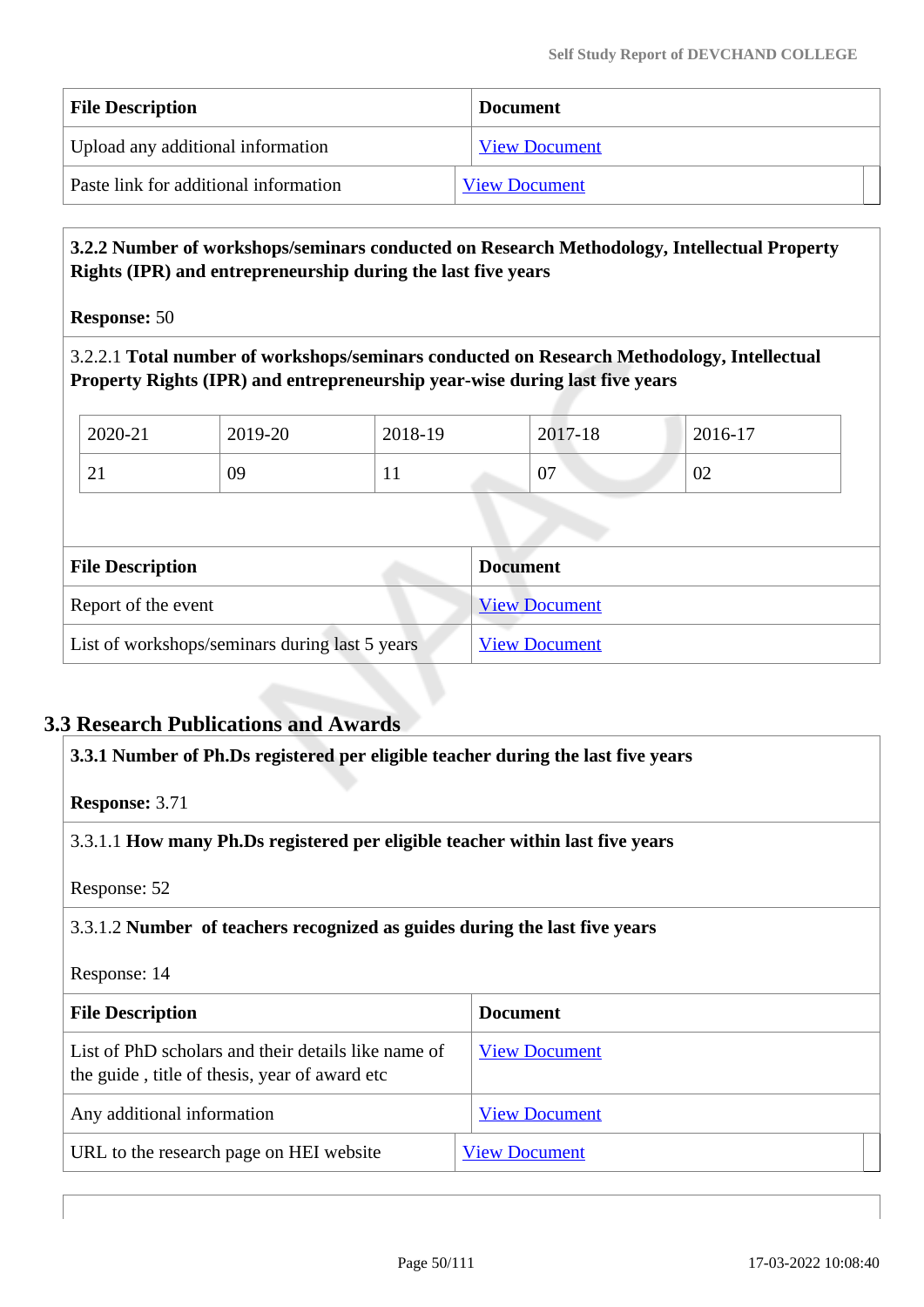# **3.3.2 Number of research papers per teachers in the Journals notified on UGC website during the last five years**

### **Response:** 4.36

# 3.3.2.1 **Number of research papers in the Journals notified on UGC website during the last five years.**

| 2020-21       | 2019-20 | 2018-19 | 2017-18 | 2016-17      |
|---------------|---------|---------|---------|--------------|
| $\sim$<br>، ب | 4.      | 40      |         | $\sim$<br>رے |

| <b>File Description</b>                                                               | <b>Document</b>      |
|---------------------------------------------------------------------------------------|----------------------|
| List of research papers by title, author, department,<br>name and year of publication | <b>View Document</b> |
| Any additional information                                                            | <b>View Document</b> |

## **3.3.3 Number of books and chapters in edited volumes/books published and papers published in national/ international conference proceedings per teacher during last five years**

**Response:** 4.29

3.3.3.1 **Total number of books and chapters in edited volumes/books published and papers in national/ international conference proceedings year-wise during last five years**

| 2020-21 | 2019-20                      | 2018-19 | 2017-18 | 2016-17 |
|---------|------------------------------|---------|---------|---------|
| 30      | $\Delta$<br>∠∪<br>m 정신 - (7) | 43      | 48      | 34      |

| <b>File Description</b>                                   | <b>Document</b>      |
|-----------------------------------------------------------|----------------------|
| List books and chapters edited volumes/books<br>published | <b>View Document</b> |
| Any additional information                                | <b>View Document</b> |

# **3.4 Extension Activities**

 **3.4.1 Extension activities are carried out in the neighborhood community, sensitizing students to social issues, for their holistic development, and impact thereof during the last five years.**

**Response:**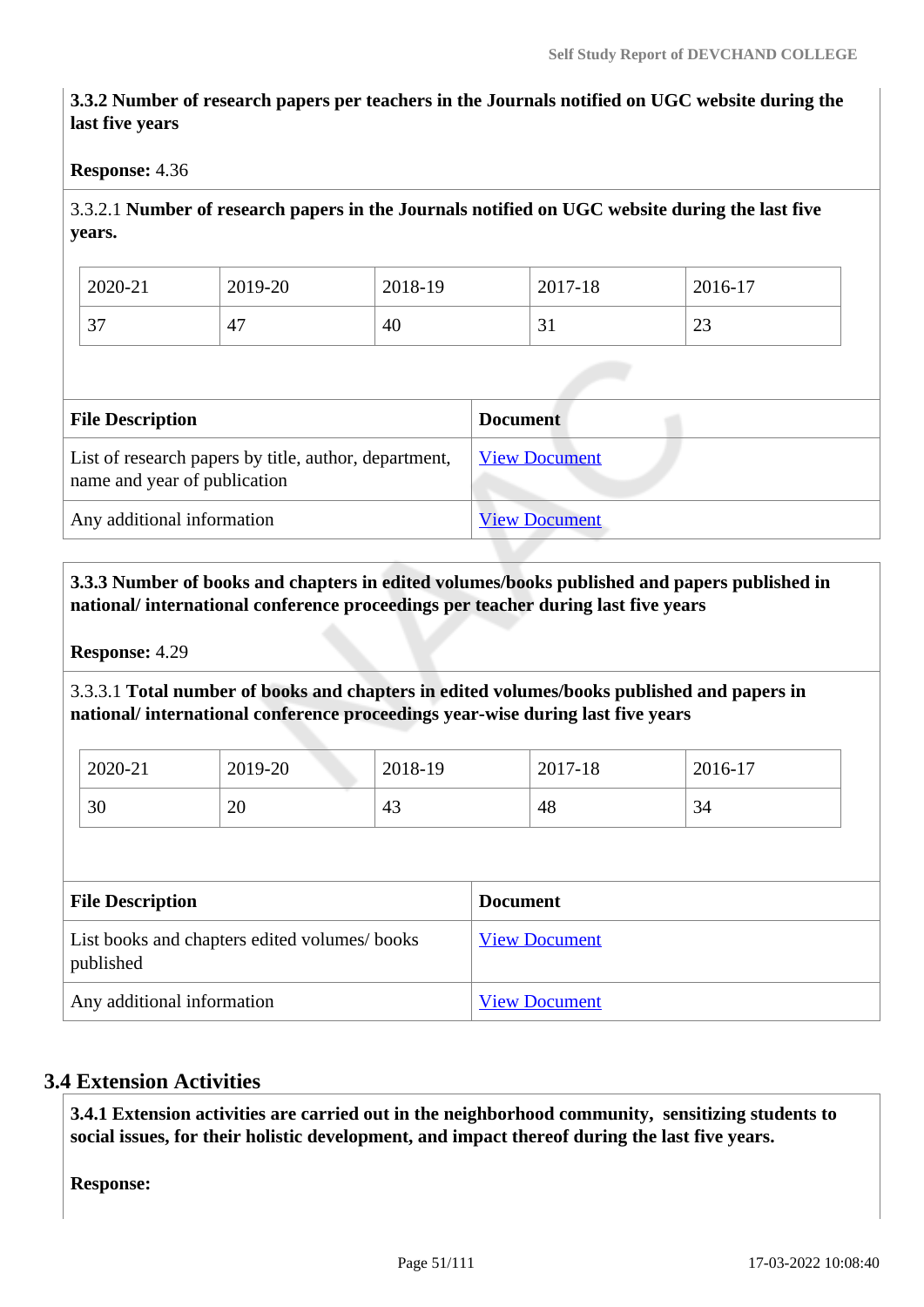The institution strives to achieve mission statements and core values and aims at inculcation of human values in the students in order to create an enlightened society through extension activities.

### **Social Extension**

Humanitarian work through financial assistance was done to- organizations and individuals, an Everest mountaineer, an orphanage, a high school, an old age home and a shelter for homeless women. The Indian Association for the Blind conferred 'IAB Blind Empowerment Champions, 2019' award.

 During crisis situations, the college leads rescue and relief operations. During the 2019 floods, the institution gave funds and conducted relief and rehabilitation operations. During Covid-19 pandemic, the college hostel was converted into Covid-wards, provided relief materials to migrant workers, labourers and slum dwellers, students worked as corona-warriors; conducted a survey in villages about Covid-19 and further action was taken, provided infrastructure facilities to a corporate company during lockdown. During wild fire in a wild life sanctuary in 2019, students risked their lives and helped the Department of Forestry. During fairs and festivals, students did crowd management. Road safety measures undertaken.

 For farmers, soil testing camps, guidance on organic farming, rallies to create awareness about natural resources, animal health check up were organized. Events on economic literacy and cashless banking processes were organized for villagers under 'Digital India' programme. *Raksha Bandhan* festival was celebrated with physically challenged children and HIV positive persons. Distribution of clothes to nomadic tribes and teaching to rural and slum children was undertaken.

### **Conservation of Environment**

Field work in villages- cleanliness campaigns, tree plantation, construction of sewage water absorption tank, campaigns against use of plastic- was organized. Rallies were organized for water literacy. A mega bicycle rally of 700 kms from Krishna to Kaveri was organized in 2017 to spread awareness about water conservation. Programmes for pollution free Diwali were organized. A national seminar in association with Climate Reality Project was organized.

### **Health Awareness**

 Camps for organ donation, blood donation and health check up, haemoglobin testing were conducted. AIDS awareness rallies, demonstrative lectures on 'Cardiac Arrest', ECG training conference, expert lectures on cancer and AIDs were organized. Videos on Covid-19 were made and circulated in social media. On mental health, lectures on stress-free life and hypnotism were organized.

#### **Gender Sensitization**

 A huge public awareness rally to protest sexual assaults on women, Save Girl and Save Nation and Single Girl Child programmes, street corner meetings, speeches and a webinar on 'Effect of Covid-19 on Women Workers in the Unorganised Sector' were arranged.

### **Human Values**

In 'Ek Sham Shahidonke Nam' event, family members of martyrs were felicitated. A rally after the martyrdom of a soldier was taken out. Speeches and seminars highlighting institutional core values were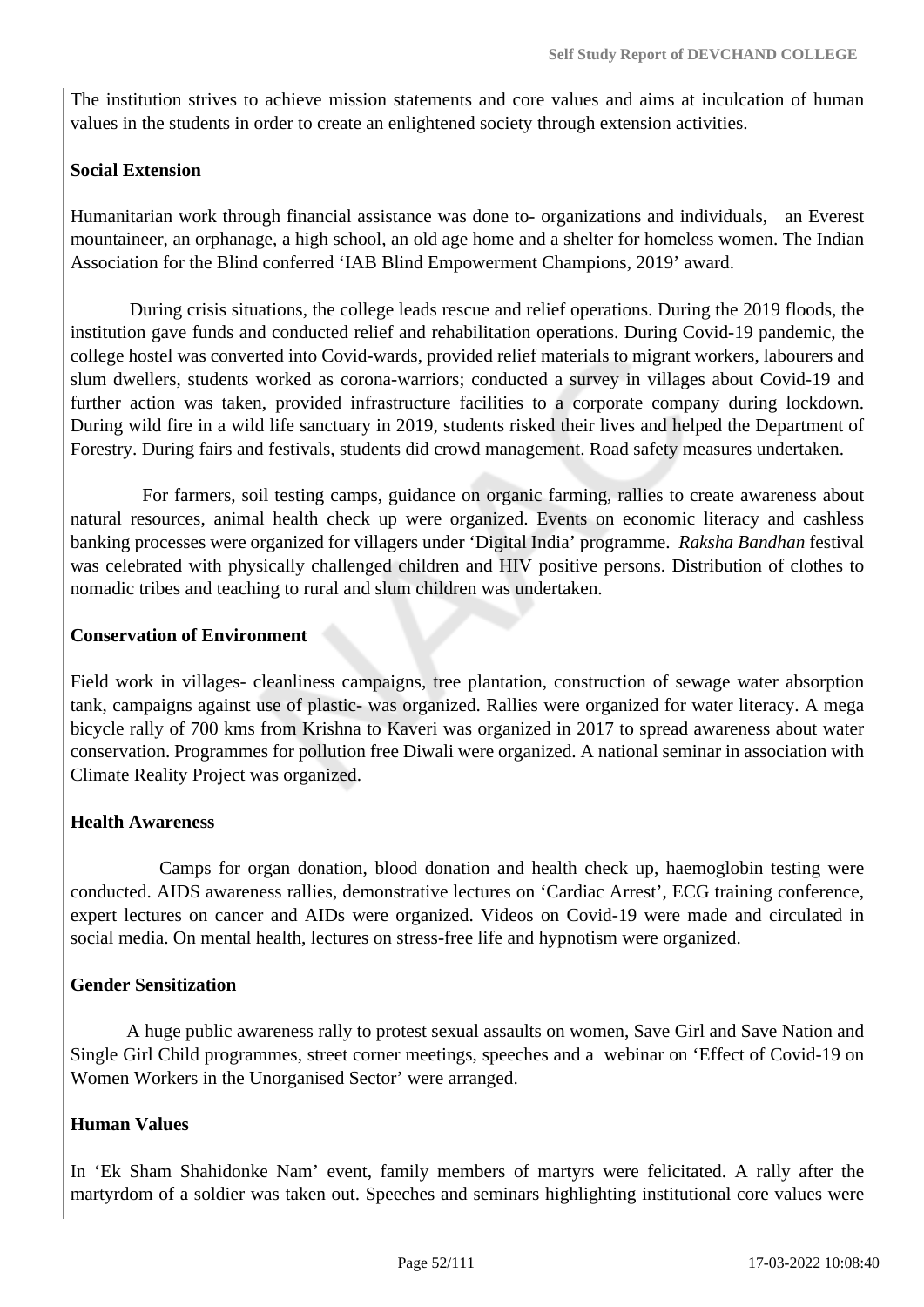arranged. In addition, new-voter-registration and awareness campaigns, workshops for elected representatives and visits to *grampanchayats* were organized.

Students imbibe values of social service, crisis management, empathy, care for environment, healthy life style, gender equality and humane values through experiential learning. The impact can be seen in their writings in college magazine, *Arjun* and on many platforms.

| <b>File Description</b>               | <b>Document</b>      |  |
|---------------------------------------|----------------------|--|
| Upload any additional information     | <b>View Document</b> |  |
| Paste link for additional information | <b>View Document</b> |  |

## **3.4.2 Number of awards and recognitions received for extension activities from government/ government recognised bodies during the last five years**

**Response:** 0

3.4.2.1 **Total number of awards and recognition received for extension activities from Government/ Government recognised bodies year-wise during the last five years.**

| 2020-21 | 2019-20 | 2018-19 | 2017-18 | 2016-17 |
|---------|---------|---------|---------|---------|
| ິ       | ◡       | ν       |         |         |

| <b>File Description</b>                             | <b>Document</b>      |
|-----------------------------------------------------|----------------------|
| Number of awards for extension activities in last 5 | <b>View Document</b> |
| year                                                |                      |

 **3.4.3 Number of extension and outreach programs conducted by the institution through NSS/NCC, Government and Government recognised bodies during the last five years**

**Response:** 130

3.4.3.1 **Number of extension and outreached Programmes conducted in collaboration with industry, community and Non- Government Organizations through NSS/ NCC/ Red Cross/ YRC etc., yearwise during the last five years**

| 2020-21   | 2019-20 | 2018-19 | 2017-18       | 2016-17        |
|-----------|---------|---------|---------------|----------------|
| ⌒冖<br>ا ک | 38      | 31      | ⌒<br>$\sim$ 1 | 1 <sub>2</sub> |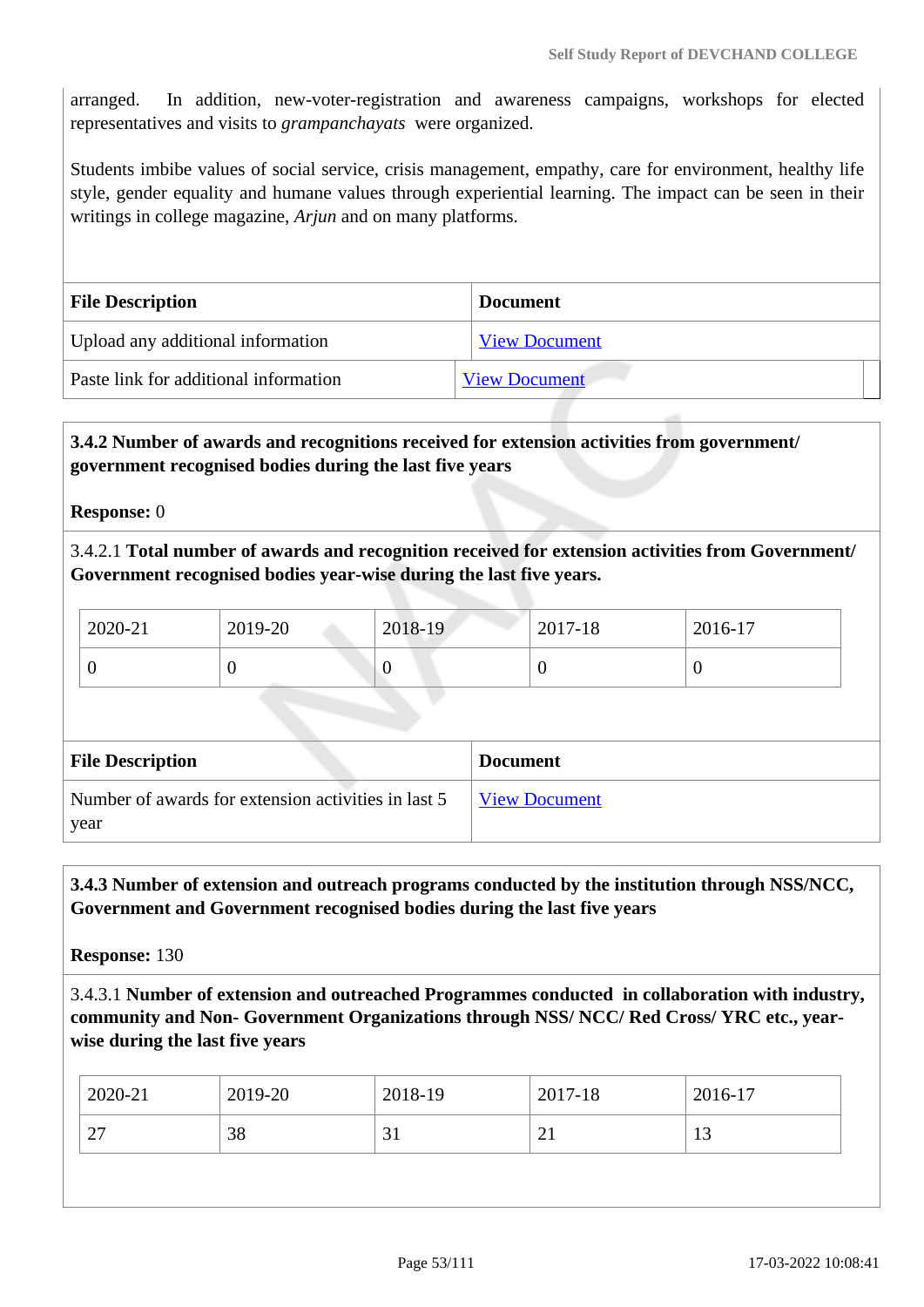| <b>File Description</b>                                                                                          | <b>Document</b>      |
|------------------------------------------------------------------------------------------------------------------|----------------------|
| Reports of the event organized                                                                                   | <b>View Document</b> |
| Number of extension and outreach Programmes<br>conducted with industry, community etc for the last<br>five years | <b>View Document</b> |

 **3.4.4 Average percentage of students participating in extension activities at 3.4.3. above during last five years**

**Response:** 66.76

3.4.4.1 **Total number of Students participating in extension activities conducted in collaboration with industry, community and Non- Government Organizations such as Swachh Bharat, AIDs awareness, Gender issue etc. year-wise during last five years**

| 2020-21 | 2019-20 | 2018-19 | 2017-18                     | 2016-17 |
|---------|---------|---------|-----------------------------|---------|
| 2096    | 2076    | 1253    | $\bigcap$ 1 $\in$<br>14 L J | 756     |

| <b>File Description</b>                                                                      | Document             |
|----------------------------------------------------------------------------------------------|----------------------|
| Report of the event                                                                          | <b>View Document</b> |
| Average percentage of students participating in<br>extension activities with Govt or NGO etc | <b>View Document</b> |

# **3.5 Collaboration**

 **3.5.1 Number of Collaborative activities for research, Faculty exchange, Student exchange/ internship per year**

**Response:** 37

3.5.1.1 **Number of Collaborative activities for research, Faculty exchange, Student exchange/ internship year-wise during the last five years**

| 2020-21 | 2019-20 | 2018-19 | 2017-18 | 2016-17 |
|---------|---------|---------|---------|---------|
| 09      | 14      | 09      | 04      | 01      |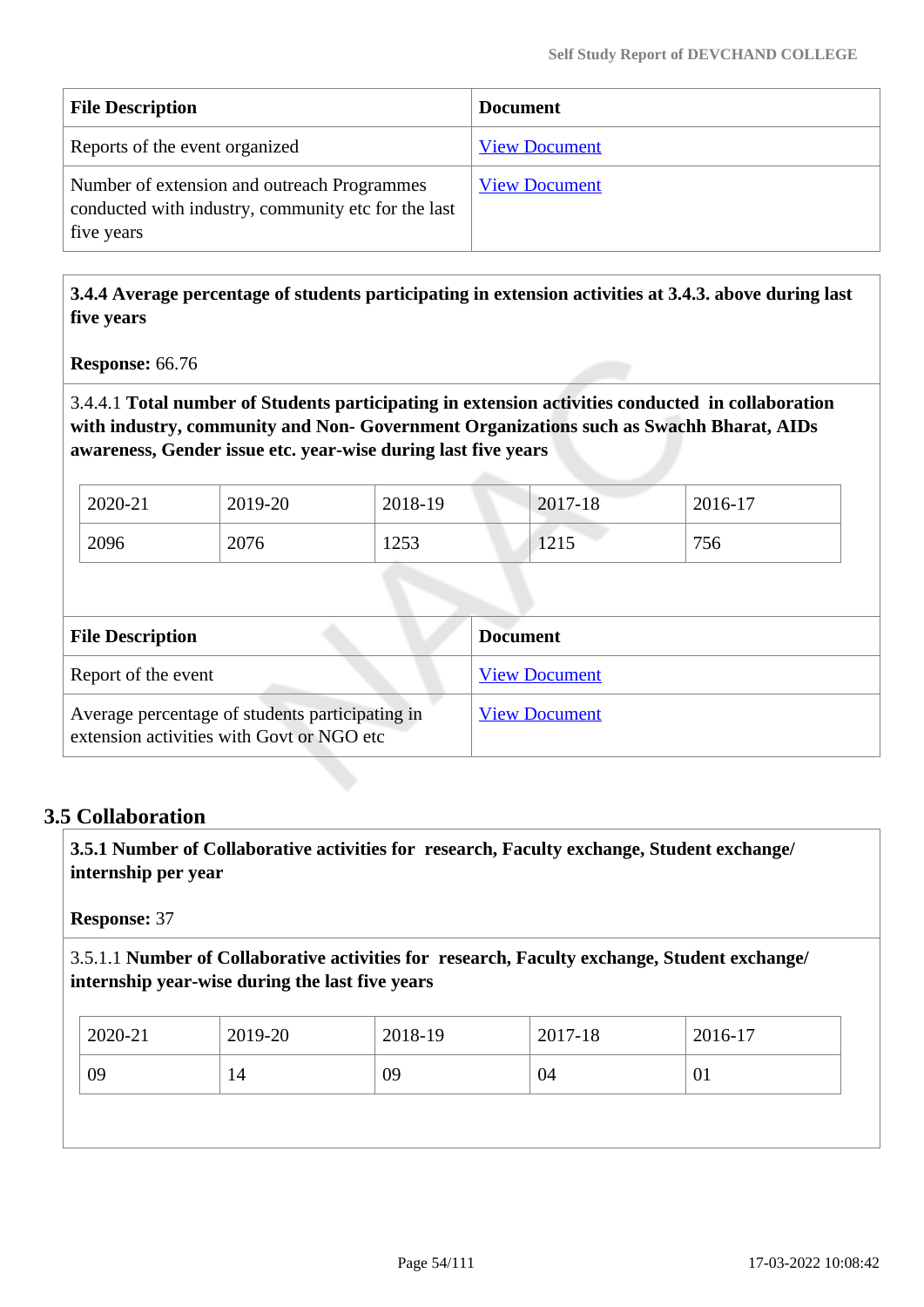| <b>File Description</b>                                                                                                            | <b>Document</b>      |
|------------------------------------------------------------------------------------------------------------------------------------|----------------------|
| e-copies of related Document                                                                                                       | <b>View Document</b> |
| Details of Collaborative activities with<br>institutions/industries for research, Faculty<br>exchange, Student exchange/internship | <b>View Document</b> |

## **3.5.2 Number of functional MoUs with institutions, other universities, industries, corporate houses etc. during the last five years**

**Response:** 12

3.5.2.1 **Number of functional MoUs with Institutions of national, international importance, other universities, industries, corporate houses etc. year-wise during the last five years**

| 2020-21 | 2019-20 | 2018-19 | 2017-18 | 2016-17 |
|---------|---------|---------|---------|---------|
| 00      | 06      | 02      | 02      | 02      |

| <b>File Description</b>                                                                                                                     | <b>Document</b>      |
|---------------------------------------------------------------------------------------------------------------------------------------------|----------------------|
| e-Copies of the MoUs with institution/<br>industry/corporate houses                                                                         | <b>View Document</b> |
| Details of functional MoUs with institutions of<br>national, international importance, other universities<br>etc during the last five years | <b>View Document</b> |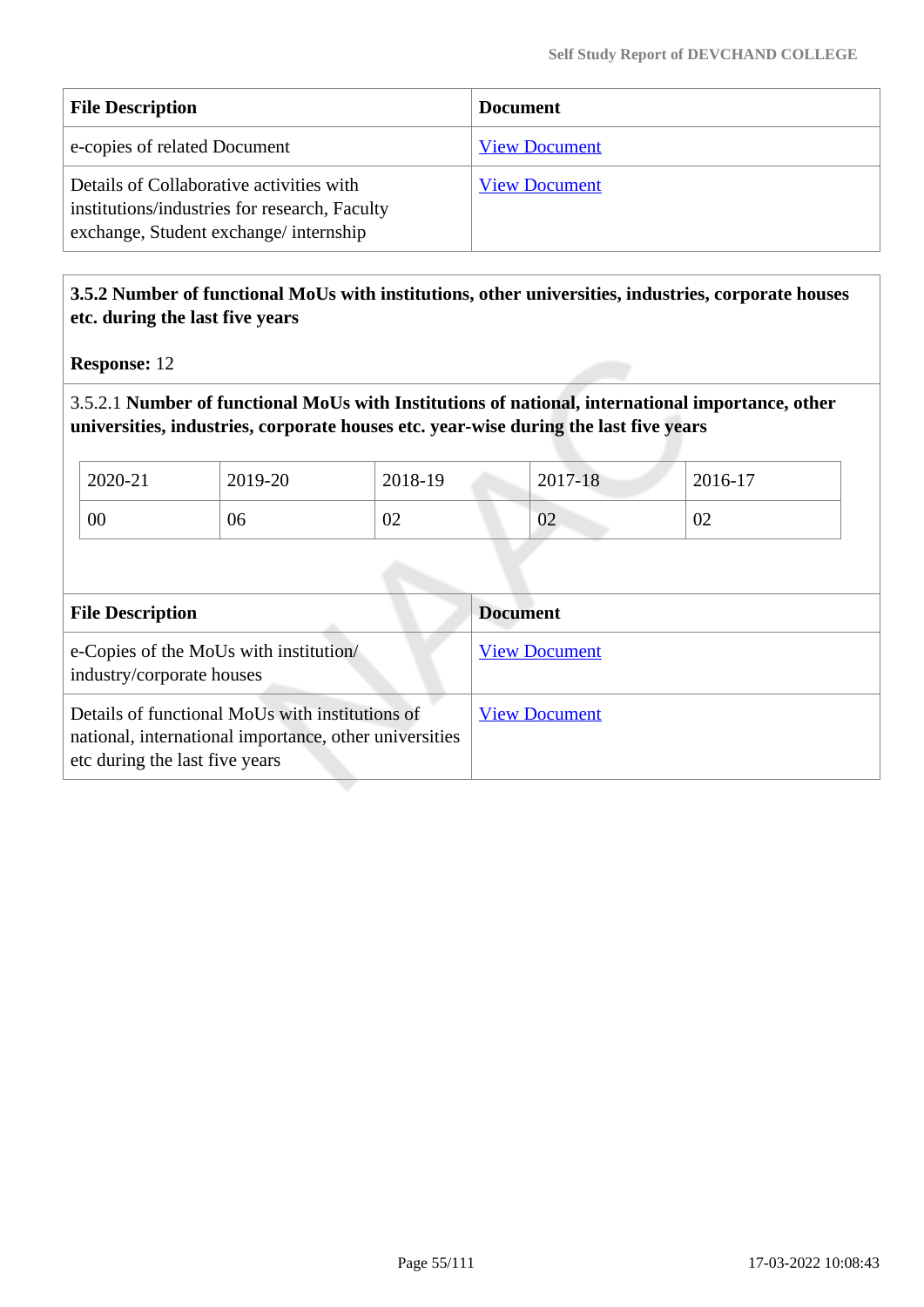# **Criterion 4 - Infrastructure and Learning Resources**

# **4.1 Physical Facilities**

 **4.1.1 The Institution has adequate infrastructure and physical facilities for teaching- learning. viz., classrooms, laboratories, computing equipment etc.** 

### **Response:**

The college is situated on 45 acres of land on which 8 spacious buildings fulfill various infrastructural requirements of UG-PG education of nearly 2400 students per year. The college has been augmenting infrastructure facilities over the years. It has adequate number of facilities- classrooms, laboratories, computing equipment, staff-room, seminar halls, department rooms, office building, library building, reading halls, multipurpose gymnasium, college canteen, dining facility for girls and boys, hostels with modern facilities, research labs, sports grounds, health centers, rector bungalow, principal bungalow, ramps and open-air-theatres. All these buildings are surrounded by open and green spaces.

 The college has sufficient number of classrooms to conduct regular classes. To ensure its optimal utilization, the same are used for conducting certificate courses, examinations, mentoring sessions, competitions, training programs and competitive examination training and examinations.

## **Library**

The library consists of reference and text books (51792), periodicals (36), e-books (31,35,000), e-journals (6,000), digital data base N-List, CDs and videos (130), e-resources prepared by faculty (institutional repository). The reading rooms in the central library accommodate more than 170 students at a time. The library is digitalized with advanced technology. The library provides N-LIST and Shodhganga e-books and e-journals for advanced academic studies and research. The library is equipped with reprography, a waterpurifier and eco-friendly LED tubes and bulbs. Fire safety equipment, sanitizers, anti-termite spray and vacuum cleaner for maintenance are available.

### **Laboratories**

24 spacious laboratories are equipped with latest instruments and supported by advanced software. A DST-FIST instrumentation lab (0 Level) is a major research lab which is utilized by students for project work, etc. The college has a well-established water  $\&$  soil analysis laboratory. Each laboratory is equipped with computer and internet facility. For effective functioning and maintenance of laboratories, lab assistants & lab attendants are appointed. Language laboratory is equipped with ACEN.5 software.

# **Computing Equipments**

There are a total of 219 computers in college. The college has four computer labs with 150 computers. They are connected to the internet using fiber optic broadband connection which provides great speed for browsing, updating and downloading the data with secured antivirus facility. One computer lab has Wi-Fi data card/ Modem facility used for wireless internet connection. It is equipped with a video conferencing facility with Logitech Webcam which is used for live video chat as well as for video discussions. Three computer labs have 4 server computers with total 120 node computers connected to them. Each server computer is equipped with Intel Xeon (R) 3.10GHz, 1TB HDD and 16GB RAM. This enables students to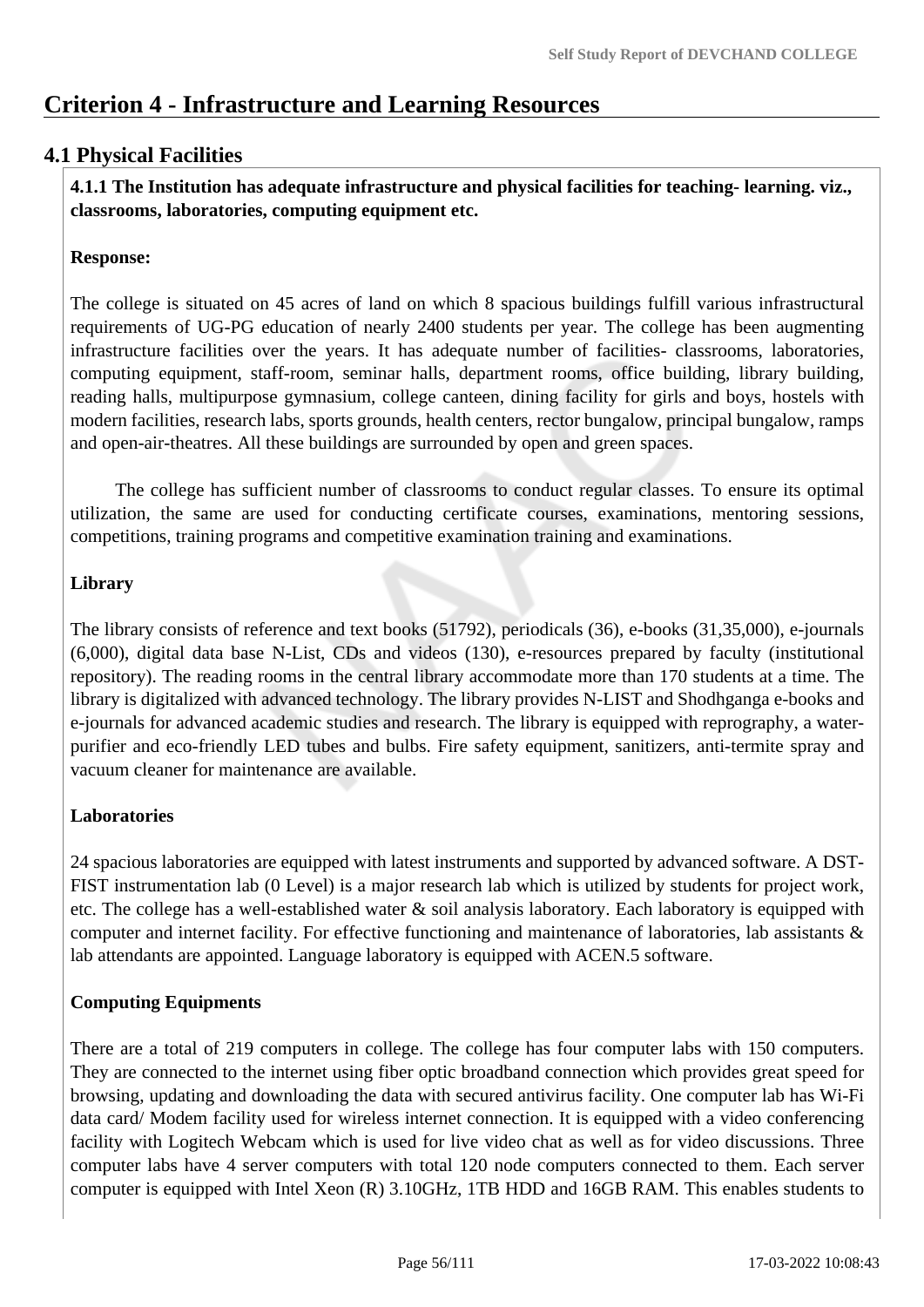operate computers and share data easily by wired LAN connection which is available in labs. Printer facility is also available in labs. The fourth computer lab has a total of 26 computers with a separate CPU with high end configuration- latest processors like Core i3, Core i5, Core 2 Duo with 4GB & 2GB RAM that supports 1TB & 500 GB HDD. The labs also have LCD projector facility which helps in effective teaching and also in PPT presentations, video lectures, and demonstration of digital components which are available in lab. Sixteen computers are used for office & administrative work.

| <b>File Description</b>               | <b>Document</b>      |
|---------------------------------------|----------------------|
| Upload any additional information     | <b>View Document</b> |
| Paste link for additional information | <b>View Document</b> |

## **4.1.2 The Institution has adequate facilities for cultural activities, sports, games (indoor, outdoor), gymnasium, yoga centre etc.**

## **Response:**

Since the college has abundant land for sports infrastructure, indoor and outdoor sports facilities are available. As per the recommendations of the Peer Team Report of 3rd cycle of NAAC reaccreditation, a multi-purpose gymnasium is set up in 2020-21. It helps develop sports qualities among students and enhances abilities of athletes. This is evident in the achievements of our athletes in various sports at different levels (state/national/international). The gymnasium has sports facilities like single bar, weight machine, jogger, indoor cycle, weightlifting & power-lifting barbell sets, multi-station gymnasium, gym mirrors, weight plates, bars and dumbbells in fitness hub. The athletes are motivated to participate in sports activities by providing them financial support like travelling allowance, dearness allowance, concession in college fees, free hostel facility, medical facility and also economic aid to poor and meritorious sportspersons. Sports kits & tracksuits for the athletes who represent college at various levels are also given during a special felicitation function organized in order to encourage meritorious athletes. Every year, *Kreeda Mahotsav* (sports festival) for all college students is organized. Most of the students participate in various team and individual events. At the end of the event, top three winners are honoured with medals and certificates on victory stand. Expert guidance about sports-nutrition and guidance about career opportunities in sports are provided. Coaching camps such as physical fitness training, Taekwondo training, basic chess training, weight-lifting training are organized. Three past players of our college are awarded with *Shiv Chatrapati Kreeda Puraskar* by the Government of Maharashtra which has added a feather in the glory of the college.

### **Infrastructure for Cultural Activities**

 Two venues are available for cultural programs- Open-Air-Theatres for college level programmes and multipurpose gymnasium for department/cell level programmes when available. A Cultural Committee led by a senior faculty plans and organizes college level cultural activities. Annual social gathering and Devchandji Shah National Cultural Competitions are popular programmes. An advanced sound-system (2000 watt amplifier) with JBL speakers and 12 channels, a digital mixer, a cordless microphone, a cordless head band and 10 regular mikes are available in college.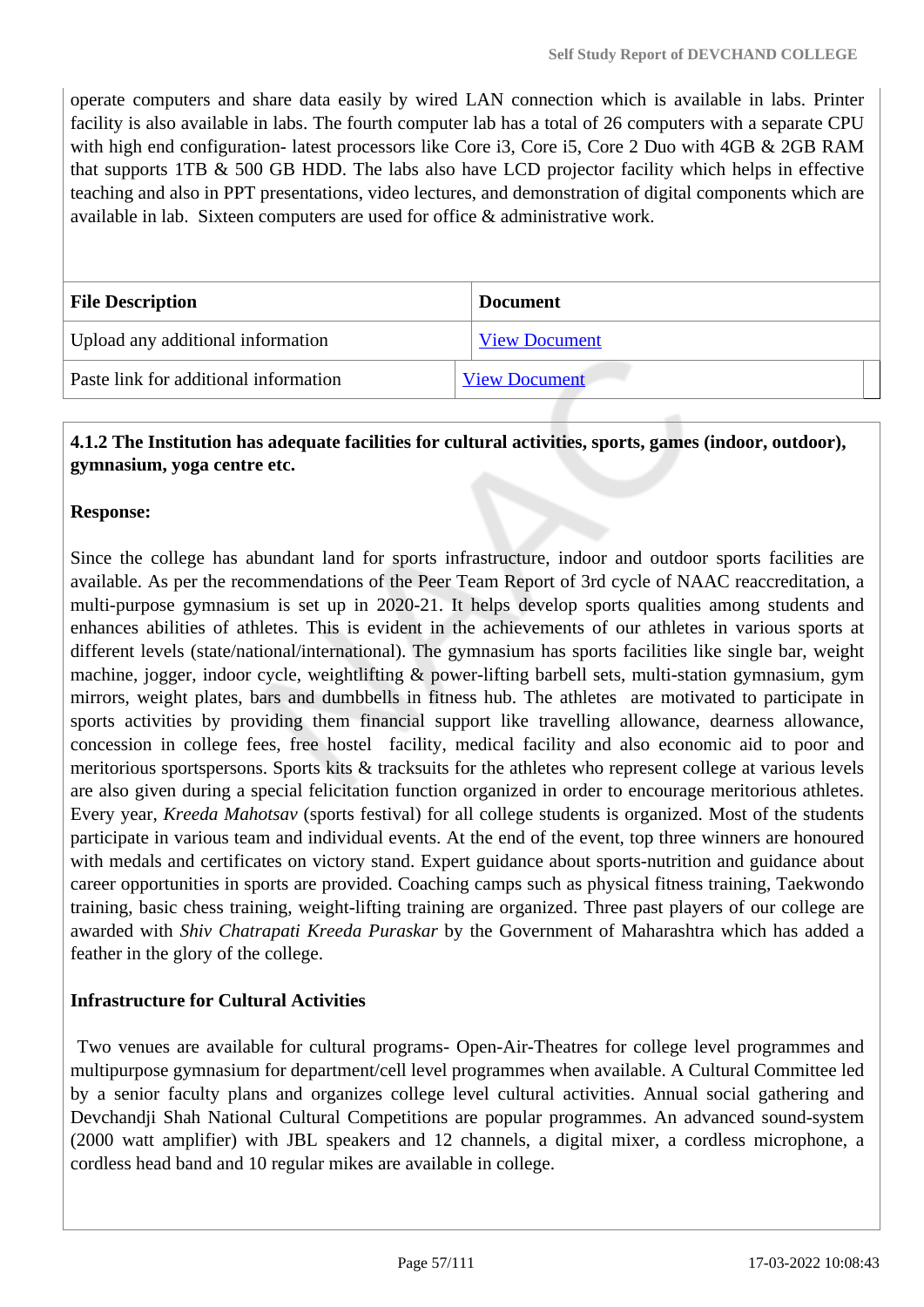| <b>File Description</b>               | <b>Document</b>      |
|---------------------------------------|----------------------|
| Upload any additional information     | <b>View Document</b> |
| Paste link for additional information | <b>View Document</b> |

### **4.1.3 Percentage of classrooms and seminar halls with ICT- enabled facilities such as smart class, LMS, etc.** *(Data for the latest completed academic year)*

**Response:** 54.29

4.1.3.1 Number of classrooms and seminar halls with ICT facilities

Response: 19

| <b>File Description</b>                                                                      | <b>Document</b>      |
|----------------------------------------------------------------------------------------------|----------------------|
| Upload Number of classrooms and seminar halls<br>with ICT enabled facilities (Data Template) | <b>View Document</b> |
| Upload any additional information                                                            | <b>View Document</b> |
| Paste link for additional information                                                        | <b>View Document</b> |

# **4.1.4 Average percentage of expenditure, excluding salary for infrastructure augmentation during last five years(INR in Lakhs)**

**Response:** 57.27

4.1.4.1 **Expenditure for infrastructure augmentation, excluding salary year-wise during last five years (INR in lakhs)**

| 2020-21      | 2019-20 | 2018-19 | 2017-18 | 2016-17 |
|--------------|---------|---------|---------|---------|
| 77 ה<br>J.14 | 17.76   | 43.82   | 69.53   | 135.75  |

| <b>File Description</b>                                                                             | <b>Document</b>      |
|-----------------------------------------------------------------------------------------------------|----------------------|
| Upload Details of budget allocation, excluding<br>salary during the last five years (Data Template) | <b>View Document</b> |
| Upload audited utilization statements                                                               | <b>View Document</b> |

# **4.2 Library as a Learning Resource**

**4.2.1 Library is automated using Integrated Library Management System (ILMS)**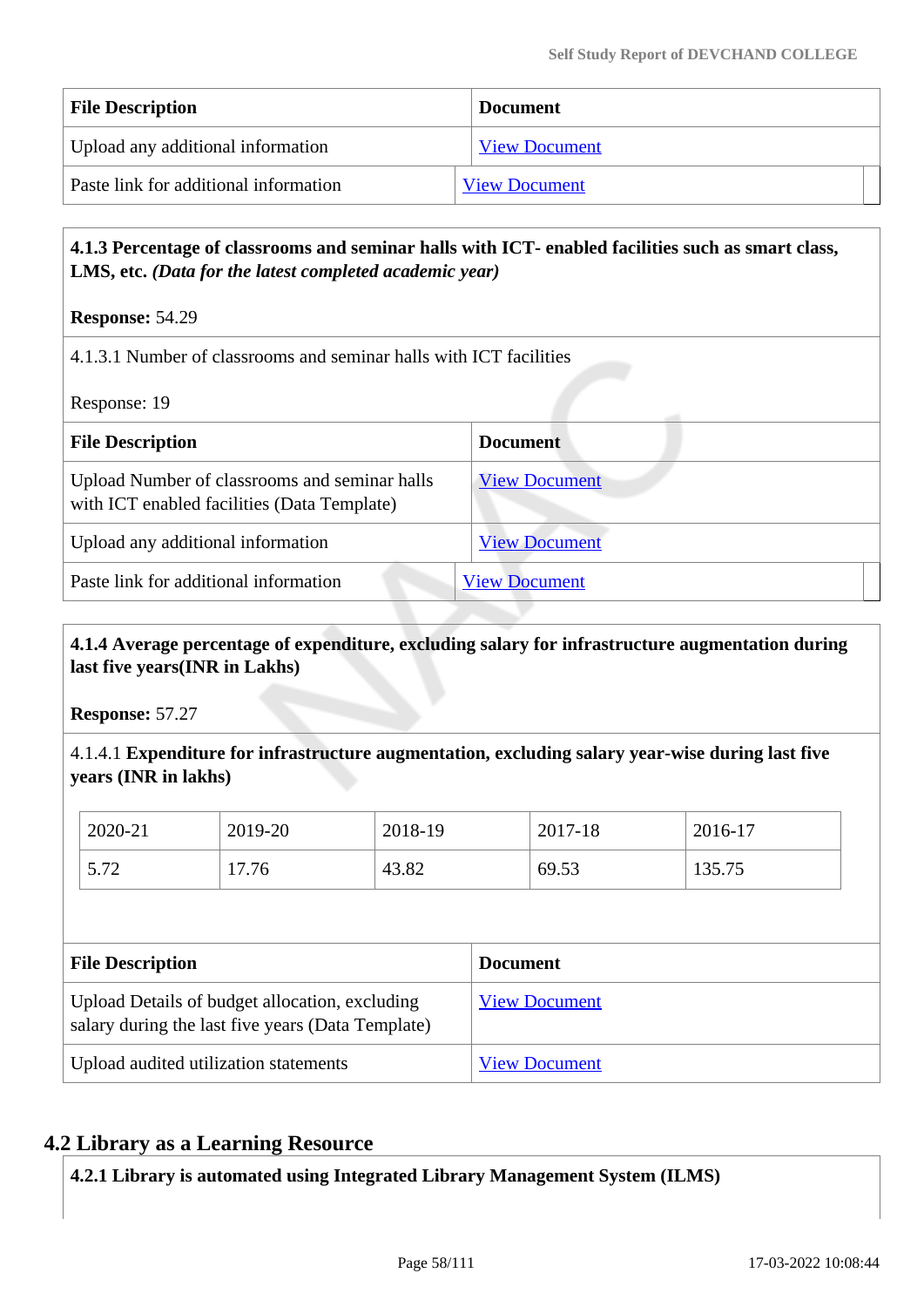## **Response:**

The library is fully automated through the Integrated Library Management systems (ILMS) known as College Management Application Software developed by REX IT Consultant, Kolhapur, Maharashtra. It consists of modules such as books management, barcode facility, book accession, borrower card, circulation, OPAC catalogues and administration. The ILMS helps withdraw or write-off the damaged or lost books and tracing of prices etc. are easily located in the stock verification report. This software gives information about visitors and issuing reading material.

| Sr. No       | Physical description                      | Remark                   |
|--------------|-------------------------------------------|--------------------------|
| 01           | Name of the ILM Software                  | College Management Softw |
| $ 02\rangle$ | Nature of automation (Fully or Partially) | Fully automatic          |
| $ 03\rangle$ | Version                                   | 3.9 Latest Version       |
| $\sqrt{04}$  | Year of automation                        | 2017                     |
| 05           | <b>AMC</b> for Software                   | $20,000/$ -              |

In the library, 09 computers with 100 mbps optical fiber cable line, LAN and power backup facilities are available. The details of computers are as follows.

| Sr. No       | Particulars of utilization of computer        | No. of computers |  |
|--------------|-----------------------------------------------|------------------|--|
| 01           | Visitors' Information and count of visitors   | 01               |  |
| $ 02\rangle$ | Library OPAC (Online public access catalogue) | 02               |  |
| 03           | Circulation of Books/ Reading material etc.   | 02               |  |
| 04           | Library administrative work                   | 02               |  |
| 05           | Network Resource center for using database    | 02               |  |
| Total PCs    |                                               | 09               |  |

The library is the soul and knowledge resource of the college. It provides timely and efficient services to its users. It has a collection of 51,792 books, 36 journals and periodicals, 130 CD/DVDs. Students, teachers, researchers and members of administrative and menial staff use the library resources. Alumni, former faculty and teachers from sister institutions use library resources- books as well as e-resources. The central library has sections like rare collections, book stacks, periodicals, reference, reprography, technical processing, circulation and digital library. Reading Halls have a capacity of 170 users. All the books have been classified with the Indian Colon Classification System. OPAC facility is made available to users. Book Bank facility, newspapers, selected news-paper clippings, syllabi, previous years' university question papers and e-resources (PPTs, video lectures (prepared by faculty), free pdf downloads, e-books, etextbooks) are also available. The library staff organize seminars, workshops, book exhibitions and day celebrations in order to create awareness about reading materials. Divyangan students use NVDA software.

 Remote access is made available through membership of N-List- INFLIBNET and SUCLA Online Union Catalogue. N-list provides access to  $31,35,000 + e$ -books and  $6,000+$  journals. College library resources are accessible to university and other college users. An MoU is signed with Shivaji University College Librarian Association (SUCLA) under which online Library OPAC is accessible 24x7 by users. It is a resource sharing initiative by the university. Users can remotely access database of the university and affiliated colleges as well as users from university and other colleges can access Suvarn Library resources. Users can easily search and locate the required book in the member libraries.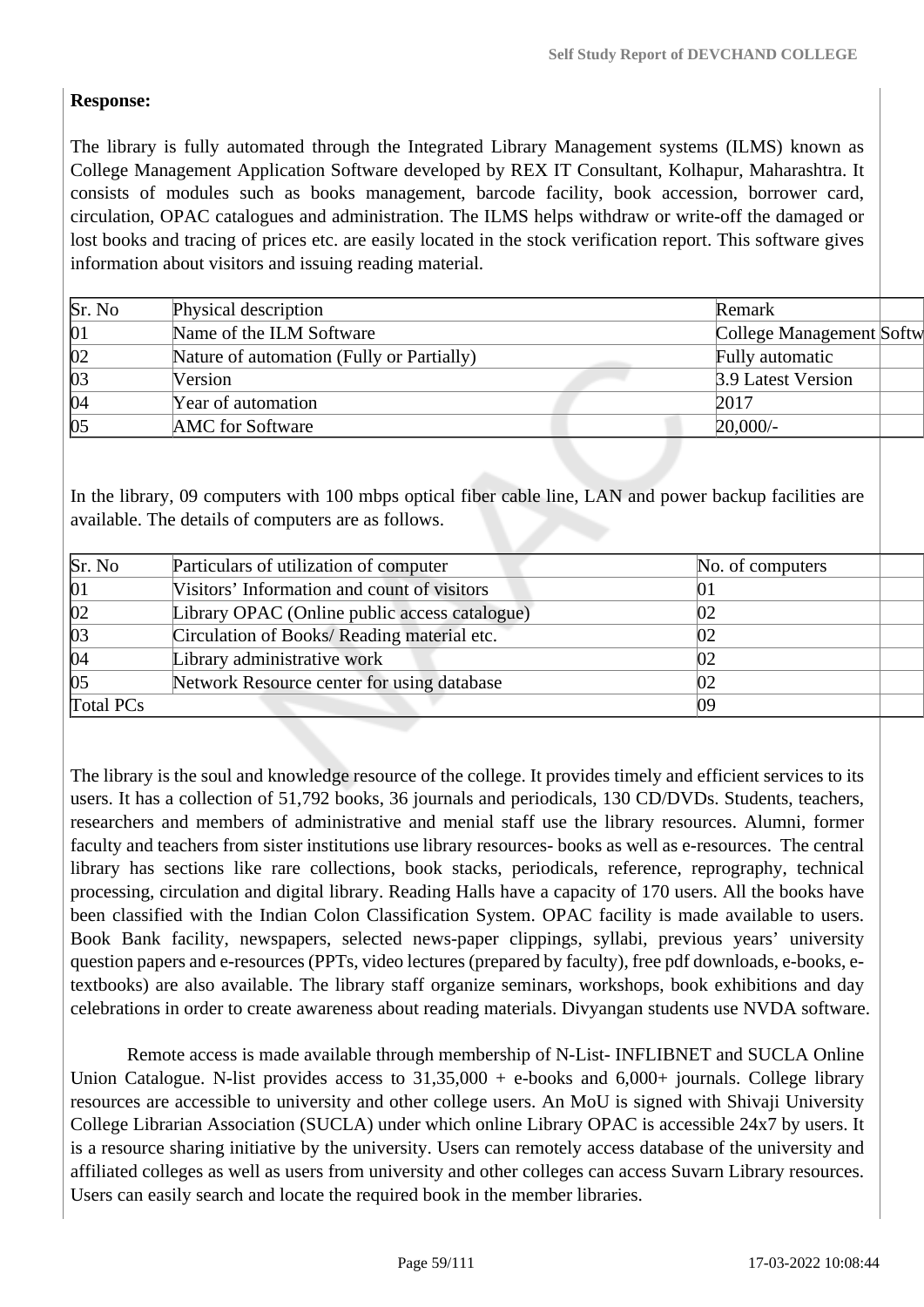| <b>File Description</b>               | <b>Document</b>      |
|---------------------------------------|----------------------|
| Upload any additional information     | <b>View Document</b> |
| Paste link for Additional Information | <b>View Document</b> |

# **4.2.2 The institution has subscription for the following e-resources**

| 1.e-journals                           |
|----------------------------------------|
| 2.e-ShodhSindhu                        |
| 3. Shodhganga Membership               |
| 4.e-books                              |
| <b>5.Databases</b>                     |
| <b>6. Remote access to e-resources</b> |

### **Response:** A. Any 4 or more of the above

| <b>File Description</b>                                                                                                                                         | <b>Document</b>      |
|-----------------------------------------------------------------------------------------------------------------------------------------------------------------|----------------------|
| Upload any additional information                                                                                                                               | <b>View Document</b> |
| Details of subscriptions like e-journals, e-<br>ShodhSindhu, Shodhganga Membership, Remote<br>access to library resources, Web interface etc (Data<br>Template) | <b>View Document</b> |

# **4.2.3 Average annual expenditure for purchase of books/e-books and subscription to journals/ejournals during the last five years (INR in Lakhs)**

**Response:** 145579.8

## 4.2.3.1 **Annual expenditure of purchase of books/e-books and subscription to journals/e- journals year wise during last five years (INR in Lakhs)**

| 2020-21   | 2019-20   | 2018-19   | 2017-18   | 2016-17   |
|-----------|-----------|-----------|-----------|-----------|
| 105121.00 | 205324.00 | 132985.00 | 146876.00 | 137593.00 |

| <b>File Description</b>                                                                                                              | <b>Document</b>      |
|--------------------------------------------------------------------------------------------------------------------------------------|----------------------|
| Details of annual expenditure for purchase of<br>books/e-books and journals/e-journals during the<br>last five years (Data Template) | <b>View Document</b> |
| Audited statements of accounts                                                                                                       | <b>View Document</b> |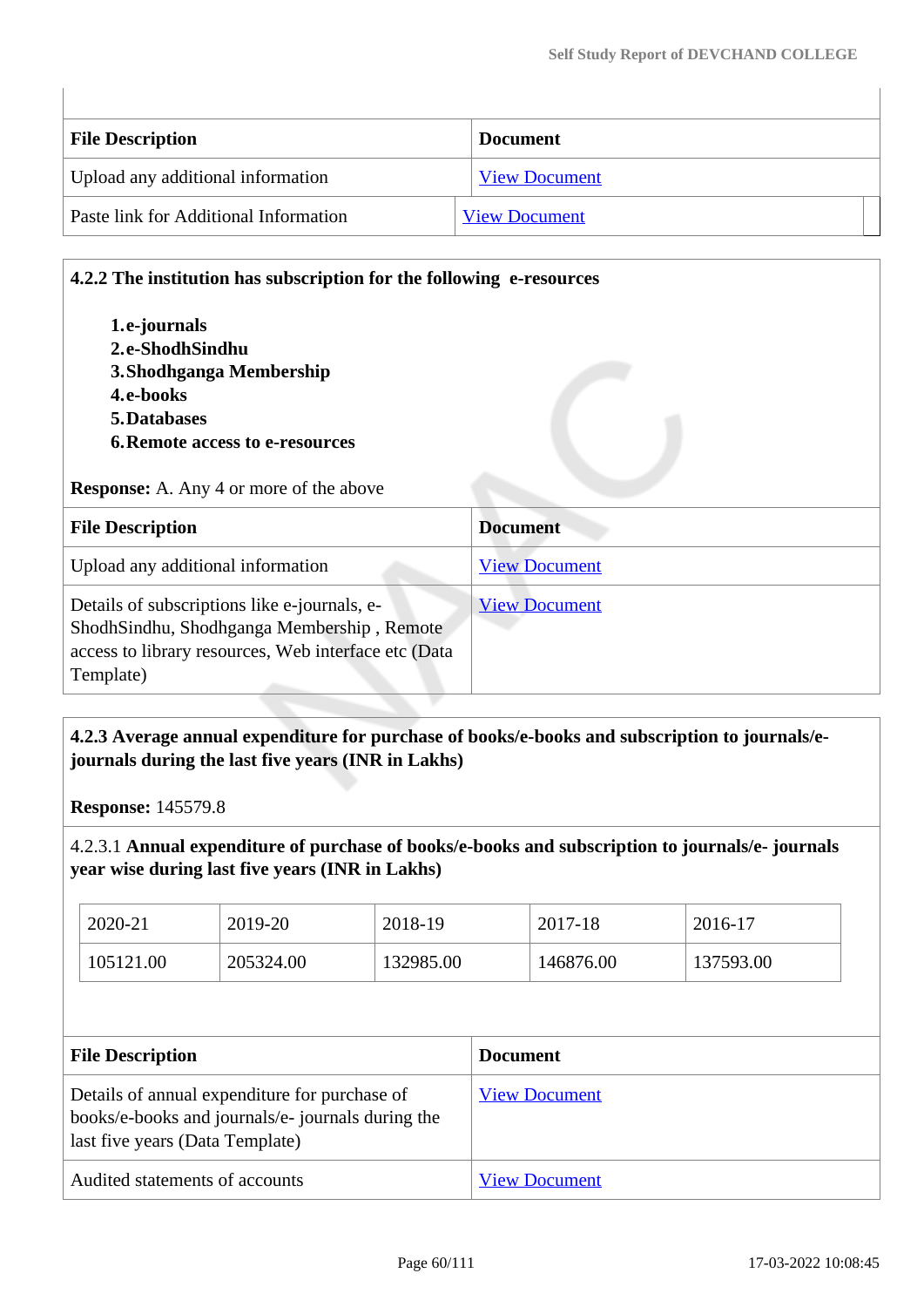**4.2.4 Percentage per day usage of library by teachers and students ( foot falls and login data for online access) during the latest completed academic year Response:** 8.55 4.2.4.1 Number of teachers and students using library per day over last one year Response: 187 **File Description Document** Details of library usage by teachers and students [View Document](https://assessmentonline.naac.gov.in/storage/app/hei/SSR/104917/4.2.4_1647326043_7329.pdf)

# **4.3 IT Infrastructure**

### **4.3.1 Institution frequently updates its IT facilities including Wi-Fi**

### **Response:**

The college has four computer labs with 150 computers which are connected to the internet using fiber optic broadband connection that provides great speed for browsing, updating and downloading the data with secured antivirus facility. One computer lab has Wi-Fi data card/ modem facility used for wireless internet connection. It is equipped with a video conferencing facility with Logitech Webcam which is used for live video chat as well as for video discussions. Three computer labs have 4 server computers with a total of 120 node computers connected to them. Each server computer is equipped with Intel Xeon (R) 3.10GHz, 1TB HDD and 16GB RAM. This enables students to operate computers and share data easily by wired LAN connection. Printer facility is also available in laboratories. The fourth computer lab has a total of 26 computers with a separate CPU with high end configuration- latest processors like Core i3, Core i5, Core 2 Duo with 4GB & 2GB RAM that supports 1TB & 500 GB HDD. The labs also have LCD projector facility which helps in effective teaching and also in PPT presentations, video lectures, and demonstration of digital components which are available in lab.

69 computers are used for office & administrative work and other purposes. The details are given below.

| <b>Sr. No. Device Name</b> | <b>Configuration / Company Name</b> | <b>Total</b> |
|----------------------------|-------------------------------------|--------------|
| Computers                  | Windows Server 2008 OS,             |              |
| N-Computing PC             | 16GB RAM/Server, 1TB HDD/Server     |              |
|                            | $(4$ Server PC + 120 Client PC)     | 150          |
| Stand Alone PC             | Windows Ver.7,8.1,10,               |              |
|                            | 2GB/1GB RAM/PC, 1TB HDD/PC          |              |
| Projector                  | Hitachi, Dell, Epson                |              |
| Printer                    | Konika Minolta                      |              |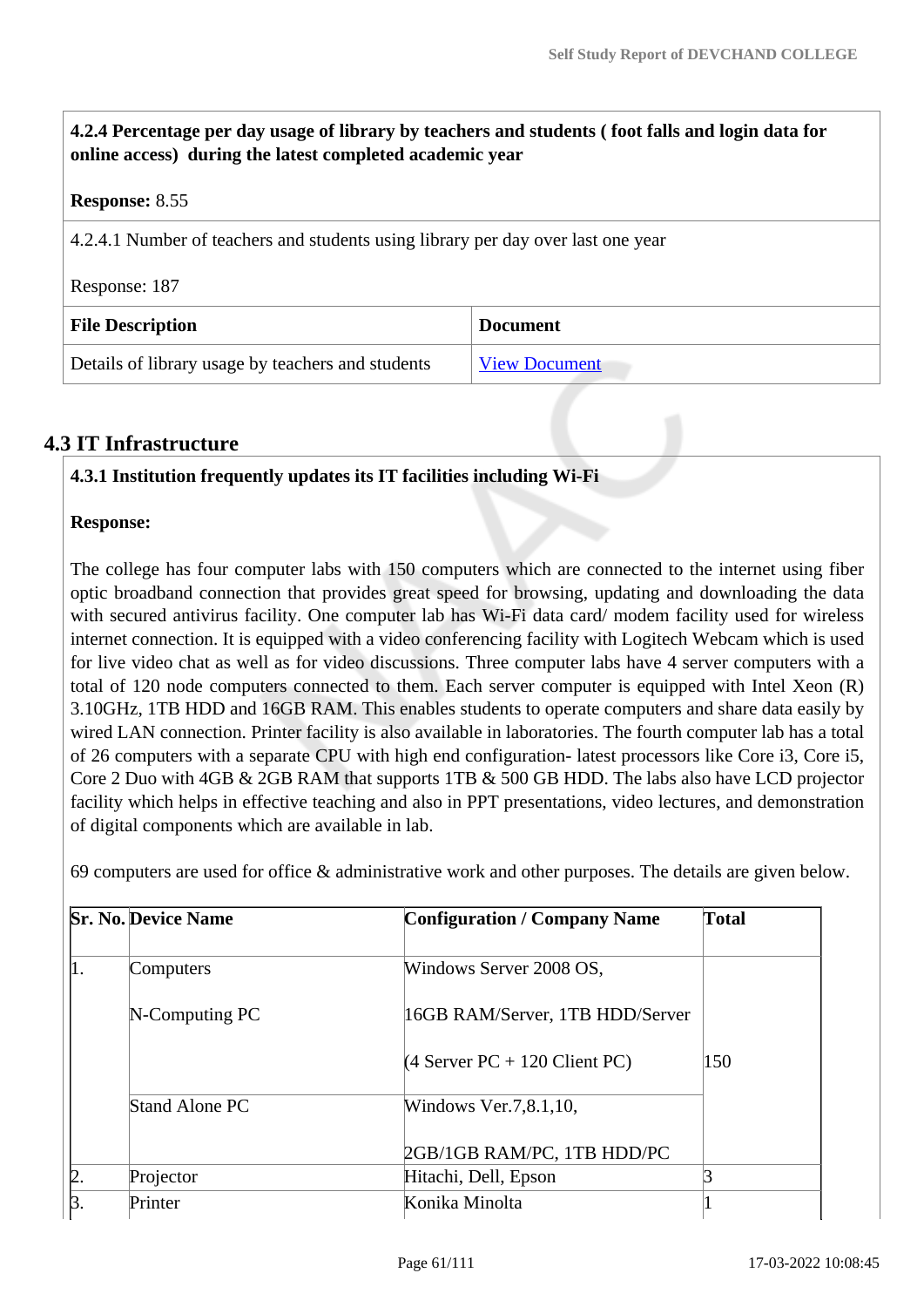| 4.              | <b>Internet Modem</b>                                | TP-Link MR200 (WIFI) -1,     |  |
|-----------------|------------------------------------------------------|------------------------------|--|
|                 | (BSNL Broadband/SIM)                                 | BSNL Modem (100MBPS Speed)-2 |  |
| $\mathfrak b$ . | (for WIFIAirtel)<br>WIFI Data card<br>Connection)    |                              |  |
| 6.              | Web Cam (Video Conference) & Logitech<br><b>CCTV</b> |                              |  |
| 17.             | <b>Battery Backup</b>                                | 3.5KV                        |  |
| $\vert 8$       | <b>DVD</b> Writer                                    | LG                           |  |

**Comparative chart showing updates of ICT facilities in the five years-**

| Sr. No.                 | <b>Facility</b>                          | In 2016                                                           | In 2021                                                                                                                  |
|-------------------------|------------------------------------------|-------------------------------------------------------------------|--------------------------------------------------------------------------------------------------------------------------|
|                         | <b>Total Computers</b>                   | 192                                                               | 219                                                                                                                      |
|                         | Campus Network                           | <b>Broadband</b><br>LAN<br>in<br><b>Mbps</b><br>high<br>broadband | withBroadband with LAN<br>Labs, in Labs, Library and<br>Library and Office 8Office 100 Mbps high<br>speedspeed broadband |
| B                       | <b>Internet Facility</b>                 | 8mbps high<br>broadband                                           | speed 100mbps high speed<br>optical<br>fiber<br>connection                                                               |
| 14                      | <b>Computer laboratories</b>             | 04                                                                | 04                                                                                                                       |
| 5                       | <b>ICT</b> enabled classroom             | 14                                                                | 14                                                                                                                       |
| 6                       | Printers/scanners                        | 20                                                                | 26                                                                                                                       |
|                         | e-Journals                               | 6000                                                              | 6000                                                                                                                     |
| $\mathsf{\overline{8}}$ | e-Books                                  | 97000                                                             | 31,35,000                                                                                                                |
| $\beta$                 | Language laboratory                      | ACEN.5                                                            | ACEN.5                                                                                                                   |
| 11                      | Number of books in Central library 49848 |                                                                   | 51792                                                                                                                    |
| $ 12\rangle$            | Number of LCD Projectors                 | 06                                                                | 16                                                                                                                       |
| 13                      | <b>Books Scanner</b>                     | 01                                                                | 01                                                                                                                       |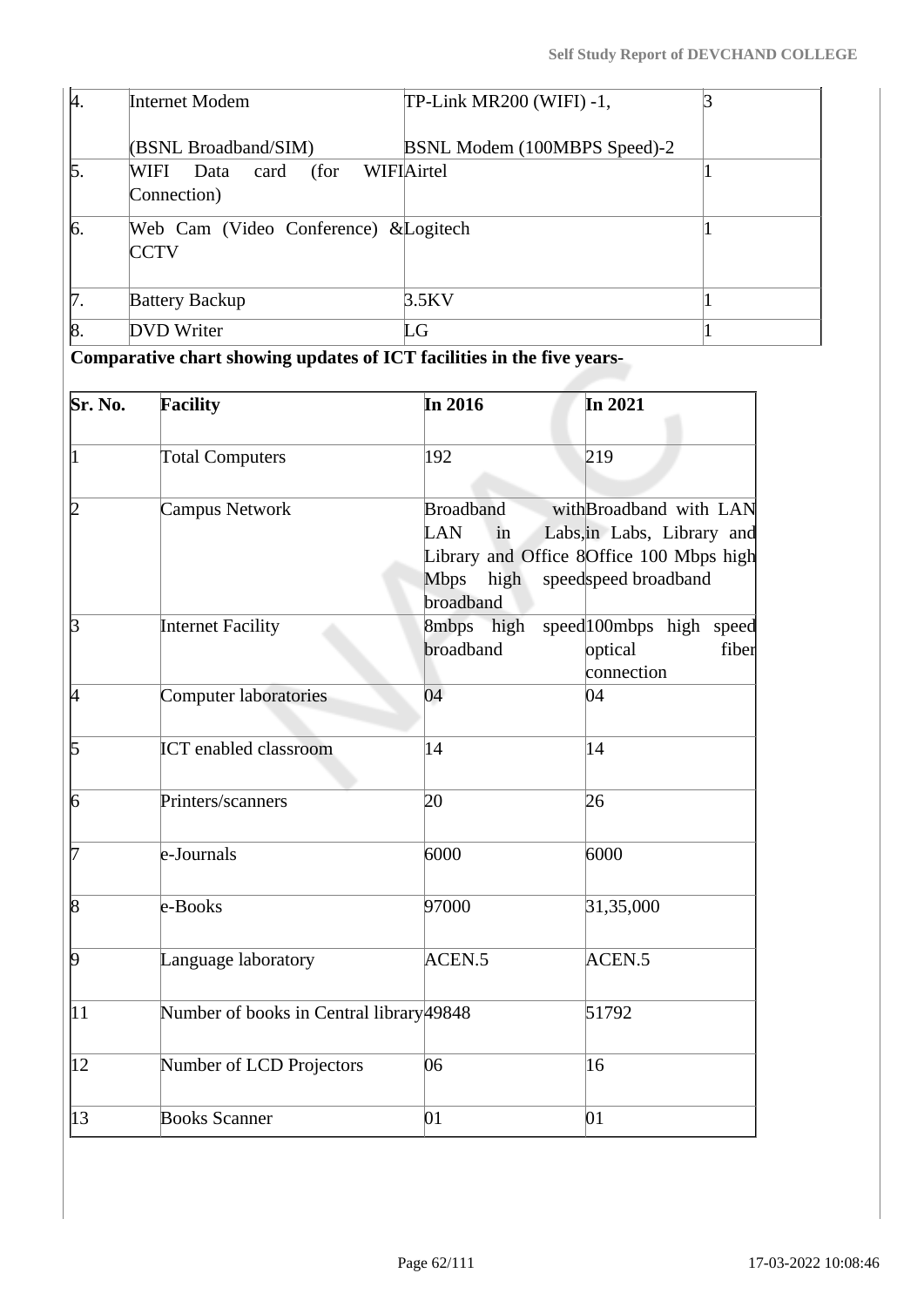**Software's Used in Computers: Windows ver.7,10, Windows Server Ver.2008, Ubuntu, Linux Microsoft Office 2019 (MS-Word, MS-Excel, MS-PowerPoint, MS-Access) Visual Studio pro(VB.Net Programming, ASP.NET, C#.NET) SQL Server Std. Additional Software's licensed & Freeware installed for Students to enhance their skills:- NOTEPAD & NOTEPAD++(for scripting language) Typing Master MySQL Turbo C PostgreSQL Corel draw Tally ERP 9 Libre Office WinRAR Net beans for Java Programming Oracle Virtual Machine XAMPP File Description Document** Upload any additional information [View Document](https://assessmentonline.naac.gov.in/storage/app/hei/SSR/104917/4.3.1_1647070426_7329.pdf) Paste link for additional information [View Document](http://devchandcollege.org/computer-labs/)

# **4.3.2 Student - Computer ratio (Data for the latest completed academic year)**

### **Response:** 10:1

| <b>File Description</b>           | <b>Document</b>      |
|-----------------------------------|----------------------|
| Upload any additional information | <b>View Document</b> |
| Student – computer ratio          | <b>View Document</b> |

# **4.3.3 Bandwidth of internet connection in the Institution**

**Response:** A. ?50 MBPS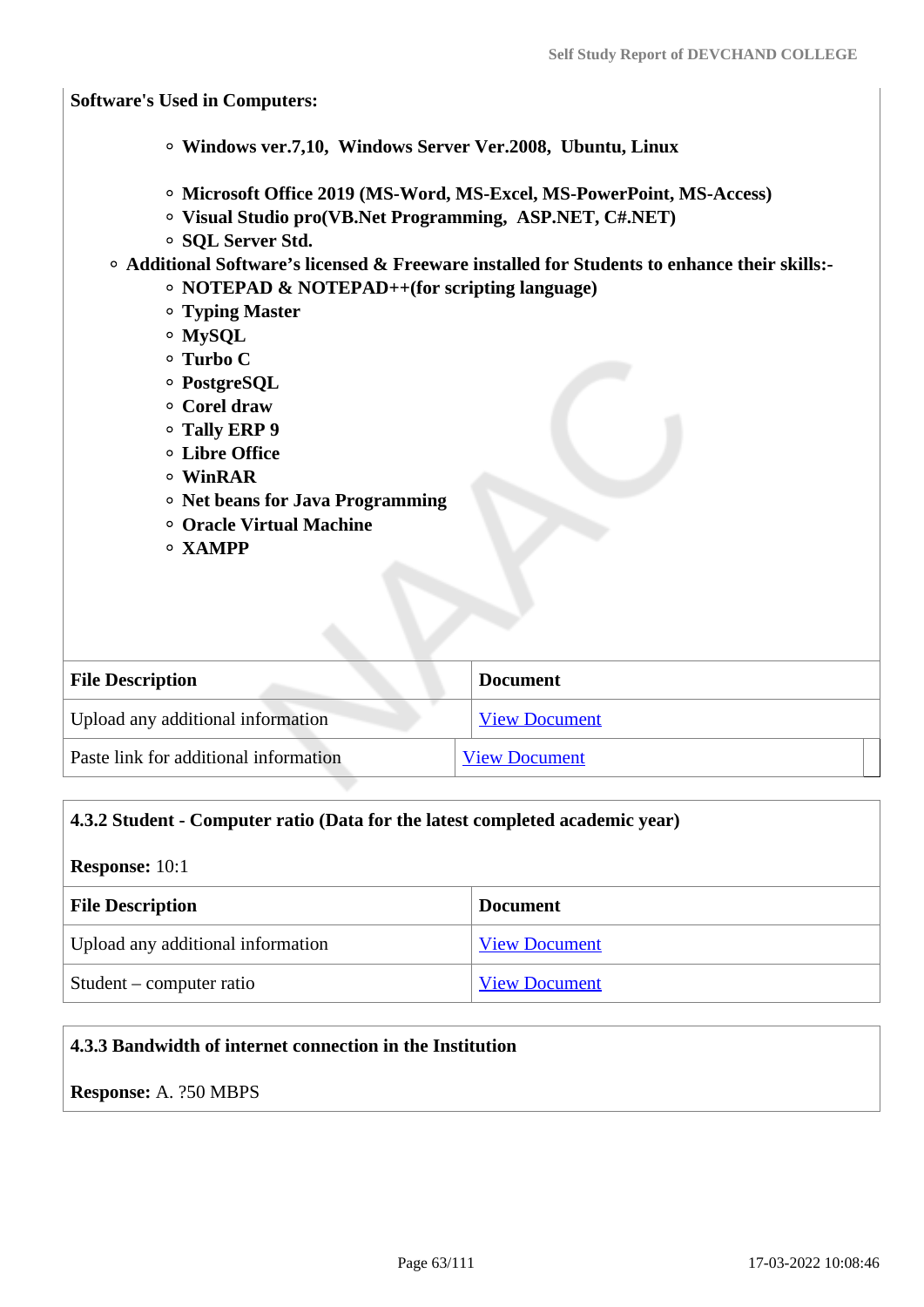| <b>File Description</b>                                                     | <b>Document</b>      |
|-----------------------------------------------------------------------------|----------------------|
| Upload any additional Information                                           | <b>View Document</b> |
| Details of available bandwidth of internet<br>connection in the Institution | <b>View Document</b> |

# **4.4 Maintenance of Campus Infrastructure**

 **4.4.1 Average percentage of expenditure incurred on maintenance of infrastructure (physical and academic support facilities) excluding salary component during the last five years(INR in Lakhs)**

**Response:** 8.4

4.4.1.1 **Expenditure incurred on maintenance of infrastructure (physical facilities and academic support facilities) excluding salary component year-wise during the last five years (INR in lakhs)**

| 2020-21 | 2019-20 | 2018-19                        | 2017-18          | $2016-17$ |
|---------|---------|--------------------------------|------------------|-----------|
| 1.91    | 3.67    | $1 \mathcal{F}$<br>$8.1^\circ$ | ドウ<br>7<br>11.JZ | 9.63      |

| <b>File Description</b>                                                                                                     | <b>Document</b>      |
|-----------------------------------------------------------------------------------------------------------------------------|----------------------|
| Details about assigned budget and expenditure on<br>physical facilities and academic support facilities<br>(Data Templates) | <b>View Document</b> |
| Audited statements of accounts                                                                                              | <b>View Document</b> |

 **4.4.2 There are established systems and procedures for maintaining and utilizing physical, academic and support facilities - laboratory, library, sports complex, computers, classrooms etc.**

# **Response:**

The college is situated on 45 acres of land and consists of eight buildings. It has adequate number of spacious class rooms, seminar halls with ICT facilities, laboratories and an interdisciplinary common research centre, Suvarn Library, hostels, indoor gymnasium, canteen, dining rooms, open air theatre and gardens. Policies and plans for utilization and maintenance of academic and physical infrastructure are formulated well in advance. Management, College Development Committee and the Principal play a proactive role in decision making, budgeting, implementation and optimal utilization of the same. Infrastructure-related plans are reflected in the Perspective Plan of the college.

The college follows the procedures and policies for maintenance. The budgetary provision for maintenance of physical facilities is made by the accounting section in consultation with the Principal at the beginning of the year under the head *Building and Other Repairs and Maintenance.* Heads of departments, librarian, Physical Education Director and cell conveners submit requirements to Accounts section. Then, the budget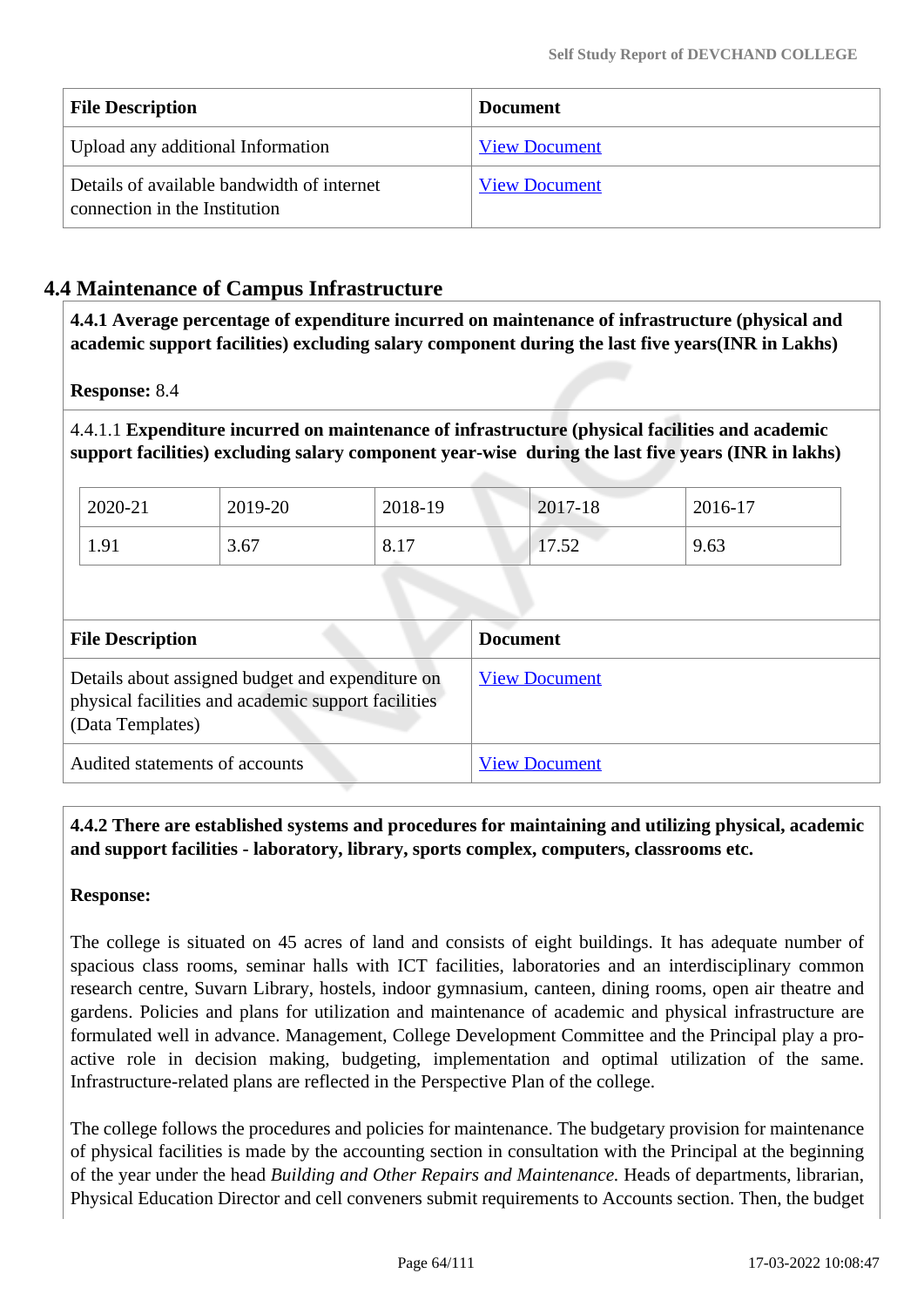of the institution is prepared. The budget is placed before the Purchase Committee. Purchase Committee puts the budget proposal before the College Development Committee (CDC) which approves the same after discussion and verification. Procurements are made after obtaining quotations from vendors and placing orders on competitive terms.

Some of the class IV staff is skilled in carpentry, plumbing, computer repairs and electrification. Minor repairs are done by them. The maintenance work related to facilities like furniture, replacement electric work, plumbing, RO water-facilities, water tank, etc. is done on daily basis through contract services. Major repairs and maintenance work are done through authorized vendors of the institution as and when necessary. Their bills are settled on verification and approval by the Heads concerned and the Principal.

### **1.Utilization and Maintenance of Classrooms**

 As per the Academic Calendar, the Timetable Committee prepares class-wise, day-wise and room-wise annual time table for the entire college keeping in view students' strength, number of classrooms and ICT rooms. Heads of departments allocate papers, periods and practicals to teaching staff. They maintain minute books and academic diaries for planning and execution, career oriented courses are conducted in the classrooms after the classes. For daily maintenance, attendants are allocated to each classroom to maintain cleanliness.

### **2.Utilization and Maintenance of Laboratories**

- Laboratories are utilized as per practicals batches. Accession registers are maintained. Utilization of consumable chemicals and equipment, etc. are monitored through issue registers.
- Lab assistants and attendants is assigned to laboratories. They check equipments regularly and verify their working condition.
- Damaged equipments are reported to the Principal through Heads and maintenance work is undertaken.
- Generator, computers, projectors, printers and electronic equipments are tested and repaired by experts as and when needed.
- Attendants are allotted to maintain cleanliness.
- Vice-Principals and Heads of Departments regularly supervise laboratories.

#### Research Facility Centre:

Respective Heads of departments monitor utilization and maintenance of the research laboratory. Facilities are made available to teachers, PG and research students of college and outsiders from 8.00 a.m. to 8.00 p.m. Separate menial staff is allotted for maintenance and cleanliness.

#### **3. Utilization and Maintenance of Suvarn Library**

Library resources are available from 8.00 a.m. to 5.00 p.m. on all working days. Reading Halls are open from 8.00 a.m. to 5.30 p.m. During examination, time is extended up to 10.00 p.m. All students and teachers are given Borrower Cards to access library resources. Open access to stack section is given to users. Alumni, former faculty and teachers from sister institutions use library resources. Remote access is given to INFLIBNET, Shodhasindhu, and other e-resources. Book bank library, reprography facilities are also given to users. Divyangan students use NVDA software.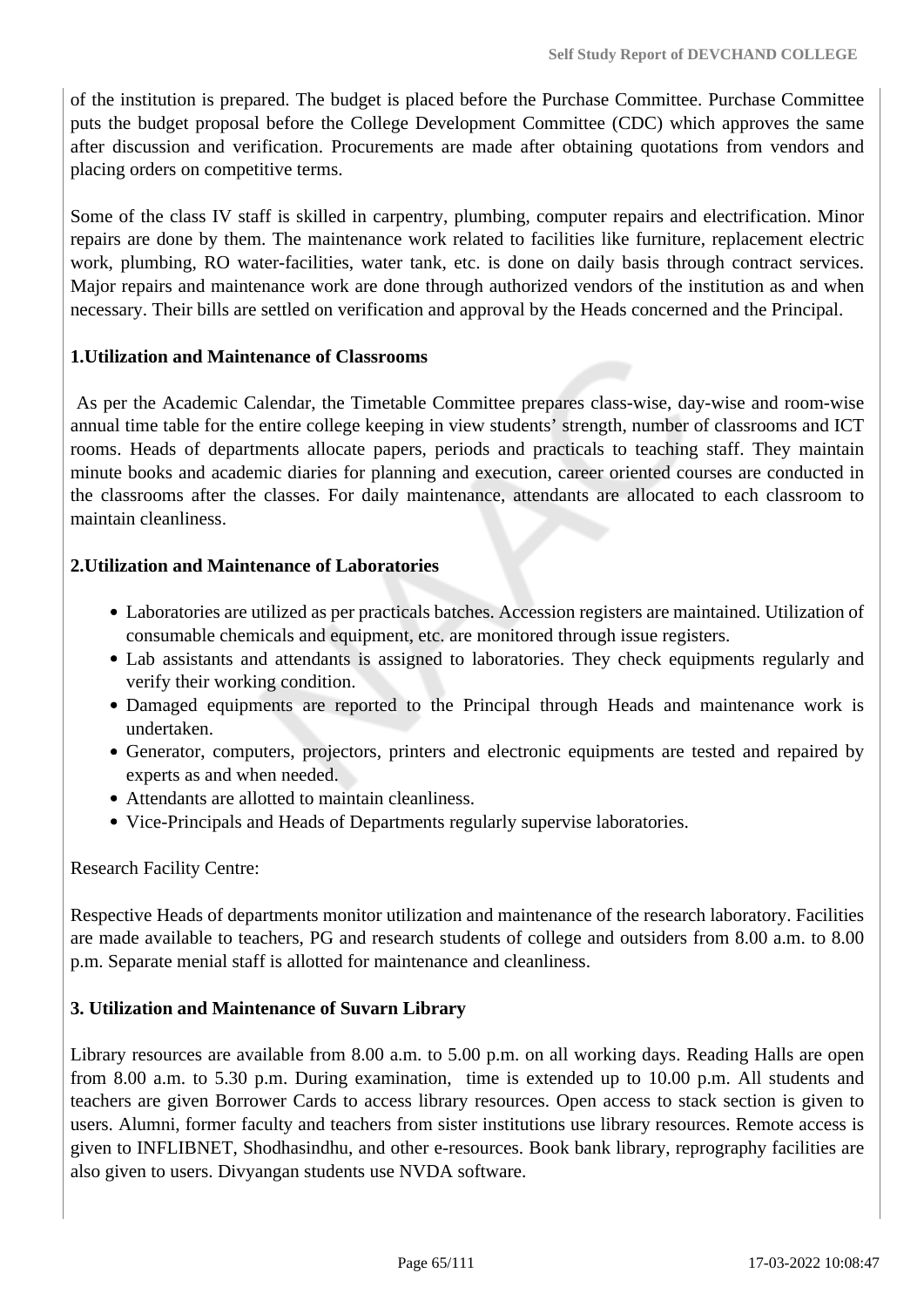- Library Committee supervises the maintenance of library building and its resources. It holds meetings and prepares action plans and maintenance work is done as per requirements.
- Day to day maintenance of the library is assigned to the library staff.
- Proper chemicals are used to protect library resources from insects.
- Binding of old and selected reading materials is done by library staff and also by vendors.
- Hardware and software of computers are checked regularly and maintained by computer technicians in college. Major repairs are done by vendors.
- Solid waste is managed through a regular vendor, Mahalaxmi e-Waste, Kolhapur.

### **4. Utilization and Maintenance Gymkhana/Sports Facilities**

Adequate infrastructure facilities for various indoor and outdoor sports are available. Gymkhana is available to students from 7.30 a.m. to 6.00 p.m. for training and practice of various sports activities. Students make use of sports facilities during off time as well. Utilization register is maintained. Sports clubs of Maharashtra and Karnataka occasionally use the sports complex. Gymkhana facilities are rented to various training academies on nominal fees or maintenance work in return. The multi-purpose gym is rented to outsiders on Rs. 200/- per month. For sports persons, it is free. Gymkhana is also used as a multipurpose hall for other events during free hours.

Multi-purpose gymnasium, a well-equipped weightlifting hall, gymkhana cabins, indoor game facilities (badminton court, table tennis, carom, chessmen set, Taekwondo and wrestling), outdoor games facilities (400 meter track with 06 lanes, playfields – cricket, football, hockey, handball, volleyball courts, kabbadi, kho-kho, long & high jump, juvenile throw, shot put throw, basketball and athletics), a sports laboratory, infrastructure for Yoga and computers with internet facility are available.

- Attendants are allocated to maintain sports equipments and cleanliness of the gymkhana.
- Playgrounds are looked after by gymkhana staff.
- Damaged equipments are repaired or replaced in time.
- Director of Physical education supervises and monitors the maintenance of sports facilities.

### **5. Utilization and Maintenance of Computer Labs**

As per the general timetable, the Department of Computer Science Time Table Committee prepares time table for the optimum utilization of computer labs.

The maintenance of facilities of computer labs is done by computer department staff.

### **6. Utilization and Maintenance of Hostels**

Two well-furnished hostels for boys and girls are available.

- A rector is appointed to look after both the hostels.
- Male and female attendants are allotted to maintain cleanliness and hygiene.
- Attendants take care of uninterrupted water and electricity supply to hostels.

A Campus Development Committee, consisting of two faculty and menial staff, is formed for maintenance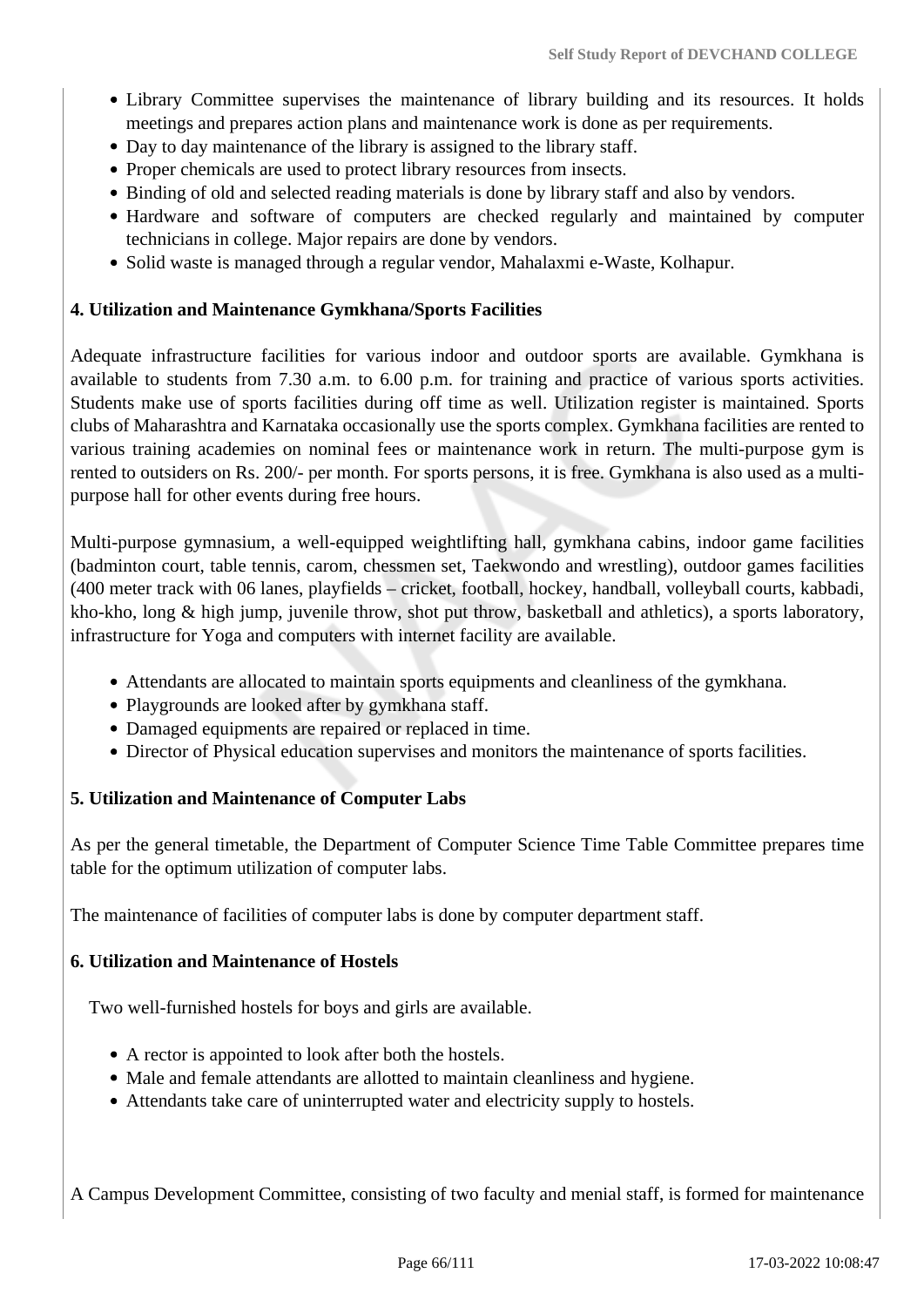and development of college campus. Cleanliness, discipline, parking facility and campus development programmes like tree plantation, plastic free campus is taken care of.

Overall maintenance of the institution is monitored by the Principal and Vice-Principals.

| <b>File Description</b>               | <b>Document</b>      |
|---------------------------------------|----------------------|
| Upload any additional information     | <b>View Document</b> |
| Paste link for additional information | <b>View Document</b> |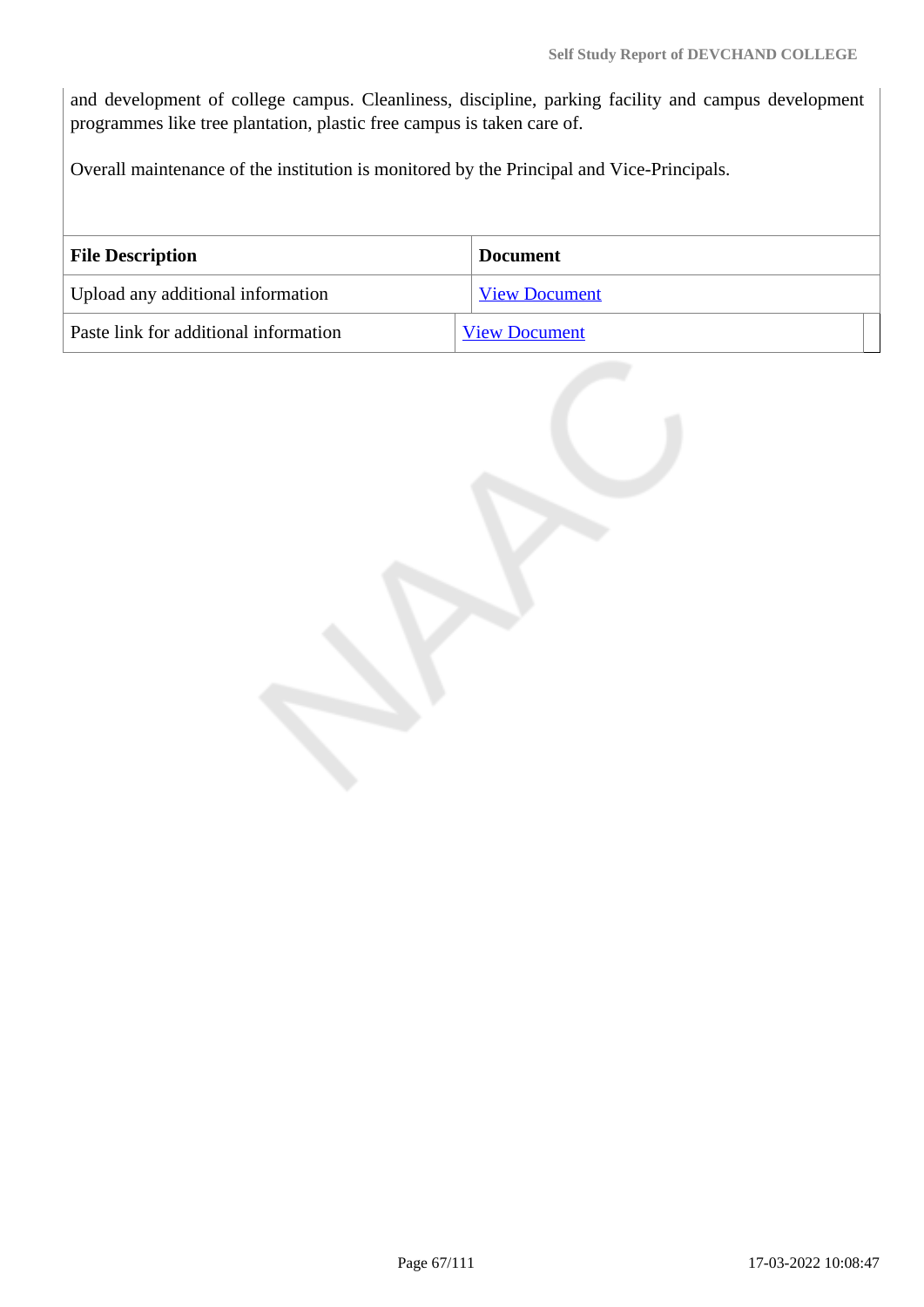# **Criterion 5 - Student Support and Progression**

## **5.1 Student Support**

 **5.1.1 Average percentage of students benefited by scholarships and freeships provided by the Government during last five years** 

**Response:** 44.22

5.1.1.1 **Number of students benefited by scholarships and free ships provided by the institution, Government and non-government bodies, industries, individuals, philanthropists during the last five years (other than students receiving scholarships under the government schemes for reserved categories)** 

| 2020-21 | 2019-20 | 2018-19 | 2017-18 | 2016-17 |
|---------|---------|---------|---------|---------|
| 1025    | 1282    | 1238    | 230     | 1150    |

| <b>File Description</b>                                                                                                                                                                 | <b>Document</b>      |
|-----------------------------------------------------------------------------------------------------------------------------------------------------------------------------------------|----------------------|
| upload self attested letter with the list of students<br>sanctioned scholarship                                                                                                         | <b>View Document</b> |
| Upload any additional information Average<br>percentage of students benefited by scholarships and<br>freeships provided by the Government during the<br>last five years (Data Template) | <b>View Document</b> |

 **5.1.2 Average percentage of students benefitted by scholarships, freeships etc. provided by the institution / non- government agencies during the last five years**

**Response:** 0

5.1.2.1 **Number of students benefited by scholarships and free ships provided by the institution, Government and non-government bodies, industries, individuals, philanthropists during the last five years (other than students receiving scholarships under the government schemes for reserved categories)** 

| 2016-17 | 2017-18 | 2018-19 | 2019-20 | 2020-21 |
|---------|---------|---------|---------|---------|
| 00      | 00      | 00      | 00      | 00      |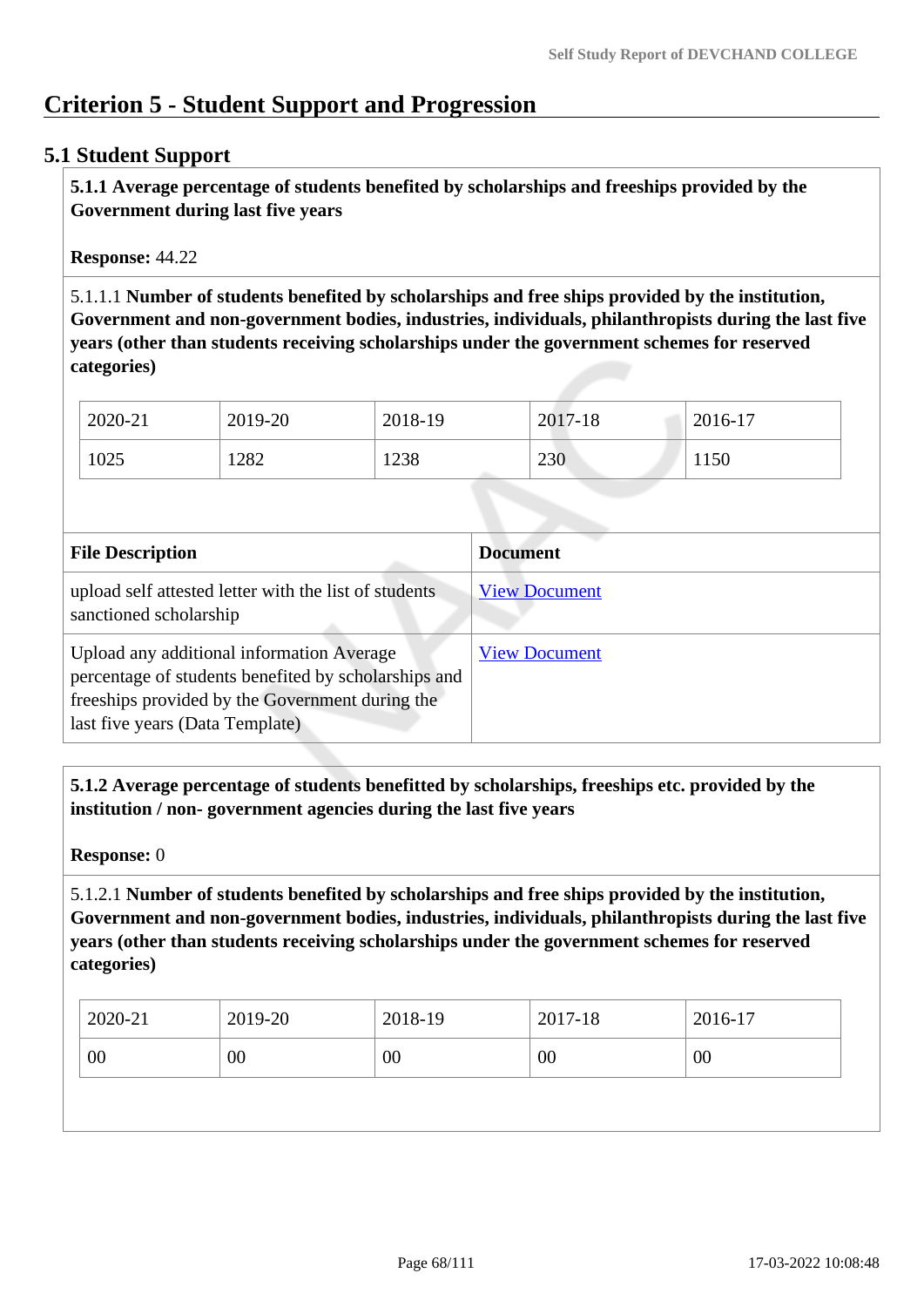| <b>File Description</b>                                                                                                                | <b>Document</b>      |
|----------------------------------------------------------------------------------------------------------------------------------------|----------------------|
| Upload any additional information                                                                                                      | <b>View Document</b> |
| Number of students benefited by scholarships and<br>freeships institution / non-government agencies in<br>last 5 years (Date Template) | <b>View Document</b> |

 **5.1.3 Capacity building and skills enhancement initiatives taken by the institution include the following**

- **1.Soft skills**
- **2.Language and communication skills**
- **3.Life skills (Yoga, physical fitness, health and hygiene)**
- **4.ICT/computing skills**

**Response:** A. All of the above

| <b>File Description</b>                                                              | <b>Document</b>      |
|--------------------------------------------------------------------------------------|----------------------|
| Details of capability building and skills<br>enhancement initiatives (Data Template) | <b>View Document</b> |
| Any additional information                                                           | <b>View Document</b> |
| Link to Institutional website                                                        | <b>View Document</b> |

 **5.1.4 Average percentage of students benefitted by guidance for competitive examinations and career counselling offered by the Institution during the last five years**

**Response:** 67.05

5.1.4.1 **Number of students benefitted by guidance for competitive examinations and career counselling offered by the institution year wise during last five years**

| 2020-21 | 2019-20 | 2018-19 | 2017-18 | 2016-17 |
|---------|---------|---------|---------|---------|
| 3298    | 1158    | 1781    | 601     | 554     |

| <b>File Description</b>                                                                                                       | <b>Document</b>      |
|-------------------------------------------------------------------------------------------------------------------------------|----------------------|
| Number of students benefited by guidance for<br>competitive examinations and career counselling<br>during the last five years | <b>View Document</b> |
| Any additional information                                                                                                    | <b>View Document</b> |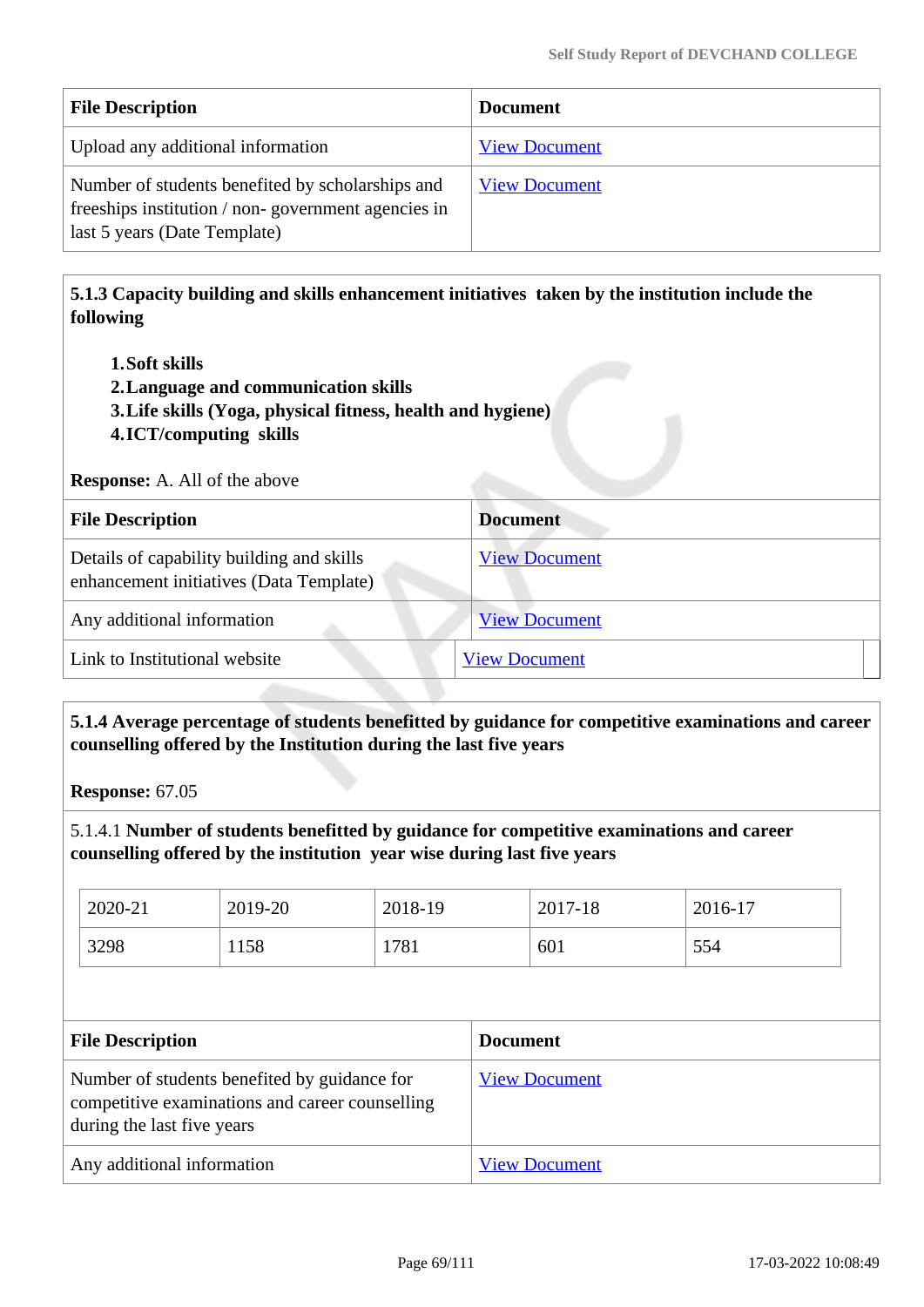**5.1.5 The Institution has a transparent mechanism for timely redressal of student grievances including sexual harassment and ragging cases**

- **1.Implementation of guidelines of statutory/regulatory bodies**
- **2.Organisation wide awareness and undertakings on policies with zero tolerance**
- **3.Mechanisms for submission of online/offline students' grievances**
- **4.Timely redressal of the grievances through appropriate committees**

**Response:** A. All of the above

| <b>File Description</b>                                                                                                            | <b>Document</b>      |
|------------------------------------------------------------------------------------------------------------------------------------|----------------------|
| Upload any additional information                                                                                                  | <b>View Document</b> |
| Minutes of the meetings of student redressal<br>committee, prevention of sexual harassment<br>committee and Anti Ragging committee | <b>View Document</b> |
| Details of student grievances including sexual<br>harassment and ragging cases                                                     | <b>View Document</b> |

# **5.2 Student Progression**

#### **5.2.1 Average percentage of placement of outgoing students during the last five years**

**Response:** 10.68

5.2.1.1 **Number of outgoing students placed year - wise during the last five years.**

| 2020-21 | 2019-20 | 2018-19 | 2017-18 | 2016-17 |
|---------|---------|---------|---------|---------|
| 74      | QQ      | 78      | −       | 14      |

| <b>File Description</b>                                                    | <b>Document</b>      |
|----------------------------------------------------------------------------|----------------------|
| Upload any additional information                                          | <b>View Document</b> |
| Self attested list of students placed                                      | <b>View Document</b> |
| Details of student placement during the last five<br>years (Data Template) | <b>View Document</b> |

### **5.2.2 Average percentage of students progressing to higher education during the last five years**

**Response:** 27.76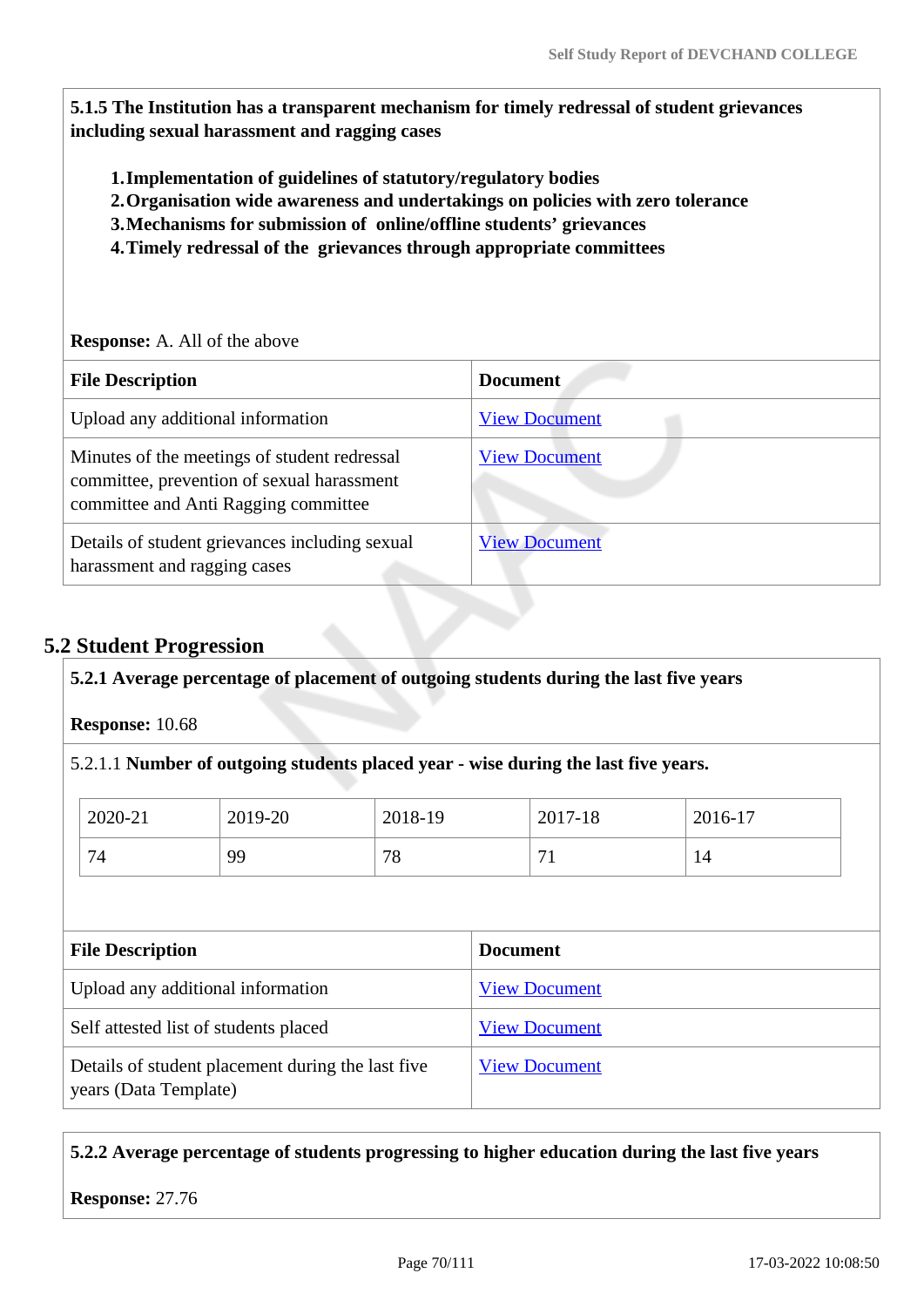# 5.2.2.1 **Number of outgoing student progression to higher education during last five years**

Response: 181

| <b>File Description</b>                                               | <b>Document</b>      |
|-----------------------------------------------------------------------|----------------------|
| Upload supporting data for student/alumni                             | <b>View Document</b> |
| Details of student progression to higher education<br>(Data Template) | <b>View Document</b> |
| Any additional information                                            | <b>View Document</b> |

 **5.2.3 Average percentage of students qualifying in state/national/ international level examinations during the last five years (eg: IIT-JAM/CLAT/ NET/SLET/GATE/ GMAT/CAT/GRE/ TOEFL/ Civil Services/State government examinations, etc.)**

**Response:** 0

5.2.3.1 **Number of students qualifying in state/ national/ international level examinations (eg: IIT/JAM/ NET/ SLET/ GATE/ GMAT/CAT/GRE/ TOEFL/ Civil Services/ State government examinations***, etc.)***) year-wise during last five years**

| 2020-21 | 2019-20 | 2018-19 | 2017-18 | 2016-17 |
|---------|---------|---------|---------|---------|
| 00      | 00      | 00      | 00      | 00      |

5.2.3.2 **Number of students appearing in state/ national/ international level examinations (eg: JAM/CLAT/NET/ SLET/ GATE/ GMAT/CAT,GRE/ TOFEL/ Civil Services/ State government examinations) year-wise during last five years**

|                         | 2020-21                                                                                                                            | 2019-20 | 2018-19 |                 | 2017-18              | 2016-17 |  |  |  |
|-------------------------|------------------------------------------------------------------------------------------------------------------------------------|---------|---------|-----------------|----------------------|---------|--|--|--|
|                         | 0                                                                                                                                  | $00\,$  | 00      |                 | 00                   | 00      |  |  |  |
|                         |                                                                                                                                    |         |         |                 |                      |         |  |  |  |
| <b>File Description</b> |                                                                                                                                    |         |         | <b>Document</b> |                      |         |  |  |  |
|                         | Number of students qualifying in state/national/<br>international level examinations during the last five<br>years (Data Template) |         |         |                 | <b>View Document</b> |         |  |  |  |

# **5.3 Student Participation and Activities**

**5.3.1 Number of awards/medals won by students for outstanding performance in sports/cultural**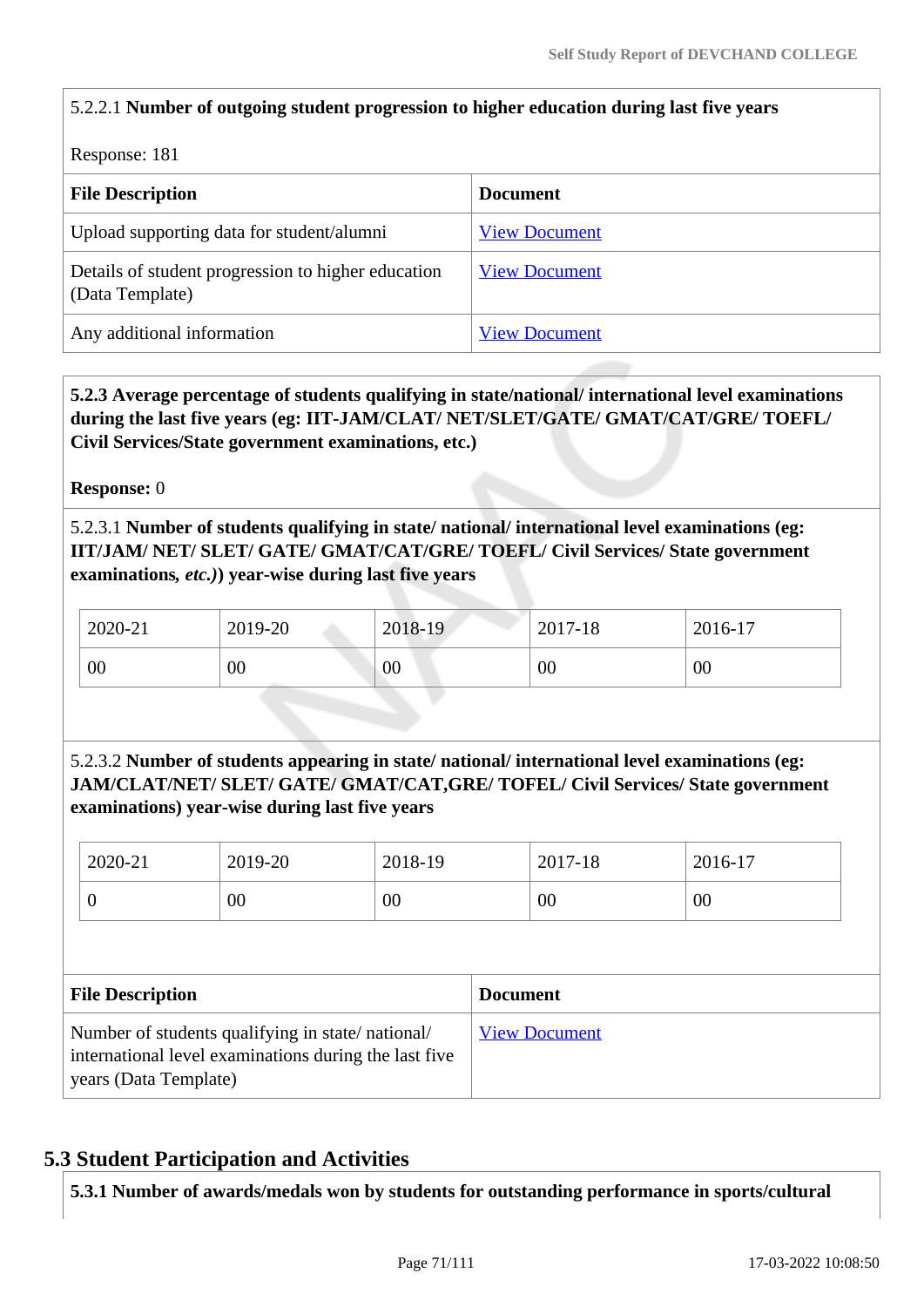**activities at inter-university/state/national / international level (award for a team event should be counted as one) during the last five years.**

**Response:** 78

5.3.1.1 **Number of awards/medals for outstanding performance in sports/cultural activities at university/state/national / international level (award for a team event should be counted as one) yearwise during the last five years.**

| 2020-21 | 2019-20           | 2018-19   | 2017-18 | 2016-17 |
|---------|-------------------|-----------|---------|---------|
| 02      | Д<br>$\mathbf{r}$ | 1 Q<br>ᅩノ | T T     | 05      |

| <b>File Description</b>                                                                                                                                                | <b>Document</b>      |  |  |  |  |
|------------------------------------------------------------------------------------------------------------------------------------------------------------------------|----------------------|--|--|--|--|
| Number of awards/medals for outstanding<br>performance in sports/cultural activities at<br>university/state/ national/international level during<br>the last five year | <b>View Document</b> |  |  |  |  |
| e-copies of award letters and certificates                                                                                                                             | <b>View Document</b> |  |  |  |  |
| Any additional information                                                                                                                                             | <b>View Document</b> |  |  |  |  |

 **5.3.2 Institution facilitates students' representation and engagement in various administrative, cocurricular and extracurricular activities following duly established processes and norms (student council, students representation on various bodies)** 

### **Response:**

The institution ensures students' participation in decision making and conduct of the activities of the institution as it is vital in the effective functioning. Student Council is formed as per the directives of Maharashtra Public Universities Act, 2016, Clause 99, 147 (2) and the guidelines of the affiliating university. It consists of Principal, Chairperson, Director of Physical Education, N.S.S. Programme Officer, one nominated faculty and student representatives with reservations for SC/ST/DT/NT/OBC and women categories. In 2017-2018, Student Council was formed. The university postphoned Student Council elections during 2019-20 as per the circular dated 14/08/2019. Till date the university has not announced the schedule of formation of Student Council. However, the college has formed Student Council in 2021-2022 at the college level keeping in mind the university guidelines.The student-members are selected on the basis of merit and area of interest. The main objective of Student Council is to act as the mediator between college administration and student community with a view to enhancing the quality of services.

The institution has ensured students' representation and involvement in various academic and administrative committees including the IQAC. In all, there are 81 student representatives on 26 committees- statutary committees (Anti-ragging, Internal Complaints Committee, Student Grievance Redressal Cell, etc.) as well as other committees (CoC committee, NSS, Competitve Examinations and Career Counseling Committee, Gymkhana Committee, Library Committee, Avishkar Competition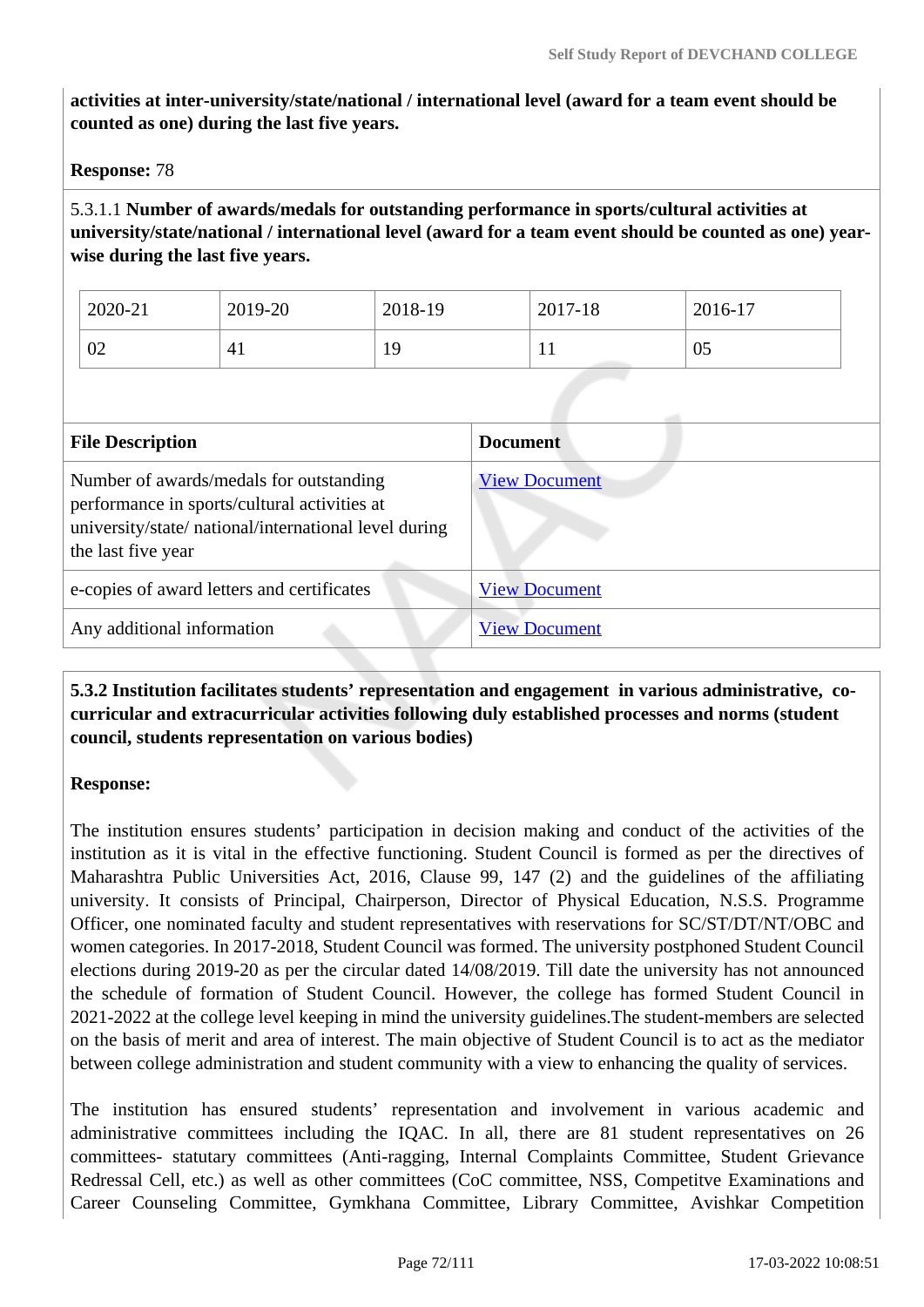Committee, Cultural and Youth Festival Committee, Arjun Magazine Committee, etc.). Students are nominated on the basis of their performance and interest. Meetings are conducted with student representatives and their views are incorporated and implemented. They actively participate in the organization of activities of respective committees. One of the instances of students' initiative in college activities was the organization of Devchandji Shah National Level Intercollegiate Cultural Competition. As per the demands of students, student representatives proposed to convert the regular annual social gathering into a national level cultural competition which was accepted and the event was organized. Thus, students' representation is ensured in administrative, academic and extra-curricular activities. The objectives of students' representation are- i) To enable students to participate in decision making process ii) To provide opportunities to play leardership roles iii) To impart event management skills iv) To help maintain discipline on the campus v) To provide a platform to express their grievances and give suggestions.

 Students' fora are formed at the level of departments such as Micro Biologist Society India, Sociological Students Forum, Bio Vision Club, Chemistry Club, Geo-tech Geographical Students Association, Science Association and Commerce Association. Students play leadership roles in the organization of academic and co-curricular activities of their respective clubs or departments.

Students' representation enables them to be participants in the development of the college.

| <b>File Description</b>           | <b>Document</b>      |
|-----------------------------------|----------------------|
| Upload any additional information | <b>View Document</b> |

# **5.3.3 Average number of sports and cultural events/competitions in which students of the Institution participated during last five years (organised by the institution/other institutions)**

**Response:** 32.8

5.3.3.1 **Number of sports and cultural events/competitions in which students of the Institution participated year-wise during last five years**

| $2020 - 21$ | 2019-20 | 2018-19 | 2017-18 | 2016-17               |
|-------------|---------|---------|---------|-----------------------|
| 10          | 48      | 63      | 26      | 1 <sub>7</sub><br>. . |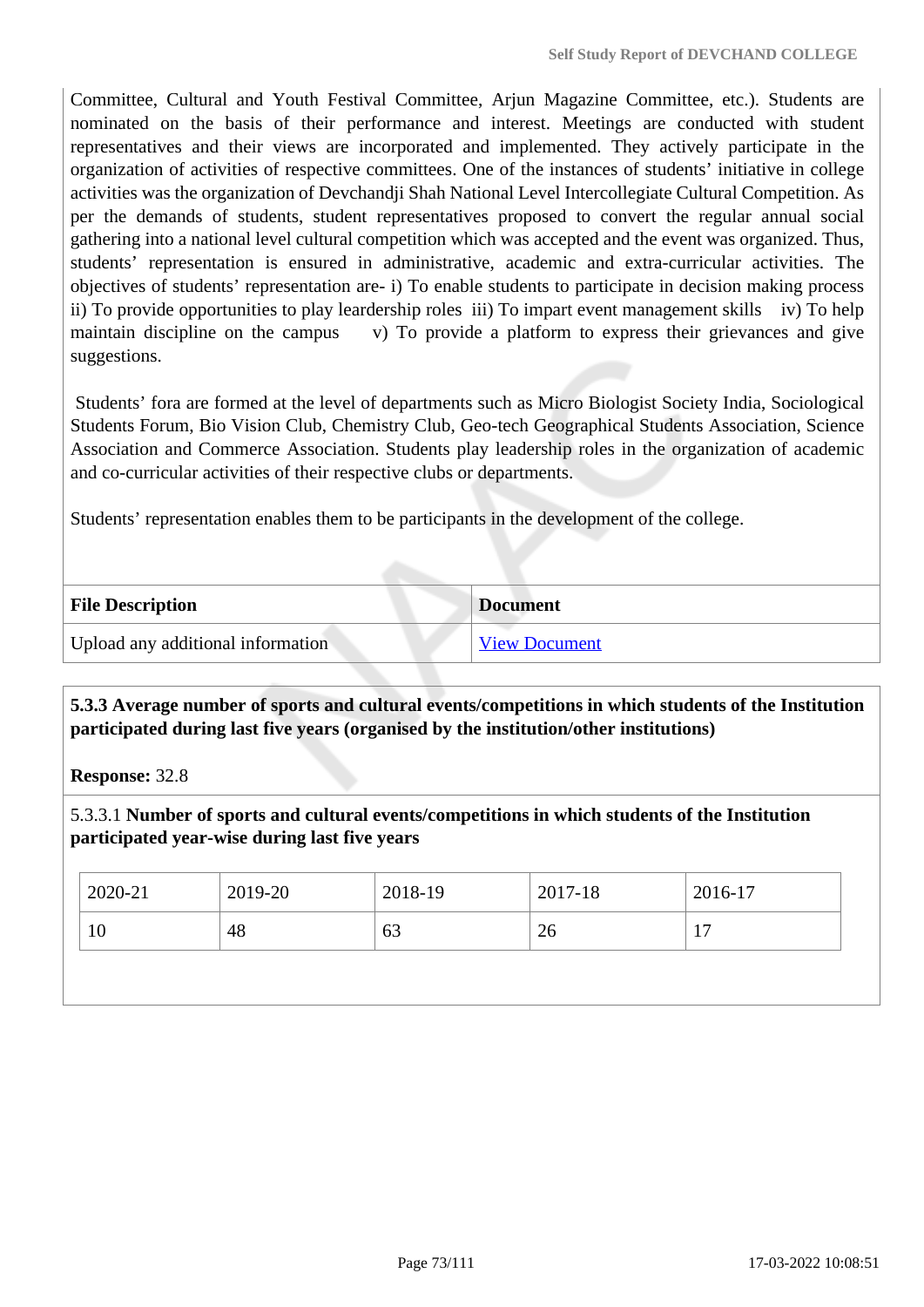| <b>File Description</b>                                                                                                                                                                              | <b>Document</b>      |
|------------------------------------------------------------------------------------------------------------------------------------------------------------------------------------------------------|----------------------|
| Upload any additional information                                                                                                                                                                    | <b>View Document</b> |
| Report of the event                                                                                                                                                                                  | <b>View Document</b> |
| Number of sports and cultural events/competitions<br>in which students of the Institution participated<br>during last five years (organised by the<br>institution/other institutions (Data Template) | <b>View Document</b> |

# **5.4 Alumni Engagement**

 **5.4.1 There is a registered Alumni Association that contributes significantly to the development of the institution through financial and/or other support services**

### **Response:**

The institution has a registered Alumni and Parents' Association which has been established as per the Institutional Act, 1860. The date of registration is 20th September, 2011 with the name *Devchand College Maji Vidyarthi va Palak Sangh*, Arjunnagar, Taluka- Kagal and the registration number is 29949/Ko. The association is also registered as per Mumbai Sarvajanik Vishvasthata Adhiniyam, 1950 under Kolhapur Division with the Register Number, F 30623/Ko on 3rd December, 2014.

The Association is run by an Executive Committee consisting of 11 members as given below: i) President : Dr. Sunil Sase

ii) Vice President : Shri Vijay Manjrekar

Shri Jagdish Kalebere

iii) Secretary : Mr. Sugam Chavan

iv) Dy. Secretary : Dr. R.K. Diwakar

- v) Treasurer : Mr. Vijaykumar Patil
- vi) Members: 1. Shri Vishwas Suryavanshi
- 2. Shri. Shivaji More
- 3. Shri N.J. Patil
- 4. Shri. Sunilrao Suryavanshi
- 5. Shri Nanasaheb Jamdar
- 6. Shri Rajkumar Sawant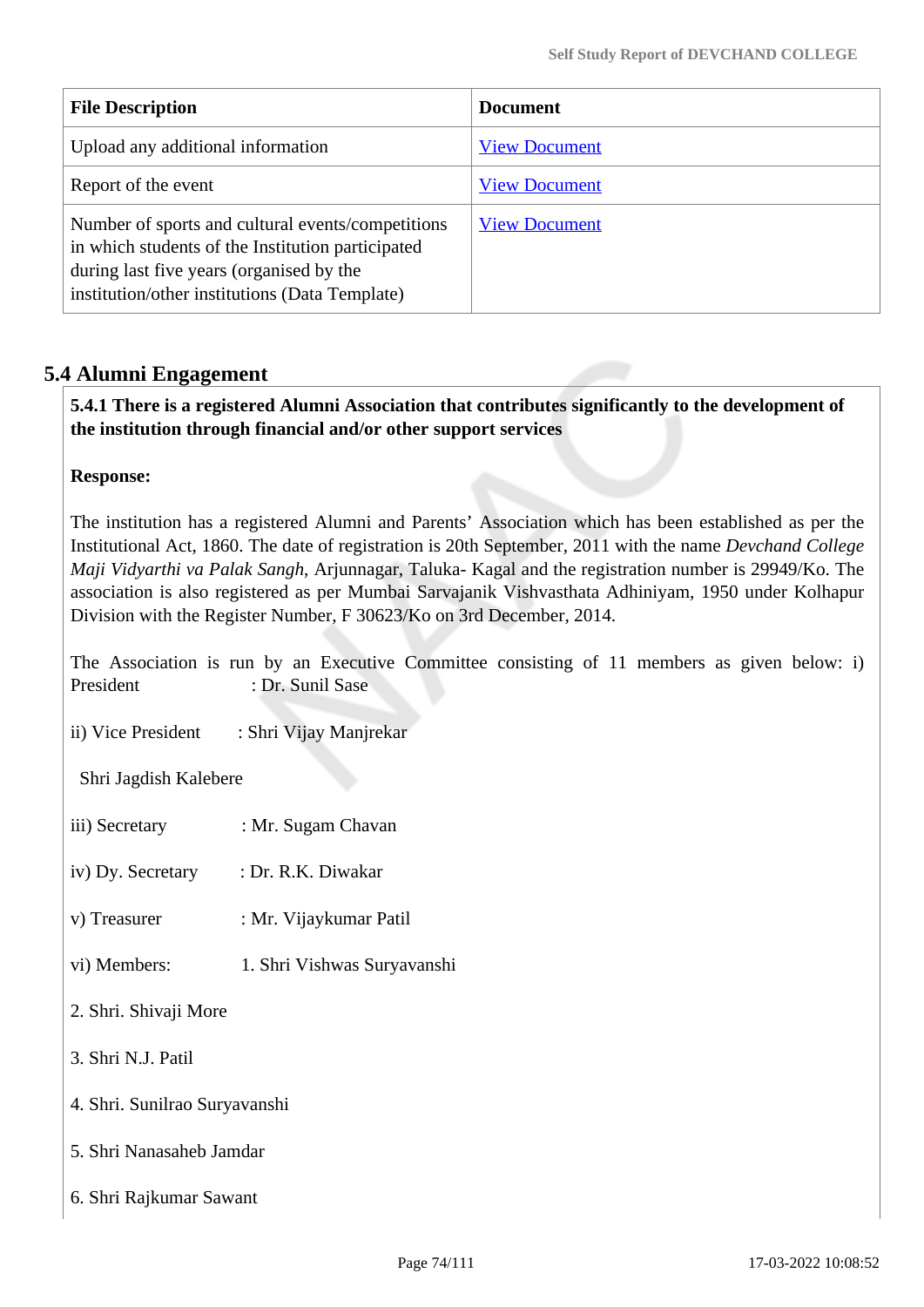7. Dr. Kishor Gurav

8. Shri. Nandan Jadhav

9. Dr. Smt. G. D. Ingale

The Association holds one annual general body meeting and two executive committee meetings every year. During the general body meeting, feedback is taken on curricular and other aspects.

Alumni and Parents' Association is a dynamic, highly-motivated and service-minded entity that contributes in various ways- financial assistance to the poor and needy students, contribution in infrastructure development, motivational speeches, awareness programmes, training in employability skills and placement services.

**Financial Assistance** : **Rs**. **1, 05, 500/-** to poor and meritorious students,

**Infrastructure Development** : **Rs. 4, 30,006/-** on infrastructure development

**Placement: Ne**arly 30 students placed

**Sharing Expertise:** A workshop on 'Basic Life Support 'was organized by the Association and a veteran doctor and his team enlightened and demonstrated about first aid measures during heart attack using a dummy model. A motivational speech by famous cyclists, Dr. Hitendra Mahajan and his brother, Dr. Hemendra Mahajan, the first Indian team to complete the changeling 4800 km Race across America was organizes. A volleyball coaching and fitness camp was organized with the help of Shri Balveer Sports Club. A One Day Workshop on 'Effective Spoken English' and 'Right Attitude for Success' by Professor Shridhar Gokhale, Savitribai Phule Pune University and Shri Jagdish Kalebere, General Manager Thyssenkrupp, Pune was a useful activity for employability. A speech by Dr. Balasaheb R. Sankpal, VNIT, Nagpur on 'Career in Science' was organised. A special lecture on 'Opportunities in Hospitality Industry' was organized in which Shri Rajendra Kelashikar, a successful entrepreneur in hospitality industry and bakery products, talked about job opportunities. Dr. Arun Patil, Melbourne, Australia delivered a speech on 'Careers Abroad'. A One Act Play, '*Einstein:Sapekshata Sangnara Manus'* (Einstein: The Man of Relativity) was performed by the well-known Maharashtrian theatre person, Dr. Sharad Bhutadiya to create scientific temper among students. Felicitation of distinguished alumni Shri Yashvant Bambre, scientist, Mission Chandrayan-2 and of Dr. Arun Patil, Vice Chancellor, Amethi University, Rajasthan was organized. A special lecture on 'Education- Past, Present and Future' was organized to enlighten students on the importance of education. Departments to organize alumni activities every year.

| <b>File Description</b>           | <b>Document</b>      |
|-----------------------------------|----------------------|
| Upload any additional information | <b>View Document</b> |

### **5.4.2 Alumni contribution during the last five years (INR in lakhs)**

**Response:** A. ? 5 Lakhs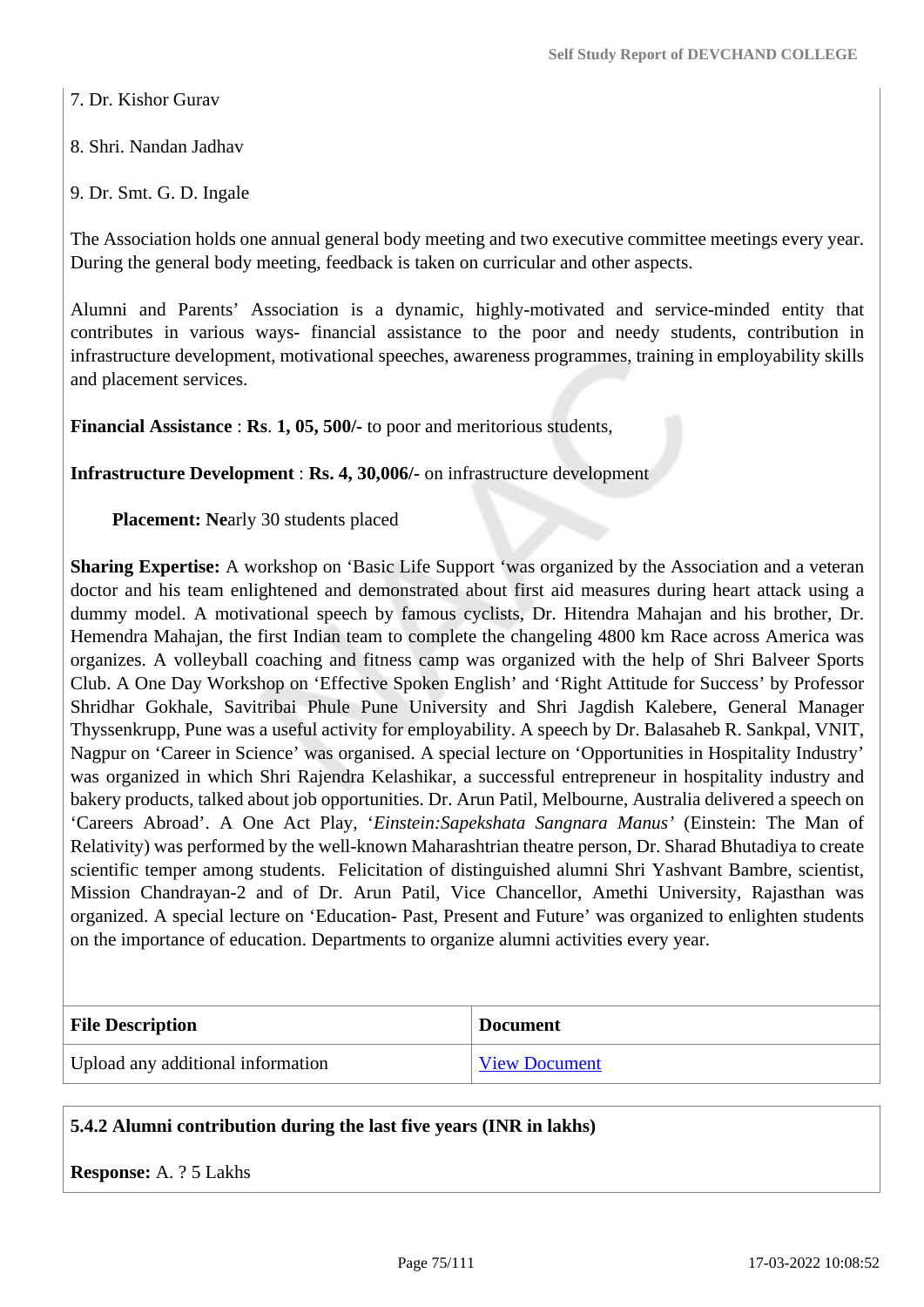| <b>File Description</b>           | <b>Document</b>      |
|-----------------------------------|----------------------|
| Upload any additional information | <b>View Document</b> |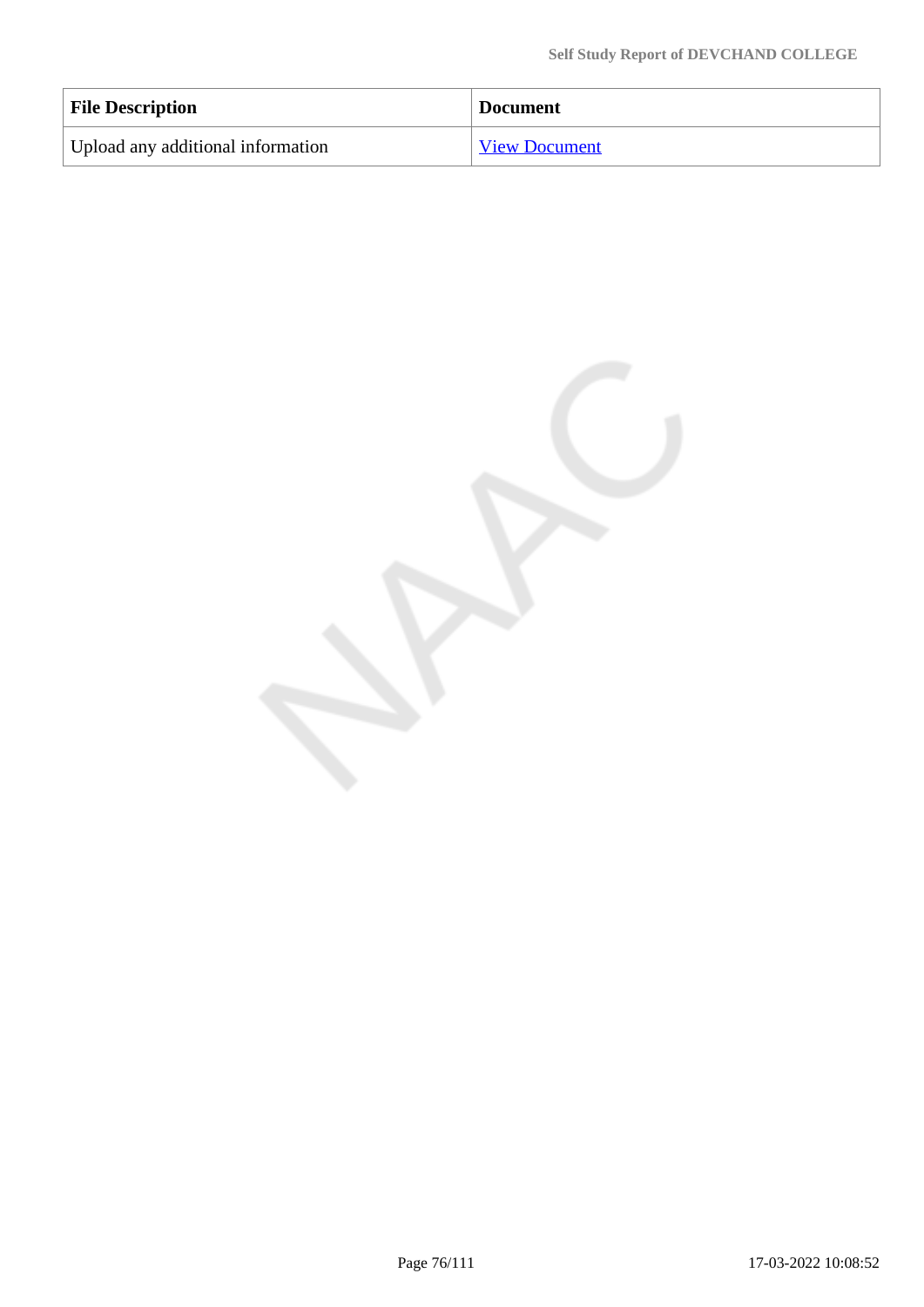# **Criterion 6 - Governance, Leadership and Management**

# **6.1 Institutional Vision and Leadership**

 **6.1.1 The governance of the institution is reflective of and in tune with the vision and mission of the institution**

**Response:** 

**VISION :**

#### *Tamaso Ma Jyotirgamaya* **(Transition from Darkness to Light)**

Padmabhuashan Shri Devchandji Shah: 'The present era is the era of knowledge. Every child should get quality education at minimal cost to carry out the duties of a responsible citizen. It is education which develops thought, intellect, and moral values'.

### **MISSION STATEMENTS**

- To provide quality education to the rural, socially and economically disadvantaged students and make them globally competent
- To promote scientific temper and research
- To facilitate physical and mental development
- To inculcate human values such as equality, honesty, compassion and discipline
- To promote the values of social service, secularism, nationalism and environmental awareness

# **GOALS**

- To provide quality education in minimal cost through conventional and short term skill-based courses to enable students to be self-reliant and globally competent
- To promote research culture among students through research-based activities
- To create interest in sports and cultural activities
- To inculcate social and personal values through co-curricular and extra-curricular activities
- To promote gender equality and environmental consciousness through various activities

#### **Institutional Core Values**

- Ouality Education
- Social Service
- Sound Character
- National Integration
- Global Competence
- Gender Equality
- Responsible Citizens
- Environmental Consciousness
- Scientific Temper
- Expertise in Arts, Sports and Culture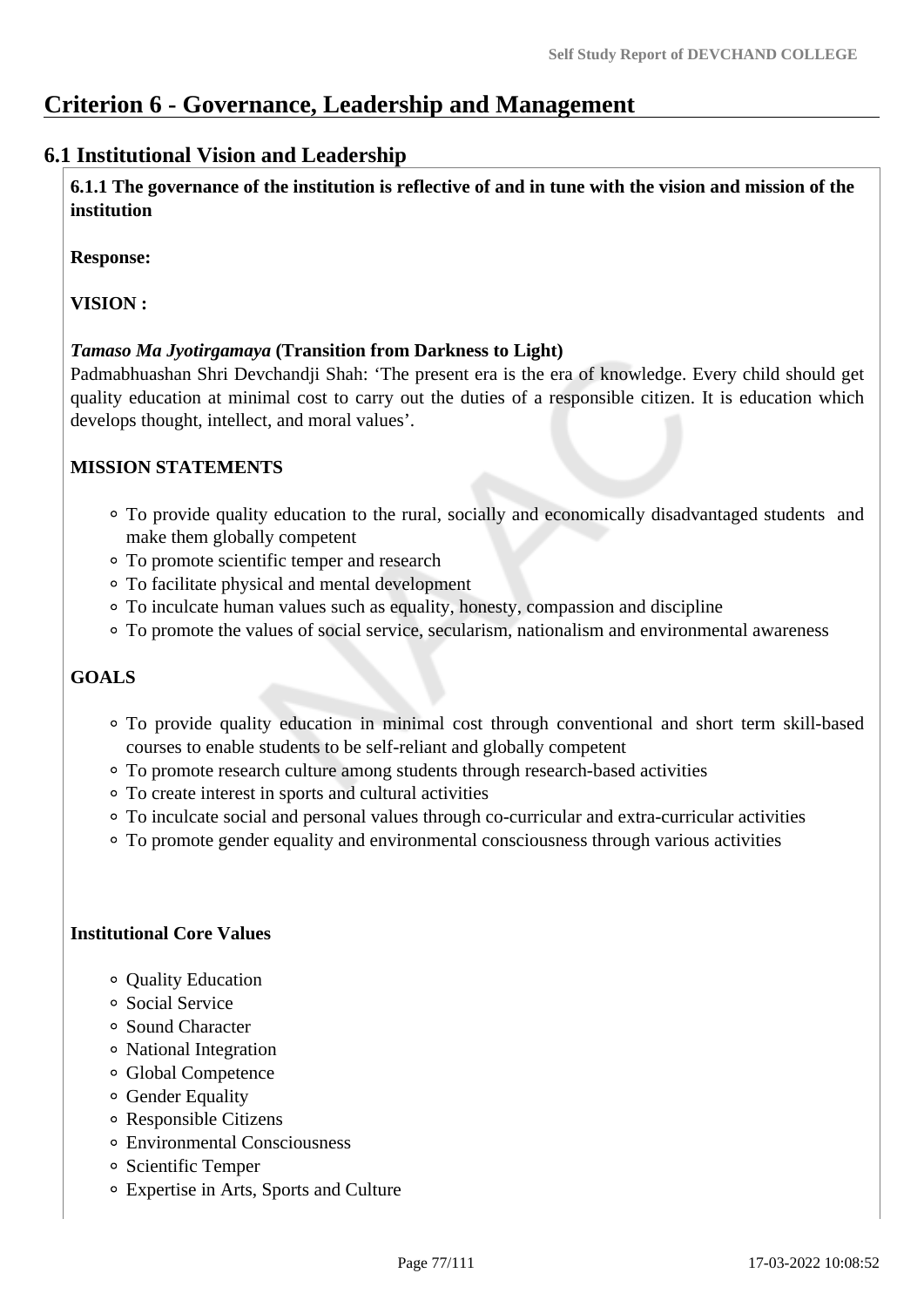The hierarchical structure of the administration of college- from the Management to the lower strataadheres to the Vision, Mission statements and Goals in letter and spirit. It is reflected in the policies, programmes and activities organized during the assessment period. The governance system of the institution is dynamic, progressive, democratic and transparent. It is highly responsive to the changing educational needs of 21st century. The proactive Management is inclusive in its approach and ensures participation of other stakeholders while formulating policies and action plans.

The Perspective Plan (2017-2018 to 2021-2022) is the road map which reflects the Vision, Mission statements and Goals of the institution. The Plan is the product of participatory decision making process wherein various stake holders such as the Management, Principal and faculty have contributed. It covers a broad spectrum of areas like curricular enrichment, reforms in teaching, learning and evaluation, promotion of research culture and extension activities, augmentation of physical and academic infrastructure, student support services, efficient and transparent administration, functioning of IQAC, staff empowerment and welfare, gender and environmental sensitization.

 Participatory management is evidenced in the formulation of policies and decision making at various levels. College Development Committee (CDC) comprises of three teacher representatives who actively participate in decision making. Heads of departments, conveners and members of cells also get ample scope in decision making regarding general administration of the institution as well as the processes of imparting quality education.

 The programmes and activities- from the introduction of M.Sc./B.Sc. programmes to extension activities- are in tune with the Vision, Mission statements and Goals of the institution.

| <b>File Description</b>               | <b>Document</b>      |
|---------------------------------------|----------------------|
| Upload any additional information     | <b>View Document</b> |
| Paste link for additional information | <b>View Document</b> |

# **6.1.2 The effective leadership is visible in various institutional practices such as decentralization and participative management**

# **Response:**

The institutional administration is decentralized and participatory. As per the rules of Maharashtra Public Universities Act, 2016 and the affiliating university statutes, the governance of the college is conducted through the College Development Committee (CDC) which consists of members of Management, community, Principal, IQAC Coordinator, teacher representatives, a woman representative and a representative of administrative staff. The participative deliberations of this forum result in decisions/formulation of policies on key issues of the institution. The Principal implements the policies by delegating authority to two Vice-Principals, Heads of departments and conveners of committees. The faculty act as members of the committees. Regular meetings are held and policies are implemented.

 College Development Committee: The functioning of the CDC is fully democratic. The decisions are taken unanimously in accordance with the agenda of the meetings. Each matter on the agenda is first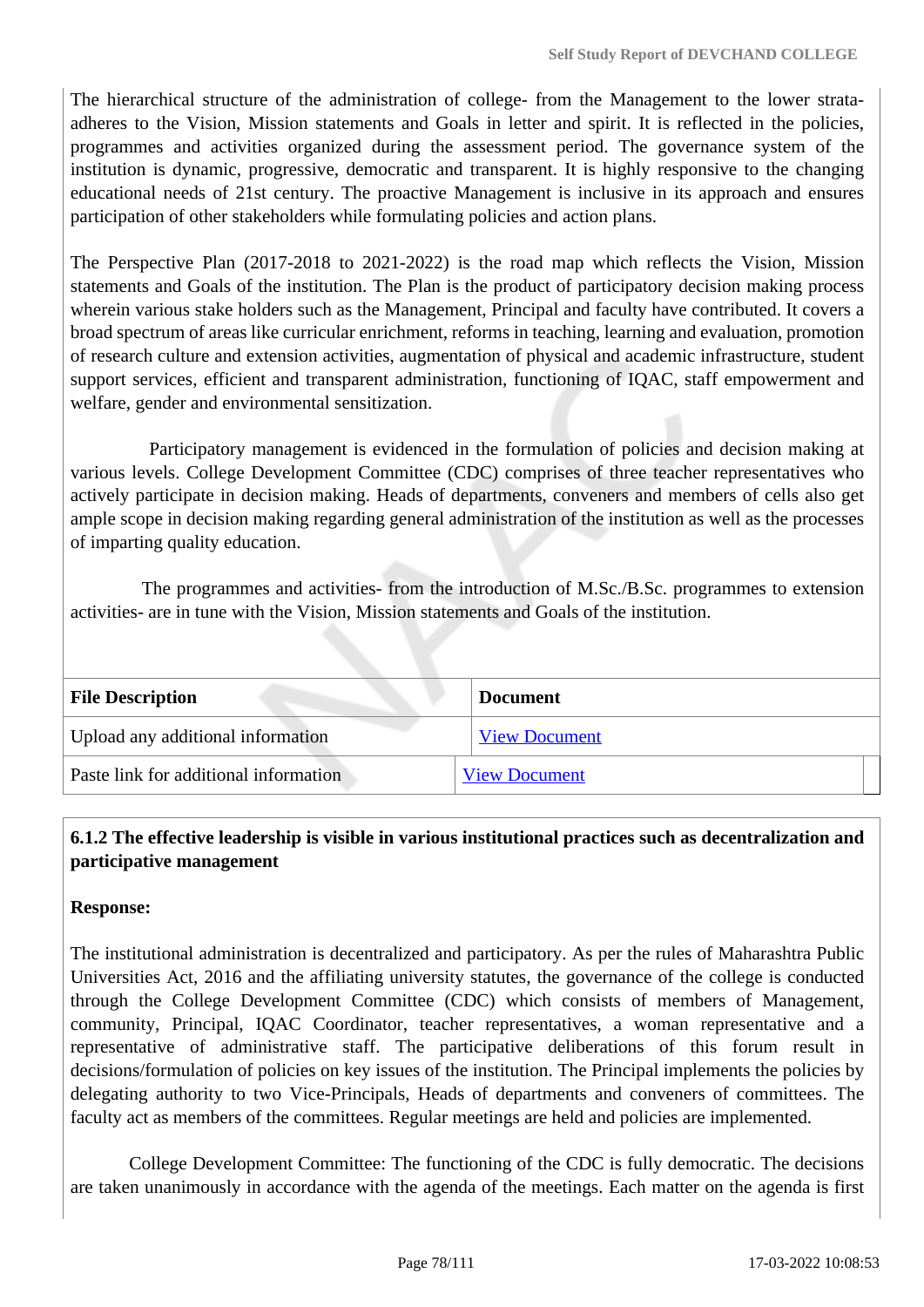proposed by one of the members of the CDC, and then, the same is seconded by another member leading to a final Resolution. The agenda of each CDC meeting addresses important issues and also incorporates suggestions made by various stakeholders for the betterment of the institution.

 An example of the participative nature of the functioning of the CDC is reflected in the following decision which was taken in the meeting held on 11.9.2019. In July-August 2019, Kolhapur district was severely hit by a flood causing tremendous damage to property and people. Many were rendered homeless while some experienced a lot of damage to their houses and other property. The wrath of nature was witnessed by the residents of the district during this period. In order to deal with the unprecedented crisis caused by nature, our college came forward to help those who were afflicted by the fury of the floods. As usual our college tried to alleviate the misery and loss. The college staff (teaching and non-teaching) decided to give 10 percent of a month's salary to buy essential commodities to the flood affected families residing in nearby villages. This proposal was put across by Shri. S. G. Nhivekar, the teacher representative of CDC, in the meeting held on 11/09/2019. The Management members too donated funds towards the same. In the meeting, the proposal was accepted unanimously and the amount collected from the management and staff,was used to provide essential commodities to flood affected families residing in lowlying villages, some of whom were the families of our students. The President, *Janata Shikshan Mandal*, Shri Aashishbhai Shah, other members of the Management, Principal and faculty visited the villages and distributed essential commodities and clothes. The number of beneficiaries is 699 families of 09 villages.

| Name of the village | <b>No of beneficiaries</b> |  |
|---------------------|----------------------------|--|
| Yamgarni            | 36                         |  |
| Bhivashi            | 140                        |  |
| Chikhali            | 43                         |  |
| <b>Vhannargi</b>    | 142                        |  |
| Mamadapur           | 142                        |  |
| Banage              | 25                         |  |
| Annur               | 21                         |  |
| <b>J</b> atrat      | 50                         |  |
| Nittur              | 100                        |  |
| Total               | 699                        |  |

| <b>File Description</b>               | <b>Document</b>      |
|---------------------------------------|----------------------|
| Upload any additional information     | <b>View Document</b> |
| Paste link for additional information | <b>View Document</b> |

# **6.2 Strategy Development and Deployment**

### **6.2.1 The institutional Strategic / Perspective plan is effectively deployed**

### **Response:**

The Perspective Plan is the blue print of activities of the institution to be undertaken during the five years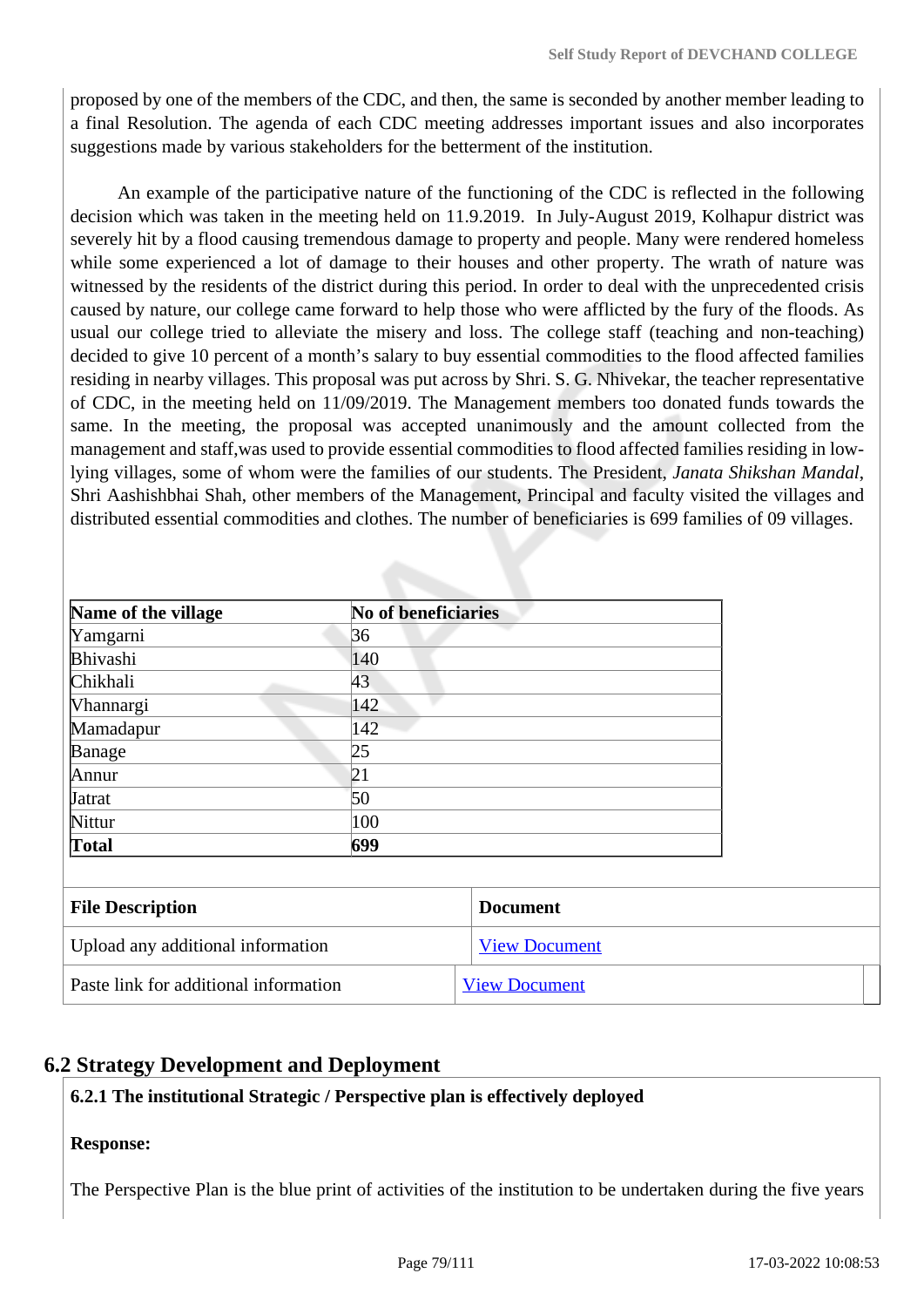starting from 2016-17 to 2021-22. After the 3rd cycle of NAAC assessment, the plan was prepared by IQAC keeping in view the changing quantitative and qualitative needs of higher education and in keeping with the Vision, Mission statements, Goals and core values of the institution. The Perspective Plan covers a range of items like enrichment of curricular aspects, teaching-learning and evaluation, research and extension, augmentation of infrastructure, student support facilities and services, adoption of e-governance, gender and environmental awareness. The Perspective Plan was approved in the CDC meeting held on 05/03/2018

The Perspective Plan has incorporated the recommendations made by the Peer Team during the third cycle of NAAC accreditation viz. introduction of PG courses in Arts and Science streams, expansion of need based, short-term courses, promotion of research culture and increase in facilities in all disciplines, use of innovative evaluation practices for internal assessment, strengthening of ICT facilities for teachinglearning, Centre for Entrepreneurship Development, strengthening of mechanism for counselling, career guidance and placement cell, construction of a multipurpose gymnasium and a multipurpose seminar hall.

The Perspective Plan incorporates other initiatives that are important from the view point of fostering overall development of the institution. Some of them are the initiatives like promoting use of student centric methods, activities to cater to student diversity, organization of seminars and workshops, collaborative academic and extension activities, enrichment of library resources, programmes for faculty development and welfare, etc.

 The Perspective Plan is supported by a year-wise action plan. The initiatives have been implemented.

**Case Study:** Since almost all the students belong to rural, socially and economically weaker sections of the society and with a view to respond to the fast changing demands in the field of higher education, the institution provided vertical and horizontal mobility by introducing a number of new programmes and courses to provide a wide range of choices to students. The Perspective Plan of the institution envisages introduction of the new UG and PG programmes in Arts, Commerce and Science streams. Accordingly, new infrastructure such as classrooms and laboratories were made available. Information of the newly introduced programmes is given in the following table.

| 2016-17                  | 2017-18                  | 2018-19                   | 2019-20                     |
|--------------------------|--------------------------|---------------------------|-----------------------------|
| <b>B.Sc. Zoology</b>     | B.A. Geography           | <b>B.Sc. Microbiology</b> | M.Com.                      |
|                          |                          |                           | <b>Advanced Accountancy</b> |
| <b>B.Sc. Mathematics</b> | <b>B.Sc. Electronics</b> | B.Sc.                     | M.Sc. Microbiology          |
|                          |                          | <b>Computer Science</b>   |                             |
|                          | M.Sc. Physics            | M.Sc. Chemistry           |                             |
| 02                       | 03                       | 03                        | 02                          |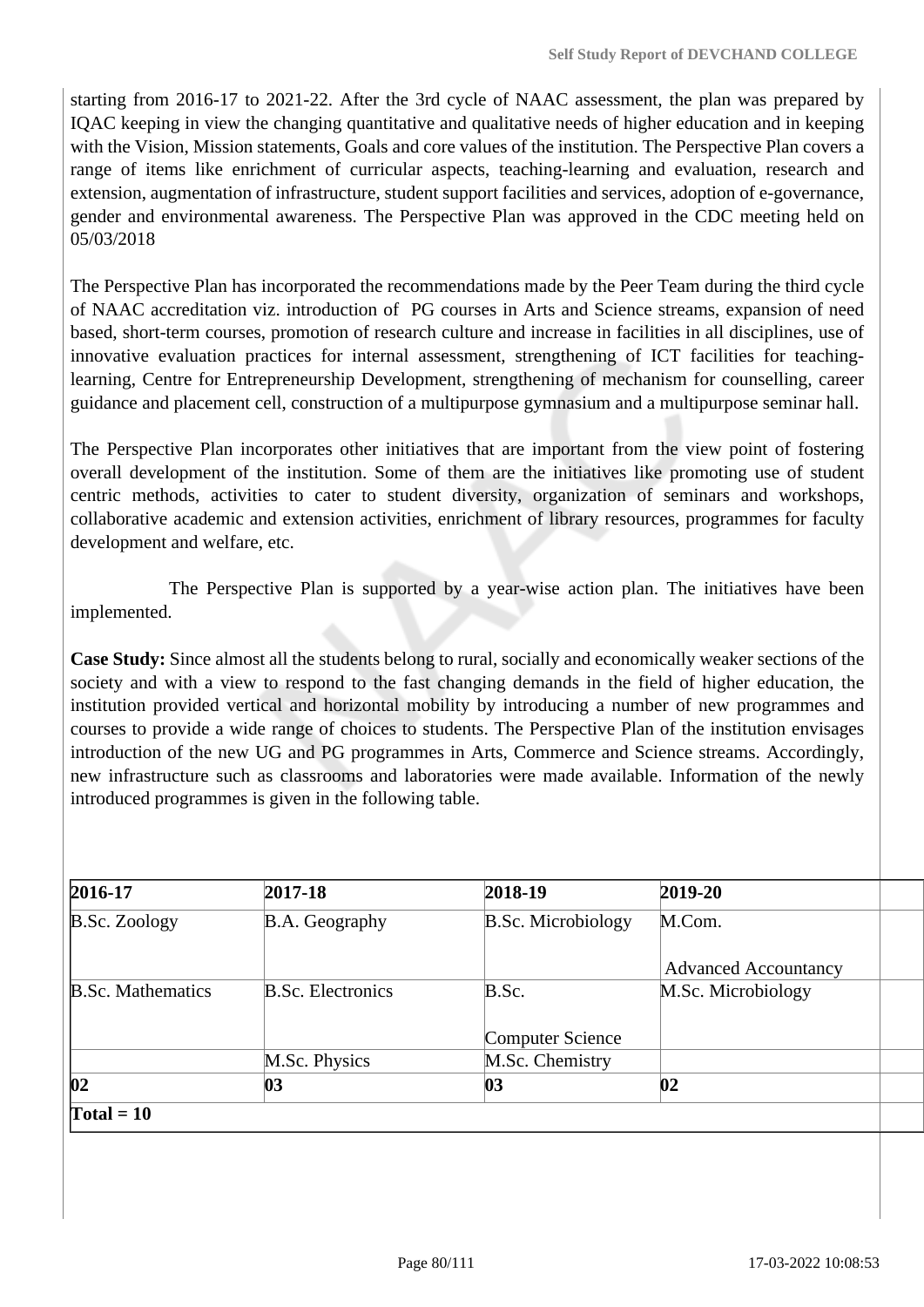| <b>File Description</b>               | <b>Document</b>      |
|---------------------------------------|----------------------|
| Upload any additional information     | <b>View Document</b> |
| Paste link for additional information | <b>View Document</b> |

# **6.2.2 The functioning of the institutional bodies is effective and efficient as visible from policies, administrative setup, appointment, service rules and procedures, etc.**

### **Response:**

Devchand College is a grant-in-aid college affiliated to Shivaji University, Kolhapur, Maharashtra. It is governed by a Trust called *Janata Shikshan Mandal*, Arjunnagar. The Governing Council constitutes President, two Vice-Presidents, a Treasurer and fifteen members. The statutory College Development Committee is a policy formulating and decision making body of the college.

# **Hierarchical Set-up**

- The Principal is the administrative head of the institution responsible for implementing policies and decisions of the CDC. He also looks after the day-to-day functioning of the college. He is assisted by two Vice-Principals with proper delegation of responsibilities.
- The Internal Quality Assurance Cell (IQAC) is an apex body constituted as per the NAAC guidelines. It plays a pivotal role in ensuring quality sustenance and enhancement in the delivery of academic and non-academic services to stakeholders. It takes decisions in meetings, and accordingly, gives directions to Heads of departments and conveners of cells. Continual monitoring and feedback from stakeholders helps in quality improvement. IQAC has constituted non-statutory committees to render various kinds of services to stakeholders.
- In academic sphere, Heads of departments carry out responsibilities of their respective departments and are assisted by other faculty. In science departments, non-teaching staff works under the directions of respective Heads.
- The administrative work is conducted with proper distribution of duties and responsibilities from Office Superintendent to clerical and menial staff.
- Student support and extension services are rendered through library, gymkhana, NCC, NSS and the statutory committees such as Students Grievance Redressal Cell, Anti-ragging Cell, Internal Complaints Committee, Right to Information Cell and Women's Forum. Each of these units has hierarchical structure and function smoothly as per directives.
- Students' participation in the delivery of academic and non-academic services is ensured through their representation in many bodies including IQAC and feedback on different aspects of the functioning of the college.

### **Appointment and Service Rules**

The institution follows the rules and regulations laid down by the UGC, New Delhi, Government of Maharashtra and Shivaji University, Kolhapur in the appointment of faculty and non-teaching staff.

#### **Procedures for Recruitment**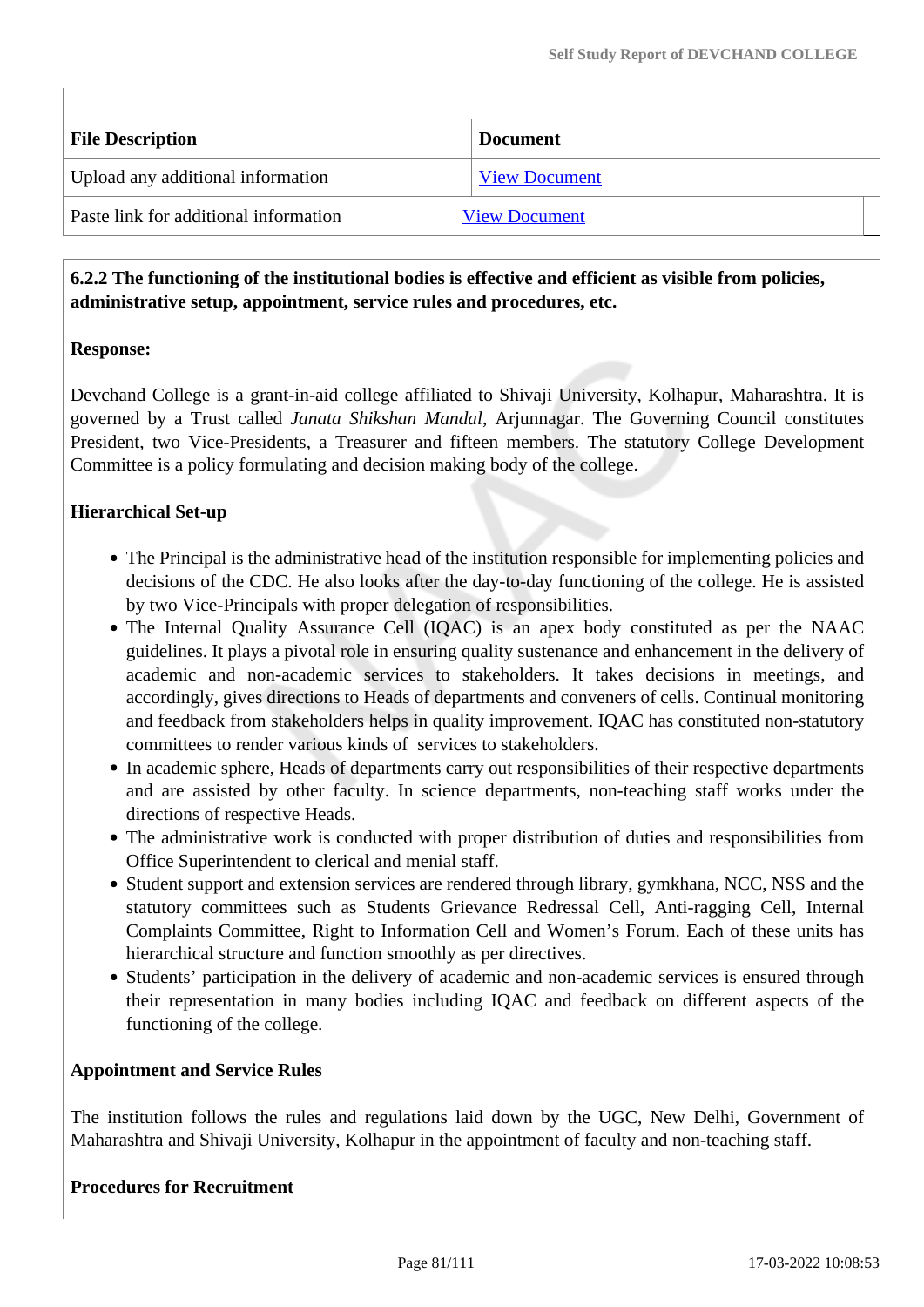After obtaining approval for the recruitment from concerned authorities, the vacancies are advertised, and with due selection procedure, eligible candidates are appointed. Temporary posts (non-grant) are filled by the Management as per the norms.

### **Promotion**

For the faculty, the promotions are given as per the Career Advancement Scheme (CAS) stipulated by UGC and conducted by Shivaji University, Kolhapur. Non-teaching staff promotions are effected as per the norms of Government of Maharashtra.

# **Grievance Redressal Mechanism**

Students' grievances are addressed at all stages of education through several committees such as Admission Committee (issues regarding admissions), Examination and Grievance Redressal Committee (issues regarding examinations), Students' Grievance Redressal Committee (Suggestion Boxes and other means), Grievances Redressal Committee (for teaching and non-teaching staff), Internal Complaints Committee (ICC)) and Anti-Ragging Committee. Grievances are redressed in an amicable and time-bound manner in consultation with Vice-Principals and Principal.

| <b>File Description</b>                       | <b>Document</b>      |
|-----------------------------------------------|----------------------|
| Upload any additional information             | <b>View Document</b> |
| Link to Organogram of the Institution webpage | <b>View Document</b> |
|                                               |                      |

### **6.2.3 Implementation of e-governance in areas of operation**

- **1.Administration**
- **2.Finance and Accounts**
- **3.Student Admission and Support**
- **4.Examination**

#### **Response:** A. All of the above

| <b>File Description</b>                                                                | <b>Document</b>      |
|----------------------------------------------------------------------------------------|----------------------|
| Screen shots of user interfaces                                                        | <b>View Document</b> |
| Details of implementation of e-governance in areas<br>of operation, Administration etc | <b>View Document</b> |

# **6.3 Faculty Empowerment Strategies**

**6.3.1 The institution has effective welfare measures for teaching and non-teaching staff**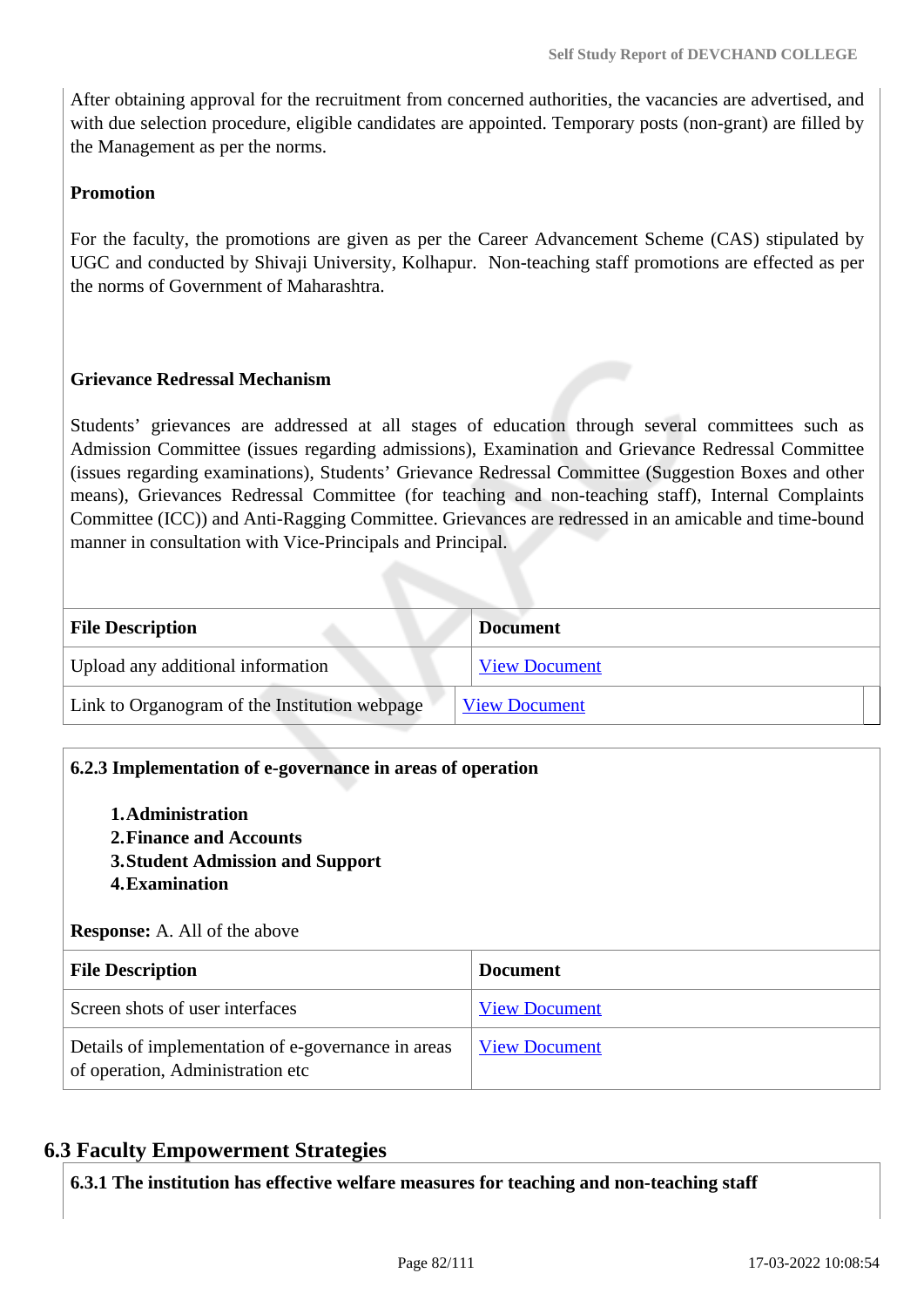# **Response:**

The institution values the services of its employees in letter and spirit. It cares for the welfare of all employees through various means. The following is the list of welfare measures that are available in the institution.

- 1.State Government Employees Group Individual Accidental Insurance Scheme of Government of Maharashtra for teaching and non-teaching staff
- 2.Shivaji University, Kolhapur Kalyan Nidhi Yojana (Welfare Fund Scheme) for teaching & nonteaching staff
- 3.Accident Safety Insurance of the Oriental Insurance Company Pvt. Ltd.
- 4.Maharashtra Salary Account Accidental Insurance Scheme of Bank of Maharashtra
- 5.Janata Shikshan Mandal's Credit Society (*Pathsanstha*)
- Different types of loans
- Different types of saving schemes
- Dividend and gifts
- Felicitation of meritorious children of teaching and non-teaching staff

# 1.Felicitation of achievers among teaching and non-teaching staff

- 2.Fast forwarding of Medical Reimbursement proposals of staff
- 3.Preferential appointment of the wards / dependents of the employees deceased during the service period
- 4.Preferential admission to wards of employees in the college
- 5.Maternity Leave
- 6.Employees Provident Fund and Defined Contributory Pension Scheme(DCPS)
- 7.Medical leave facility
- 8.Duty leave
- 9.Casual leave
- 10.Staff Grievance Redressal Cell
- 11.Gymnasium facilities for all staff

| Sr.<br>$\bf{No}.$ | Name of the Scheme                                                                                                  |         | <b>No. of Beneficiaries</b> |         |         |         |          |
|-------------------|---------------------------------------------------------------------------------------------------------------------|---------|-----------------------------|---------|---------|---------|----------|
|                   |                                                                                                                     | 2016-17 | $2017 - 18$                 | 2018-19 | 2019-20 | 2020-21 | $2021 -$ |
|                   | Employees<br>Government<br><b>State</b><br>Group-<br>Individual Accidental Insurance Scheme of<br>Maharashtra Govt. |         | 55                          | 64      | 67      | 85      | 85       |
| 12                | Shivaji University, Kolhapur - Kalyan Nidhi-<br>Yojana                                                              |         |                             |         |         | 93      | 93       |
| B                 | Accident Safety Insurance – The Oriental-                                                                           |         | 96                          | 94      | 94      |         |          |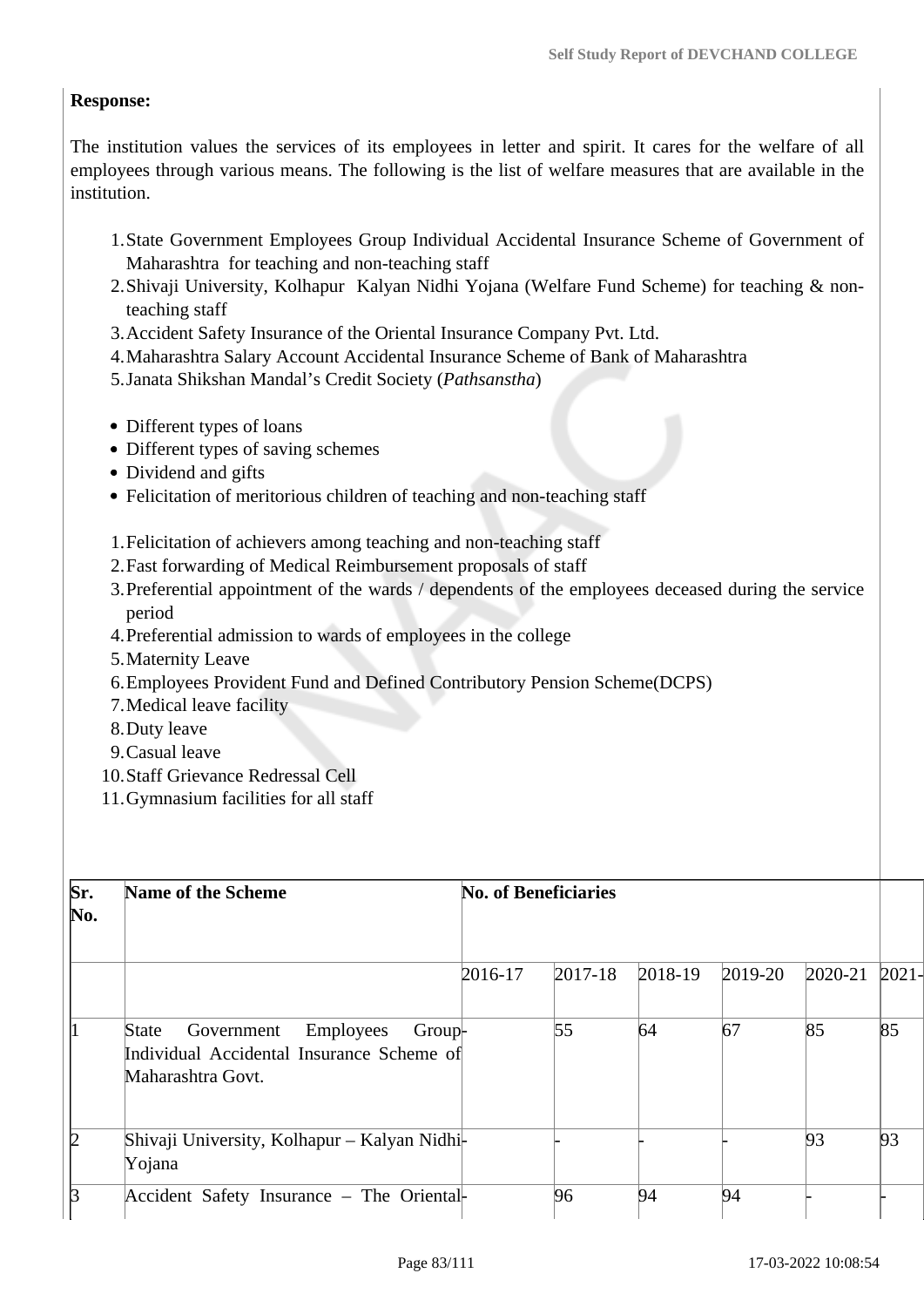|                  | Insurance Co. Pvt. Ltd                                                                                                                                      |                 |                                          |     |     |     |     |
|------------------|-------------------------------------------------------------------------------------------------------------------------------------------------------------|-----------------|------------------------------------------|-----|-----|-----|-----|
| k.               | Maharashtra Salary Account Accidental-<br><b>Insurance Scheme of Bank of Maharashtra</b>                                                                    |                 |                                          |     |     | 93  | 93  |
| $\mathfrak b$    | Janata Shikshan Mandal's Credit Society-<br>(Pathsanstha)                                                                                                   |                 | 142                                      | 142 | 149 | 149 |     |
| $\vert 6 \vert$  | Preferential appointment of the wards $\angle$<br>dependents of the employees deceased<br>during the service period (Appointments<br>prior to $2016 = 05$ ) |                 |                                          |     |     | 01  |     |
| $\vert 8$        | <b>Maternity Leave</b>                                                                                                                                      | 01              |                                          | 01  |     | 01  |     |
| $\overline{9}$   | Medical Leave                                                                                                                                               | 41              | 40                                       | 40  | 43  | 25  |     |
| 10               | Duty Leave                                                                                                                                                  | 91              | 94                                       | 80  | 92  | 55  |     |
| $ 11\rangle$     | Casual Leave                                                                                                                                                | 97              | 99                                       | 95  | 95  | 71  |     |
| $ 12\rangle$     | Employees Provident Fund and Defined 46+48=94<br>Contributory Pension Scheme(GPF+DCPS=<br>Total)                                                            |                 | 46+47=93 45+46=91 48+45=93 49+43=9 50+42 |     |     |     |     |
| $\vert 13 \vert$ | <b>Staff Grievance Redressal Cell</b>                                                                                                                       | All             | All                                      | All | All | All | All |
|                  | <b>File Description</b>                                                                                                                                     | <b>Document</b> |                                          |     |     |     |     |

Upload any additional information [View Document](https://assessmentonline.naac.gov.in/storage/app/hei/SSR/104917/6.3.1_1646460629_7329.pdf)

 **6.3.2 Average percentage of teachers provided with financial support to attend conferences/workshops and towards membership fee of professional bodies during the last five years**

**Response:** 10.31

6.3.2.1 **Number of teachers provided with financial support to attend conferences/workshops and towards membership fee of professional bodies year wise during the last five years**

| 2020-21 | 2019-20 | 2018-19 | 2017-18 | 2016-17 |
|---------|---------|---------|---------|---------|
| 10      | 04      | 06      | υ       | v       |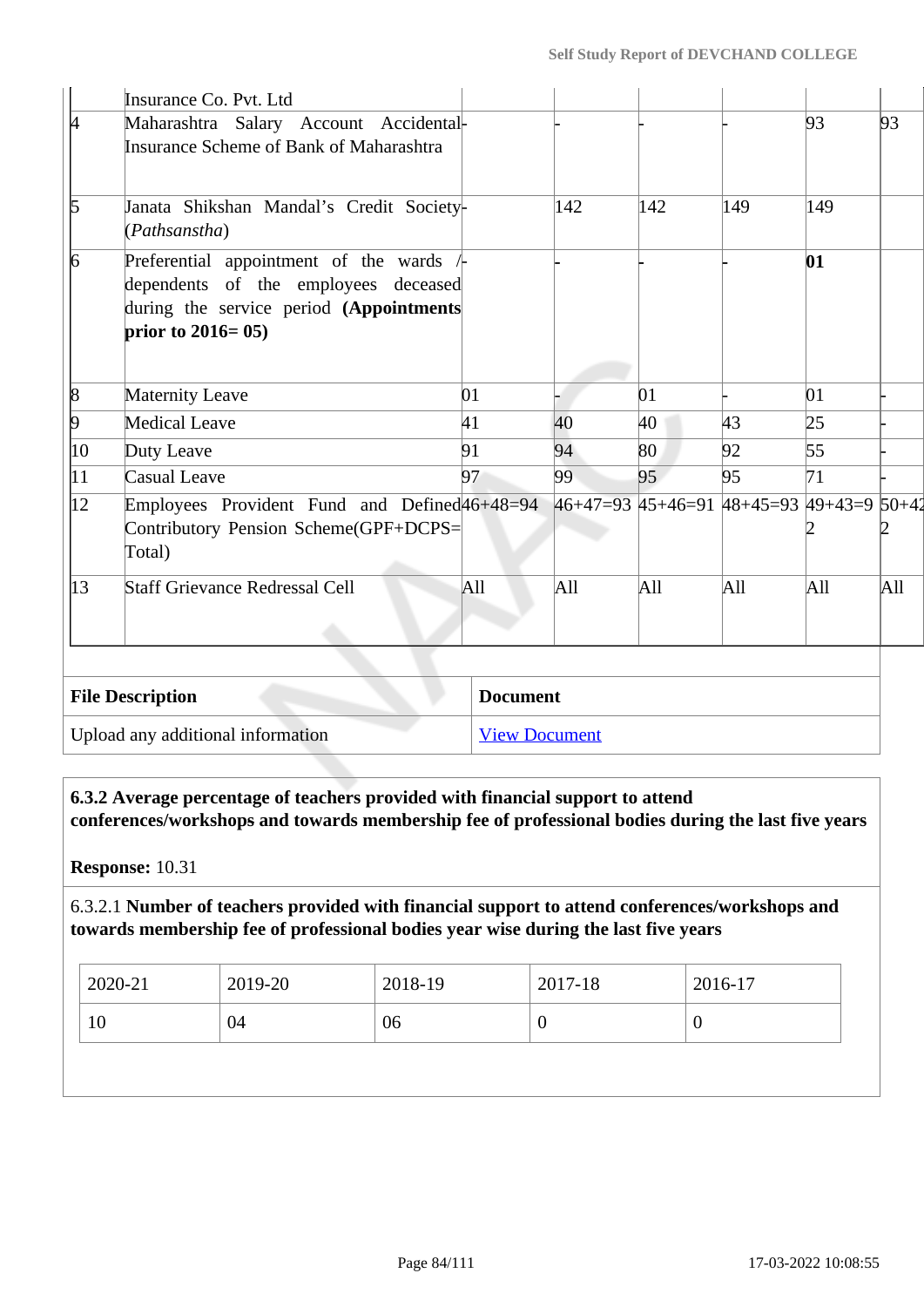| <b>File Description</b>                                                                                                  | <b>Document</b>      |
|--------------------------------------------------------------------------------------------------------------------------|----------------------|
| Upload any additional information                                                                                        | <b>View Document</b> |
| Details of teachers provided with financial support<br>to attend conference, workshops etc during the last<br>five years | <b>View Document</b> |

 **6.3.3 Average number of professional development /administrative training programs organized by the institution for teaching and non teaching staff during the last five years**

### **Response:** 5

### 6.3.3.1 **Total number of professional development /administrative training Programmes organized by the institution for teaching and non teaching staff year-wise during the last five years**

| 2020-21 | 2019-20 | 2018-19 | 2017-18 | 2016-17 |
|---------|---------|---------|---------|---------|
|         | 06      | 05      | UI      | 02      |

| <b>File Description</b>                                                                                                                        | <b>Document</b>      |
|------------------------------------------------------------------------------------------------------------------------------------------------|----------------------|
| Upload any additional information                                                                                                              | <b>View Document</b> |
| Details of professional development / administrative<br>training Programmes organized by the University<br>for teaching and non teaching staff | <b>View Document</b> |

 **6.3.4 Average percentage of teachers undergoing online/ face-to-face Faculty Development Programmes (FDP)during the last five years (Professional Development Programmes, Orientation / Induction Programmes, Refresher Course, Short Term Course ).**

**Response:** 38.9

6.3.4.1 **Total number of teachers attending professional development Programmes viz., Orientation / Induction Programme, Refresher Course, Short Term Course year-wise during the last five years**

| 2020-21 | 2019-20             | 2018-19 | 2017-18 | 2016-17 |
|---------|---------------------|---------|---------|---------|
| 15      | $\mathcal{D}$<br>33 | 08      | 08      | 14      |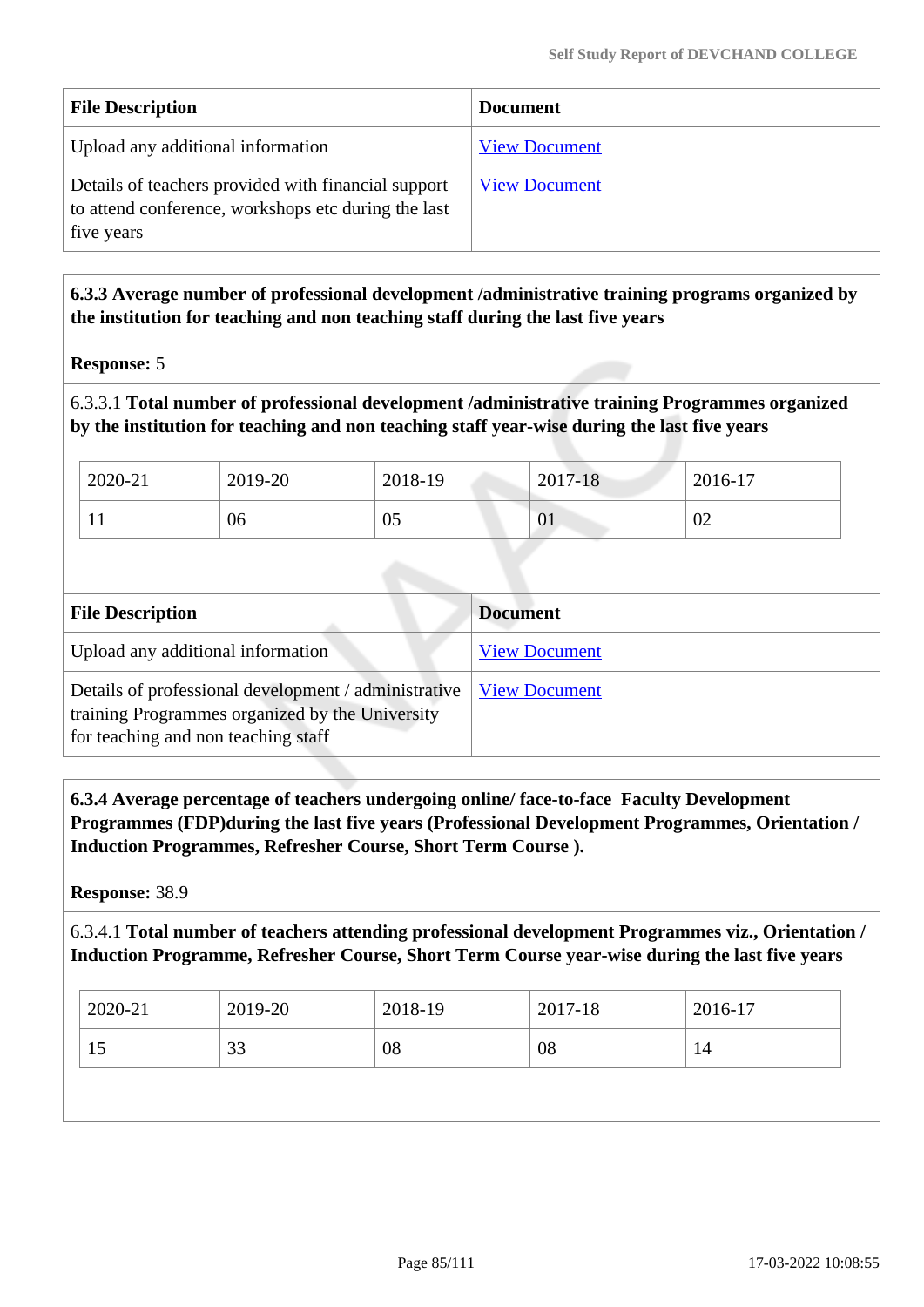| <b>File Description</b>                                                                         | <b>Document</b>      |
|-------------------------------------------------------------------------------------------------|----------------------|
| Upload any additional information                                                               | <b>View Document</b> |
| Details of teachers attending professional<br>development programmes during the last five years | <b>View Document</b> |

# **6.3.5 Institutions Performance Appraisal System for teaching and non-teaching staff**

#### **Response:**

### **Performance Appraisal of Teachers**

The institution follows the university stipulated Academic Performance Indicator (API) for the faculty following UGC Regulations 2010 and four amendments thereafter for performance appraisal of teachers. Currently, the institution follows guidelines with respect to API for performance appraisal of teachers contained in the UGC Regulation 2018.

 The IQAC collects the filled-in API forms from all faculty members. The faculty performance is assessed based on the API by the IQAC Coordinator and the Principal. The API scores along with the positive and negative aspects are communicated to the concerned faculty. The consolidated sheet of API scores is submitted to the Principal. Teacher performance is assessed on the basis of following parameters.

| Category | Till 2018-19                                                                    | Table | From 2019-20                                                                                                                                                                                                                                                                                                      |
|----------|---------------------------------------------------------------------------------|-------|-------------------------------------------------------------------------------------------------------------------------------------------------------------------------------------------------------------------------------------------------------------------------------------------------------------------|
|          | Teaching, Learning & Evaluation related 1.1<br><b>Activities</b>                |       | Teaching                                                                                                                                                                                                                                                                                                          |
| Ш        | Professional Development, Co-curricular $\&$ 1.2<br><b>Extension Activities</b> |       | Involvement in the university /<br>colleg<br>activities<br>related<br>students<br>researd<br>activities                                                                                                                                                                                                           |
|          |                                                                                 |       | 1. Administrative responsibilities<br>2. Examination and evaluation duties<br>3. Student related co-curricular,<br>extension and field based activities<br>4. Organizing seminars/conferences/<br>5.<br>6. Guiding Ph. D. students.<br>7. Conducting minor or major research<br>project<br>8. publication in peer |
|          |                                                                                 |       | reviewed or UGC<br>list of Journals.                                                                                                                                                                                                                                                                              |
| Ш        | <b>Research and Academic Contributions</b>                                      |       |                                                                                                                                                                                                                                                                                                                   |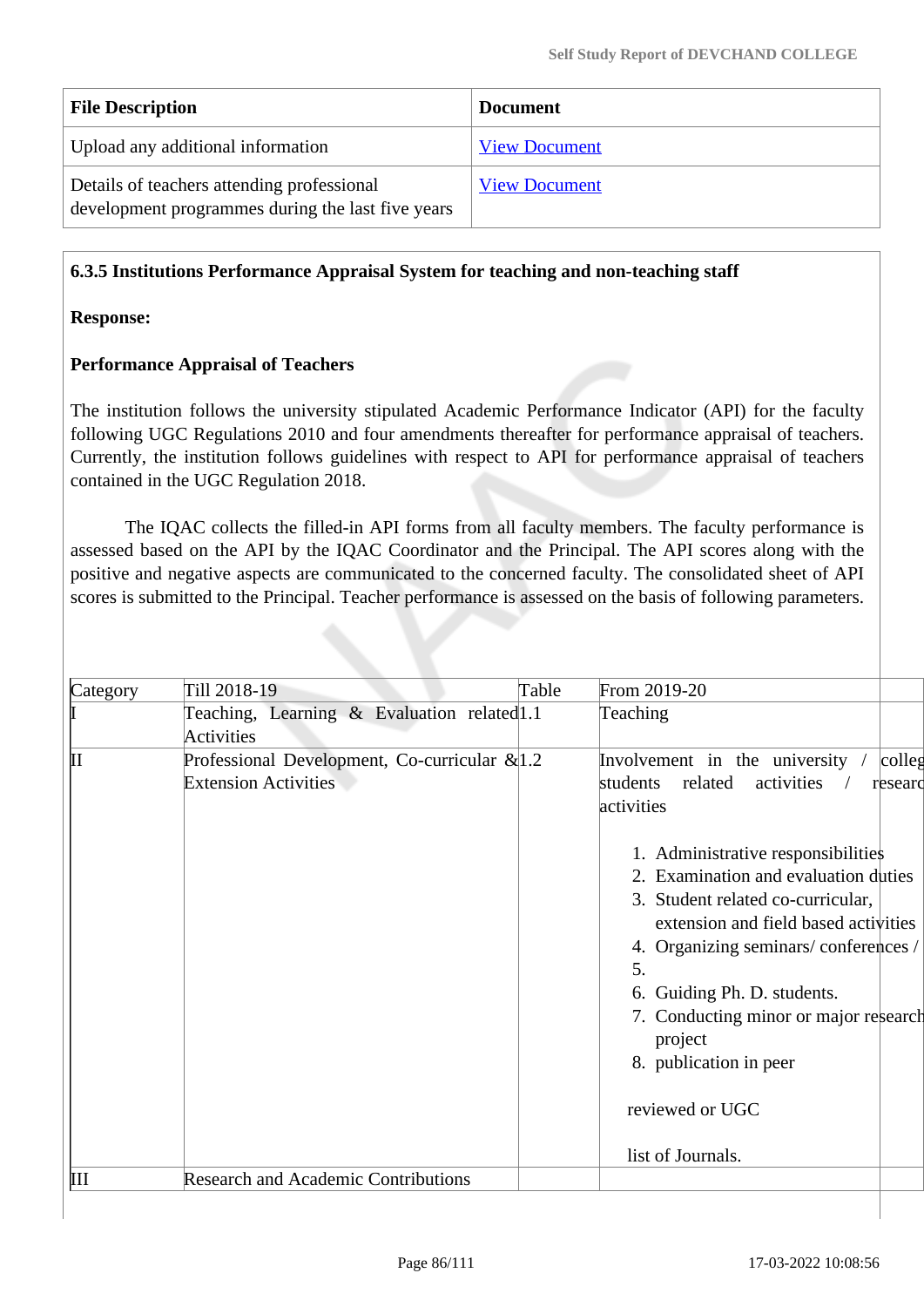# **Student Feedback on Teachers**

Besides the API based performance appraisal, students' feedback is collected by IQAC on the performance of teachers every year with reference to command over subject, communication skills, skill of explaining difficult concepts, art of making the subject interesting, use of teaching methods, use of ICT, regularity and punctuality in engaging classes, lecture preparation, interaction with students, conduct of tests and completion of syllabus in time. The responses are used to assess overall performance of all faculty and necessary suggestions are given for improvement.

# **Performance Appraisal of Non-Teaching Staff**

Every year the confidential reports of non-teaching staff are collected and are evaluated by the office superintendent and principal. Initially the staff fills in the self appraisal form. On submission of the same, office superintendent and principal prepare the confidential reports. The evaluation is done on parameters such as industrious nature and application, relations with colleagues, general intelligence, administrative abilities, integrity and character.

| <b>File Description</b>           | <b>Document</b>      |
|-----------------------------------|----------------------|
| Upload any additional information | <b>View Document</b> |

# **6.4 Financial Management and Resource Mobilization**

### **6.4.1 Institution conducts internal and external financial audits regularly**

#### **Response:**

The institution conducts financial audits regularly. It follows two-tier audit system in which internal audit is conducted by an Internal Audit Committee and external audit is carried out by a Professional Chartered Accountant Firm. Besides, there is government audit which is carried out periodically.

1.Internal Audit by college

2.External Audit by the Chartered Accountant Firm

3.External Audit by Government Agency

### **Internal Audit**

Internal Audit is conducted by Internal Audit Committee every year. Audit objections, if any, are settled at the time of finalization of audited statement of accounts.

### **External Audit:**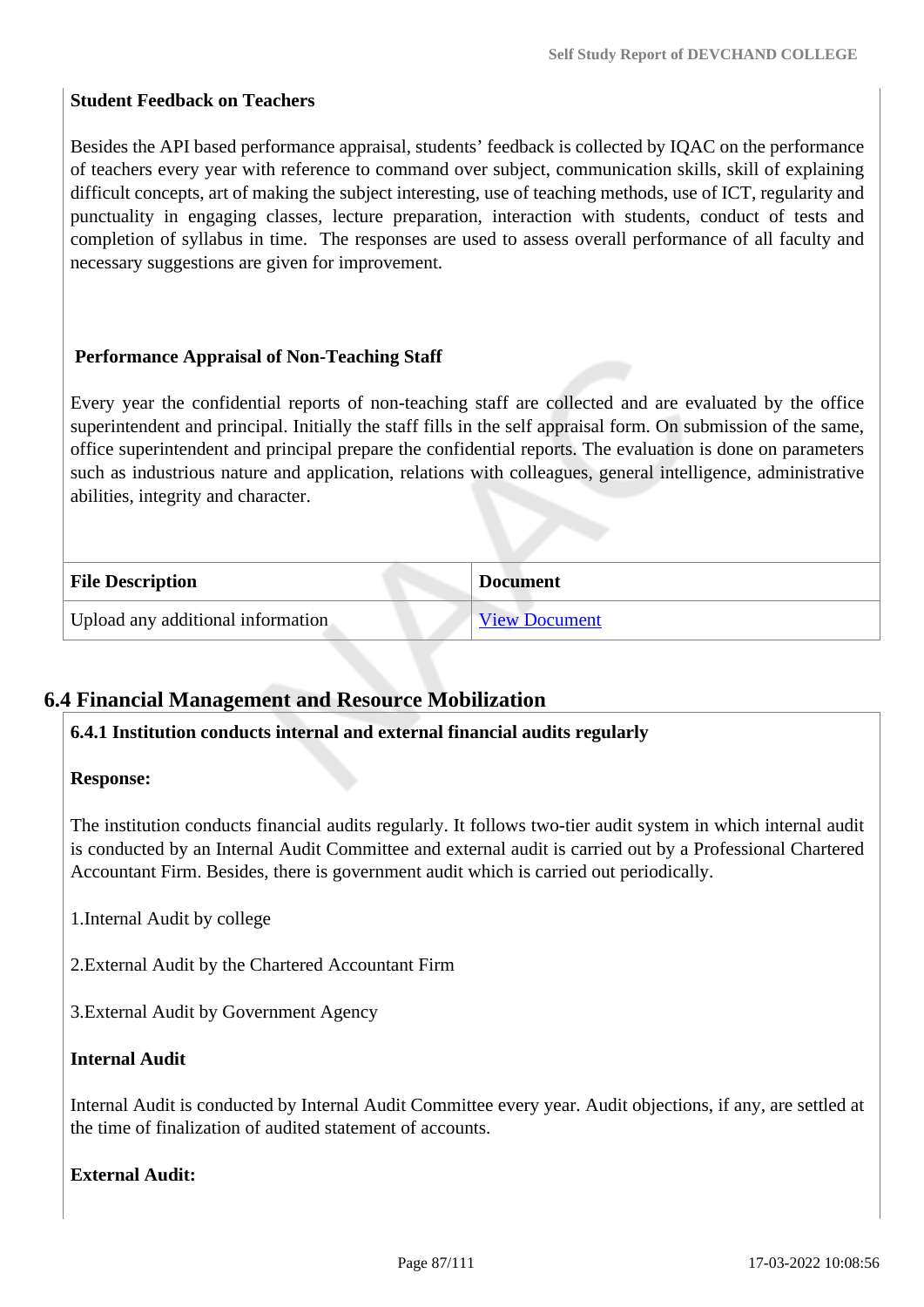External Audit is conducted by a Professional Chartered Accountant Firm every year. Audit objections, if any, are settled at the time of finalization of audited statement of accounts.

Details of External Audit conducted during the assessment period.

| Agency                                          | Date             |  |
|-------------------------------------------------|------------------|--|
| M/s M.V. Wali & Associates, Nipani              | 26-09-2017       |  |
| Akiwate, Herwade, Kurane & Associates, Kolhapur | $05 - 11 - 2018$ |  |
| Akiwate, Herwade, Kurane & Associates, Kolhapur | 27-08-2019       |  |
| Akiwate, Herwade, Kurane & Associates, Kolhapur | 29-12-2020       |  |
| Akiwate, Herwade, Kurane & Associates, Kolhapur | $27 - 12 - 2021$ |  |
|                                                 |                  |  |

# **External Audit:**

External audit of the college is carried out periodically by the following government agencies:

1. Joint Director, Higher Education, Kolhapur region, Kolhapur

2. Auditor, Higher Education, Kolhapur region, Kolhapur

3. Principal Accountant General (Audit-1), Government of Maharashtra, Mumbai

#### **Settling Audit Objections and Compliance:**

Objections, if any, are complied within the given time.

| <b>File Description</b>           | <b>Document</b>      |
|-----------------------------------|----------------------|
| Upload any additional information | <b>View Document</b> |

# **6.4.2 Funds / Grants received from non-government bodies, individuals, philanthropers during the last five years (not covered in Criterion III)**

#### **Response:** 0

6.4.2.1 Total Grants received from non-government bodies, individuals, Philanthropers year wise during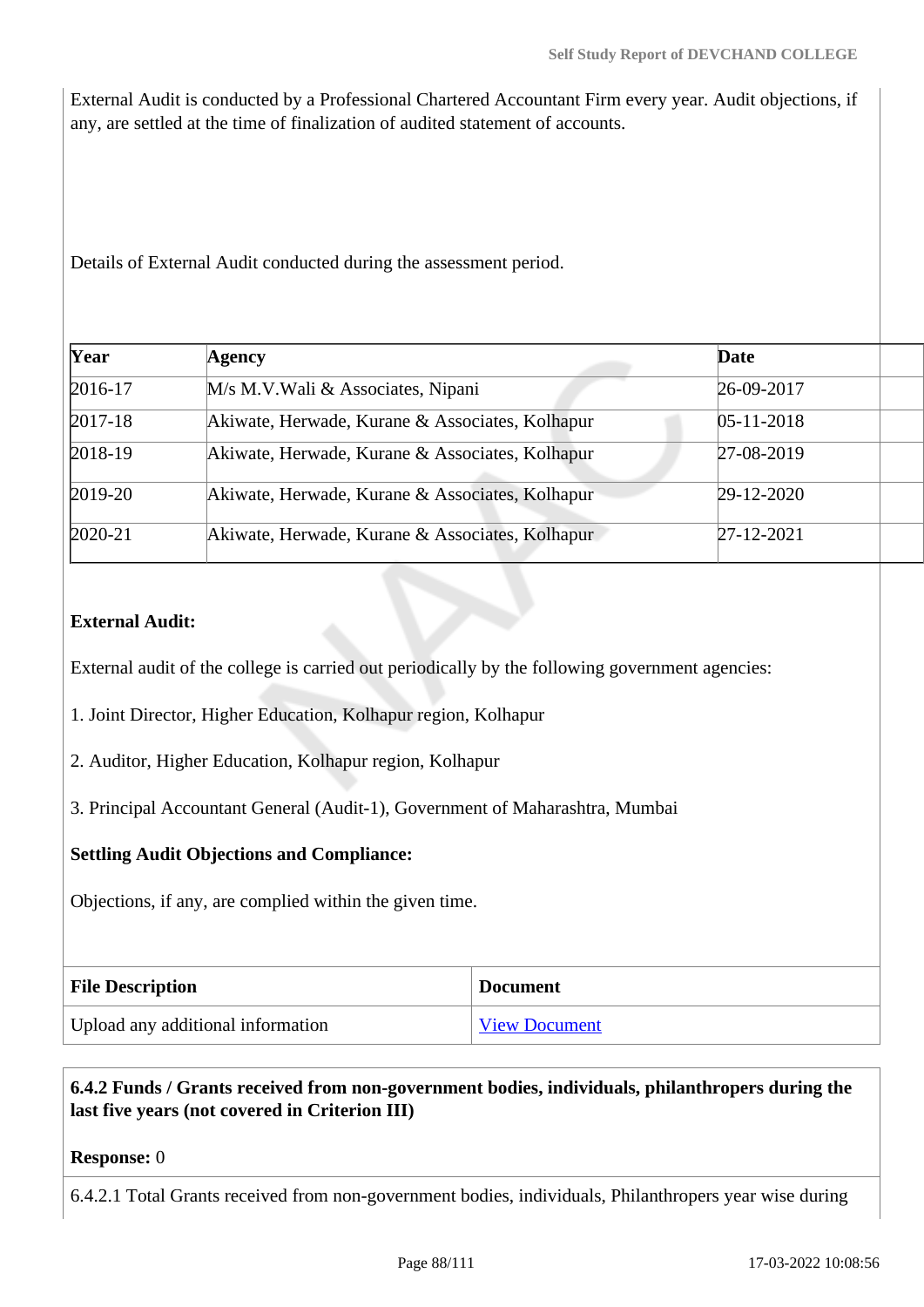# the last five years (INR in Lakhs)

| 2020-21                 | 2019-20  | 2018-19  |                 | 2017-18  | 2016-17  |
|-------------------------|----------|----------|-----------------|----------|----------|
| $\overline{0}$          | $\theta$ | $\theta$ |                 | $\theta$ | $\theta$ |
|                         |          |          |                 |          |          |
| <b>File Description</b> |          |          |                 |          |          |
|                         |          |          | <b>Document</b> |          |          |

**6.4.3 Institutional strategies for mobilisation of funds and the optimal utilisation of resources**

**Response:** 

Devchand College is a grant-in-aid institution permanently affiliated to Shivaji University, Kolhapur. The major source of fund is salary grant from the Government of Maharashtra. Besides, the college obtains funds from UGC, New Delhi, DST-FIST and Shivaji University, Kolhapur for academic, research purposes and infrastructure development.

### **Policy of the Institution**

- To approach various government agencies for funds for academic, research, student support services and infrastructure development
- To approach NGOs for the same
- To approach philanthropists
- To appeal to the alumni

#### **Major Sources of Funds during the Assessment Period**

- Salary grant from the Government of Maharashtra
- Non-salary grant from Government of Maharashtra
- DST-FIST (Level-0) grants for research laboratory
- Grants received from UGC for research
- Grants received from Shivaji University, Kolhapur for research
- Funds received from Shivaji University, Kolhapur for examinations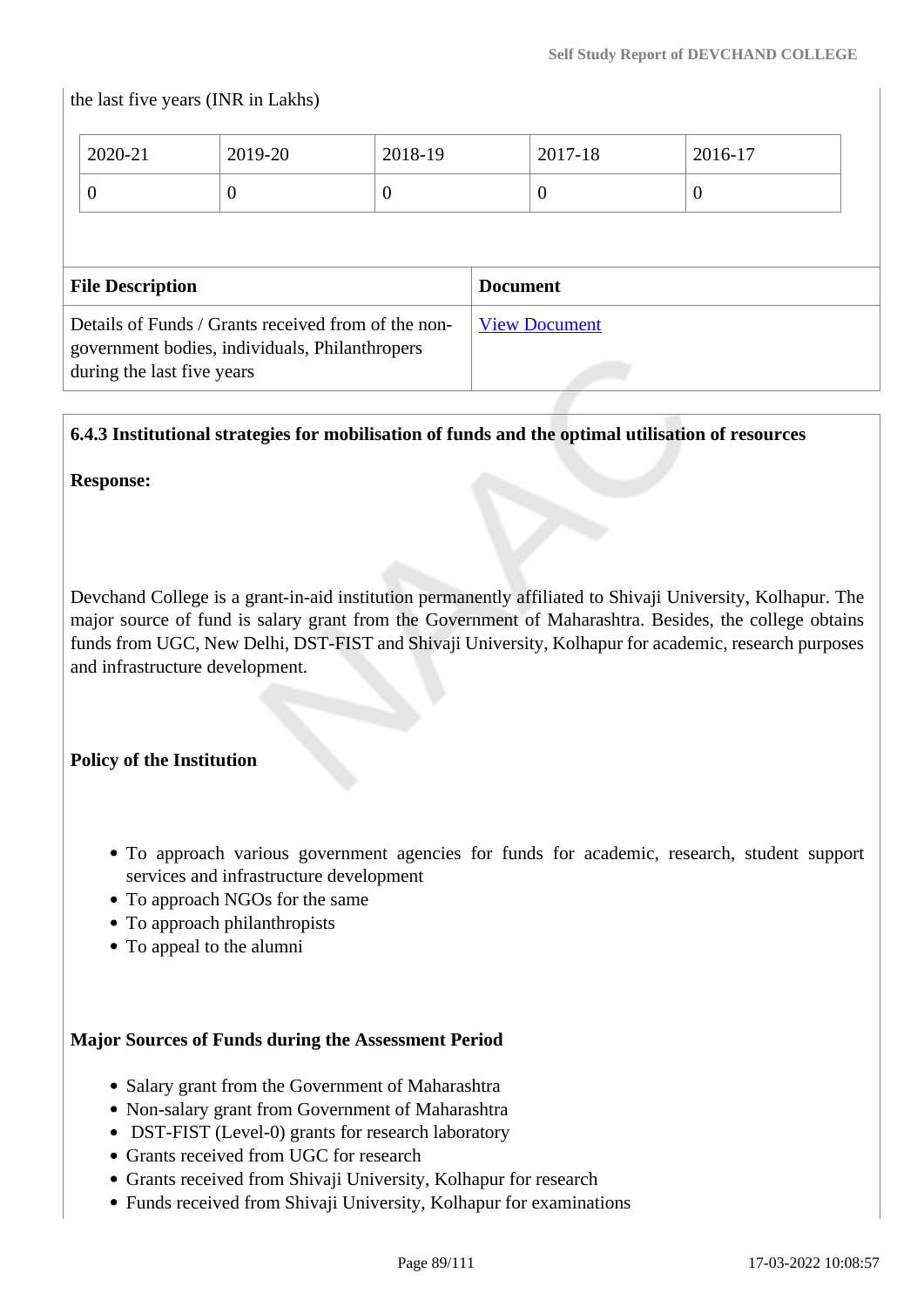- Funds received from Shivaji University, Kolhapur for merit scholarships
- Funds from Government of Maharashtra for various scholarships to students
- Funds from Government of Karnataka for various scholarships to students
- Funds from Government of India for various scholarships to students
- Funds from Shri D. C. Shah Suvarn Mahotsav Trust, Arjunnagar
- Funds from Shri D.C. Shah and A.D.Shah Suvarn Mahotsav Trust, Arjunnagar
- Fees from students- tuitions, gymkhana, library, laboratory, etc.
- Fees from self-financing programmes (Non-grant)
- Fees from Career Oriented Courses
- Funds from Alumni and Parents Association for college development and students

#### **Details of Funds received during the Assessment Period under major heads:**

| <b>Name of Source</b>                                                                 |                         |           | <b>Amount in Rs</b>              |             |             |
|---------------------------------------------------------------------------------------|-------------------------|-----------|----------------------------------|-------------|-------------|
|                                                                                       | 2016-17                 | 2017-18   | 2018-19                          | 2019-20     | 2020-21     |
| Salary grant from Government of Maharashtra                                           |                         |           | 7,00,74,29 7,48,00,147,36,35,595 | 8,13,30,607 | 9,79,74,939 |
| from<br>Non-salary<br>Government<br>grant<br>Maharashtra                              | of5,00,658              | 5,38,200  | 1,83,900                         | 3,98,100    |             |
| <b>DST-FIST</b><br>$(Level-0)$<br>for<br>grants<br>laboratory                         | research62,50,000       |           |                                  |             |             |
| Grants received from UGC for research                                                 |                         |           |                                  | 70,000      |             |
| Grants received from<br>Shivaji University,<br>Kolhapur for research                  |                         |           | 1,07,500                         |             | 2,37,500    |
| received from Shivaji<br>University, 4,81,883<br>Grants<br>Kolhapur for examinations  |                         | 6,52,487  | 7,04,942                         | 5,48,721    |             |
| Scholarship<br>Government<br>grants<br>from<br>Maharashtra                            | of <sub>5</sub> ,64,587 | 5,53,592  | 67, 37, 253                      | 78,18,888   | 39,59,337   |
| Scholarship<br>from<br>Government<br>grants<br>Karnataka                              | of12,16,470             | 10,67,302 | 10,50,600                        | 9,81,995    |             |
| Grants from Government of India for various <sup>49</sup><br>scholarships to students |                         | 36        | 34                               | 47          | 24          |
| (No. of Beneficiaries)                                                                |                         |           |                                  |             |             |
| Shri D. C. Shah Suvarn Mahotsav Trust                                                 | 54,902                  | 36,300    | 49,637                           | 9,080       |             |
| Shri D. C. Shah and Sou. A. D. Shah Suvarn 11,000<br>Mahotsav Trust                   |                         |           | 12,666                           |             |             |
| Tuition fees, gymkhana fee, library<br>laboratory fee, etc.                           | fee, 5, 88, 703         | 5,34,719  | 9,86,613                         | 5,38,562    | 10,44,378   |
| Fees for self-financing programmes<br>grant)                                          | $(Non-36,21,267)$       | 58,16,452 | 67,09,473                        | 72,41,543   | 41,19,534   |
| Fees for Career Oriented Courses                                                      | 27,61,280               | 25,01,100 | 32,06,100                        | 33,24,390   | 25,75,000   |
| Funds from Alumni and Parents Association                                             | 1,44,000                | 1,21,000  | 1,22,500                         | 1,27,006    | 21,000      |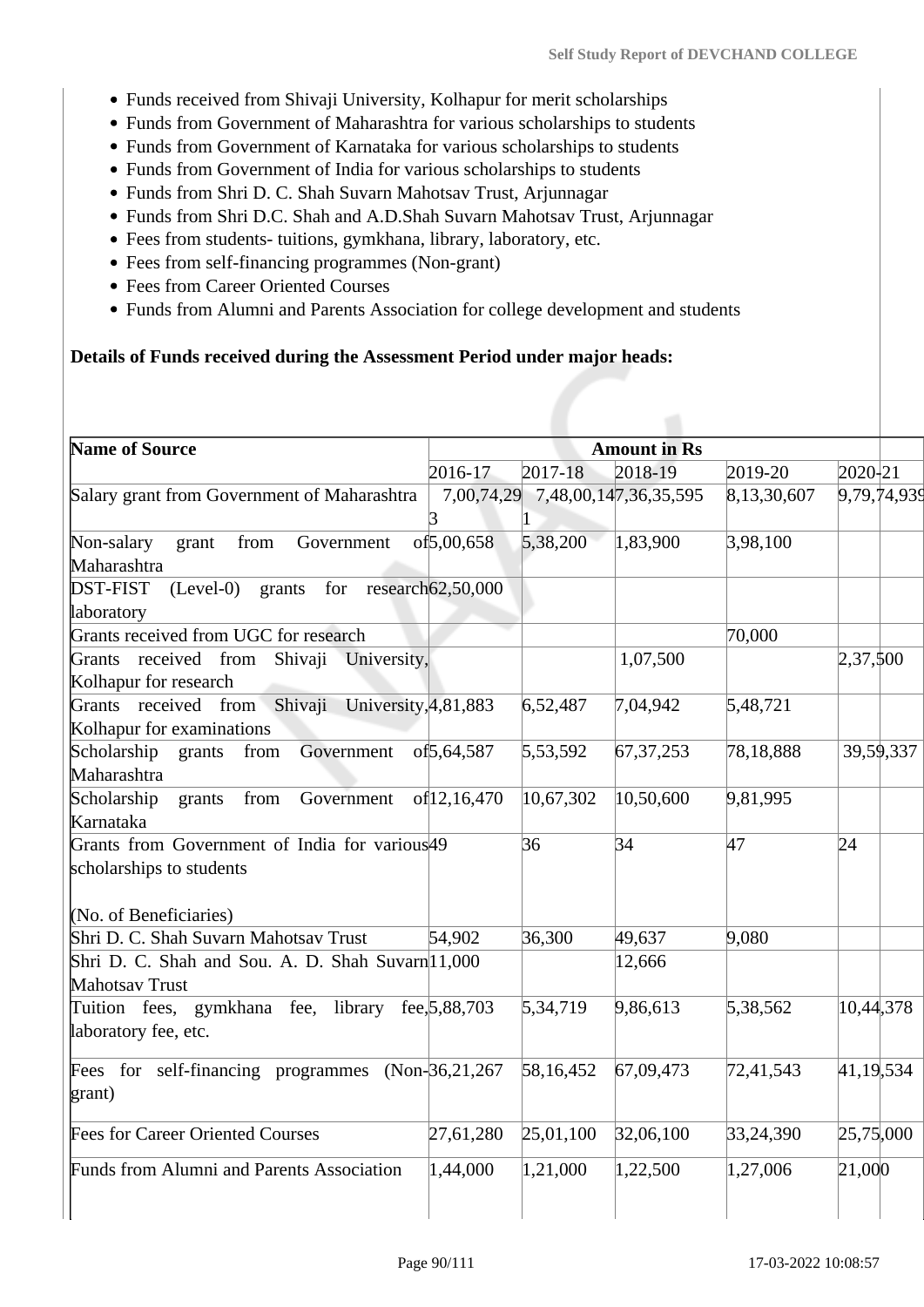# **Procedure for Optimal Utilization of Resources**

The set procedure for utilization of funds from various sources is as follows.

- The budgetary requirements of the departments and cells are obtained at the beginning of the academic year.
- The same are placed before the Purchase Committee, the meetings of which are held periodically.
- The Purchase Committee sanctions funds considering the availability of financial resources and departmental and cells requirements.
- As per the approved budget, the purchases are made by the concerned departments and cells and bills are submitted to the accounts section.
- Utilization is monitored by the Principal.

| <b>File Description</b>           | <b>Document</b>      |
|-----------------------------------|----------------------|
| Upload any additional information | <b>View Document</b> |

# **6.5 Internal Quality Assurance System**

 **6.5.1 Internal Quality Assurance Cell (IQAC) has contributed significantly for institutionalizing the quality assurance strategies and processes**

# **Response:**

Set up on 2nd January 2003, the IQAC of the college has served as a spearhead in institutionalizing quality enhancing practices in the college. These practices have been the result of the leadership role played by IQAC. The quality measures have become a continuous process and are visible in the systems and procedures adopted in providing services to stakeholders. Two of these practices are explained below.

### 1.**Introduction of Certificate Courses**

In tune with NAAC core values and the Vision and Mission statements of the institution, introduction of skill development and value added certificate courses have been an important item on the agenda of IQAC meetings and the same can be witnessed in the plan of action chalked out every year by IQAC. Moreover, the same has been a major thrust area of the institution's Perspective Plan. In consonance with this, the college has conducted several skill-based and value-added certificate courses and has endeavoured to fill the gaps in university curricula on the one hand and develop employability skills among the students on the other. The following table presents an account of the new certificate courses conducted during the last five years.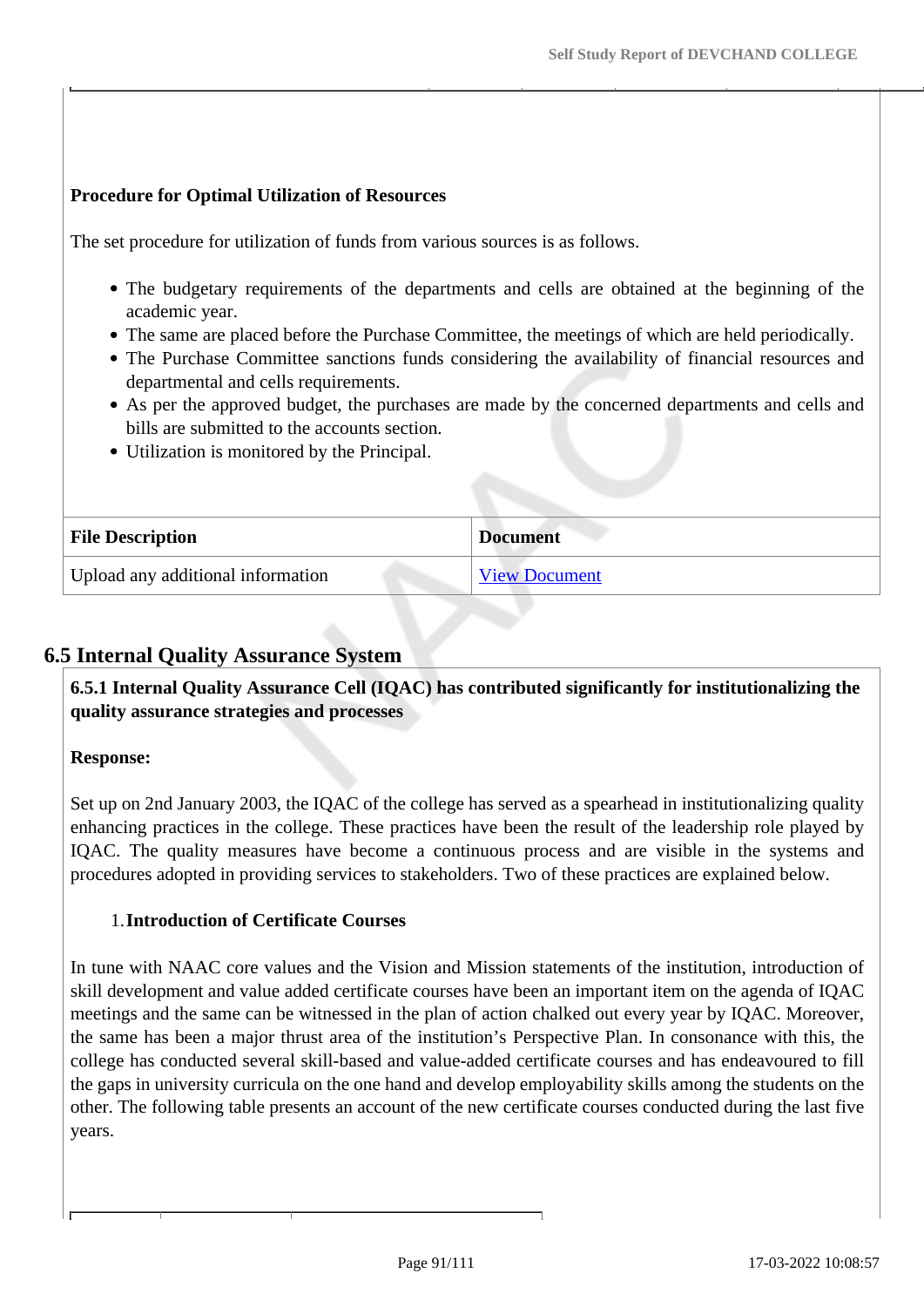| Sr. No | Year        | No of Courses |
|--------|-------------|---------------|
|        | 2020-21     | 18            |
|        | 2019-20     | 19            |
|        | 2018-19     | 18            |
|        | $2017 - 18$ |               |
|        | 2016-17     |               |

It is on account of the insistence and perseverance of the IQAC that not only the number of courses but also the scope and diversity of courses have increased. This has enabled students to acquire varied skill sets to compete in the job market. The institution has constituted stream-wise Boards of Studies for framing and updating the syllabi of these courses.

# 1.**Faculty Development Initiatives**

 Faculty represents the most important resource that any higher educational institution harnesses to impart quality education. Development of quality culture not only requires timely appointment of qualified faculty but also their orientation and training. To fulfil this objective, several professional development programmes have been organized. For administrative staff, training in administrative processes and proper attitude were organized. Moreover, the faculty were motivated to attend orientation, refresher, faculty development programmes. IQAC has also played a catalyst's role in encouraging the faculty to upgrade their academic qualifications. The following table provides an account of faculty development initiatives undertaken by IQAC during last five years.

| Initiative                                    | 2020-21 | 2019-20 | 2018-19 | $2017 - 18$ | $2016-17$ |  |
|-----------------------------------------------|---------|---------|---------|-------------|-----------|--|
| A) Professional Development Programmes $&11$  |         | 06      | 05      | 01          | 02        |  |
| Administrative<br>Training<br>Programmes      |         |         |         |             |           |  |
| organised                                     |         |         |         |             |           |  |
| B) Orientation Courses /Refresher Courses 15  |         | 33      | 08      | 08          | 14        |  |
| <b>/Faculty Development Programmes /Short</b> |         |         |         |             |           |  |
| Term Courses attended                         |         |         |         |             |           |  |
| $\mathbb{C}$ ) No. of faculty acquiring Ph.D. | 01      | 03      | 03      | 02          |           |  |
|                                               |         |         |         |             |           |  |
|                                               |         |         |         |             |           |  |
|                                               |         |         |         |             |           |  |
|                                               |         |         |         |             |           |  |

| <b>File Description</b>           | <b>Document</b>      |
|-----------------------------------|----------------------|
| Upload any additional information | <b>View Document</b> |

 **6.5.2 The institution reviews its teaching learning process, structures & methodologies of operations and learning outcomes at periodic intervals through IQAC set up as per norms and recorded the incremental improvement in various activities ( For first cycle - Incremental improvements made for the preceding five years with regard to quality For second and subsequent cycles - Incremental improvements made for the preceding five years with regard to quality and post accreditation quality initiatives )**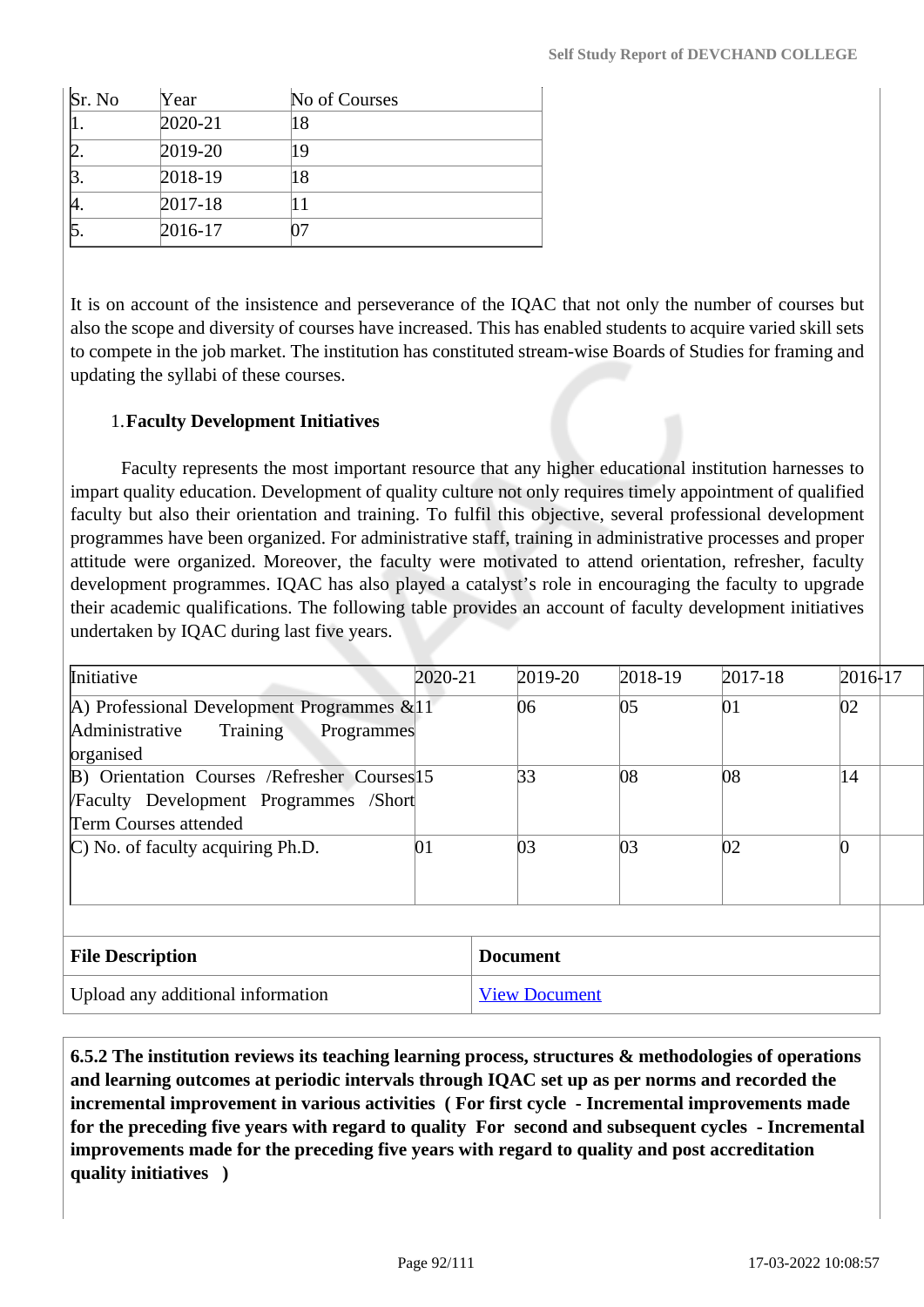# **Response:**

The IQAC implements quality maintenance and enhancement measures in teaching-learning process, sets up systems and mechanism of operations with a view to achieving expected learning outcomes. The institution continually monitors curriculum delivery through well-established modes. At the department level, the Heads of departments periodically monitor teaching-learning process with respect to teaching methodologies, testing and completion of syllabus. The IQAC reviews the teaching-learning process of the institution primarily through annual Academic Audit. The IQAC also takes feedback from students on teachers' performance every year. The feedback analysis report is communicated to the concerned teacher for improvement. The Principal takes feedback on teaching-learning process during staff meetings and meetings with Heads of departments and makes suggestions for improvement.

# **Example 1 Academic Audit by IQAC**

Academic audit is conducted by IQAC periodically. The details of the Audit are as follows.

| Year        | Dates              | Internal / External |
|-------------|--------------------|---------------------|
| $2021 - 22$ | 03 to 06 Sept 2021 | Internal            |
| $2021 - 22$ | 25 to 29 Sept 2021 | Internal            |
| $2020 - 21$ | 9 to 10 Dec 2020   | External            |
| $2019 - 20$ | 27 to 28 Feb 2020  | Internal            |
| $2018-19$   | 1 & 2 May 2019     | Internal            |
| $2017 - 18$ | 24 & 25 April 2018 | Internal            |

 Academic audit is conducted by IQAC periodically. For this, IQAC provides an exhaustive framework eliciting information regarding curricular planning, teaching methods, catering to student diversity, continuous internal evaluation and also co-curricular activities. Departments make presentations, as per the schedule provided prior to the same in front of IQAC and the principal and vice-principals. Soon after the presentation of each department, interaction is held in which strengths and weaknesses pertaining to teaching- learning are communicated and innovative and effective practices are appreciated. Review of learning outcomes is done on the basis of result analysis of semester examinations and continuous internal evaluations and other activities. This generates a congenial academic atmosphere on the campus and instils a competitive spirit among the departments.

 Documents pertaining to teaching learning process are verified by the IQAC after the presentations. One of the important documents that are verified is the academic diaries maintained by all faculty. The same are also verified by Heads of departments and the Principal at the end of every month.

# **Example 2 : Promotion of ICT use in Teaching and Learning**

The IQAC takes two feedbacks on teaching-learning process every academic year.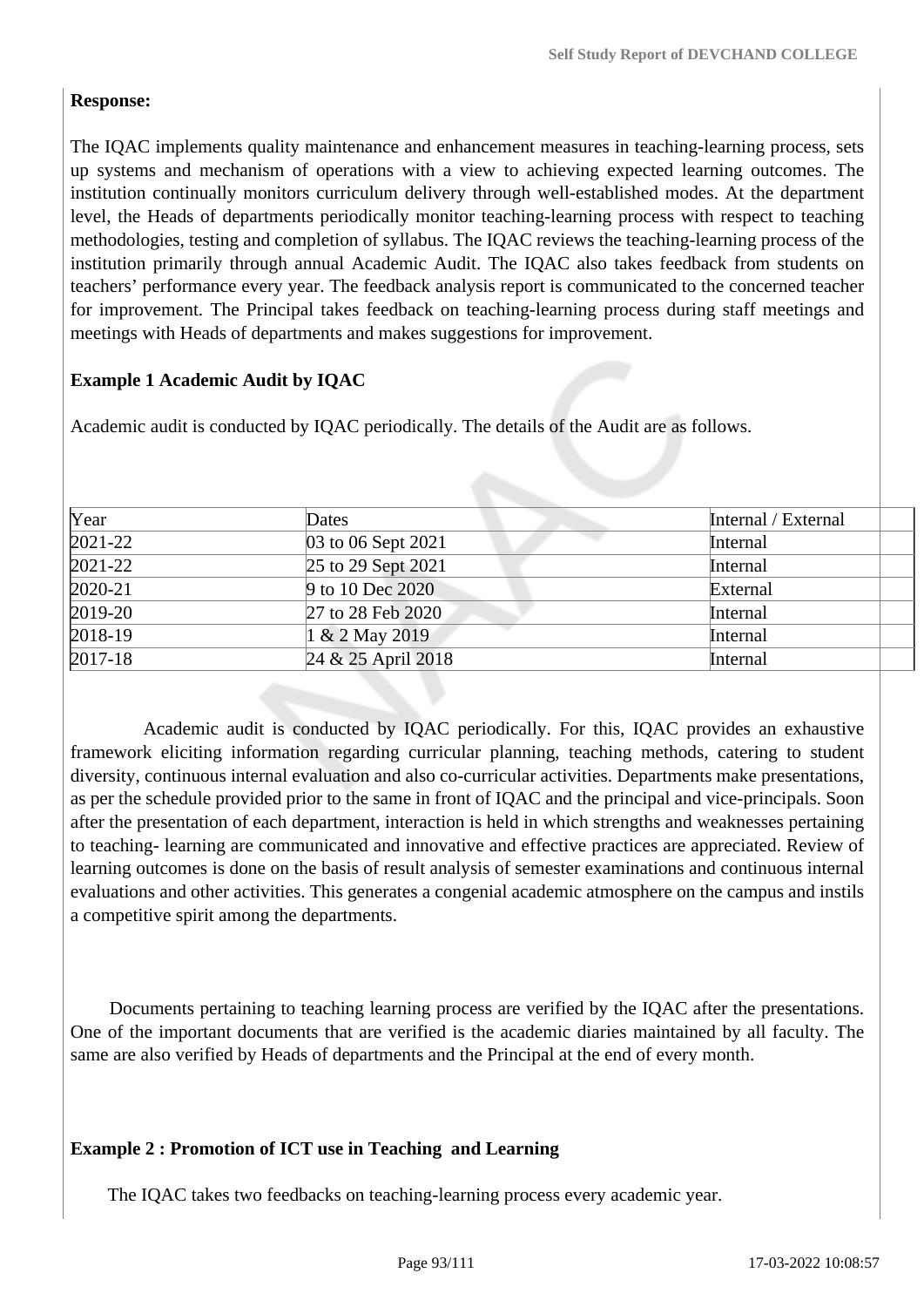1. Student Satisfaction Survey (on the model of NAAC-SSS)

2. Students' feedback on individual teachers

 IQAC analyses the same and prepares an action plan to implement the suggestions made by students. Representing students' views, the IQAC has strengthened the use of ICT in teaching learning process. This has been primarily achieved through organisation of several workshops/ training programmes on various modes of ICT use in order to make teaching-learning process more effective and student-friendly. Besides, the internet facility bandwidth has been increased to 100 mbps. As a result of this, use of PPTs, video lessons, YouTube videos, *Devchand Gurukul* You Tube Channel, subject-related movies, blended learning, flipped classroom, Google Classroom, virtual platforms, educational Apps, CDs, language laboratory, INFLIBNET-N-List, SWAYAM/NPTEL courses, IIT courses, IIRS outreach programmes, use of various softwares, etc. are used by the faculty.

| <b>File Description</b>           | <b>Document</b>      |
|-----------------------------------|----------------------|
| Upload any additional information | <b>View Document</b> |

### **6.5.3 Quality assurance initiatives of the institution include:**

- **1.Regular meeting of Internal Quality Assurance Cell (IQAC); Feedback collected, analysed and used for improvements**
- **2.Collaborative quality intitiatives with other institution(s)**
- **3.Participation in NIRF**
- **4.any other quality audit recognized by state, national or international agencies (ISO Certification, NBA)**

**Response:** B. 3 of the above

| <b>File Description</b>                                                                    | <b>Document</b>      |
|--------------------------------------------------------------------------------------------|----------------------|
| Upload details of Quality assurance initiatives of the <u>View Document</u><br>institution |                      |
| Upload any additional information                                                          | <b>View Document</b> |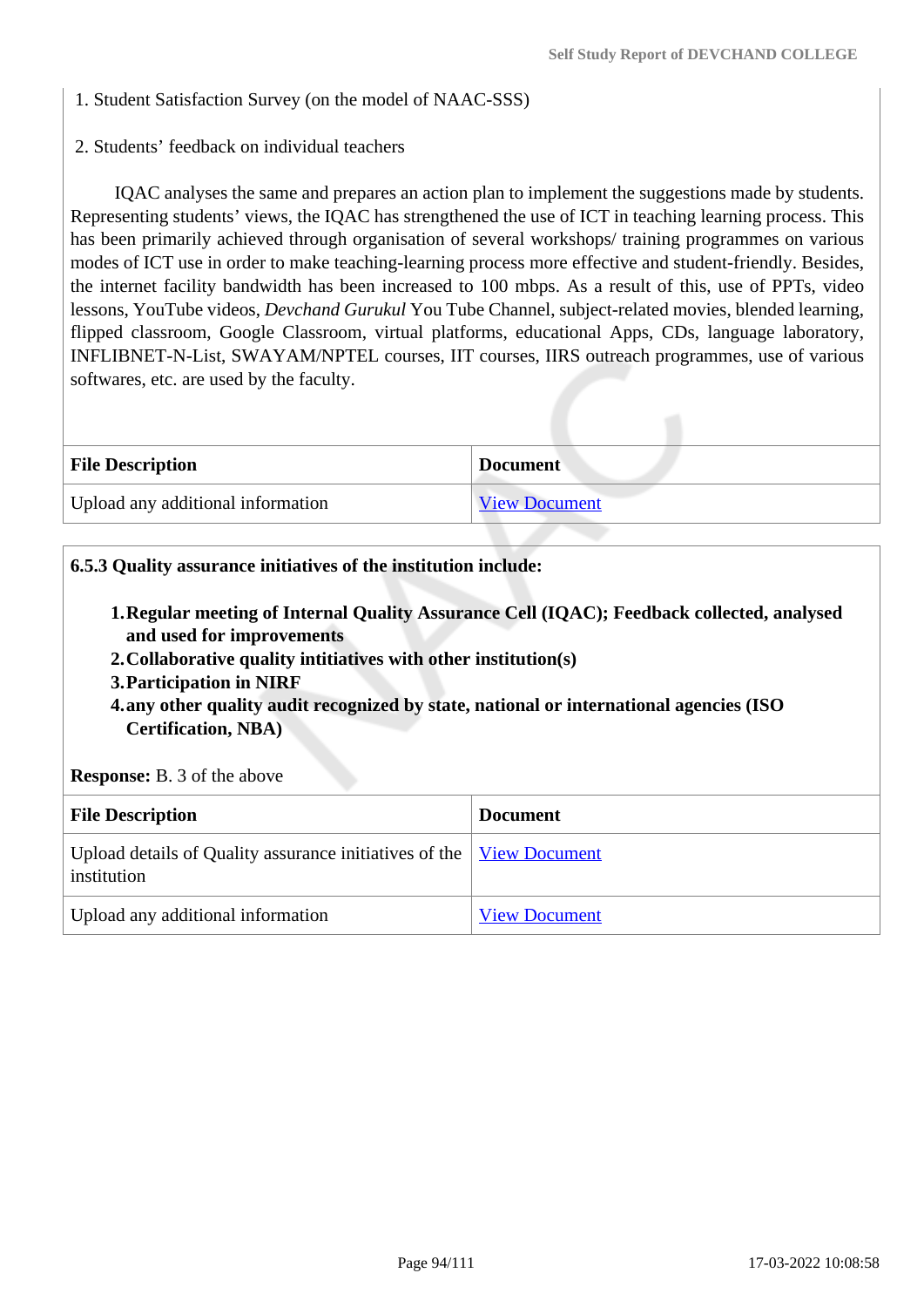# **Criterion 7 - Institutional Values and Best Practices**

# **7.1 Institutional Values and Social Responsibilities**

 **7.1.1 Measures initiated by the Institution for the promotion of gender equity during the last five years.**

#### **Response:**

In consonance with the Vision '*Tamasoma Jyotirgamaya'*, the institution maintains universal values such as gender equality in letter and spirit. Since the male-female ratio of the college is 48:52, the institutional policy gives top priority to safety, security and all-round development of girls. The three dedicated committees- *Swayamsiddha Schetana Mandal* (estd. in 1992), *Beti Bachao ani Beti Padhao* (estd. 2018) and Internal Complaints Committee (estd. 2002) undertake gender equity initiatives as per the action plan prepared in accordance with IQAC guidelines. With a view to creating gender-neutral society, the college consciously inculcates and promotes equality among girls and boys as can be seen in the participation of girls in the activities organized by the institution including NSS, NCC and White Army. From the year 2016-17, a separate wing of NCC for Girls has been operational. Gender audit is conducted periodically

 In order to cater to the all-round development of girls, the institution organizes the following activities.

1.Gender awareness programs

- 2.Self-defence training
- 3.Health and hygiene related events
- 4.Yoga and meditation camps
- 5.Special lectures on women's rights and constitutional provisions
- 6.Gender equity based competitions and poster presentations
- 7.Rallies to create awareness about violence against women and prevention measures
- 8.Participation in sports and cultural programs
- 9.Participation in 700 km water conservation rally (Krishna to Kaveri), jungle trekking,
- 10.Certificate courses
- 11.Employability enhancement programs
- 12.Participation in recruitment drives
- 13.Entrepreneurship promotion activities
- 14.Display of movies upholding values of gender equality
- 15.Display of Medha Patkar's special video message to girls and boys of the college
- 16.Day celebrations- International Women's Day and Savitribai Phule Jayanti

17.Sending *Rakhis* to BSF on 15th August

Women's safety and security measures:

1.CCTV cameras in the campus

2.Security guards appointed to keep the troublesome elements away from the campus

- 3.Self-defence training for girls
- 4.Prevention of sexual harassment awareness programs by Internal Complaints Committee

5.Grievances are redressed through Internal Complaints Committee

6.Female teacher/s accompany during out-station activities such as study tours and NSS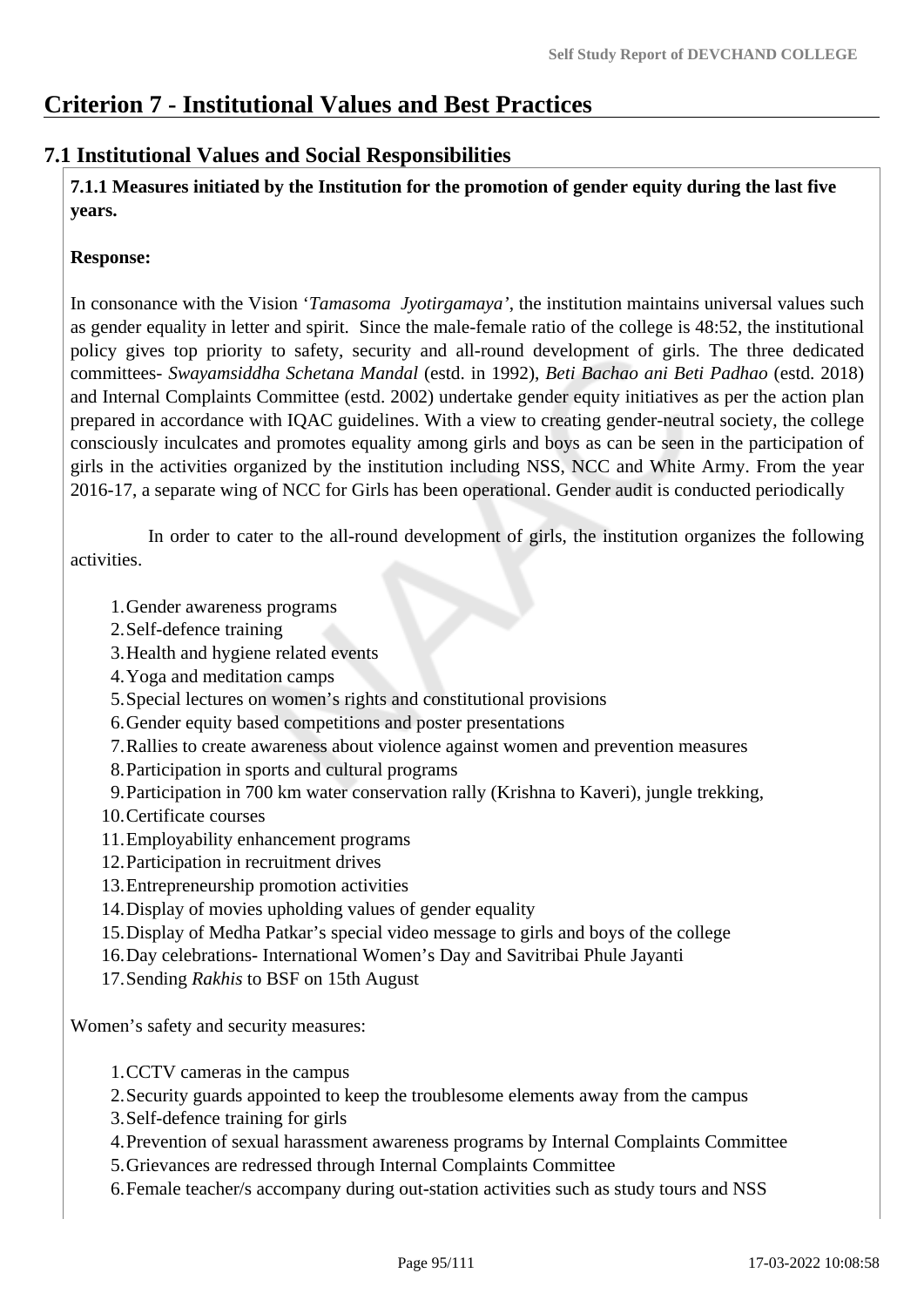camp

#### Infrastructure for girls:

### 1.Ladies rest room

- 2.Girls' hostel
- 3.Counselling and Health centre
- 4.Sanitary wear disposal machine
- 5.Adequate number of washrooms
- 6.Day care centre

Social outreach programs for promotion of gender equity in the society:

- 1.Single Girl Child Promotion campaign
- 2.Save Girl, Save Environment campaign
- 3.Blood donation camps
- 4.Street corner meetings

The positive outcomes of the various programmes are witnessed in the academic progress, increased participation in extra-curricular activities, selection in placement drives and entrepreneurship initiatives by girls.

| <b>File Description</b>                                                                                                                                                                             | <b>Document</b>      |
|-----------------------------------------------------------------------------------------------------------------------------------------------------------------------------------------------------|----------------------|
| Link for specific facilities provided for women in<br>terms of: a. Safety and security b. Counselling c.<br>Common Rooms d. Day care center for young<br>children e. Any other relevant information | <b>View Document</b> |
| Link for annual gender sensitization action plan                                                                                                                                                    | <b>View Document</b> |

### **7.1.2 The Institution has facilities for alternate sources of energy and energy conservation measures**

- **1.Solar energy**
- **2.Biogas plant**
- **3.Wheeling to the Grid**
- **4.Sensor-based energy conservation**
- **5.Use of LED bulbs/ power efficient equipment**

#### **Response:** A. 4 or All of the above

| <b>File Description</b>        | <b>Document</b>      |
|--------------------------------|----------------------|
| <b>Geotagged Photographs</b>   | <b>View Document</b> |
| Any other relevant information | <b>View Document</b> |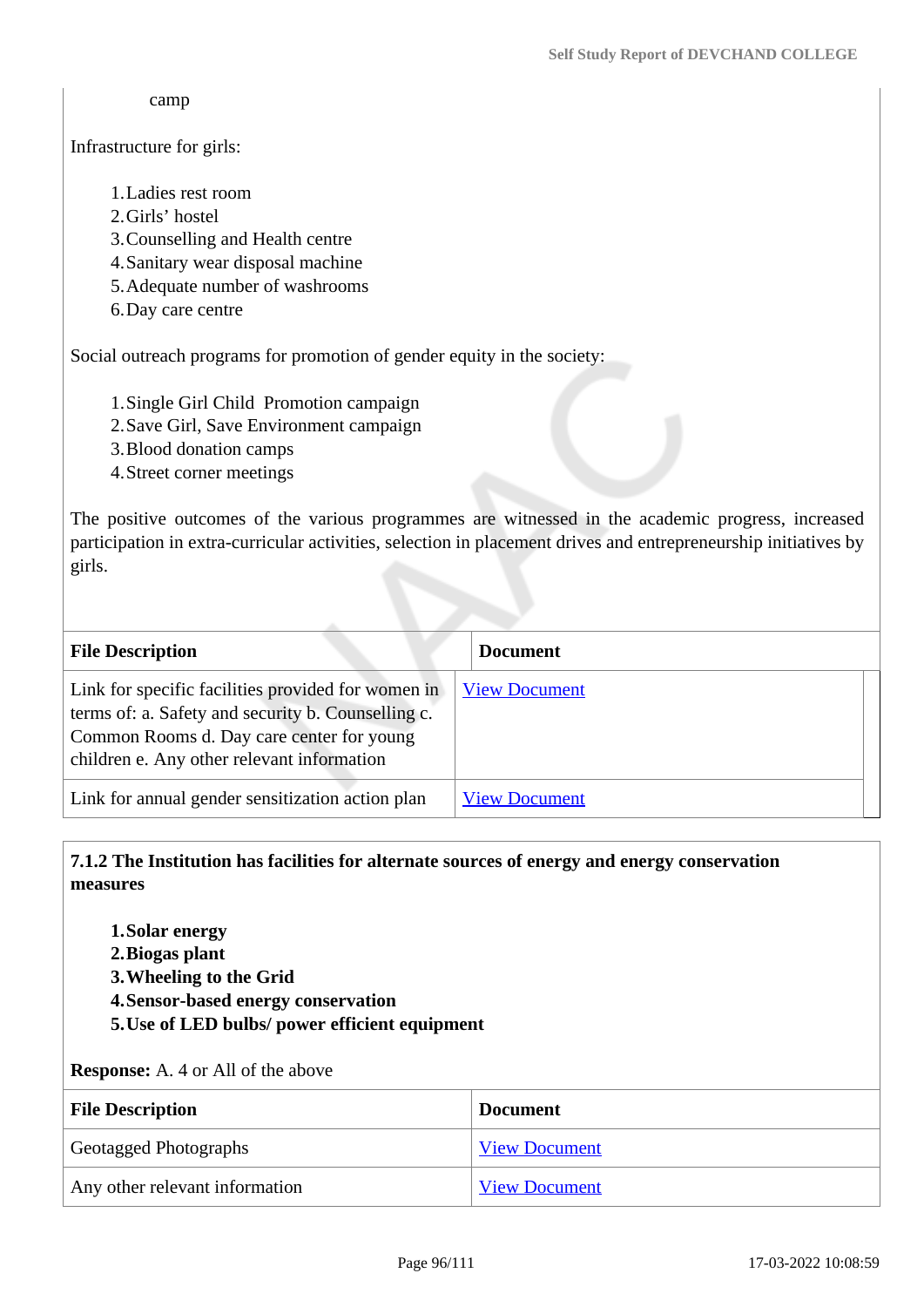**7.1.3 Describe the facilities in the Institution for the management of the following types of degradable and non-degradable waste (within 500 words)**

- **Solid waste management**
- **Liquid waste management**
- **Biomedical waste management**
- **E-waste management**
- **Waste recycling system**
- **Hazardous chemicals and radioactive waste management**

#### **Response:**

#### **Solid waste management:**

Different efforts have been taken to manage solid waste in the campus.

- Devchand College has signed an MoU with the Muncipal Corporation, Nipani for collecting solid waste from college premises. The Corporation collects solid waste and uses it for further process.
- LAN connectivity is used in office for file accessing and transfer to minimize printing process.
- One sided papers are reused for printing.
- Different WhatsApp groups have been formed for communication between staff and administration, amongst departments and committees for sharing and accessing notices, and documents for paperless dissemination of information.

#### **Liquid waste management:**

- The Chemical waste from the Departments of Chemistry and Physics laboratories is collected and treated by effluent plant.
- The hazardous ether separation is carried out in a specially installed ether separation laboratory.

#### **E-waste management**

Devchand College has signed an agreement with an e-waste management company. The e- waste of college is collected and managed by the partner company.

Department of Electronics has prepared electronic chassis from the components of waste devices.

#### **Biomedical Waste management**

Sanitary disposal machine has been installed in ladies' room.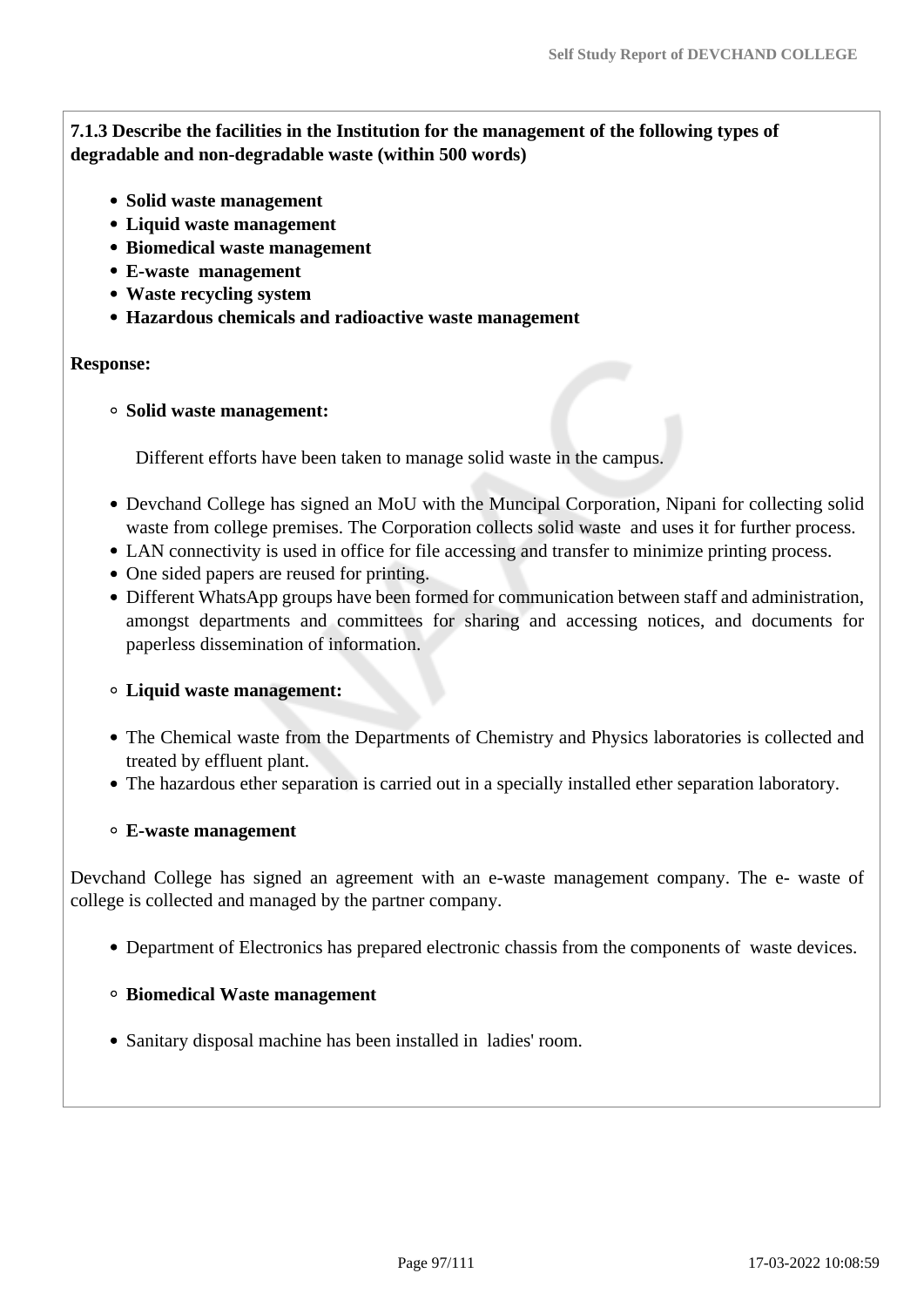| <b>File Description</b>                                                                            | <b>Document</b>      |
|----------------------------------------------------------------------------------------------------|----------------------|
| Any other relevant information                                                                     | <b>View Document</b> |
| Link for Geotagged photographs of the facilities                                                   | <b>View Document</b> |
| Link for Relevant documents like<br>agreements/MoUs with Government and other<br>approved agencies | <b>View Document</b> |

| 7.1.4 Water conservation facilities available in the Institution:<br>1. Rain water harvesting<br>2. Borewell /Open well recharge<br>3. Construction of tanks and bunds<br>4. Waste water recycling<br>5. Maintenance of water bodies and distribution system in the campus<br><b>Response:</b> A. Any 4 or all of the above |                      |
|-----------------------------------------------------------------------------------------------------------------------------------------------------------------------------------------------------------------------------------------------------------------------------------------------------------------------------|----------------------|
| <b>File Description</b>                                                                                                                                                                                                                                                                                                     | <b>Document</b>      |
| Geotagged photographs / videos of the facilities                                                                                                                                                                                                                                                                            | <b>View Document</b> |
| Any other relevant information                                                                                                                                                                                                                                                                                              | <b>View Document</b> |
| Link for any other relevant information                                                                                                                                                                                                                                                                                     | <b>View Document</b> |

# **7.1.5 Green campus initiatives include:**

- **1.Restricted entry of automobiles**
- **2.Use of Bicycles/ Battery powered vehicles**
- **3.Pedestrian Friendly pathways**
- **4.Ban on use of Plastic**
- **5.landscaping with trees and plants**

#### **Response:** A. Any 4 or All of the above

| <b>File Description</b>                                               | <b>Document</b>      |
|-----------------------------------------------------------------------|----------------------|
| Various policy documents / decisions circulated for<br>implementation | <b>View Document</b> |
| Geotagged photos / videos of the facilities                           | <b>View Document</b> |
| Any other relevant documents                                          | <b>View Document</b> |
| Link for any other relevant information                               | <b>View Document</b> |

# **7.1.6 Quality audits on environment and energy are regularly undertaken by the Institution and any**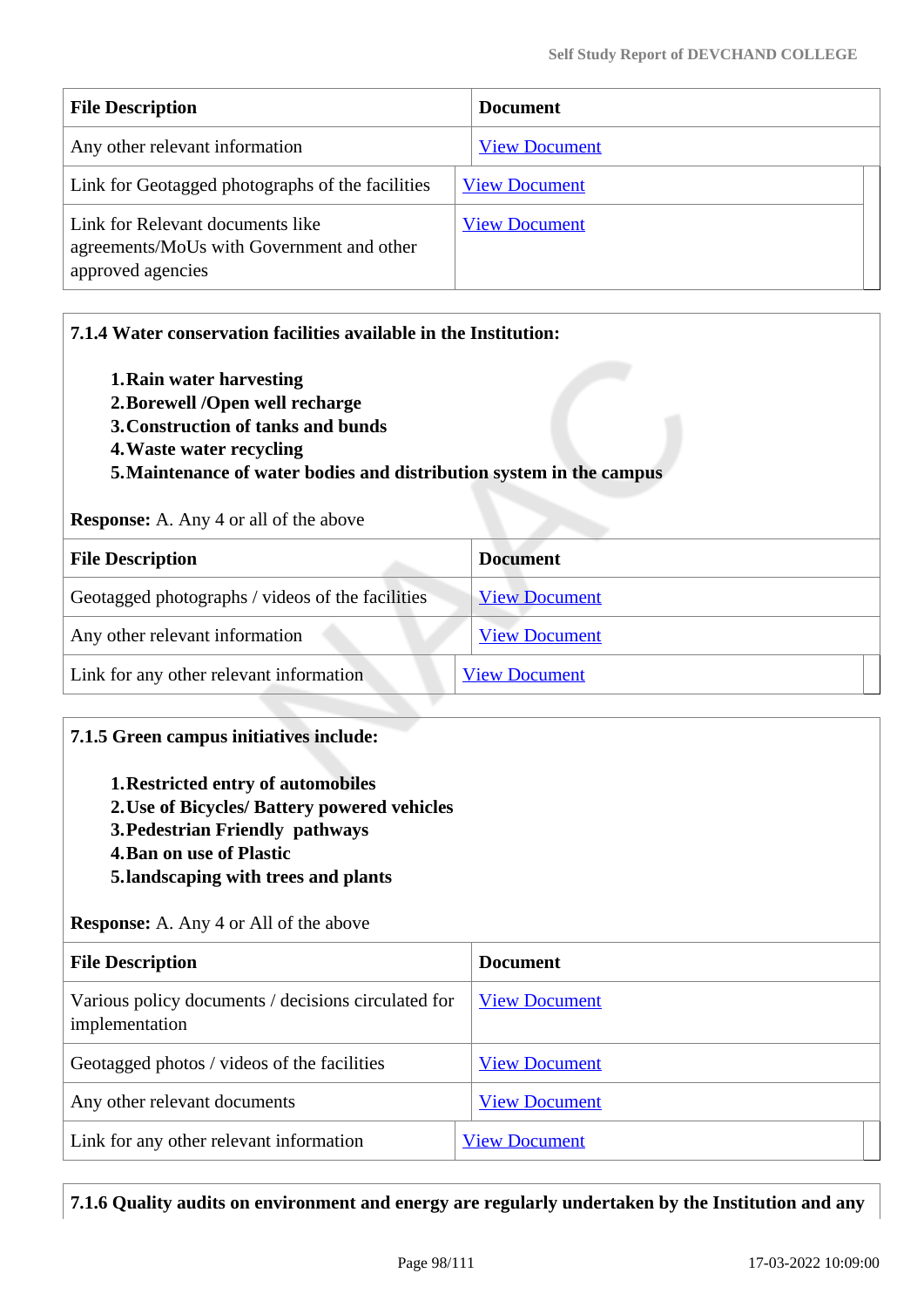**awards received for such green campus initiatives:**

- **1.Green audit**
- **2.Energy audit**
- **3.Environment audit**
- **4.Clean and green campus recognitions / awards**
- **5.Beyond the campus environmental promotion activities**

**Response:** A. Any 4 or all of the above

| <b>File Description</b>                                                      | <b>Document</b>      |
|------------------------------------------------------------------------------|----------------------|
| Reports on environment and energy audits<br>submitted by the auditing agency | <b>View Document</b> |
| Certification by the auditing agency                                         | <b>View Document</b> |
| Certificates of the awards received                                          | <b>View Document</b> |
| Any other relevant information                                               | <b>View Document</b> |

#### **7.1.7 The Institution has disabled-friendly, barrier free environment**

- **1.Built environment with ramps/lifts for easy access to classrooms.**
- **2.Divyangjan friendly washrooms**
- **3.Signage including tactile path, lights, display boards and signposts**
- **4.Assistive technology and facilities for Divyangjan accessible website, screen-reading software, mechanized equipment**
- **5.Provision for enquiry and information : Human assistance, reader, scribe, soft copies of reading material, screen reading**

**Response:** A. Any 4 or all of the above

| <b>File Description</b>                                                     | <b>Document</b>      |
|-----------------------------------------------------------------------------|----------------------|
| Policy documents and information brochures on the<br>support to be provided | <b>View Document</b> |
| Geotagged photographs / videos of the facilities                            | <b>View Document</b> |
| Any other relevant information                                              | <b>View Document</b> |
| Link for any other relevant information                                     | <b>View Document</b> |

 **7.1.8 Describe the Institutional efforts/initiatives in providing an inclusive environment i.e., tolerance and harmony towards cultural, regional, linguistic, communal socioeconomic and other diversities (within 500 words).**

**Response:**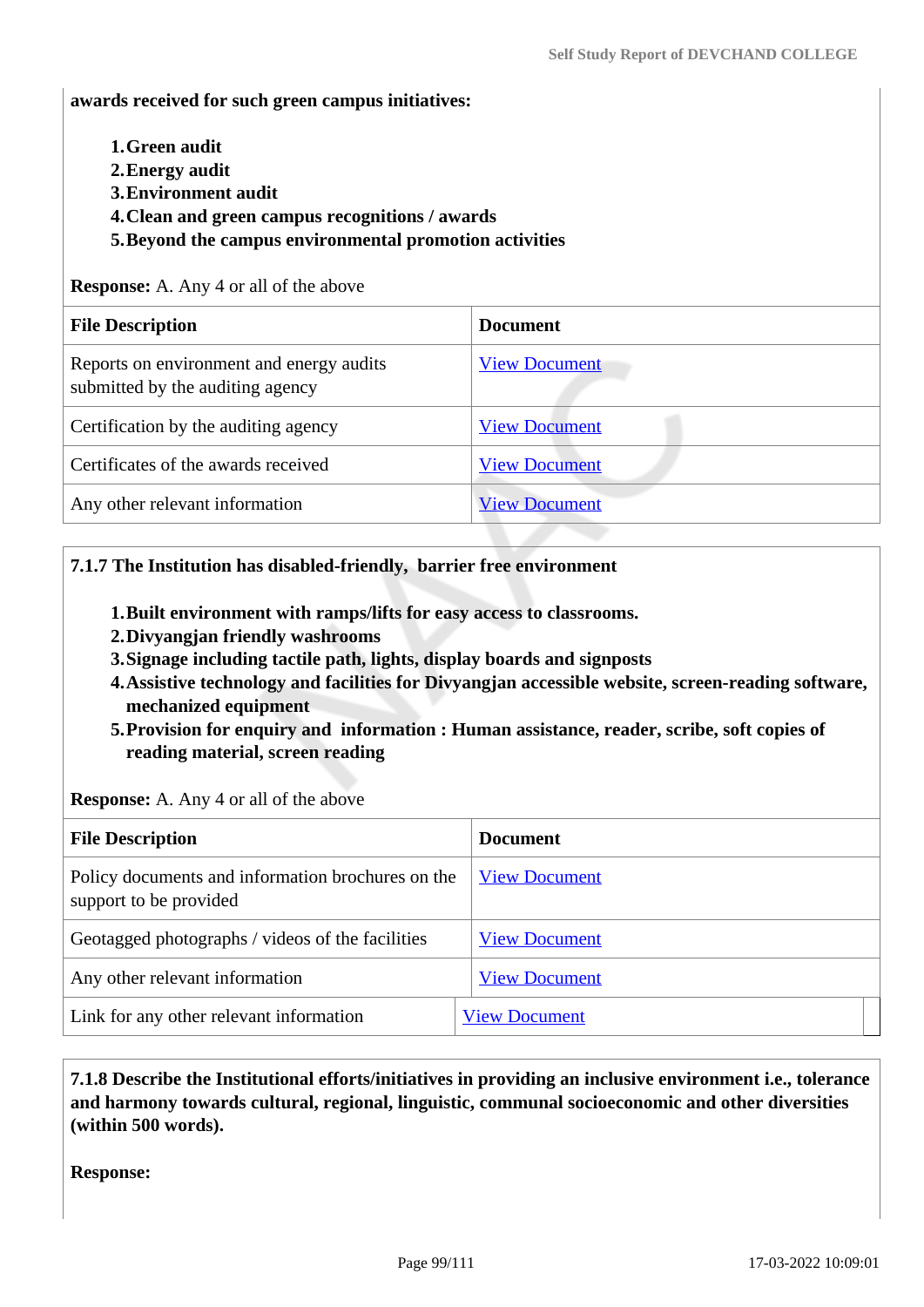India is a multi-religious and multi-cultural nation. It stands on the democratic fabric where equality and freedom are the guiding forces of the society. In consonance with the national values, our institutional core values displayed in the open air theatre such as national integration, gender equality and social service define the character of the institution. Efforts are made to inculcate these values among students.

The institution caters to the higher education needs of the society irrespective of caste, creed, religion, gender, region, language or community. Even though the institution is a Jain minority institution, an atmosphere of inclusiveness is created through admitting students of SC/ST, OBC, NT, SBC,VJ and minority students as well as appointing faculty and staff from various categories.

**Cultural:** The college adheres to cultural diversity through cultural activities such as 'Unity in Diversity' in which the culture of different Indian states were showcased. During annual social gatherings, students are encouraged to represent a variety of cultures during the events. On Traditional Day held on Makar Sankranti, students generally wear traditional clothes and celebrate cultural diversity. In the curricula of literature courses and social sciences, students imbibe the value of unity in diversity.

**Regional**: Since the college is located exactly on the border between Maharashtra and Karnataka, more than 50% of students are from Karnataka. The institution has made special efforts to extend Maharashtra government scholarships to border area students. The faculty, administrative and menial staff, belongs to both the states representing regional inclusiveness. Kannada speaking staff provides assistance to Kannada speaking students for office work, library, gymkhana and hostels. In TCS-BPS & Employability Skills Training imparted by TCS is extended to students belonging to other colleges situated in Karnataka.

Linguistic: One of the advantages of being located at the border is that generally students and staff are multi-linguals. Linguistic diversity of India is celebrated through competitions, poster exhibitions, poetry recitations, experts' lectures organized during language-weeks such as 'English Week', 'Marathi *Pandharvada*' and 'Hindi Week'.

**Communal:** In the pursuit of inclusiveness, the college organizes lectures to create awareness specifically about the issues of minority communities. For instance, speeches by minority community representatives are organised.

 **Socio-economic:** Majority of the students belong to farmer community. In order to orient students and farmers in advanced farming methods, workshops on green house technology and organic farming are organized. In nearby villages, soil and water testing camp and a workshop on proper use of pesticides was organised as an inclusive policy. Generally, the physically challenged and HIV infected persons are ignored. However, the college exhibits human values by visiting their places and celebrating *Raksha Bandhan* with them to make them feel part of larger society. Visit and financial assistance to a night shelter and donation of clothes to people belonging to a nomadic tribe is another instance of inclusiveness. Relief materials to migrant workers in town during Covid-19 lockdown benefitted nearly 180 people. Teaching English to children of slum dwellers and demonstrating scientific experiments by the students to inculcate scientific temper among school children are a step towards empowering the deprived classes. Divyang students

 **Gender:** Women empowerment activities are undertaken throughout the year. Empowerment programmes (such as fashion designing course), health and hygiene, self-protection training are regularly conducted.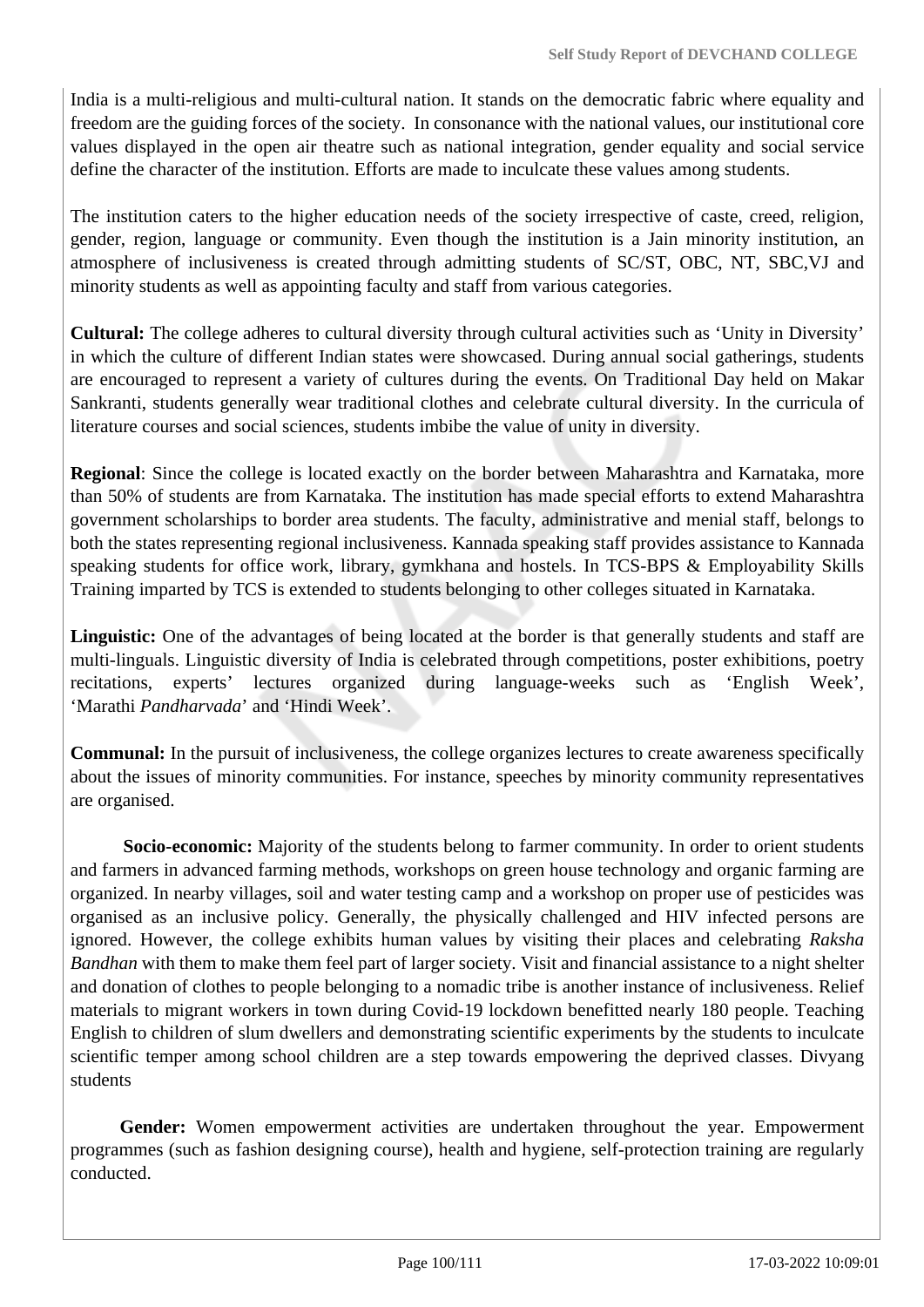| <b>File Description</b>                                                                                                                                                                                 | <b>Document</b> |
|---------------------------------------------------------------------------------------------------------------------------------------------------------------------------------------------------------|-----------------|
| Link for supporting documents on the information $\sqrt{\frac{V_{\text{icw}}}{V_{\text{icw}}}}$ Document<br>provided (as reflected in the administrative and<br>academic activities of the Institution) |                 |

 **7.1.9 Sensitization of students and employees of the Institution to the constitutional obligations: values, rights, duties and responsibilities of citizens (within 500 words).**

# **Response:**

India is a democratic country governed by the Constitution of India which guarantees right to equality, liberty and justice to all citizens. It makes us aware of duties and responsibilities. The HEIs make special efforts to inculcate democratic values as well as responsibilities in order to be good citizens. UGC guidelines and the Maharashtra University Act, 2016, Article 4, Section 1-9 emphasize the same. The affiliating university has made two courses mandatory for UG first and third year students viz. 'Democracy, Elections and Good Governance' and 'Introduction to Indian Constitution' respectively. The Preamble of the Constitution, the Pledge and national anthem are displayed at the entrance of the college in huge frames. The Preamble is also displayed in the library, multi-purpose gymnasium, boys' and girls' hostels. A 'Certificate Course on Human Rights' was conducted. Voter awareness rallies were organized in nearby villages to create awareness and strengthen democracy. A book exhibition on constitutional literature was held to promote constitutional values. Day celebrations like Constitution Day, Voters' Day and Human Rights Day are celebrated. A new-voter registration campaign was organized in college. A debate on 'Citizenship Act' and a guest lecture on the 'Citizenship Act: Reality and Misunderstanding' was held; group discussion on 'Election 2019'; essay competition on 'Right to Vote'; workshops on 'Democracy, Elections and Good Governance'; a workshop on 'Role of Grampanchayat Women Members in Panchayat System'; slogan competition on 'Democracy/Constitution/ Voting Awareness'; elocution competition on 'Voting Awareness Campaign; debate on 'Importance of Voting for Good Democracy'; quiz competition on 'Democracy and Voting Awareness'; elocution competition on 'Reservation of Women in Parliament'; poster presentation on 'Democracy, Administration and Citizenship'.

 The institution upholds human values and extends helping hand to the needy and victims of natural disasters. Extension activities are organized to inculcate humanitarian outlook and a sense of social responsibility. Relief materials to flood victims of 694 families of 9 villages; rescue operation of animals; food supply to truck drivers; post-flood cleaning; donations to an orphanage (Rs. 20000/-) and a school in rural and hilly area (Rs. 45000/-).

 From March 2020, Covid-19 hit hard and the college swung into action to help the needy. The White Army cadets worked as corona-warriors in Covid-centres for a couple of months; conducted a survey of nearly 400 families in nearby villages about health and about corona awareness amongst them and the data was handed over to the Grampanchayats concerned for further action; college hostel was converted into Covid-wards; food was served to migrants trying to cross borders; food materials were supplied to migrant workers in the town during lockdown.

 Organ donation camp and blood donation camps were organised. A demonstrative lecture on 'Preliminary Measures on Cardiac Arrest' for villagers was organised.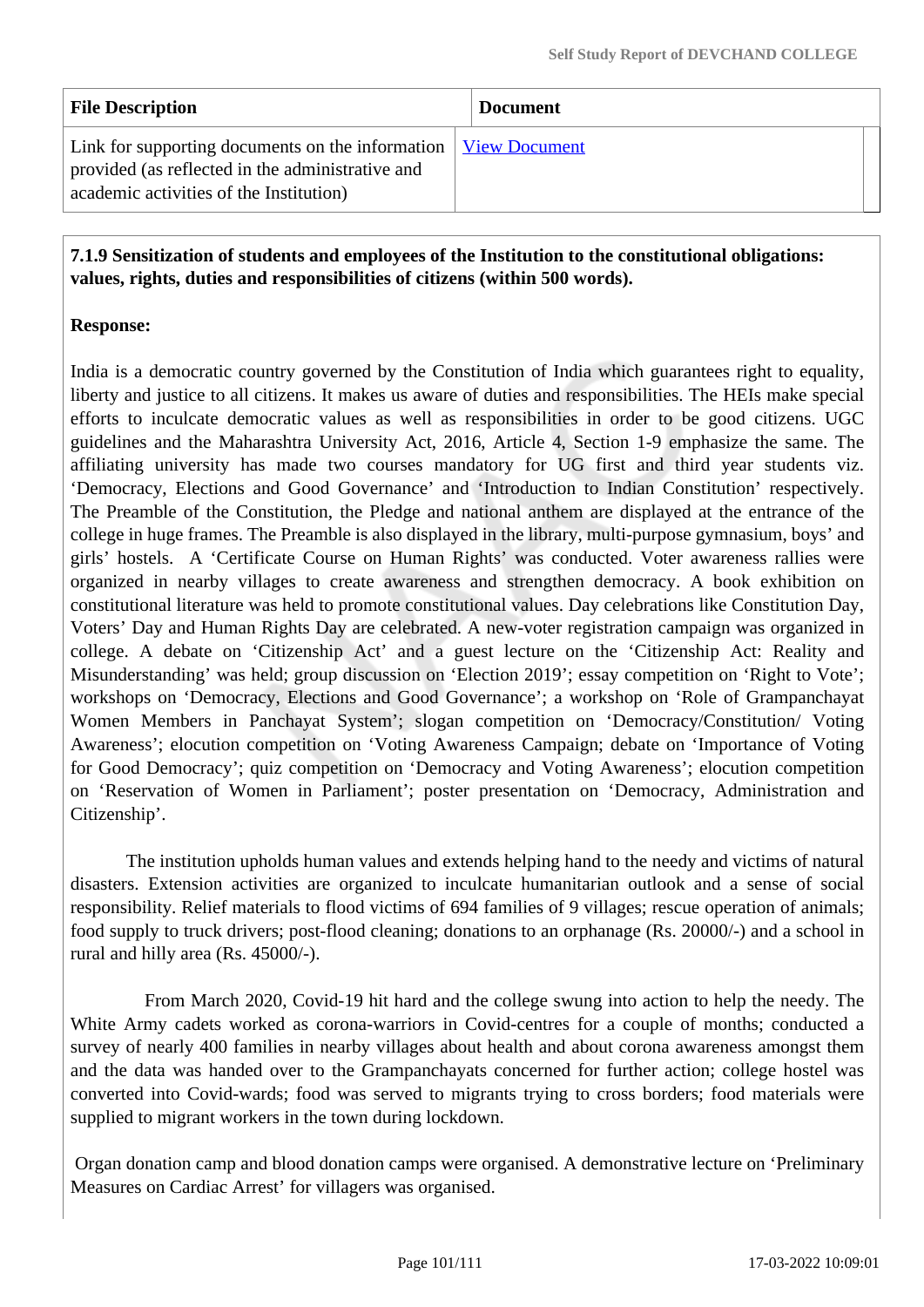A national online seminar on 'Covid-19 Pandemic' were organised; online quiz on corona virus was conducted; a lecture on 'Covid-stress Management' were organized to sensitize about Covid-19.

| <b>File Description</b>                                                                                            | <b>Document</b>      |
|--------------------------------------------------------------------------------------------------------------------|----------------------|
| Link for details of activities that inculcate values<br>necessary to render students in to responsible<br>citizens | <b>View Document</b> |

 **7.1.10 The Institution has a prescribed code of conduct for students, teachers, administrators and other staff and conducts periodic programmes in this regard.** 

- **1.The Code of Conduct is displayed on the website**
- **2.There is a committee to monitor adherence to the Code of Conduct**
- **3.Institution organizes professional ethics programmes for students, teachers, administrators and other staff**
- **4.Annual awareness programmes on Code of Conduct are organized**

**Response:** A. All of the above

| <b>File Description</b>                                                                                                                                                                   | <b>Document</b>      |
|-------------------------------------------------------------------------------------------------------------------------------------------------------------------------------------------|----------------------|
| Details of the monitoring committee composition<br>and minutes of the committee meeting number of<br>programmes organized reports on the various<br>programs etc in support of the claims | <b>View Document</b> |
| Code of ethics policy document                                                                                                                                                            | <b>View Document</b> |
| Any other relevant information                                                                                                                                                            | <b>View Document</b> |

# **7.1.11 Institution celebrates / organizes national and international commemorative days, events and festivals (within 500 words).**

### **Response:**

Taking into consideration the core values of NAAC and the institution, the college celebrates various international and national days. Days like International Yoga Day (21st June) International Population Day (11th July), Soil Health Day (5th December), Indian Constitution Day (23rd November) etc. are celebrated with the themes and their contribution towards the national development and integration. To make students globally compatible and capable of resolving issues by themselves and independently, the college celebrates days such as Vachan Prerana Din (13th October), Vishv Hindi Divas (10th January),etc. To inculcate ethical values and emotional intelligence, the college conducts a special examination on 'Gandhian Thoughts' conducted by Gandhi Memorial Centre, Jalgaon. Social responsibilities are inculcated through a special course, namely 'Democracy, Election and Good Governance'. The college conducted an add-on course 'Indian Constitutional Rights and Duties'. Celebration of Republic Day (26th January), Independence Day (15th August), Birth anniversary of Mahatma Gandhi (2nd October). To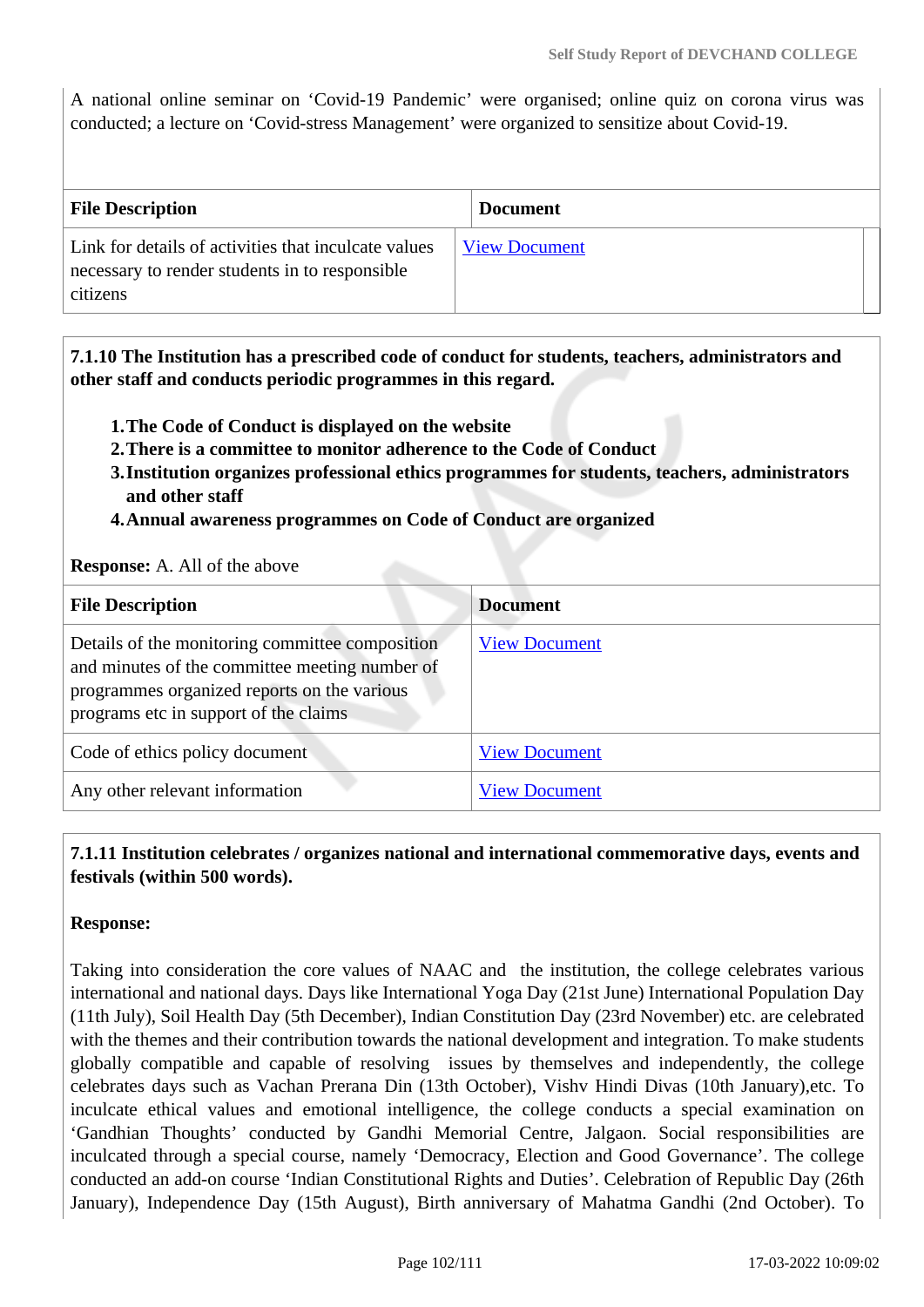promote use of science and technology, National Science Day (28th February), National Mathematics Day (22nd December), etc. are celebrated. For creating environmental awareness, various days such as World Wildlife Day (3rd March), Sparrow Day (20th March) are celebrated. Quest for excellence is created by giving various awards on the occasion of celebration of days such as National Science Day (28th February). To make students culturally sound, the institution celebrates Teachers Day (5th September) and different festivals such as Traditional Day and Makar Sankranti.

International Days are celebrated:

Yoga Day- 21st June

International Day against Drug Abuse and Illicit Trafficking- 26th June

- International Population Day-11th July
- World Ozone Day 18th September
- World Equinox Day 22nd September
- World Translation Day- 1st October
- Soil Health Day- 5th December
- International Human Rights Day- 10th December
- Vishv Hindi Divas –10th January
- International Women's Day-8th March
- World Book Day -23rd April

#### **National Days are celebrated:**

- Independence Day 15th August
- Teachers Day 5th September
- Hindi Divas 14th September
- Gandhi Jayanti 2nd October
- Bhartiya Savidaan Din 23rd November
- Swami Vivekanand Youth Day 12th January
- Republic Day 26th January
- National Science Day 28th February

#### **Other days**

- Shri Chhatrapati Shahu Maharaj Birth Anniversary- 26th June
- Vachan Prerana Din -13th October
- Kranti Jyoti Savitribai Phule Jayanti- 3rd January
- Shri Chhatrapati Shivaji Maharaj Birth Anniversary-19th February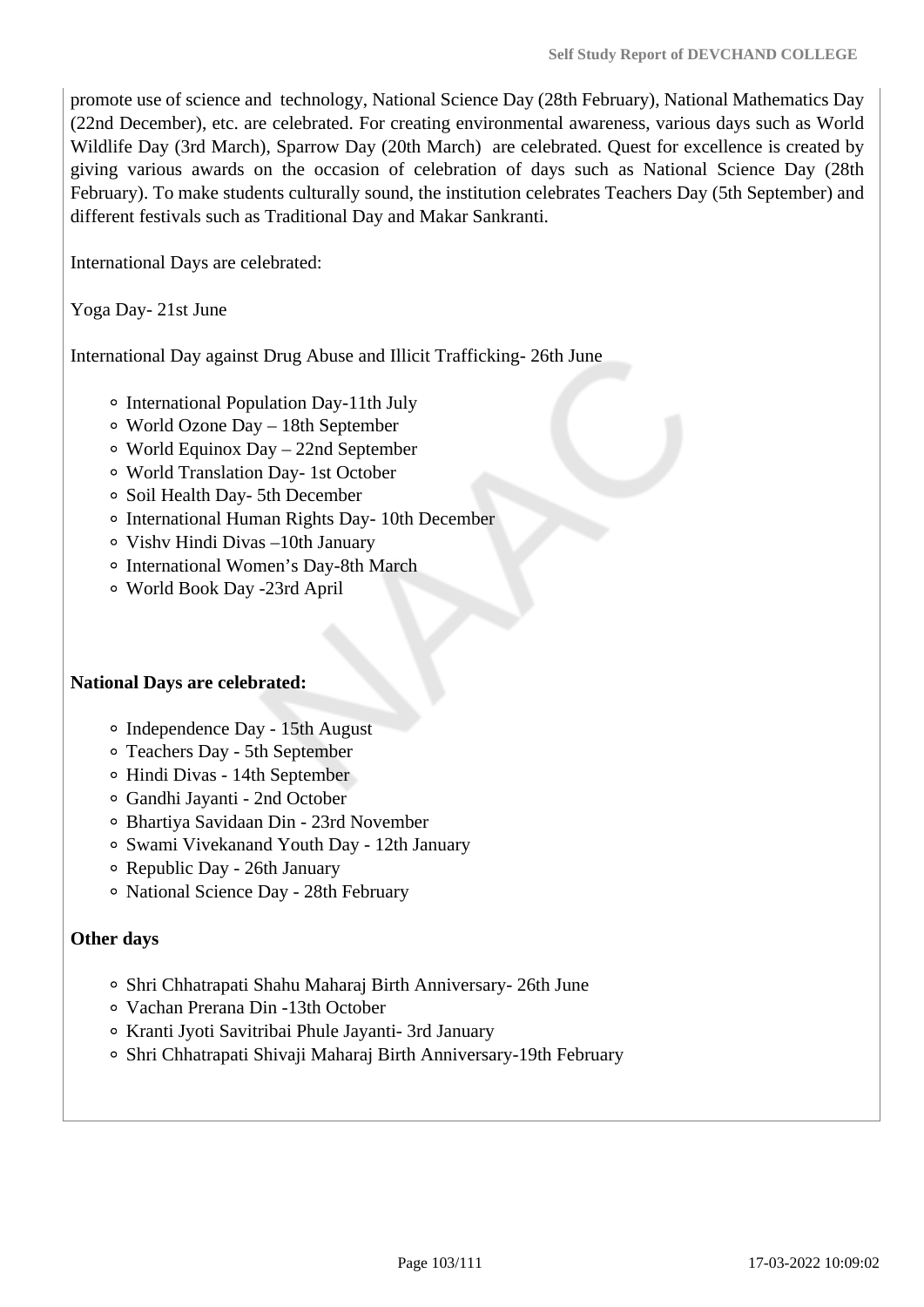| <b>File Description</b>                                                                        | <b>Document</b>      |
|------------------------------------------------------------------------------------------------|----------------------|
| Link for Geotagged photographs of some of the<br>events                                        | <b>View Document</b> |
| Link for any other relevant information                                                        | <b>View Document</b> |
| Link for Annual report of the celebrations and<br>commemorative events for the last five years | <b>View Document</b> |

# **7.2 Best Practices**

 **7.2.1 Describe two best practices successfully implemented by the Institution as per NAAC format provided in the Manual.**

**Response:** 

**Best Practice - I** 

#### **Research Initiatives for Students**

#### 1.**Objectives**

• To orient and develop research culture amongst students

• To create awareness about current developments in their specialized fields

• To enable students to avail research opportunities both in Indian institutes and abroad

• Motivate students to present research papers in state, national and international conferences/seminars

• Financial assistance to the students to join conference/ workshops.

### **2. The Context**

HEIs are expected to groom students as innovators and researchers so that they would be able to contribute to the development of our nation. In consonance with this national objective, our college, though situated in a rural area, has been trying to make all out efforts to inculcate research aptitude amongst students.

### **3. The Practice**

The college has taken systematic steps for the research initiation in the students.

In 2016, the college set up DST-FIST sponsored Science Instrumentation Facility Centre (SIFC) with advanced instruments like Atomic absorption Spectroscopy (AAS), FT-IR, Electrochemical Workstation, Flash Chromatograph and HPLC. In addition, three new research laboratories for AgPM, Physics and Chemistry subjects were set up.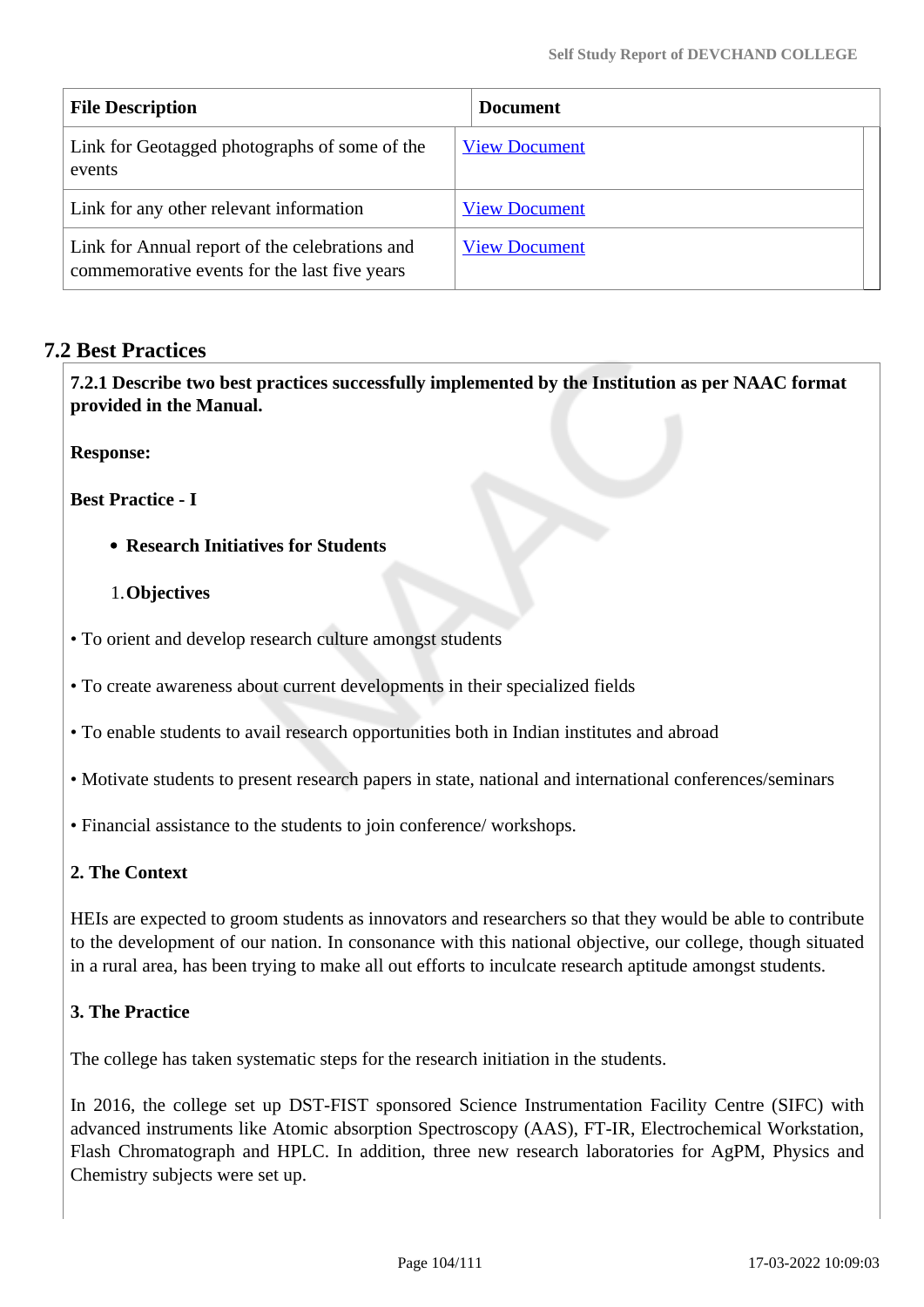three new PG courses – Physics, Chemistry and Microbiology- have been started in order to provide choices to students. PG students are enrolled to the project under the expert guidance of faculty.During the five years, 178 research projects have been completed by students. Systematic efforts have been made to inculcate research culture amongst students. Specifically, we organized 03 national conferences and 21 national webinars/ workshops for students. Eminent academicians were invited as resource persons. Students are exposed to basics of research ethics and cutting edge issues of current research scenario such as patent writing. Students are also encouraged to join summer internship and five students successfully completed the internship programme. Ten special lectures of eminent scientists from Japan, Australia and Turkey were organized in online/offline mode. Students were acquainted with the current research scenario and they came to know about career opportunities in different countries. To know about patent filling and intellectual property rights, the IPR committee organised three workshops/lectures on intellectual property rights.

Students were encouraged to attend different national conferences and workshops. In all, 131 students attended the conferences. The college provides financial assistance to students to attend workshops/ Avishkar University meet. 41 students have benefitted by this scheme. By adequate infrastructure and research facilities, 09 students have been awarded Ph.D. degree and 20 students have enrolled to Ph.D. course in different subjects.

# **4. Evidence of Success**

In a span of five –years, student's efforts in the research field reflects in terms of their research outputs- research papers and bookpublications, their placement for Ph.D. course not only in India but also overseas. Specially, research awards have been conferred upon students in different conferences and by different agencies.

- 1.One student is selected for Ph.D. course in Chonbukk National University and one Ph.D. student is selected as a project assistant in SCAL lab, Korea University, South Korea.
- 2.Student published papers in national/international journals : **51**
- 3.Number of books published by students : **09**
- 4.Research awards- **11**
- 5.Papers presented by students in national/international conferences : **53**
- 6.Number of students attended national/International conference : **131**

# **5. Problems Encountered and Resources Required**

The restricted entry to research laboratories due to COVID-19 pandemic gave a major setback to students' research. Students are now performing their research by taking due precautions.

# **Best Practice II**

# 1.**Title of the Practice :**

# **Personality Development through NCC and White Army**

# 1.**Objectives of the Practice**

NCC is a powerful forum for building a strong, socially-rooted and patriotic youth.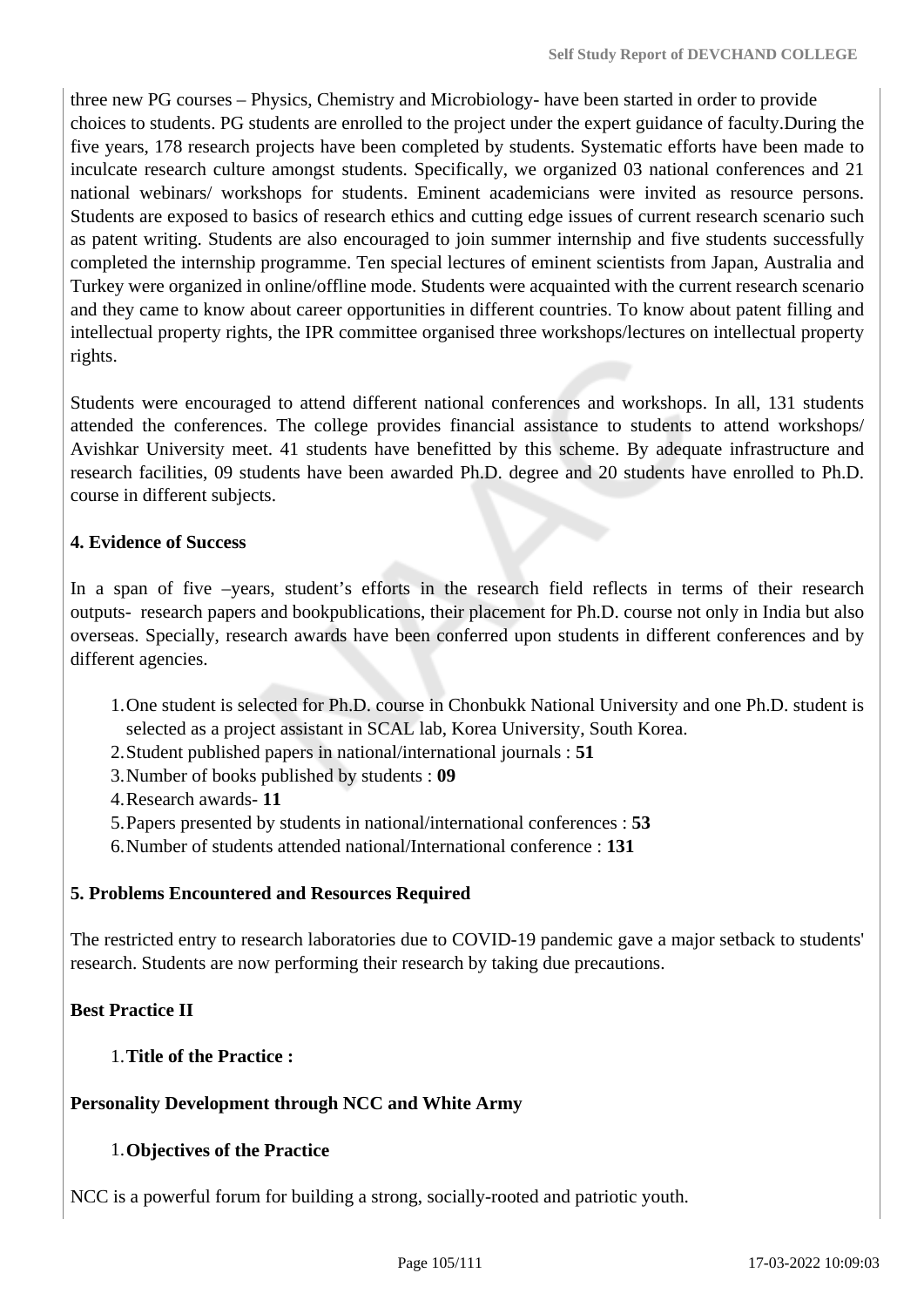- To create a highly motivated, disciplined and trained youth
- To develop ideals of selfless service
- To promote physical and mental fitness
- To develop character and spirit of adventure
- To inculcate patriotism and secular outlook
- To empower women through training
- To inculcate love for nature and it conservation
- To enable students to serve the nation
- To provide leadership at all walks of life
- To motivate students for competitive examinations

#### **2. The Context**

HEIs are expected to create a strong, committed and productive youth. Alongside a number of platforms and avenues that exist in our college which serve the purpose, the National Cadet Corps (NCC) is the forum which builds strong personalities of students. Alongside the NCC scheduled activities, a variety of programmes are organized to inculcate the intended values. However, there was a need to extend the same for girls in view of gender equity and a disaster management unit to cope with natural and man-made calamities. Hence, NCC for girls unit and White Army units are setup.

#### **3. The Practice:**

National Cadet Corps (NCC) is the pride of the college. In 2017-18, a girls' NCC unit was introduced. The White Army unit started in 2018-19. The activities are grouped under the following heads.

- 1.Physical and Mental Health: Yoga training for physical and mental fitness; trekking camps for cardiovascular exercise, inculcation of adventurous spirit and as stress-busters; weapon-training for skill and concentration ability, drills for physical and mental discipline boosted their mental and physical health.
- 2.Patriotism: Along with national day celebrations such as Independence Day, Republic Day, 'Kargil Vijay Diwas', motivational lectures, a mega event- *'Ek Sham Shahidonke Naam'* ('One Night in the name of Martyrs') was organized and 15 families of martyrs were felicitated. Students organized the whole event and performed on the stage that inculcated event management skills and stage courage.
- 3.Environmental Awareness: Awareness and sensitization activities such as guest lectures, webinars and rallies regarding ecological balance, plastic free environment, cleanliness, environment-related issues are organized. A 700 km Krishna to Kaveri water conservation bicycle rally for water literacy was organized and students acted as messengers for environment.
- 4.Women Empowerment: NCC girls' unit actively participates in all the activities. They are trained and are given equal ranks and leadership roles in various events.
- 5.Rescue and Disaster Management Skills: The White Army cadets are given orientation and training in handling crisis situations such as flood relief operations, crowd management, wild fire control operations and Covid-19 support operations (as corona warriors).
- 6.Guidance for Competitive Examinations: opportunities in army, preparation for competitive examinations, youth for nation building were conducted.

#### **4. Evidence of Success**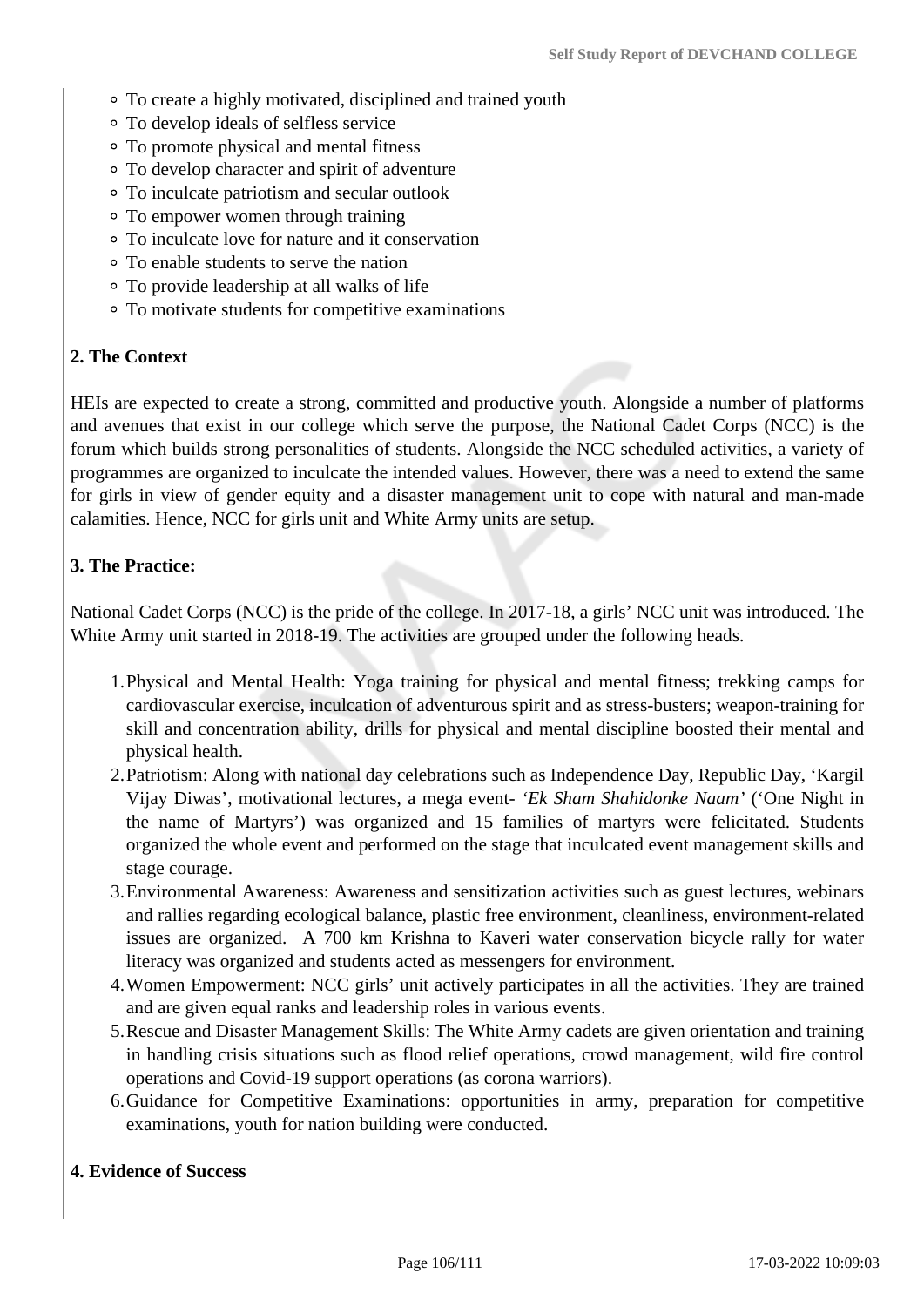- More than 30 cadets have joined Indian Army to serve the nation.
- Students are selected for the national camp.
- Event management skills are developed and they can organize mega events.
- The ideals of selfless service are realized when 193 cadets have served in 11 rescue and relief operations.
- Girl cadets have worked hand in hand with boys and played leadership roles in relief operations.
- Leadership qualities developed among the cadets.

#### **5. Problems Encountered and Resources Required**

Covid-19 pandemic and subsequent lockdown, for almost two years, was a major problem. The institution had to resort to online mode for many physical activities.

| <b>File Description</b>                                  | <b>Document</b>      |
|----------------------------------------------------------|----------------------|
| Link for Best practices in the Institutional web<br>site | <b>View Document</b> |

### **7.3 Institutional Distinctiveness**

 **7.3.1 Portray the performance of the Institution in one area distinctive to its priority and thrust within 1000 words**

**Response:** 

### **Upliftment of the Maharashtra-Karnataka Border Communities through Quality Education and Awareness Programmes**

*Janata Shikshan Mandal* as an educational Trust was established in 1960 through people's movement for education of the socially and economically deprived classes of people. The motto of the Trust has been 'Tamasoma Jyotirgamaya'. Devchand College, which was established in 1961, embodies the vision in letter and spirit. A unique feature of the college is that it is situated exactly situated on the border between Maharashtra and Karnataka with the college building is in Maharashtra and the gardens are in Karnataka. The institution, by extending education to children of both the states, stands as a true symbol of national integration. One of the institutional core values displayed in the open air theatre is national integration.

True to the spirit of national integrity, the college enrolls more than 60% of students from the state of Karnataka and this influx is due to the quality of education and the services provided to them. One of the key distinctive features is the special efforts made by the institution to avail scholarships for Maharashtra-Karnataka border (MKB) students. Since the college is situated in the border area, it was a special case for EBC (Economically Backward Community) scholarship from 1964 to 2017 for MKB students. In 2018, the Government of Maharashtra announced *Rajarshi Chatrapati Shahu Maharaj Shikshan Shulk Shishyavrutti* Scheme for Maharashtra students only. The MKB students were out of the scope of the scheme. Devchand College undertook intense correspondence with the department concerned to avail the scholarship for all MKB students. As a result, the MKB students became eligible for the said scholarship. **Now, not only in Devchand College but any MKB student in the region can avail the Rajarshi Shahu**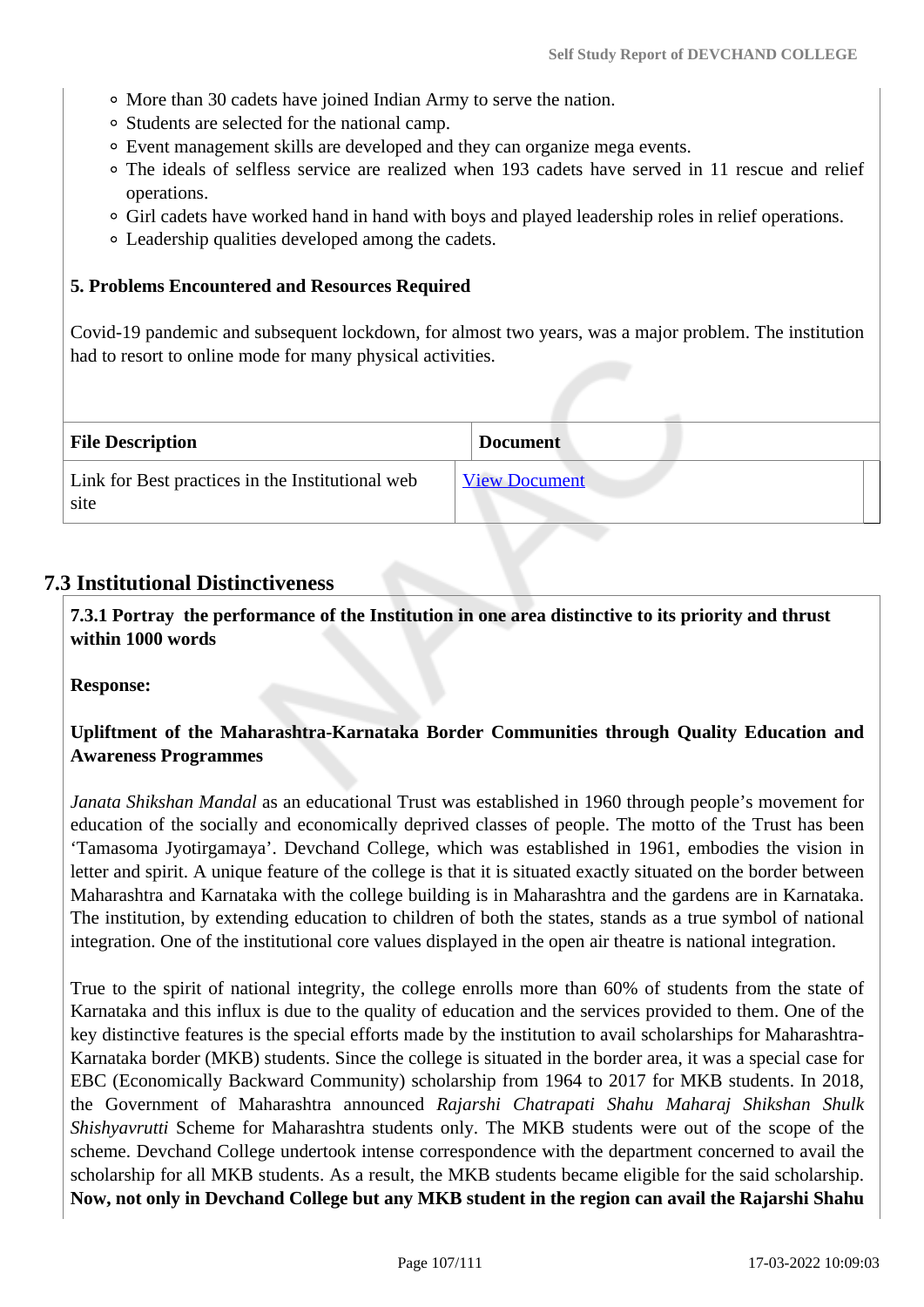**scholarship in any college across Maharashtra state. It is one of the social contributions in the border area.** The locational advantage is thus harnessed in view of the welfare of the region as a whole.

To enable students to avail the Rajarshi Shahu scholarship, the college took special efforts to reach out to maximum number of eligible students. They were sensitized about the scholarship through notices, promotional lectures, digital media and class-to-class canvassing. The college registered highest number of beneficiaries in Kolhapur division. The institution's efforts are recognized by the Joint Director, Kolhapur region, Maharashtra through a letter of appreciation. In addition, six different types of scholarships are made available for eligible MKB students.

The college provides vertical and horizontal mobility to students. The institution has been continuously adding UG and PG courses and skill-based courses. During this assessment period, 4 new UG and 4 PG programmes have been added and in all 17 UG and 11 PG programmes are made available to provide a wide range of choices of their interest. In addition, 18 Career oriented Courses are conducted during 2020-21 in Covid-19 lock down period.

In all, 293 students were placed during the assessment period. True to the spirit of institutional core values, the colleges allows students of other colleges in the vicinity to benefit from the employability skills training programmes and also from recruitment drives organized by the placement cell. About 300 students from different MKB colleges were benefited. Along with placement, student progression is ensured. 817 students were admitted to higher education. The college is located in the rural set up where social and environmental awareness is lacking and the resources are limited. The institution takes special efforts to create awareness and provide support to different classes of society. The value of unity in diversity is inculcated through varieties of programmes such as presentation of cultural diversities of different states in India on Republic Day. Also, felicitation of 15 families of martyrs of Indian army from Kolhapur and Belagavi districts reflecting the values of patriotism.

 The college stands strong during natural calamities irrespective of states. 694 families of 9 MKB villages were supported through distribution of essential goods and post-flood cleanliness drives. Also, financial support was provided to Kodagu and Kerala flood affected regions. During Covid-19 crisis, students conducted a health survey of 1600 people from different villages from 4 tahsils of Maharashtra and Karnataka. White army cadets served as corona warriors in Nipani Covid Centre for two months.

Conservation of environment is taken up as a priority. A fifteen days and 700 km Save Water cycle rally covering eight districts of Karnataka and Maharashtra was organized. In addition, save water rallies were organized locally. Cleanliness campaigns were organized in hospital, bus stand and crematorium and in villages. Environmental awareness rallies such as plant conservation rally, pollution free Diwali rally were organised. Hassle free bus pass is readily made available to students in order to promote public transport for environmental conservation.

Teachers and students of the college promoted awareness about education by teaching English to slum dwellers and sensitized school students about science and research. An exhibition of basic science experiments was held.

Students developed an emotional bond with marginalized groups such as orphans, mentally challenged, deaf and dumb children and HIV infected people by celebrating *Rakshabandhan* festival with them at their residing places. A novel approach to promote gender equality is felicitation of women having single girl child and newly elected *Grampanchayat* women of villages from Karnataka and Maharashtra. Most of the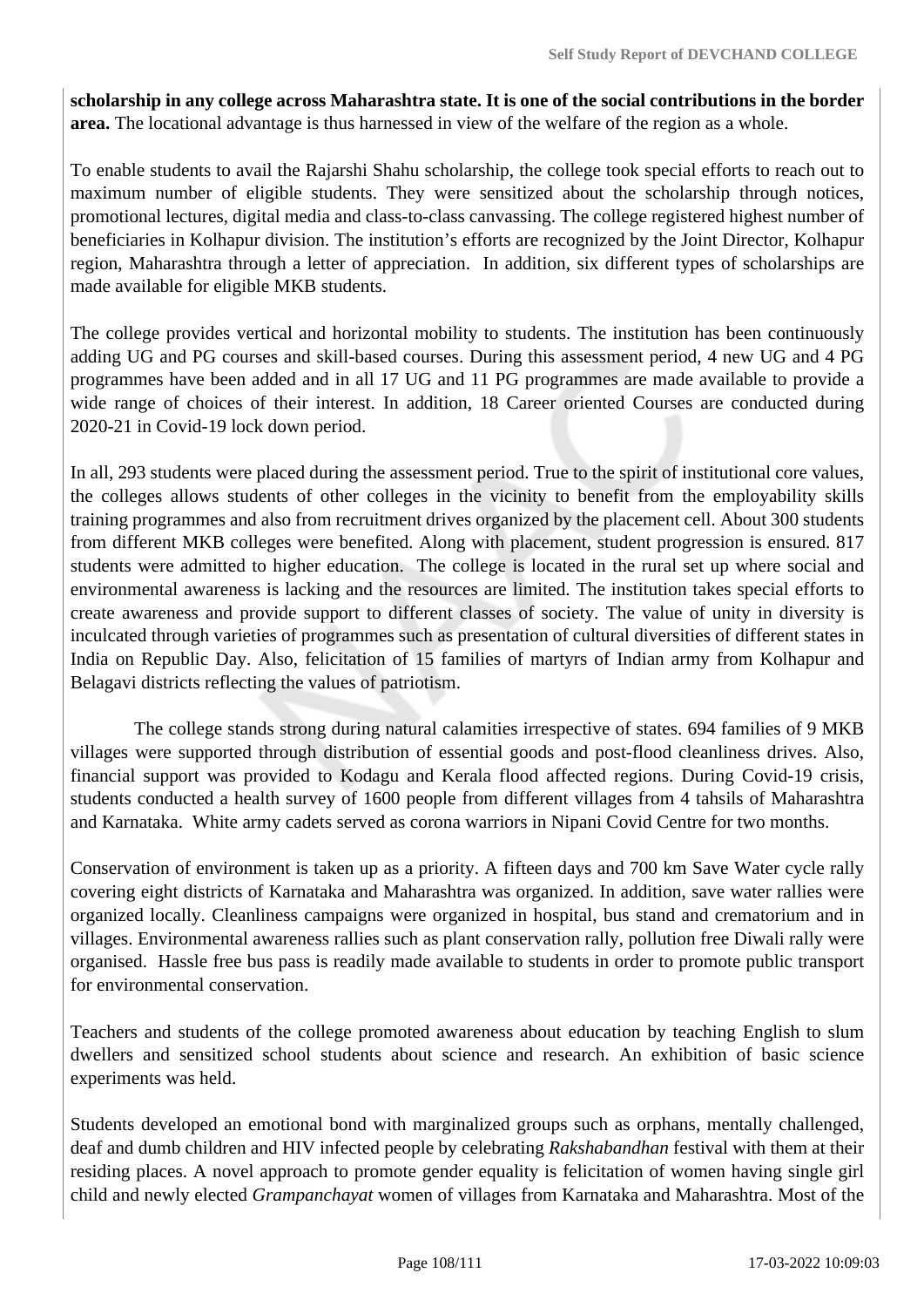students belong to farmers' families and seminars, workshops were arranged specially for farmers with an aim to provide information about recent advancements in farming to increase yield of production, thus empowering the farmer community.

Considering the location of the college, all out efforts have been made for the upliftment of the Maharashtra-Karnataka border communities through quality education and social, environmental and gender awareness activities.

| <b>File Description</b>                                  | <b>Document</b>      |
|----------------------------------------------------------|----------------------|
| Link for appropriate web in the Institutional<br>website | <b>View Document</b> |
| Link for any other relevant information                  | <b>View Document</b> |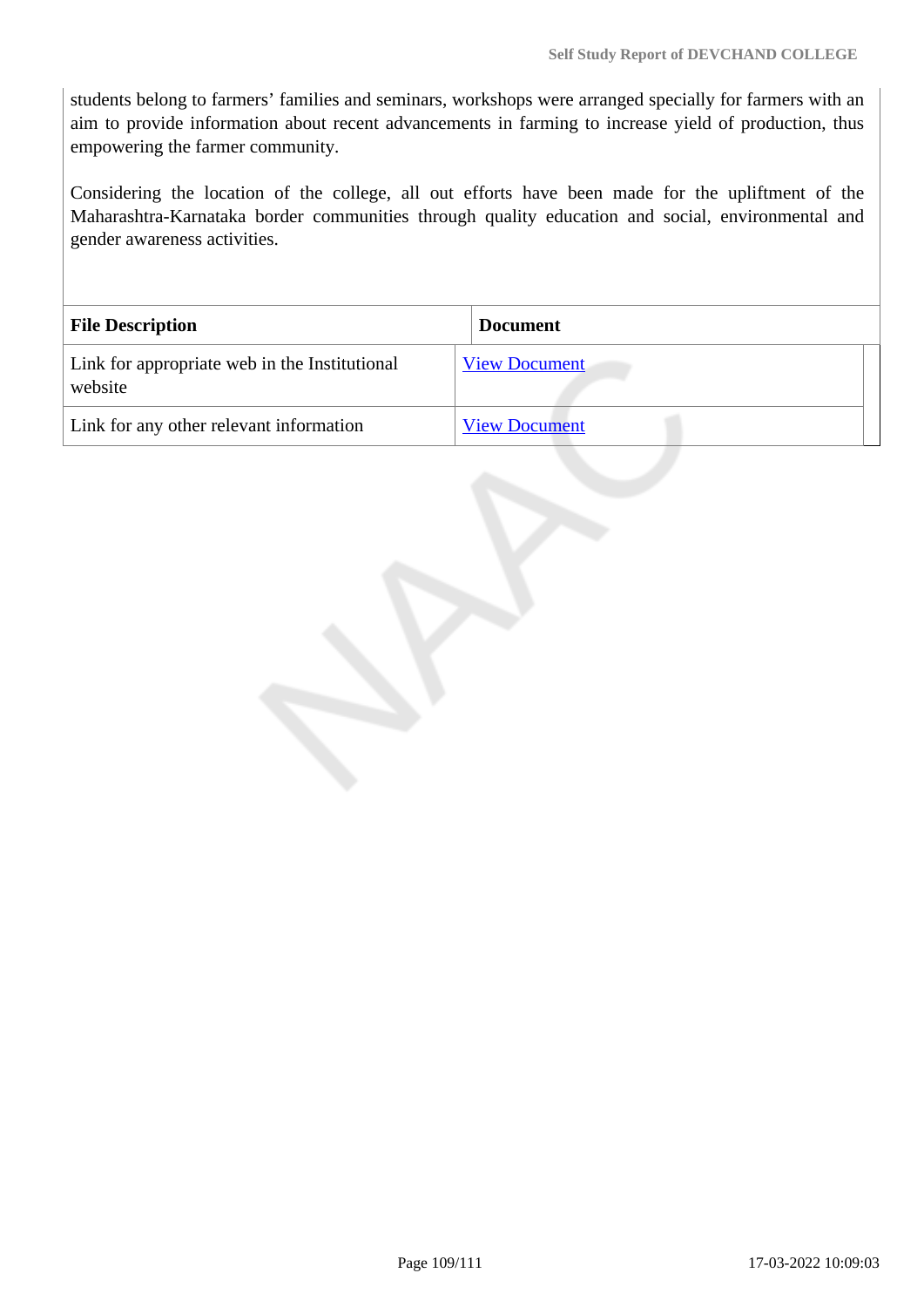## **5. CONCLUSION**

## **Additional Information :**

Compliance of 3rd Cycle Post-Accreditation Requirements

| Recommendations in PTR                            | Compliance                                                                                                      |
|---------------------------------------------------|-----------------------------------------------------------------------------------------------------------------|
|                                                   | Vacant positions in teaching and non-teaching to be Vacant positions in teaching and non-teaching are filled by |
| filled up immediately.                            | Management.                                                                                                     |
|                                                   | PG courses in Science and Arts with different <sup>3</sup> PG programmes in Science and 1 PG programme in       |
| specializations to be introduced.                 | Commerce (Advanced Accountancy) commenced.                                                                      |
| Need-based short-term courses should expand.      | 73 skill-based career oriented courses have been conducted.                                                     |
|                                                   | Research culture and facilities be improved in all DST-FIST research laboratories set up, student research-     |
| disciplines.                                      | promotion activities, research paper presentations and                                                          |
|                                                   | publications by students                                                                                        |
|                                                   |                                                                                                                 |
|                                                   |                                                                                                                 |
|                                                   | Innovative evaluation practices may be adopted for Traditional, innovative, offline and online modes are        |
| internal assessment.                              | adopted for internal assessment with greater variety and                                                        |
|                                                   | frequency.                                                                                                      |
| ICT                                               | facilities to be improved and emerging CT classrooms, seminar halls, online meeting Apps,                       |
| technology for teaching-learning be strengthened. | softwares, subject-related Apps, blended learning, etc. are                                                     |
|                                                   | used in teaching-learning.                                                                                      |
| Create a centre for entrepreneurship development. | Centre for entrepreneurship development has been created.                                                       |
|                                                   |                                                                                                                 |
|                                                   | Mechanism for counseling, career guidance and Special cells- Competitive Examinations and Career                |
| placement cell may need further support.          | Counselling and Placement Cell have been formed and                                                             |
|                                                   | strenghened and efforts are made to fulfill the objectives as                                                   |
|                                                   | can be witnessed in the outcomes.                                                                               |
|                                                   |                                                                                                                 |
|                                                   | A multi-purpose auditorium/seminar hall may beA multi-purpose auditorium/seminar hall has been created.         |
| constructed.                                      |                                                                                                                 |
| A multi-purpose gymnasium may be set up.          | A multi-purpose gymnasium has been set up.                                                                      |

- Perspective Plan prepared and implemented.
- Outcome-based education introduced
- NCC for girls and White Army started
- Social outreach programmes
- National level cultural competitions introduced
- Focus on inculcation of values
- Students' achievements in academic programmes, research and sports

## **Concluding Remarks :**

The college imparts quality and purposeful education true to the spirit of the Vision statement and core values. Considering students from different occupational backgrounds- agriculture, beedi-workers, labourers and petty shopkeepers, the college emphatically provides vertical and horizontal mobility by offering 17 UG and 11 PG